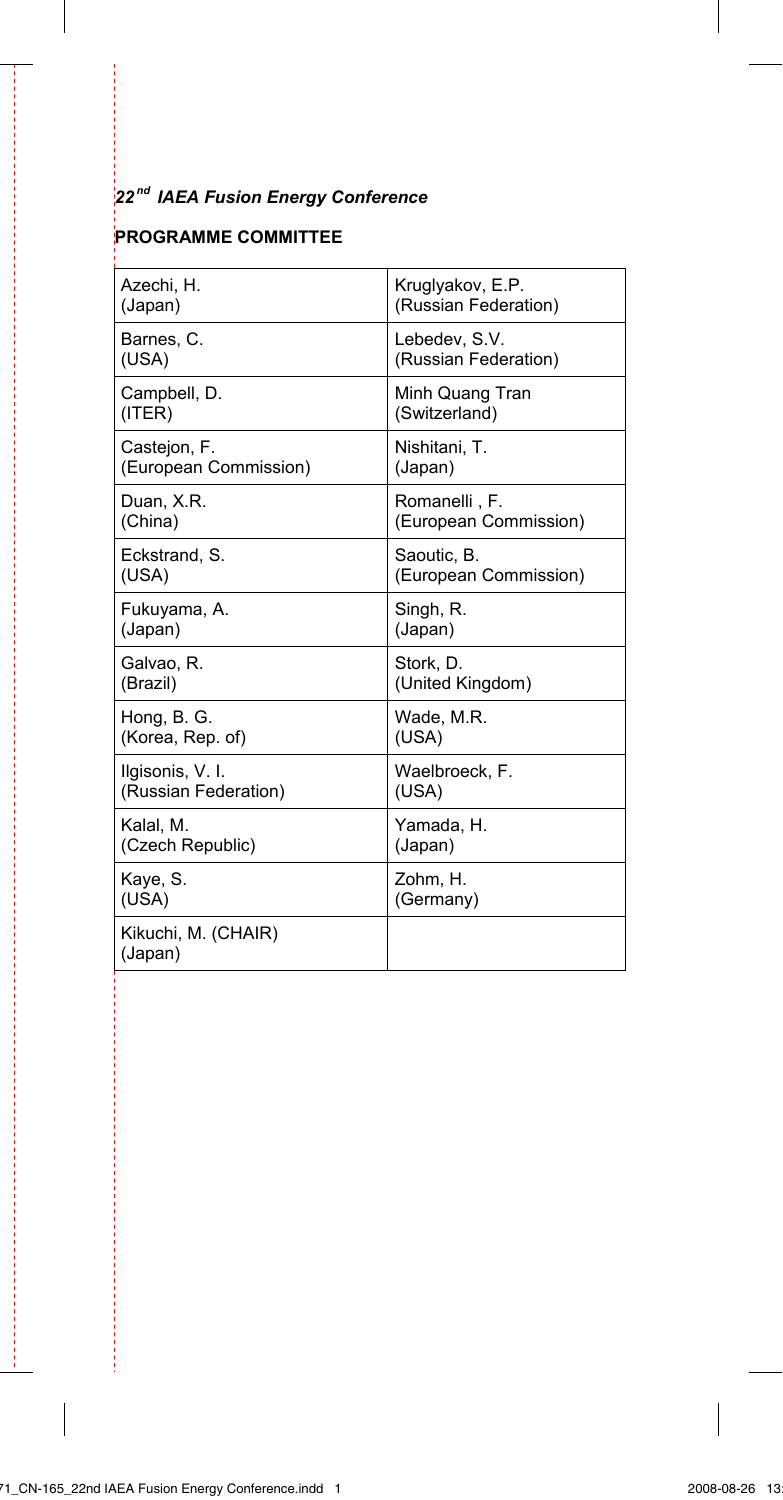| Dау             | Sunday                                               | Monday                                                                 | uesday                    |               | wednesday                                                                             |              | Thursday                   |              | Friday                             |                       | <b>Saturday</b>                                           |  |
|-----------------|------------------------------------------------------|------------------------------------------------------------------------|---------------------------|---------------|---------------------------------------------------------------------------------------|--------------|----------------------------|--------------|------------------------------------|-----------------------|-----------------------------------------------------------|--|
| Date            | 12 October 2008                                      | 13 October 2008                                                        | 14 October 2008           |               | 15 October 2008                                                                       |              | 16 October 2008            |              | 17 October 2008                    |                       | 18 October 2008                                           |  |
|                 |                                                      | WELCOME                                                                | <b>DV<sub>3</sub></b>     |               | <b>OV/5</b>                                                                           |              | TH <sub>3</sub>            |              | <b>EX7 &amp; PD</b>                |                       | EX/10 & TH/8                                              |  |
| 08:45-<br>10.30 |                                                      | Memorial Session (Chair<br>G.S. Lee, Rep. of Korea)<br>Fusion Pioneers | (liyoshi, A.,<br>Japan)   | 2 1<br>9<br>9 | (Pan, C.,<br>China)                                                                   | (p. 34)<br>2 | Guenter, S.<br>Germany)    | (0.56)<br>Ľ  | (Kruglyakov, E.P.,<br>Russia)      | 82.ad                 | opes Cardozo<br>Netherlands)<br>$\overline{\mathbb{R}}$ . |  |
|                 |                                                      |                                                                        |                           |               |                                                                                       | Coffee Break |                            |              |                                    |                       |                                                           |  |
| $11.00 -$       | <b>IFRC Meeting</b>                                  | <b>DV/1</b>                                                            | EXA                       |               | EX/3 & TH/1                                                                           | 2            | IF/1 & SE/1 &<br>F/2       |              | <b>IT/2 &amp; FT/3</b>             |                       | FT/4                                                      |  |
| 12:45           |                                                      | (Goldston, R.,<br>USA)                                                 | Takamura, S.,<br>Japan)   | P.            | (Porkolab, M.,<br>USA)                                                                |              | (Atzeni, S., Italy)        | å            | Li, Jiangang, China)               | g<br>E                | (Noda, N.,<br>Japan)                                      |  |
|                 |                                                      |                                                                        |                           |               |                                                                                       | Lunch        |                            |              |                                    |                       |                                                           |  |
|                 | IFRC Meeting                                         | <b>OV/2</b>                                                            | OV/4,                     |               | EX/4 & TH/2                                                                           |              | EX/5 & TH/4                |              | <b>EX/8 &amp; TH/6</b>             |                       | S/1                                                       |  |
| 14:10-<br>16:15 |                                                      | (p, 12)<br>2<br>Smith, C., UK)<br>(Llewellyn                           | (Kaw, P.K.,<br>India)     | ra<br>C       | Kamada, Y.,<br>Japan)                                                                 | (p.46)<br>£  | (Bindslev, H.,<br>Denmark) | $^{16}_{60}$ | (Synakowski, E.,<br>USA)           | <b>ខេ</b> ខេ<br>ខេ ខេ | (Matsuda, S.,<br>Japan)                                   |  |
|                 |                                                      |                                                                        |                           |               |                                                                                       | Coffee Break |                            |              |                                    |                       |                                                           |  |
|                 | <b>IFRC Meeting</b>                                  | FTA                                                                    | EX/2                      |               | E                                                                                     |              | EX/6 & TH/5                |              | EX/9 & TH/7                        |                       | S/1, C                                                    |  |
| 16:45<br>18:30  | Registration of<br>$(16:00 - 19:30)$<br>Participants | ĩ<br>Najmabadi, F.,<br>USA)                                            | Korea Rep.)<br>(Kwon, M., | °.            | Switzerland)<br>(Tran, M.Q.,                                                          | 운            | Van Dam, J.W.<br>USA)      | h            | (Chateller, M.,<br>France)         | P9, PD                | (Kikuchi, M.,<br>Japan)                                   |  |
|                 |                                                      |                                                                        |                           |               |                                                                                       | Adjourn      |                            |              |                                    |                       |                                                           |  |
|                 |                                                      | Reception                                                              |                           |               | 50 <sup>th</sup> Anniversary Evening<br>Session<br>(Jacquinot, J., France)<br>(20:00) |              | Banquet                    |              | Evening Session at CERN<br>(20:30) |                       |                                                           |  |
|                 |                                                      |                                                                        |                           |               |                                                                                       |              |                            |              |                                    |                       |                                                           |  |

#### **IAEA SECRETARIAT:**

**Scientific Secretaries:** G. Mank

A. Louzeiro Malaquias

**Conference Coordination:** H. Schmid

## K. Morrison

#### **LOCATION OF THE CONFERENCE:**

Palais des Nations 14, avenue de la Paix 1211 Geneva 10 Switzerland

#### **LOCAL ORGANIZATION:**

#### **Host Government Liaison Officer:**

Andreas Werthmueller Federal Department of Home Affairs FDHA/SER Multilateral Research Cooperation Bern, Switzerland

#### **Conference Site Issues:**

Mr. Yves Martin EPFL SB CRPP Lausanne, Switzerland fec2008@epfl.ch

#### **Satellite Meetings:**

Mr. Mattia Albergante EPFL SB CRPP Lausanne, Switzerland mattia.albergante@epfl.ch

#### **WORKING LANGUAGE:** English

**RESOLUTIONS:** No resolutions may be submitted for consideration on any subject; no votes will be taken.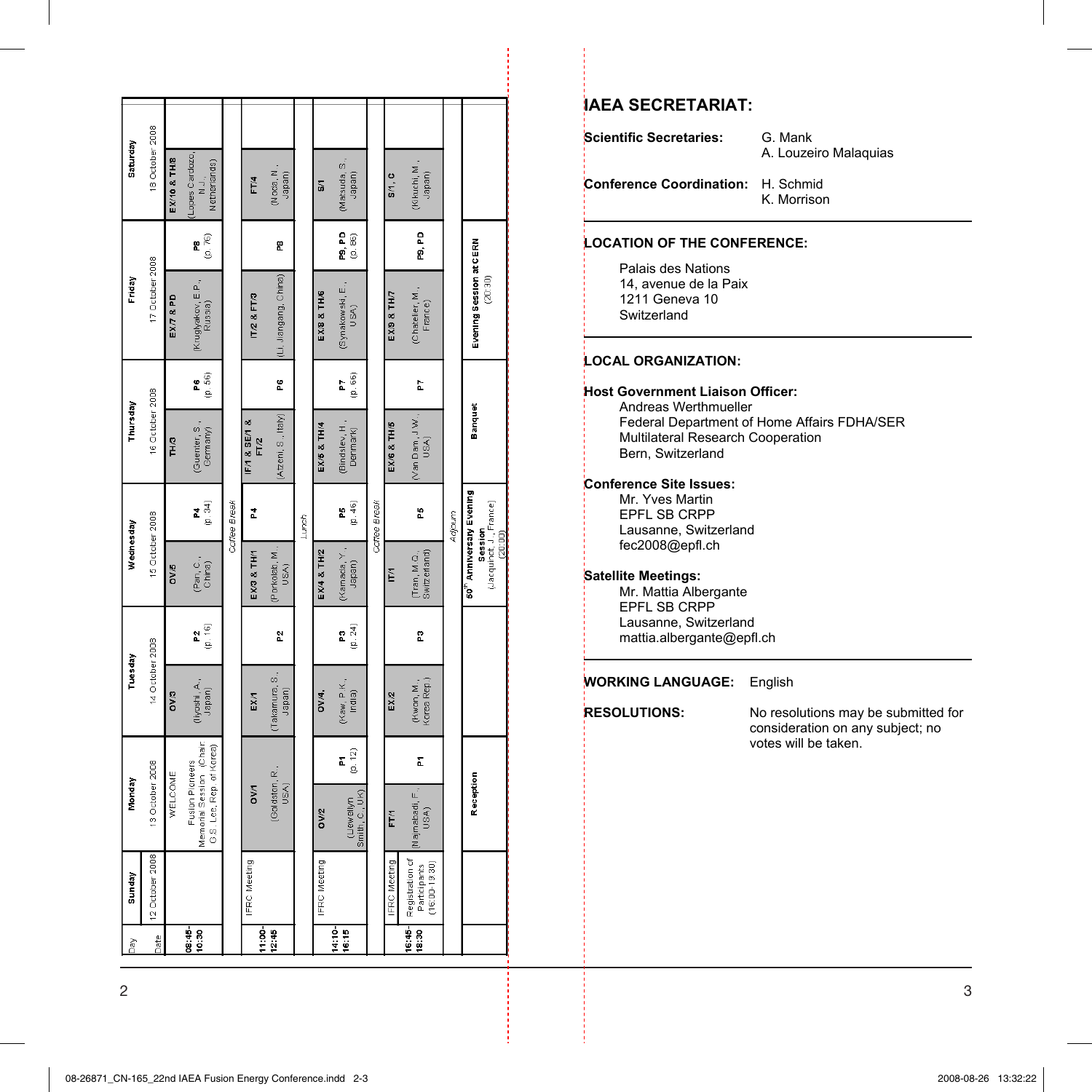# **Oral Sessions Index**

| MONDAY, 13 October 2008<br>08:45<br>Welcome<br>8<br><b>Fusion Pioneers Memorial Session</b><br>8<br>Session OV/1<br>11:00<br>Overview-I<br>8<br>14:10<br>Session OV/2<br>Overview-II<br>10 <sup>'</sup><br>16:45<br>Session FT/1<br><b>Fusion Technology-I</b><br>10<br>TUESDAY, 14 October 2008<br>08:45<br>Session OV/3<br>Overview-III<br>14i<br>Session EX/1<br>11:00<br>Scenario Development<br>14 <mark>.</mark><br>14:10<br>22<br>Session OV/4<br>Overview-IV<br>16:45<br>Session EX/2<br>Transport<br>22<br>WEDNESDAY, 15 October 2008<br>Session OV/5<br>Overview-V<br>08:45<br>32<br>11:00<br>Session EX/3 TH/1<br>Momentum Transport<br>32<br>42<br>Session EX/4 TH/2<br><b>ELMs and Pedestal</b><br>14:10<br>44<br>16:45<br>Session IT/1<br>ITER-I<br>54<br>Session 50y/E<br>Pictet Prize and Medal 50y<br>20:00<br>Anniversary Evening<br>THURSDAY, 16 October 2008<br>Session TH/3<br>08:45<br>Edge & Wave-particle<br>56¦<br>Theory<br>Session IF/1 SE/1<br>Inertial Fusion, Safety,<br>11:00<br>56<br>Economics and Fusion<br>FT/2<br>Technology-II<br>Session EX/5 TH/4<br>14:10<br>Stability<br>66<br>16:45<br>Session EX/6 TH/5<br>Energetic Particles and<br>66<br>Alfvén Eigenmodes<br>FRIDAY, 17 October 2008<br>Session EX/7 PD/1<br>08:45<br>High-beta Disruption,<br>74<br>Post-deadline<br>ITER-II, Fusion<br>Session IT/2 FT/3<br>11:00<br>76<br>Technology-III<br><b>Transport Barriers</b><br>Session EX/8 TH/6<br>14:10<br>86<br>Plasma Wall Interaction<br>Session EX/9 TH/7<br>16:45<br>88<br>SATURDAY, 18 October 2008<br>08:45<br>Session EX/10 TH/8<br>Turbulence<br>98<br>11:00<br>Session FT/4<br>Fusion Technology-IV<br>100<br>Nuclear Fusion Prize,<br>14:10<br>Session S/1<br>102<br>Summary<br>16:45<br>SessionS/1, C<br>Summary(Cont.), Closing<br>102<br><b>Poster Sessions Overview</b><br>104<br><b>Posters Listing</b><br>106 |  | Page |
|------------------------------------------------------------------------------------------------------------------------------------------------------------------------------------------------------------------------------------------------------------------------------------------------------------------------------------------------------------------------------------------------------------------------------------------------------------------------------------------------------------------------------------------------------------------------------------------------------------------------------------------------------------------------------------------------------------------------------------------------------------------------------------------------------------------------------------------------------------------------------------------------------------------------------------------------------------------------------------------------------------------------------------------------------------------------------------------------------------------------------------------------------------------------------------------------------------------------------------------------------------------------------------------------------------------------------------------------------------------------------------------------------------------------------------------------------------------------------------------------------------------------------------------------------------------------------------------------------------------------------------------------------------------------------------------------------------------------------------------------------------------------------------------------------------------------------------------------------------------------------|--|------|
|                                                                                                                                                                                                                                                                                                                                                                                                                                                                                                                                                                                                                                                                                                                                                                                                                                                                                                                                                                                                                                                                                                                                                                                                                                                                                                                                                                                                                                                                                                                                                                                                                                                                                                                                                                                                                                                                              |  |      |
|                                                                                                                                                                                                                                                                                                                                                                                                                                                                                                                                                                                                                                                                                                                                                                                                                                                                                                                                                                                                                                                                                                                                                                                                                                                                                                                                                                                                                                                                                                                                                                                                                                                                                                                                                                                                                                                                              |  |      |
|                                                                                                                                                                                                                                                                                                                                                                                                                                                                                                                                                                                                                                                                                                                                                                                                                                                                                                                                                                                                                                                                                                                                                                                                                                                                                                                                                                                                                                                                                                                                                                                                                                                                                                                                                                                                                                                                              |  |      |
|                                                                                                                                                                                                                                                                                                                                                                                                                                                                                                                                                                                                                                                                                                                                                                                                                                                                                                                                                                                                                                                                                                                                                                                                                                                                                                                                                                                                                                                                                                                                                                                                                                                                                                                                                                                                                                                                              |  |      |
|                                                                                                                                                                                                                                                                                                                                                                                                                                                                                                                                                                                                                                                                                                                                                                                                                                                                                                                                                                                                                                                                                                                                                                                                                                                                                                                                                                                                                                                                                                                                                                                                                                                                                                                                                                                                                                                                              |  |      |
|                                                                                                                                                                                                                                                                                                                                                                                                                                                                                                                                                                                                                                                                                                                                                                                                                                                                                                                                                                                                                                                                                                                                                                                                                                                                                                                                                                                                                                                                                                                                                                                                                                                                                                                                                                                                                                                                              |  |      |
|                                                                                                                                                                                                                                                                                                                                                                                                                                                                                                                                                                                                                                                                                                                                                                                                                                                                                                                                                                                                                                                                                                                                                                                                                                                                                                                                                                                                                                                                                                                                                                                                                                                                                                                                                                                                                                                                              |  |      |
|                                                                                                                                                                                                                                                                                                                                                                                                                                                                                                                                                                                                                                                                                                                                                                                                                                                                                                                                                                                                                                                                                                                                                                                                                                                                                                                                                                                                                                                                                                                                                                                                                                                                                                                                                                                                                                                                              |  |      |
|                                                                                                                                                                                                                                                                                                                                                                                                                                                                                                                                                                                                                                                                                                                                                                                                                                                                                                                                                                                                                                                                                                                                                                                                                                                                                                                                                                                                                                                                                                                                                                                                                                                                                                                                                                                                                                                                              |  |      |
|                                                                                                                                                                                                                                                                                                                                                                                                                                                                                                                                                                                                                                                                                                                                                                                                                                                                                                                                                                                                                                                                                                                                                                                                                                                                                                                                                                                                                                                                                                                                                                                                                                                                                                                                                                                                                                                                              |  |      |
|                                                                                                                                                                                                                                                                                                                                                                                                                                                                                                                                                                                                                                                                                                                                                                                                                                                                                                                                                                                                                                                                                                                                                                                                                                                                                                                                                                                                                                                                                                                                                                                                                                                                                                                                                                                                                                                                              |  |      |
|                                                                                                                                                                                                                                                                                                                                                                                                                                                                                                                                                                                                                                                                                                                                                                                                                                                                                                                                                                                                                                                                                                                                                                                                                                                                                                                                                                                                                                                                                                                                                                                                                                                                                                                                                                                                                                                                              |  |      |
|                                                                                                                                                                                                                                                                                                                                                                                                                                                                                                                                                                                                                                                                                                                                                                                                                                                                                                                                                                                                                                                                                                                                                                                                                                                                                                                                                                                                                                                                                                                                                                                                                                                                                                                                                                                                                                                                              |  |      |
|                                                                                                                                                                                                                                                                                                                                                                                                                                                                                                                                                                                                                                                                                                                                                                                                                                                                                                                                                                                                                                                                                                                                                                                                                                                                                                                                                                                                                                                                                                                                                                                                                                                                                                                                                                                                                                                                              |  |      |
|                                                                                                                                                                                                                                                                                                                                                                                                                                                                                                                                                                                                                                                                                                                                                                                                                                                                                                                                                                                                                                                                                                                                                                                                                                                                                                                                                                                                                                                                                                                                                                                                                                                                                                                                                                                                                                                                              |  |      |
|                                                                                                                                                                                                                                                                                                                                                                                                                                                                                                                                                                                                                                                                                                                                                                                                                                                                                                                                                                                                                                                                                                                                                                                                                                                                                                                                                                                                                                                                                                                                                                                                                                                                                                                                                                                                                                                                              |  |      |
|                                                                                                                                                                                                                                                                                                                                                                                                                                                                                                                                                                                                                                                                                                                                                                                                                                                                                                                                                                                                                                                                                                                                                                                                                                                                                                                                                                                                                                                                                                                                                                                                                                                                                                                                                                                                                                                                              |  |      |
|                                                                                                                                                                                                                                                                                                                                                                                                                                                                                                                                                                                                                                                                                                                                                                                                                                                                                                                                                                                                                                                                                                                                                                                                                                                                                                                                                                                                                                                                                                                                                                                                                                                                                                                                                                                                                                                                              |  |      |
|                                                                                                                                                                                                                                                                                                                                                                                                                                                                                                                                                                                                                                                                                                                                                                                                                                                                                                                                                                                                                                                                                                                                                                                                                                                                                                                                                                                                                                                                                                                                                                                                                                                                                                                                                                                                                                                                              |  |      |
|                                                                                                                                                                                                                                                                                                                                                                                                                                                                                                                                                                                                                                                                                                                                                                                                                                                                                                                                                                                                                                                                                                                                                                                                                                                                                                                                                                                                                                                                                                                                                                                                                                                                                                                                                                                                                                                                              |  |      |
|                                                                                                                                                                                                                                                                                                                                                                                                                                                                                                                                                                                                                                                                                                                                                                                                                                                                                                                                                                                                                                                                                                                                                                                                                                                                                                                                                                                                                                                                                                                                                                                                                                                                                                                                                                                                                                                                              |  |      |
|                                                                                                                                                                                                                                                                                                                                                                                                                                                                                                                                                                                                                                                                                                                                                                                                                                                                                                                                                                                                                                                                                                                                                                                                                                                                                                                                                                                                                                                                                                                                                                                                                                                                                                                                                                                                                                                                              |  |      |
|                                                                                                                                                                                                                                                                                                                                                                                                                                                                                                                                                                                                                                                                                                                                                                                                                                                                                                                                                                                                                                                                                                                                                                                                                                                                                                                                                                                                                                                                                                                                                                                                                                                                                                                                                                                                                                                                              |  |      |
|                                                                                                                                                                                                                                                                                                                                                                                                                                                                                                                                                                                                                                                                                                                                                                                                                                                                                                                                                                                                                                                                                                                                                                                                                                                                                                                                                                                                                                                                                                                                                                                                                                                                                                                                                                                                                                                                              |  |      |
|                                                                                                                                                                                                                                                                                                                                                                                                                                                                                                                                                                                                                                                                                                                                                                                                                                                                                                                                                                                                                                                                                                                                                                                                                                                                                                                                                                                                                                                                                                                                                                                                                                                                                                                                                                                                                                                                              |  |      |
|                                                                                                                                                                                                                                                                                                                                                                                                                                                                                                                                                                                                                                                                                                                                                                                                                                                                                                                                                                                                                                                                                                                                                                                                                                                                                                                                                                                                                                                                                                                                                                                                                                                                                                                                                                                                                                                                              |  |      |
|                                                                                                                                                                                                                                                                                                                                                                                                                                                                                                                                                                                                                                                                                                                                                                                                                                                                                                                                                                                                                                                                                                                                                                                                                                                                                                                                                                                                                                                                                                                                                                                                                                                                                                                                                                                                                                                                              |  |      |
|                                                                                                                                                                                                                                                                                                                                                                                                                                                                                                                                                                                                                                                                                                                                                                                                                                                                                                                                                                                                                                                                                                                                                                                                                                                                                                                                                                                                                                                                                                                                                                                                                                                                                                                                                                                                                                                                              |  |      |
|                                                                                                                                                                                                                                                                                                                                                                                                                                                                                                                                                                                                                                                                                                                                                                                                                                                                                                                                                                                                                                                                                                                                                                                                                                                                                                                                                                                                                                                                                                                                                                                                                                                                                                                                                                                                                                                                              |  |      |
|                                                                                                                                                                                                                                                                                                                                                                                                                                                                                                                                                                                                                                                                                                                                                                                                                                                                                                                                                                                                                                                                                                                                                                                                                                                                                                                                                                                                                                                                                                                                                                                                                                                                                                                                                                                                                                                                              |  |      |
|                                                                                                                                                                                                                                                                                                                                                                                                                                                                                                                                                                                                                                                                                                                                                                                                                                                                                                                                                                                                                                                                                                                                                                                                                                                                                                                                                                                                                                                                                                                                                                                                                                                                                                                                                                                                                                                                              |  |      |
|                                                                                                                                                                                                                                                                                                                                                                                                                                                                                                                                                                                                                                                                                                                                                                                                                                                                                                                                                                                                                                                                                                                                                                                                                                                                                                                                                                                                                                                                                                                                                                                                                                                                                                                                                                                                                                                                              |  |      |
|                                                                                                                                                                                                                                                                                                                                                                                                                                                                                                                                                                                                                                                                                                                                                                                                                                                                                                                                                                                                                                                                                                                                                                                                                                                                                                                                                                                                                                                                                                                                                                                                                                                                                                                                                                                                                                                                              |  |      |
|                                                                                                                                                                                                                                                                                                                                                                                                                                                                                                                                                                                                                                                                                                                                                                                                                                                                                                                                                                                                                                                                                                                                                                                                                                                                                                                                                                                                                                                                                                                                                                                                                                                                                                                                                                                                                                                                              |  |      |
|                                                                                                                                                                                                                                                                                                                                                                                                                                                                                                                                                                                                                                                                                                                                                                                                                                                                                                                                                                                                                                                                                                                                                                                                                                                                                                                                                                                                                                                                                                                                                                                                                                                                                                                                                                                                                                                                              |  |      |
|                                                                                                                                                                                                                                                                                                                                                                                                                                                                                                                                                                                                                                                                                                                                                                                                                                                                                                                                                                                                                                                                                                                                                                                                                                                                                                                                                                                                                                                                                                                                                                                                                                                                                                                                                                                                                                                                              |  |      |
|                                                                                                                                                                                                                                                                                                                                                                                                                                                                                                                                                                                                                                                                                                                                                                                                                                                                                                                                                                                                                                                                                                                                                                                                                                                                                                                                                                                                                                                                                                                                                                                                                                                                                                                                                                                                                                                                              |  |      |
|                                                                                                                                                                                                                                                                                                                                                                                                                                                                                                                                                                                                                                                                                                                                                                                                                                                                                                                                                                                                                                                                                                                                                                                                                                                                                                                                                                                                                                                                                                                                                                                                                                                                                                                                                                                                                                                                              |  |      |
|                                                                                                                                                                                                                                                                                                                                                                                                                                                                                                                                                                                                                                                                                                                                                                                                                                                                                                                                                                                                                                                                                                                                                                                                                                                                                                                                                                                                                                                                                                                                                                                                                                                                                                                                                                                                                                                                              |  |      |
|                                                                                                                                                                                                                                                                                                                                                                                                                                                                                                                                                                                                                                                                                                                                                                                                                                                                                                                                                                                                                                                                                                                                                                                                                                                                                                                                                                                                                                                                                                                                                                                                                                                                                                                                                                                                                                                                              |  |      |
|                                                                                                                                                                                                                                                                                                                                                                                                                                                                                                                                                                                                                                                                                                                                                                                                                                                                                                                                                                                                                                                                                                                                                                                                                                                                                                                                                                                                                                                                                                                                                                                                                                                                                                                                                                                                                                                                              |  |      |
|                                                                                                                                                                                                                                                                                                                                                                                                                                                                                                                                                                                                                                                                                                                                                                                                                                                                                                                                                                                                                                                                                                                                                                                                                                                                                                                                                                                                                                                                                                                                                                                                                                                                                                                                                                                                                                                                              |  |      |
|                                                                                                                                                                                                                                                                                                                                                                                                                                                                                                                                                                                                                                                                                                                                                                                                                                                                                                                                                                                                                                                                                                                                                                                                                                                                                                                                                                                                                                                                                                                                                                                                                                                                                                                                                                                                                                                                              |  |      |
|                                                                                                                                                                                                                                                                                                                                                                                                                                                                                                                                                                                                                                                                                                                                                                                                                                                                                                                                                                                                                                                                                                                                                                                                                                                                                                                                                                                                                                                                                                                                                                                                                                                                                                                                                                                                                                                                              |  |      |
|                                                                                                                                                                                                                                                                                                                                                                                                                                                                                                                                                                                                                                                                                                                                                                                                                                                                                                                                                                                                                                                                                                                                                                                                                                                                                                                                                                                                                                                                                                                                                                                                                                                                                                                                                                                                                                                                              |  |      |

|                                   | <b>EXPLANATION OF ABBREVIATIONS</b>                                                                                                                                                                                             |
|-----------------------------------|---------------------------------------------------------------------------------------------------------------------------------------------------------------------------------------------------------------------------------|
| OV.<br>ΈX                         | Overview<br><b>Magnetic Confinement Experiments</b>                                                                                                                                                                             |
|                                   | C: Confinement                                                                                                                                                                                                                  |
|                                   | S: Stability                                                                                                                                                                                                                    |
|                                   | W: Wave-plasma interactions – current drive, heating,<br>energetic particles                                                                                                                                                    |
|                                   | D: Plasma–material interactions – divertors, limiters, SOL                                                                                                                                                                      |
| πн                                | Magnetic Confinement Theory and Modelling                                                                                                                                                                                       |
|                                   | C: Confinement                                                                                                                                                                                                                  |
|                                   | S: Stability                                                                                                                                                                                                                    |
|                                   | W: Wave-plasma interactions - current drive, heating,<br>energetic particles                                                                                                                                                    |
|                                   | D: Plasma-material interactions - divertors, limiters, SOL                                                                                                                                                                      |
| łΤ<br>ĵΕ<br>łС<br>FT.<br>SE<br>PD | <b>ITER Activities</b><br>Inertial Fusion Experiments and Theory<br><b>Innovative Confinement Concepts</b><br>Fusion Technology and Power Plant Design<br>Safety, Environmental and Economic Aspects of Fusion<br>Post-deadline |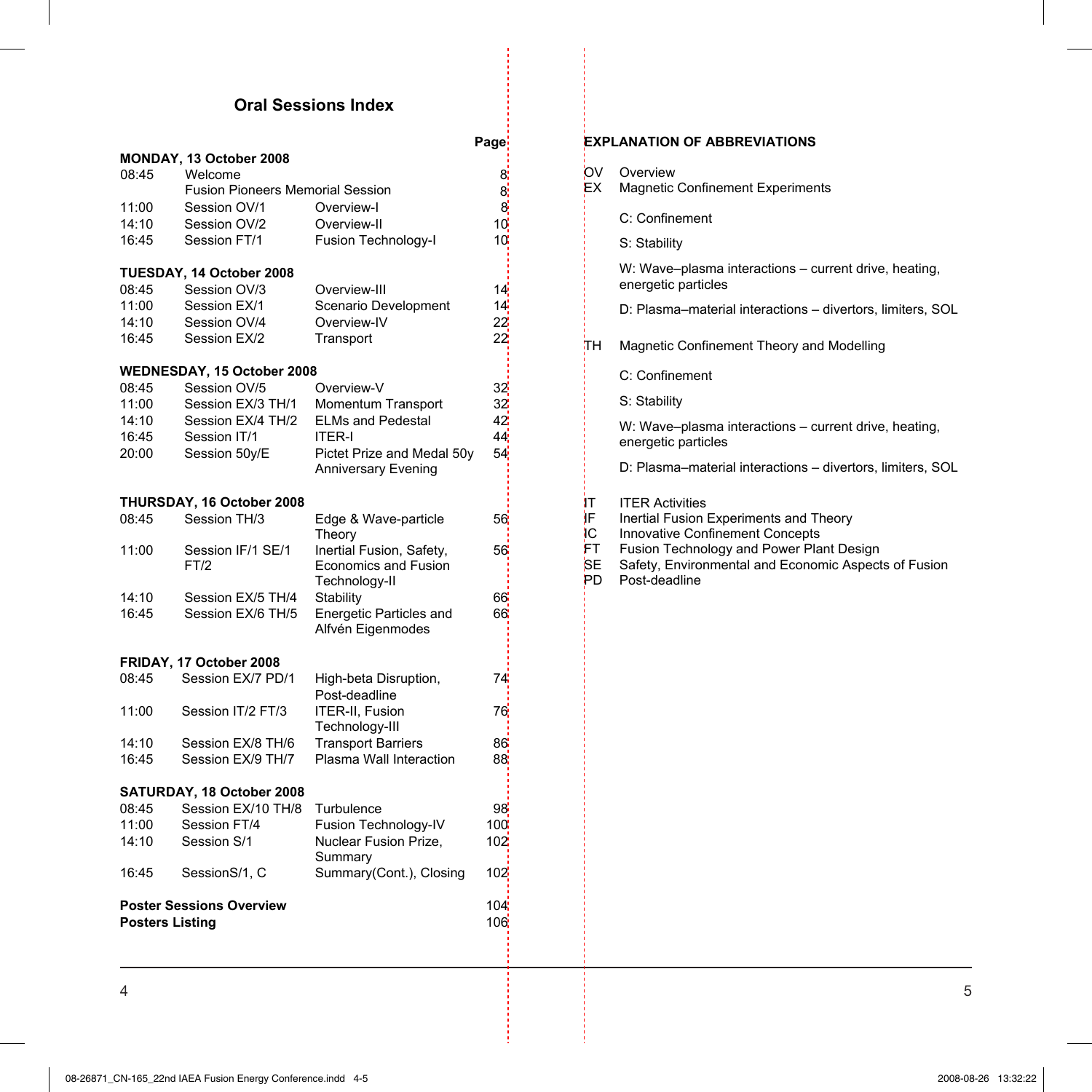#### **LIST OF CONTRIBUTIONS**

- 2 Pioneers Memorial Session lectures
- 4 "50th year anniversary" evening lectures
- 22 Overview talks
- $\mathfrak{p}$ Overview posters
- 81 Regular talks (21 Rapporteured papers)
- 426 Regular Poster presentations
- $\mathcal{P}$ Post deadline talks
- 10 Post deadline posters
- 5 Summary talks

#### **EXPLANATIONS/REQUESTS**

Overview posters will be exhibited during the entire conference.

All oral presentations will be displayed during the poster sessions following the plan printed at the end of this booklet.

The duration of the oral presentation indicated in the programme includes already the estimated discussion time. The speakers are requested to make available the following times for discussions:

25' Overview presentation includes 4' discussion time 20' Regular oral includes 3' discussion time

Rapporteur papers are identified by the letter "a" after the paper number. Rapporteured papers are identified by the letters "b,c,…" after the paper number.

#### **PARTICIPATION IN THE IAEA SCIENTIFIC MEETINGS**

Governments of Member States and those organizations whose activities are relevant to the meeting subject matter are invited to designate participants in the IAEA scientific conferences and symposia. In addition, the IAEA itself may invite a limited number of scientists as invited speakers. Only participants designated or invited in this way are entitled to present papers and take part in the discussions.

Representatives of the press, radio, television or other information media and members of the public, the latter as "observers", may also be authorized to attend, but without the right to take part in the proceedings.

Scientists interested in participating in any of the IAEA meetings should request information from the Government authorities of their own countries, in most cases the Ministry of Foreign Affairs or national atomic energy authority.

#### **CONFERENCE PROCEEDINGS**

The papers will be published by the IAEA as unedited proceedings in electronic format on CD-ROM and on the IAEA Physics Section web site by March 2009: http://www-naweb.iaea.org/iaea.org/napc/physics/index.htm.

#### **IAEA PUBLICATIONS**

All IAEA publications may be ordered from the Sales and Promotion Unit, International Atomic Energy Agency, P.O. Box 100, A-1400 Vienna, Austria. Fax: (+43 1) 2600-29302 Email: sales.publications@iaea.org Internet:http://www.iaea.org/Publications/index.html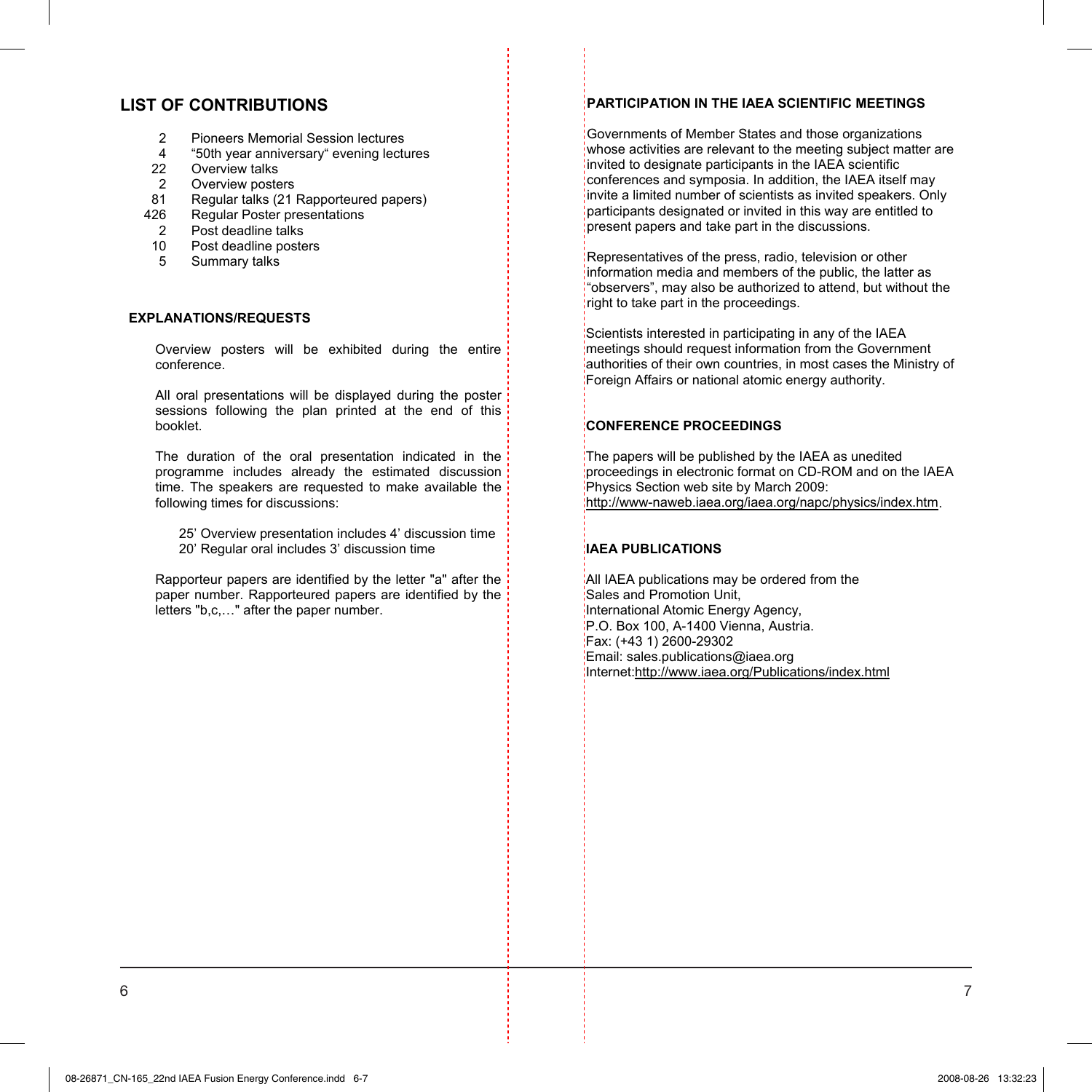### **Sunday, 12 October 2008**

**16:30–19:30 Registration** 

### **Monday, 13 October 2008**

### **MORNING SESSIONS**

#### **08:45**–**10:30 Welcome/Fusion Pioneers Memorial Chair: Lee, G.S. (Korea, Rep. of)**

| No of Paper<br>IAEA-CN-165 | Name                                      | <b>Designating Member</b><br>State/Organization | Time (min)   | Title of Paper                                |
|----------------------------|-------------------------------------------|-------------------------------------------------|--------------|-----------------------------------------------|
|                            | Opening, Welcome Address                  |                                                 |              |                                               |
| O/1                        | Sokolov, Y.                               | <b>IAEA</b>                                     |              |                                               |
| O/2                        | <b>Host Government</b><br>Representatives | Switzerland                                     |              |                                               |
| FPM/1                      | Troyon, F.                                | European Commission                             | $40^{\circ}$ | The 50 year History of Fusion Energy Research |
| FPM/2                      | Ikeda, K.                                 | <b>ITER</b>                                     | :20          | The Future of Fusion Energy Research          |
|                            |                                           |                                                 |              |                                               |

#### **11:00**–**12:45 Session OV/1: Overview-I Chair: Goldston, R. (USA)**

|          | <b>UTHER</b> UPINSION, IN 1995 |                     |     |                                                                                   |
|----------|--------------------------------|---------------------|-----|-----------------------------------------------------------------------------------|
| $OV/1-1$ | Fasoli, A.                     | Switzerland         | 25  | Overview of Physics Research on the TCV<br>Tokamak                                |
| $OV/1-2$ | Romanelli, F.                  | European Commission | 25  | Overview of JET Results                                                           |
| $OV/1-3$ | Ovama, N.                      | Japan               | 125 | Overview of JT-60U Results Towards<br>Establishment of Advanced Tokamak Operation |
| $OV/1-4$ | Strait, E.J.                   | USA                 | '25 | DIII-D Research in Support of ITER                                                |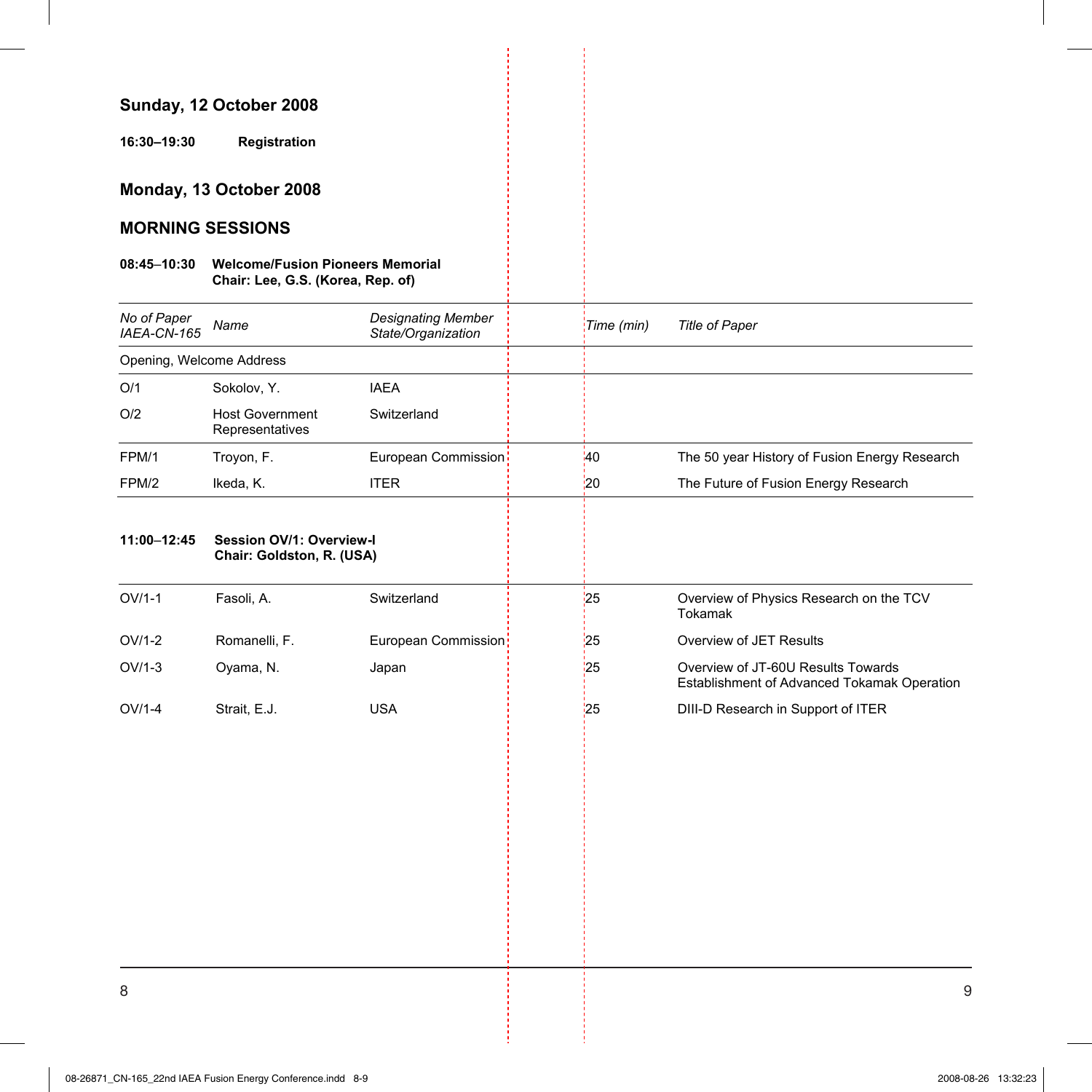### **Monday, 13 October 2008**

### **AFTERNOON SESSIONS**

#### **14:10**–**16:15 Session OV/2: Overview-II Chair: Llewellyn Smith, C. (UK)**

| No of Paper<br>IAEA-CN-165 | Name                                                                   | <b>Designating Member</b><br>State/Organization | Time (min) | Title of Paper                                                                                                                           |
|----------------------------|------------------------------------------------------------------------|-------------------------------------------------|------------|------------------------------------------------------------------------------------------------------------------------------------------|
| $OV/2-1$                   | Holtkamp, N.                                                           | <b>ITER</b>                                     | 125        | The Status of the ITER Design                                                                                                            |
| $OV/2-2$                   | Moses, E.I.                                                            | <b>USA</b>                                      | 25         | Ignition on the National Ignition Facility: A Path<br><b>Towards Inertial Fusion Energy</b>                                              |
| $OV/2-3$                   | Zohm, H.                                                               | Germany                                         | 25         | Overview of ASDEX Upgrade Results                                                                                                        |
| $OV/2-4$                   | Komori, A.                                                             | Japan                                           | 25         | Development of Net-Current Free Heliotron<br>Plasmas in the Large Helical Device                                                         |
| $OV/2-5$                   | Waelbroeck, F.L                                                        | <b>USA</b>                                      | 25         | Theory and Observations of Magnetic Islands                                                                                              |
| 16:45-18:30                | <b>Session FT/1: Fusion Technology-I</b><br>Chair: Najmabadi, F. (USA) |                                                 |            |                                                                                                                                          |
| $FT/1-1$                   | Bak, J.S.                                                              | Korea, Rep. of                                  | 20         | Overview of Recent Commissioning Results of<br><b>KSTAR</b>                                                                              |
| FT/1-2                     | Garin, P.                                                              | France                                          | 20         | The IFMIF/EVEDA Project: Outcome of the First<br><b>Engineering Studies</b>                                                              |
| $FT/1-3$                   | Nishitani, T.                                                          | Japan                                           | 20         | Fusion Technology Development for DEMO in<br>the Broader Approach Activities                                                             |
| FT/1-4                     | Klinger, T.                                                            | Germany                                         | 20         | The Construction of the Wendelstein 7-X<br>Stellarator                                                                                   |
| FT/1-5                     | Pizzuto, A.                                                            | Italy                                           | 20         | The Fusion Advanced Studies Torus (FAST): A<br>Proposal for an ITER Satellite Facility in Support<br>of the Development of Fusion Energy |
|                            |                                                                        |                                                 |            |                                                                                                                                          |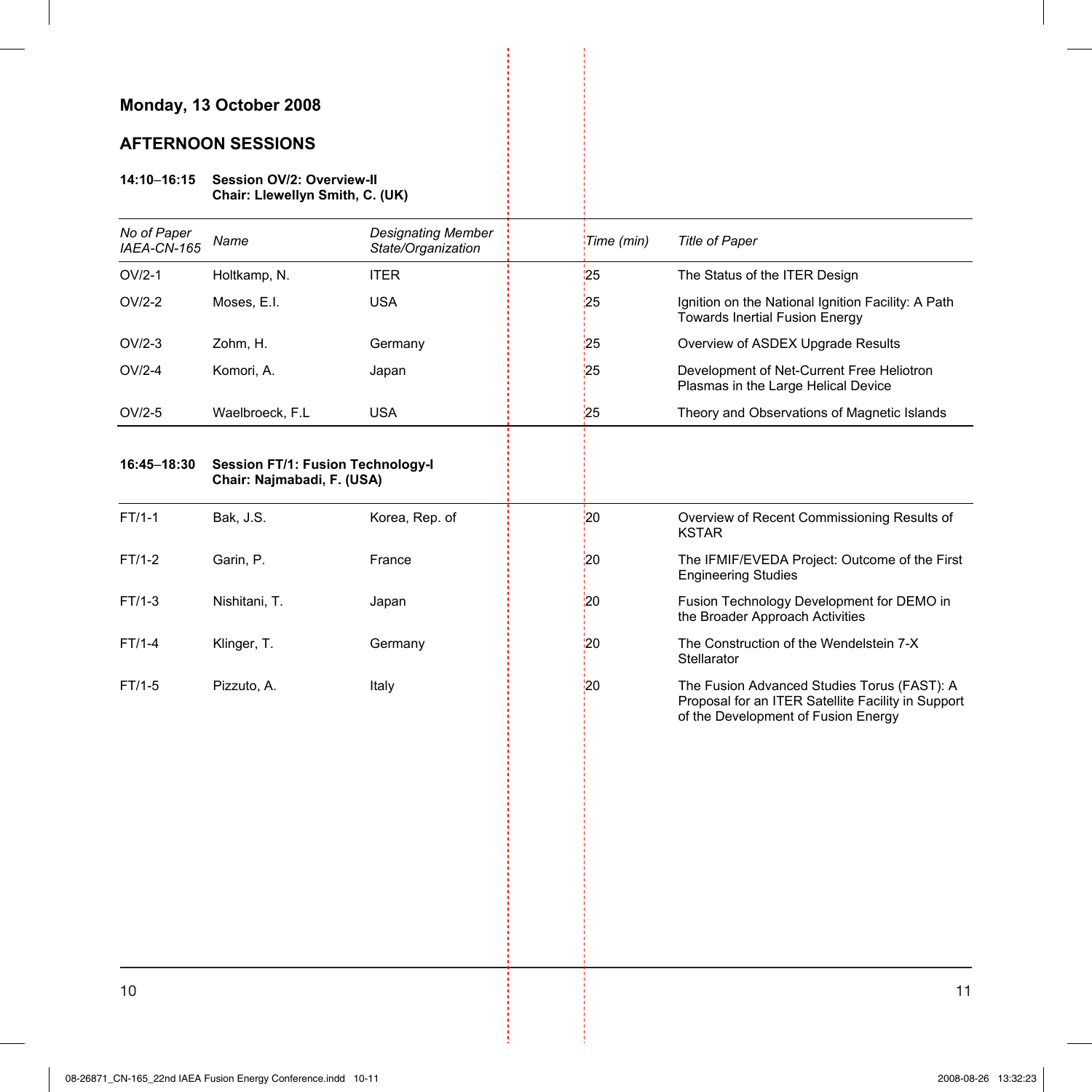## **Monday, 13 October 2008**

### **AFTERNOON POSTER SESSIONS**

#### **14:10**–**18:30 Poster Session P1: Overview Posters**  *All Overview Presentations display poster in this session*  **(Overview displays for the all week)**

| No of Paper<br>IAEA-CN-165 | Name            | <b>Designating Member</b><br>State/Organization | Title of Paper                                                                                   |
|----------------------------|-----------------|-------------------------------------------------|--------------------------------------------------------------------------------------------------|
| $OV/P1-1$                  | Gryaznevich, M. | United Kingdom                                  | :<br>Results of Joint Experiments and other IAEA Activities on<br>:Research Using Small Tokamaks |
| OV/5-2Rb                   | Fiksel, G.      | <b>USA</b>                                      | Overview of Results in the MST Reversed-Field Pinch<br>Experiment                                |
|                            |                 |                                                 |                                                                                                  |
|                            |                 |                                                 |                                                                                                  |
|                            |                 |                                                 |                                                                                                  |
|                            |                 |                                                 |                                                                                                  |
|                            |                 |                                                 |                                                                                                  |
|                            |                 |                                                 |                                                                                                  |
|                            |                 |                                                 |                                                                                                  |
|                            |                 |                                                 |                                                                                                  |
|                            |                 |                                                 |                                                                                                  |
|                            |                 |                                                 |                                                                                                  |
|                            |                 |                                                 |                                                                                                  |
|                            |                 |                                                 |                                                                                                  |
|                            |                 |                                                 |                                                                                                  |
|                            |                 |                                                 |                                                                                                  |
|                            |                 |                                                 |                                                                                                  |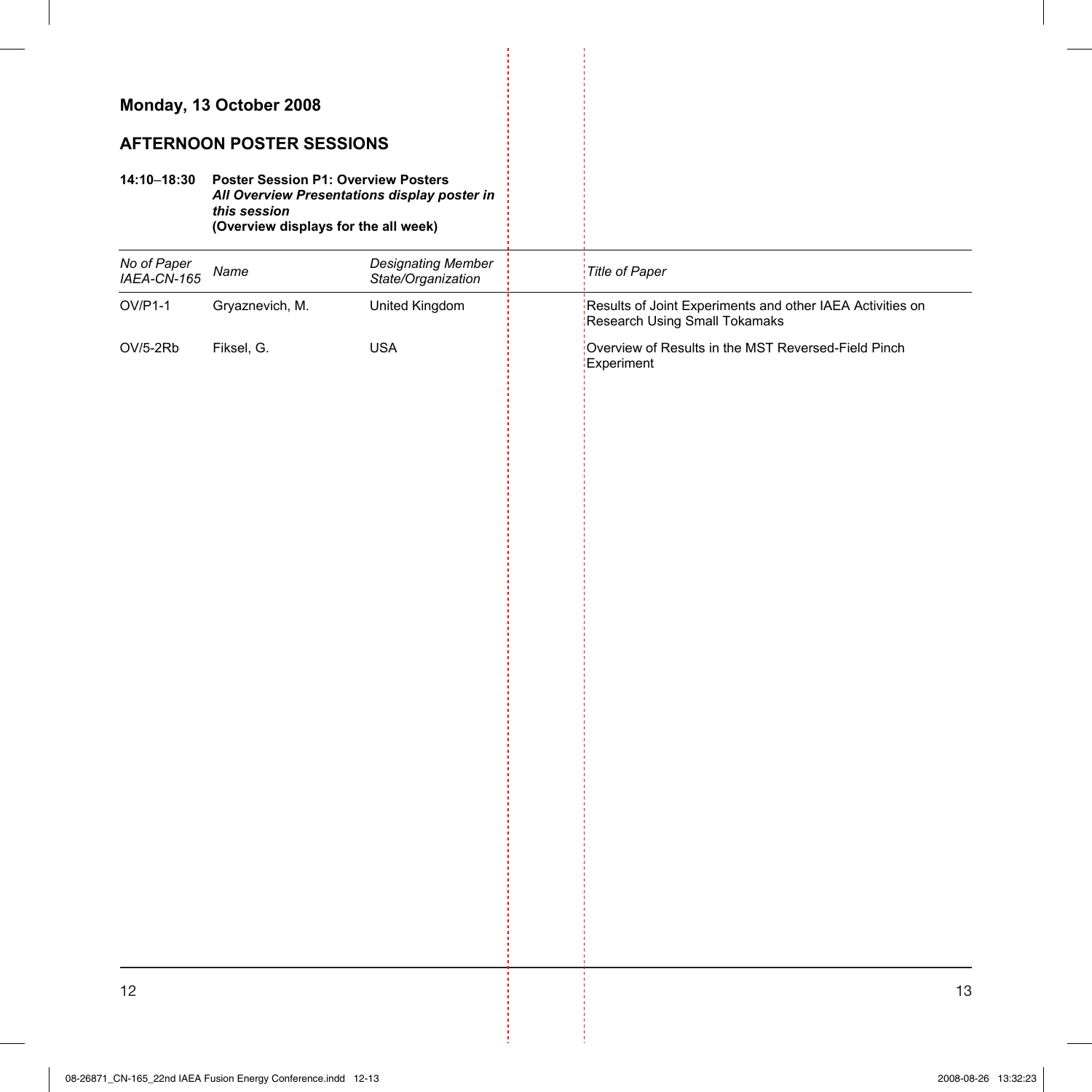# **Tuesday, 14 October 2008**

## **MORNING SESSIONS**

#### **8:45**–**10:30 Session OV/3: Overview-III Chair: Iiyoshi, A. (Japan)**

| No of Paper<br>IAEA-CN-165 | Name                                                                     | <b>Designating Member</b><br>State/Organization | Time (min)      | <b>Title of Paper</b>                                                                                                       |
|----------------------------|--------------------------------------------------------------------------|-------------------------------------------------|-----------------|-----------------------------------------------------------------------------------------------------------------------------|
| $OV/3-1$                   | Gates, D.A.                                                              | <b>USA</b>                                      | 125             | Overview of Results from the National Spherical<br><b>Torus Experiment (NSTX)</b>                                           |
| $OV/3-2$                   | Meyer, H.                                                                | United Kingdom                                  | '25             | Overview of Physics Results from MAST                                                                                       |
| $OV/3-3$                   | Giruzzi, G.                                                              | France                                          | 25              | Investigation of Steady-State Tokamak Issues by<br>Long Pulse Experiments on Tore Supra                                     |
| $OV/3-4$                   | Wan, B.                                                                  | China                                           | 25              | Recent Experiments in the EAST and HT-7<br><b>Superconducting Tokamaks</b>                                                  |
| 11:00-12:45                | <b>Session EX/1: Scenario Development</b><br>Chair: Takamura, S. (Japan) |                                                 |                 |                                                                                                                             |
| $EX/1-1$                   | Sakamoto, Y.                                                             | Japan                                           | 20              | Development of Reversed Shear Plasmas with<br>Large Bootstrap Current Fraction Towards<br>Reactor Relevant Regime in JT-60U |
| $EX/1-2$                   | Rimini, F.G.                                                             | France                                          | 20              | High $\beta_N$ Regimes at JET: Progress Towards<br>Steady-State Operation                                                   |
| $EX/1-3$                   | Doyle, E.J.                                                              | <b>USA</b>                                      | $\frac{1}{2}$   | Demonstration of ITER Operational Scenarios on<br>DIII-D                                                                    |
| $EX/1-4Ra$                 | Joffrin, E.H.                                                            | European Commission                             | 20              | Development of the "Hybrid" Scenario in JET                                                                                 |
| $EX/1-4Rb$                 | Petty, C.C.                                                              | <b>USA</b>                                      |                 | Advances in the Physics Basis of the Hybrid<br>Scenario on DIII-D                                                           |
| $EX/1-4Rc$                 | Suzuki, T.                                                               | Japan                                           |                 | Development of Advanced Operation Scenarios<br>in Weak Magnetic-Shear Regime on JT-60U                                      |
| $EX/1-5$                   | Gruber, O.                                                               | Germany                                         | $\overline{20}$ | Compatibility of ITER Scenarios with Full<br>Tungsten Wall in ASDEX Upgrade                                                 |
|                            |                                                                          |                                                 |                 |                                                                                                                             |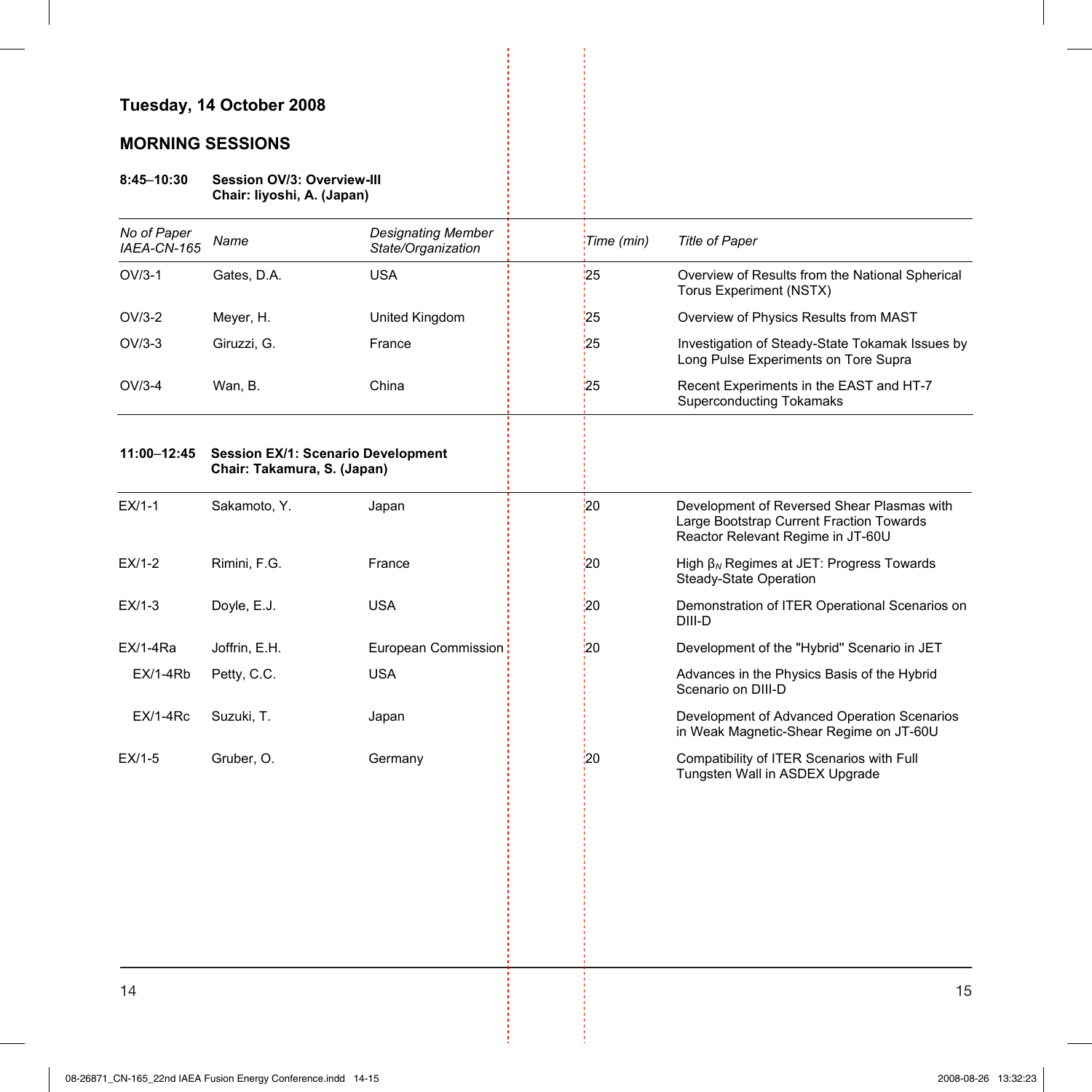### **Tuesday, 14 October 2008**

## **MORNING POSTER SESSIONS**

#### **08:45–12:45 Poster Session P2: Fusion Technology, Safety-Economics**

| No of Paper<br>IAEA-CN-165 | Name                | <b>Designating Member</b><br>State/Organization | Title of Paper                                                                                                                                  |
|----------------------------|---------------------|-------------------------------------------------|-------------------------------------------------------------------------------------------------------------------------------------------------|
| $FT/1-1$                   | Bak, J.S.           | Korea, Rep. of                                  | Overview of Recent Commissioning Results of KSTAR                                                                                               |
| $FT/1-2$                   | Garin, P.           | France                                          | The IFMIF/EVEDA Project: Outcome of the First Engineering<br><b>Studies</b>                                                                     |
| FT/1-3                     | Nishitani, T.       | Japan                                           | Fusion Technology Development for DEMO in the Broader<br>Approach Activities                                                                    |
| $FT/1-4$                   | Klinger, T.         | Germany                                         | The Construction of the Wendelstein 7-X Stellarator                                                                                             |
| $FT/1-5$                   | Pizzuto, A.         | Italy                                           | The Fusion Advanced Studies Torus (FAST): A Proposal for an<br><b>ITER Satellite Facility in Support of the Development of Fusion</b><br>Energy |
| $FT/2-1$                   | Yoshida, N.Y.       | Japan                                           | Reflectivity Reduction of Retro-Reflector Installed in LHD due to<br>Plasma Surface Interaction                                                 |
| $FT/3-1Ra$                 | Kasugai, A.         | Japan                                           | Demonstration of 1 MW Quasi-CW Operation of 170 GHz<br>Gyrotron and Progress of EC Technology for ITER                                          |
| FT/3-1Rb                   | Litvak, A.          | <b>Russian Federation</b>                       | Status of the Development in Russia of a Megawatt Power<br><b>Gyrotrons for Fusion</b>                                                          |
| $FT/3-1$ Rc                | Rzesnicki, T.       | Germany                                         | Experimental Investigations on the Pre-Prototype of the 170<br>GHz, 2 MW Coaxial Cavity Gyrotron for ITER                                       |
| $FT/4-1$                   | Brooks, J.N.        | <b>USA</b>                                      | Plasma Surface Interaction Issues of an All-metal ITER                                                                                          |
| FT/4-2Ra                   | Philipps, V.        | Germany                                         | Development of Wall Conditioning and Tritium Removal<br>Techniques in TEXTOR for ITER and Future Fusion Devices                                 |
| FT/4-2Rb                   | Wright, G.M.        | Netherlands                                     | Hydrogenic Retention of High-Z Refractory Metals Exposed to<br><b>ITER Divertor Relevant Plasma Conditions</b>                                  |
| FT/4-3Ra                   | Jitsukawa, S.       | Japan                                           | Irradiation Effects on Reduced Activation Ferritic/Martensitic<br>Steels -Mechanical Properties and modelling-                                  |
| FT/4-3Rb                   | Muroga, T.          | Japan                                           | Compatibility of Reduced Activation Ferritic/Martensitic Steels<br>with Liquid Breeders                                                         |
| FT/4-4                     | Chernov, V.M.       | <b>Russian Federation</b>                       | Structural Materials for Fusion Power Reactors - the RF R&D<br>Activities in 2006-2008                                                          |
| FT/4-5Ra                   | Nightingale, M.P.S. | United Kingdom                                  | Development of the JET Ion Cyclotron Resonance Frequency<br>Heating System in Support of ITER                                                   |
| FT/4-5Rb                   | Vulliez, K.         | France                                          | Validation of the Load-Resilient Ion Cyclotron Resonance<br>Frequency Antenna Concept on Tore Supra Plasmas                                     |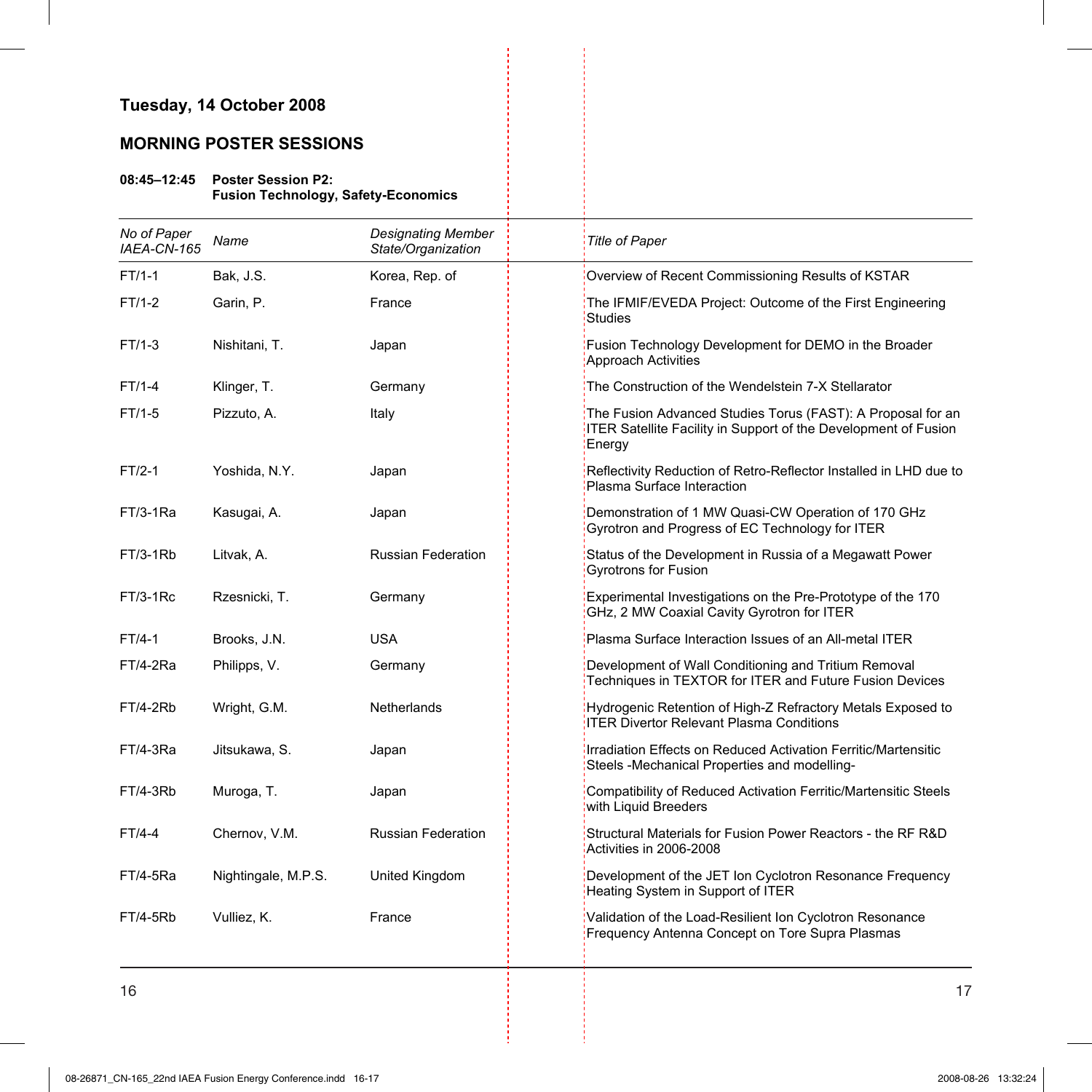| No of Paper<br>IAEA-CN-165 | Name               | <b>Designating Member</b><br>State/Organization | <b>Title of Paper</b>                                                                                                                                     |
|----------------------------|--------------------|-------------------------------------------------|-----------------------------------------------------------------------------------------------------------------------------------------------------------|
| FT/P2-1                    | Gaganidze, E.      | Germany                                         | Mechanical Properties of Reduced Activation Ferritic/Martensitic<br>Steels after High Dose Neutron Irradiation                                            |
| $FT/P2-2$                  | Materna-Morris, E. | Germany                                         | Microstructure and Tensile Properties in Reduced Activation<br>8-9% Cr Steels at Fusion Relevant He/dpa Ratios, dpa Rates<br>and Irradiation Temperatures |
| FT/P2-3                    | Baluc, N.          | Switzerland                                     | Optimization of the Chemical Composition and Manufacturing<br>Route for ODS RAF Steels for Fusion Reactor Application                                     |
| <b>FT/P2-4</b>             | Nagasaka, T.       | Japan                                           | Progress in Flibe Corrosion Study Toward Material Research<br>Loop and Advanced Liquid Breeder Blanket                                                    |
| FT/P2-5                    | Tanigawa, H.       | Japan                                           | $R&DS$ on $Li2TiO3$ Pebble Bed for Test Blanket Module in JAEA                                                                                            |
| FT/P2-6                    | Tsuru, D.T.        | Japan                                           | Achievements of the Water Cooled Solid Breeder Test Blanket<br>Module of Japan to the Milestones for Installation in ITER                                 |
| <b>FT/P2-7</b>             | Chen, H.           | China                                           | Preliminary Safety Analysis for the Chinese ITER<br>Dual-Functional Lithium-Lead Test Blanket Module                                                      |
| <b>FT/P2-8</b>             | Liu, H.            | China                                           | Thermal-hydraulic Safety Study of Chinese Helium Cooled Solid<br>Breeder Test Blanket Module for ITER                                                     |
| FT/P2-9                    | Feng, K.           | China                                           | Overview of Design and R&D of Solid Breeder TBM in China                                                                                                  |
| FT/P2-10                   | Fischer, U.        | Germany                                         | Neutronics R&D Efforts in Support of the European Breeder<br><b>Blanket Development Programme</b>                                                         |
| FT/P2-11                   | Koidan, V.S.       | <b>Russian Federation</b>                       | Study of Radiation-Damaged Fusion Materials under High-Power<br>Plasma Stream                                                                             |
| FT/P2-12                   | Kawamura, Y.       | Japan                                           | Studies and Developments of Tritium Recovery System for<br>Blanket of Fusion Reactor in Japan Atomic Energy Agency                                        |
| FT/P2-13                   | Jordanova, J.D.    | <b>Bulgaria</b>                                 | Assessment of Radiation Streaming Effect upon Radiation Loads<br>to Inboard TF-coil of DEMO Utilizing HCLL Blanket                                        |
| FT/P2-14                   | Kizane, G.         | Latvia                                          | Chemical Forms of Tritium in Be Pebbles after Different<br>Treatments                                                                                     |
| FT/P2-15                   | Lyublinski, I.E.   | <b>Russian Federation</b>                       | Main Results and Prospects of Lithium Capillary-Porous System<br>Investigation as Tokamak Plasma Facing Material                                          |
| FT/P2-16                   | Zalavutdinov, R.K. | <b>Russian Federation</b>                       | A-C:H Film Removal in $H_2$ and $H_2/N_2O$ Glow and Afterglow<br>Discharge                                                                                |
| FT/P2-17                   | Nozawa, T.         | Japan                                           | Evaluation on Failure Resistance to Develop Design Basis for<br>Quasi-Ductile Silicon Carbide Composites for Fusion Application                           |
| FT/P2-18                   | Houry, M.H.        | France                                          | Development and Operation of an ITER relevant Inspection<br>Robot                                                                                         |
| FT/P2-19                   | Ochiai, K.         | Japan                                           | Advancement of Nuclear Analysis Method for ITER                                                                                                           |
| FT/P2-20                   | Luchetta, A.       | Italy                                           | Technology Progress in Real-Time Control of MHD Modes at<br>RFX-mod                                                                                       |

ļ.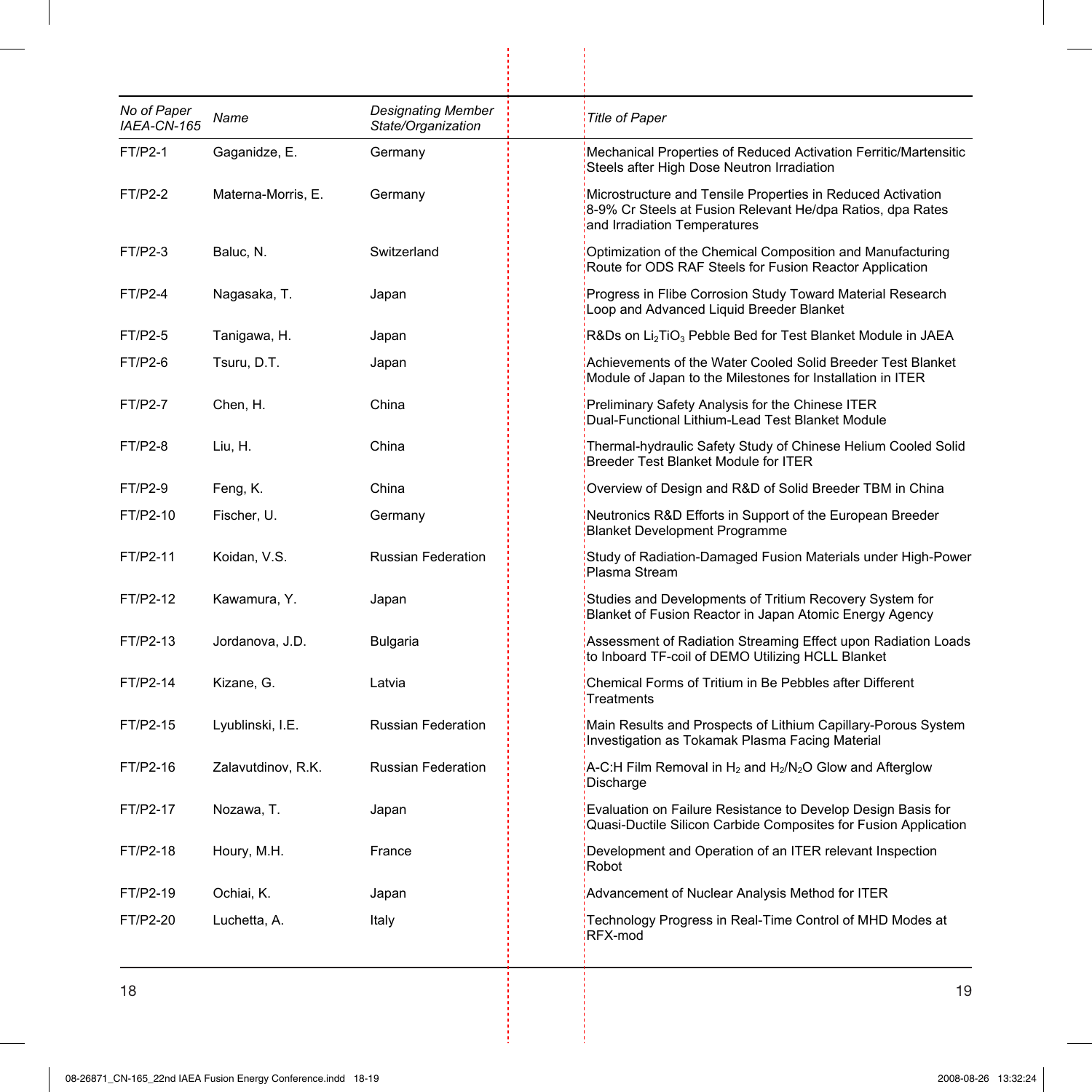| No of Paper<br>IAEA-CN-165 | Name           | <b>Designating Member</b><br>State/Organization | <b>Title of Paper</b>                                                                                                                    |
|----------------------------|----------------|-------------------------------------------------|------------------------------------------------------------------------------------------------------------------------------------------|
| FT/P2-21                   | Escourbiac, F. | France                                          | Definition of Workable Acceptance Criteria for the ITER Divertor<br>Plasma Facing Components through Systematic Experimental<br>Analysis |
| FT/P2-22                   | Ozeki, T.      | Japan                                           | Development and Demonstration of Remote Experimental<br>System with High Security in JT-60U                                              |
| FT/P2-23                   | Callis, R.W.   | <b>USA</b>                                      | Alternate Concepts for Generating High Speed DT Pellets for<br>Fuelling ITER                                                             |
| FT/P2-24                   | Gantenbein, G. | Germany                                         | Experimental Results of Series Gyrotrons for the Stellarator<br>:W7-X                                                                    |
| FT/P2-25                   | Imai, T.       | Japan                                           | Development of 1 MW Gyrotron and Progress of ECH System for<br>the GAMMA 10 Tandem Mirror in Tsukuba                                     |
| FT/P2-26                   | Moriyama, S.M. | Japan                                           | Long Pulse/High Power ECRF System Development in JT-60U                                                                                  |
| FT/P2-27                   | Hanada, M.H.   | Japan                                           | Development of Long Pulse Neutral Beam Injector on JT-60U for<br>JT-60SA                                                                 |
| FT/P2-28                   | Sasao, M.      | Japan                                           | Development of an Energetic He0 Beam Injector for Fusion<br>Application                                                                  |
| FT/P2-29                   | Jones, T.T.C.  | United Kingdom                                  | The Physics of Design and Operation of High Power Neutral<br>Beam Injection Ducts - Extrapolating JET Experience to ITER<br>Situations   |
| FT/P2-30                   | Ivanov, A.A.   | <b>Russian Federation</b>                       | Focused Neutral Beams with Low Chaotic Divergence for<br>Plasma Heating and Diagnostics in Magnetic Fusion Devices                       |
| FT/P2-31                   | Minea, T.M.    | France                                          | Beam-plasma Interaction in the ITER NBI                                                                                                  |
| SE/1-1                     | Ward, D.J.     | United Kingdom                                  | Economic Consequences of Fusion Materials Development                                                                                    |
| <b>SE/P2-1</b>             | Yamazaki, K.   | Japan                                           | Burning Plasma Simulation and Environmental Assessment of<br>Tokamak, Spherical Tokamak and Helical Reactors                             |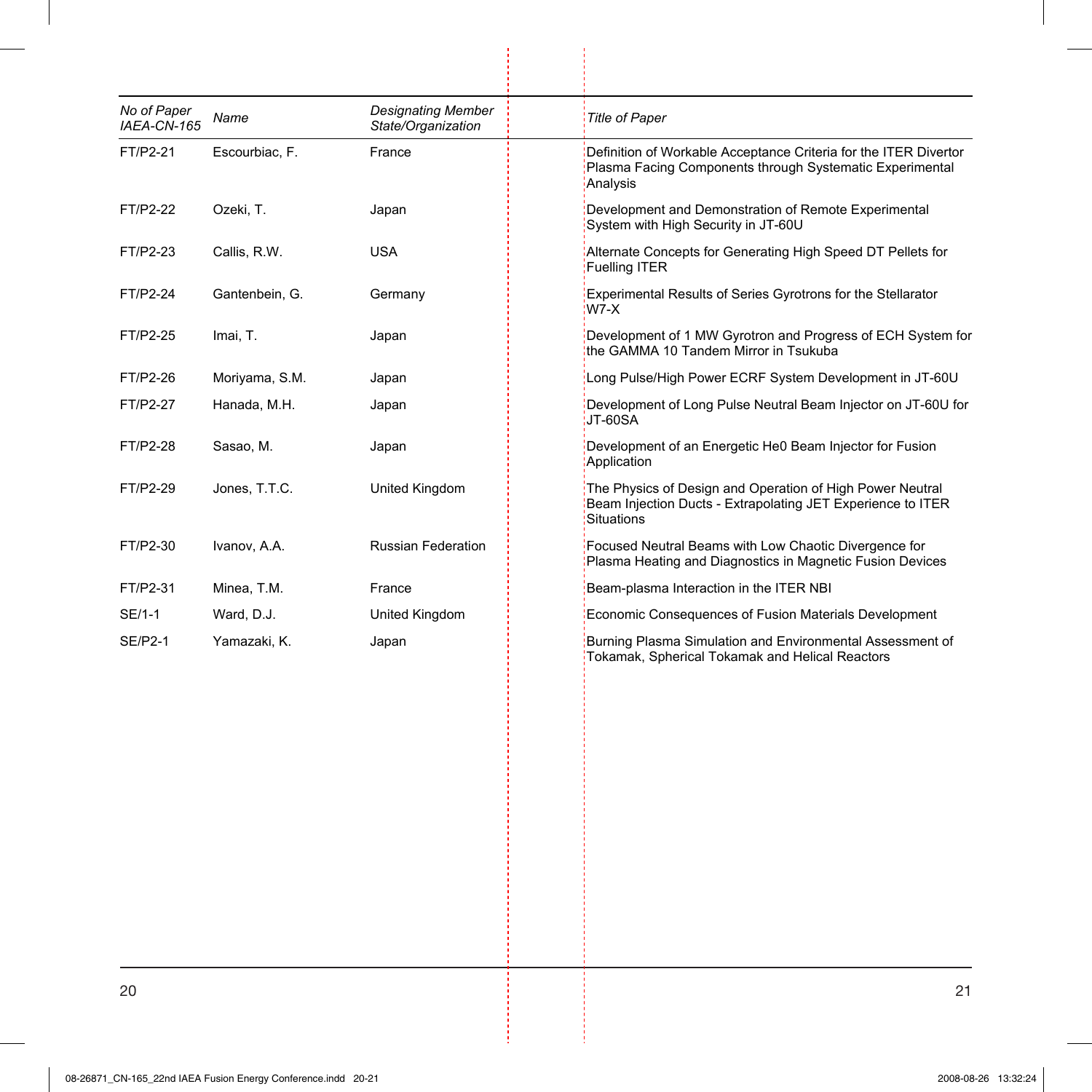# **Tuesday, 14 October 2008**

## **AFTERNOON SESSIONS**

#### **14:10–16:15 Session OV/4: Overview IV**

**Chair: Kaw, P.K. (India)** 

| No of Paper<br>IAEA-CN-165 | Name                                                               | <b>Designating Member</b><br>State/Organization | Time (min) | Title of Paper                                                                                                             |
|----------------------------|--------------------------------------------------------------------|-------------------------------------------------|------------|----------------------------------------------------------------------------------------------------------------------------|
| $OV/4-1$                   | Azechi, H.                                                         | Japan                                           | 25         | Plasma Physics Study and Laser Development<br>for the Fast Ignition Realization Experiment<br>(FIREX) Project              |
| OV/4-2                     | Garbet, X.                                                         | France                                          | 25         | Turbulence Theory and Gyrokinetic Codes                                                                                    |
| $OV/4-3$                   | Duan, X.R.                                                         | China                                           | 25         | Overview of Experimental Results on HL-2A                                                                                  |
| $OV/4-4$                   | Marmar, E.S.                                                       | <b>USA</b>                                      | 25         | Overview of the Alcator C-Mod Research<br>Program                                                                          |
| $OV/4-5$                   | Castejón, F.                                                       | Spain                                           | 25         | Overview of TJ-II Experiments                                                                                              |
| 16:45-18:30                | <b>Session EX/2: Transport</b><br>Chair: Kwon, M. (Korea, Rep. of) |                                                 |            |                                                                                                                            |
| $EX/2-1$                   | Saibene, G.                                                        | European Commission                             | 20         | Results of the Variable Toroidal Field Ripple<br>Experiments in JET                                                        |
| $EX/2-2$                   | Akers, R.J.                                                        | United Kingdom                                  | 20         | Transport Studies in the MAST Spherical<br>Tokamak                                                                         |
| EX/2-3                     | Coda, S.                                                           | Switzerland                                     | 20         | Full Bootstrap Discharge Sustainment in Steady<br>State in the TCV Tokamak                                                 |
| $EX/2-4$                   | Mantica, P.                                                        | Italy                                           | 20         | Experimental Study of the Ion Critical Gradient<br>Length and Stiffness Level and the Impact of<br>Rotational Shear in JET |
| $EX/2-5$                   | Talmadge, J.N.                                                     | <b>USA</b>                                      | 20         | Neoclassical Currents and Transport Studies in<br>HSX at 1 Tesla                                                           |
|                            |                                                                    |                                                 |            |                                                                                                                            |
|                            |                                                                    |                                                 |            |                                                                                                                            |
|                            |                                                                    |                                                 |            |                                                                                                                            |
|                            |                                                                    |                                                 |            |                                                                                                                            |
|                            |                                                                    |                                                 |            |                                                                                                                            |
|                            |                                                                    |                                                 |            |                                                                                                                            |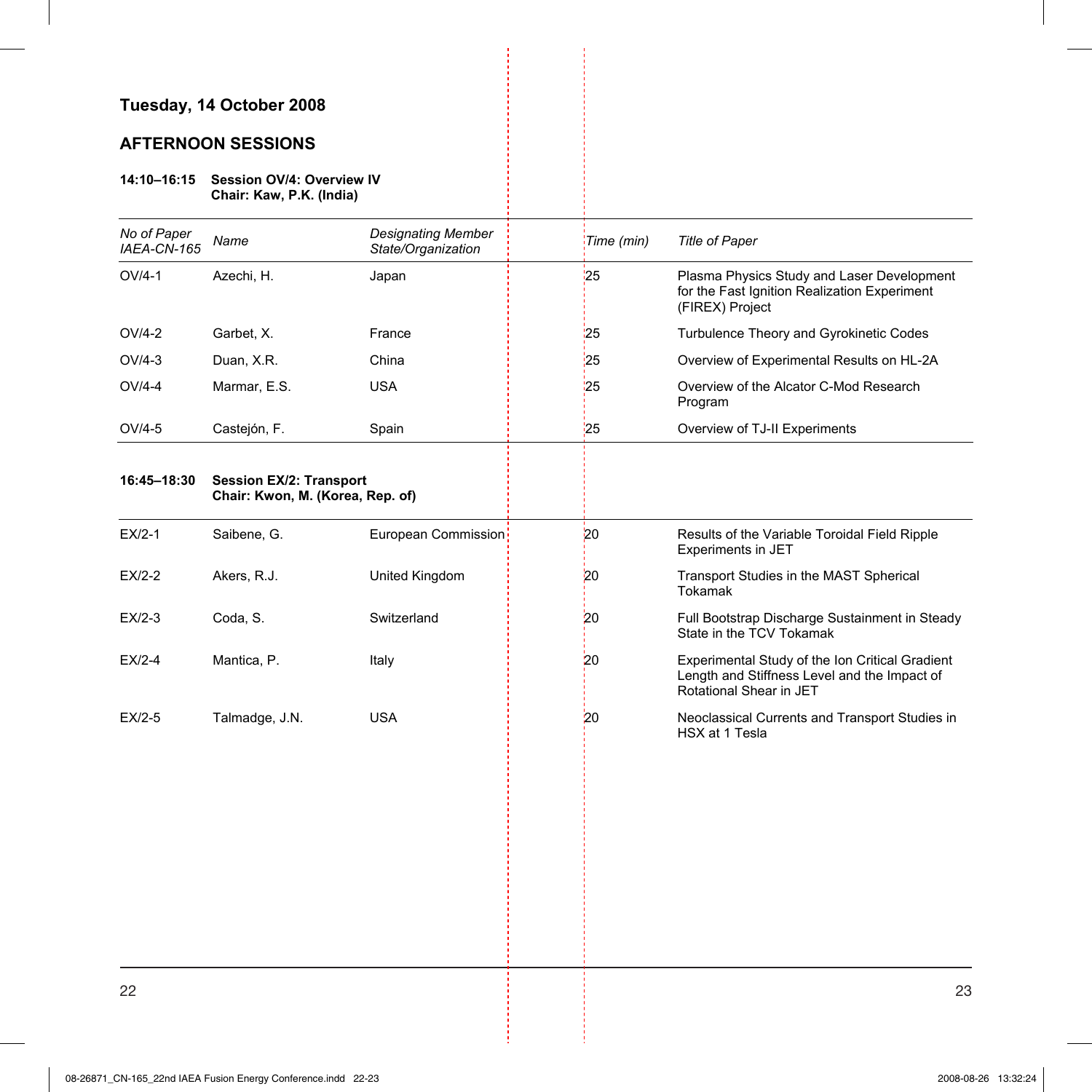### **Tuesday, 14 October 2008**

### **AFTERNOON POSTER SESSIONS**

#### **14:10–18:30 Poster Session P3: Transport Barriers, Theory-Wall, Fusion Technology**

| No of Paper<br>IAEA-CN-165 | Name              | <b>Designating Member</b><br>State/Organization | <b>Title of Paper</b>                                                                                                    |
|----------------------------|-------------------|-------------------------------------------------|--------------------------------------------------------------------------------------------------------------------------|
| $EX/1-1$                   | Sakamoto, Y.      | Japan                                           | Development of Reversed Shear Plasmas with Large Bootstrap<br>Current Fraction towards Reactor Relevant Regime in JT-60U |
| $EX/1-2$                   | Rimini, F.G.      | France                                          | High β Regimes at JET: Progress Towards Steady-State<br>Operation                                                        |
| $EX/1-3$                   | Doyle, E.J.       | <b>USA</b>                                      | Demonstration of ITER Operational Scenarios on DIII-D                                                                    |
| $EX/1-4Ra$                 | Joffrin, E.H.     | European Commission                             | Development of the "Hybrid" Scenario in JET                                                                              |
| $EX/1-4Rb$                 | Petty, C.C.       | <b>USA</b>                                      | Advances in the Physics Basis of the Hybrid Scenario on DIII-D                                                           |
| $EX/1-4Rc$                 | Suzuki, T.        | Japan                                           | Development of Advanced Operation Scenarios in Weak<br>Magnetic-Shear Regime on JT-60U                                   |
| $EX/1-5$                   | Gruber, O.        | Germany                                         | Compatibility of ITER Scenarios with Full Tungsten Wall in<br><b>ASDEX Upgrade</b>                                       |
| $EX/P3-1$                  | Yuh, H.Y.         | <b>USA</b>                                      | Suppression of Turbulent Transport in NSTX Internal Transport<br><b>Barriers</b>                                         |
| $EX/8-3$                   | De Vries, P.C.    | United Kingdom                                  | Internal Transport Barrier Dynamics with Plasma Rotation in JET                                                          |
| $EX/8-2Ra$                 | Nagaoka, K.       | Japan                                           | Characteristics of High-Ion-Temperature Plasmas Heated by<br>Neutral Beams in the Large Helical Device                   |
| $EX/8-2Rb$                 | Ida, K.           | Japan                                           | Dynamics of Ion Internal Transport Barrier in LHD Heliotron and<br>JT-60U Tokamak Plasmas                                |
| $EX/8-1Ra$                 | Sakamoto, R.      | Japan                                           | High Density High Performance Plasma with Internal Diffusion<br>Barrier in Large Helical Device                          |
| $EX/8-1Rb$                 | Ohdachi, S.       | Japan                                           | Two Approaches to the Reactor-relevant High-beta Plasmas with<br>Profile Control in the Large Helical Device             |
| $EX/P3-2$                  | Takenaga, H.      | Japan                                           | Characteristics of Internal Transport Barrier under Reactor<br>Relevant Condition in JT-60U Weak Shear Plasmas           |
| $EX/P3-3$                  | Kamada, Y.        | Japan                                           | Correlation Between the Edge and The Internal Transport<br>Barriers in JT-60U                                            |
| $EX/8-4$                   | Burrell, K.H.     | <b>USA</b>                                      | Edge Pedestal Control in Quiescent H-Mode Discharges in<br>DIII-D Using Co Plus Counter Neutral Beam Injection           |
| $EX/P3-4$                  | Beurskens, M.N.A. | United Kingdom                                  | Pedestal Dynamics in ELMy H-mode Plasmas in JET                                                                          |
| $EX/8-5$                   | Urano, H.         | Japan                                           | Heat Transport and Pedestal Structure of H-mode in the<br>Variation of Current Density Profiles in JT-60U                |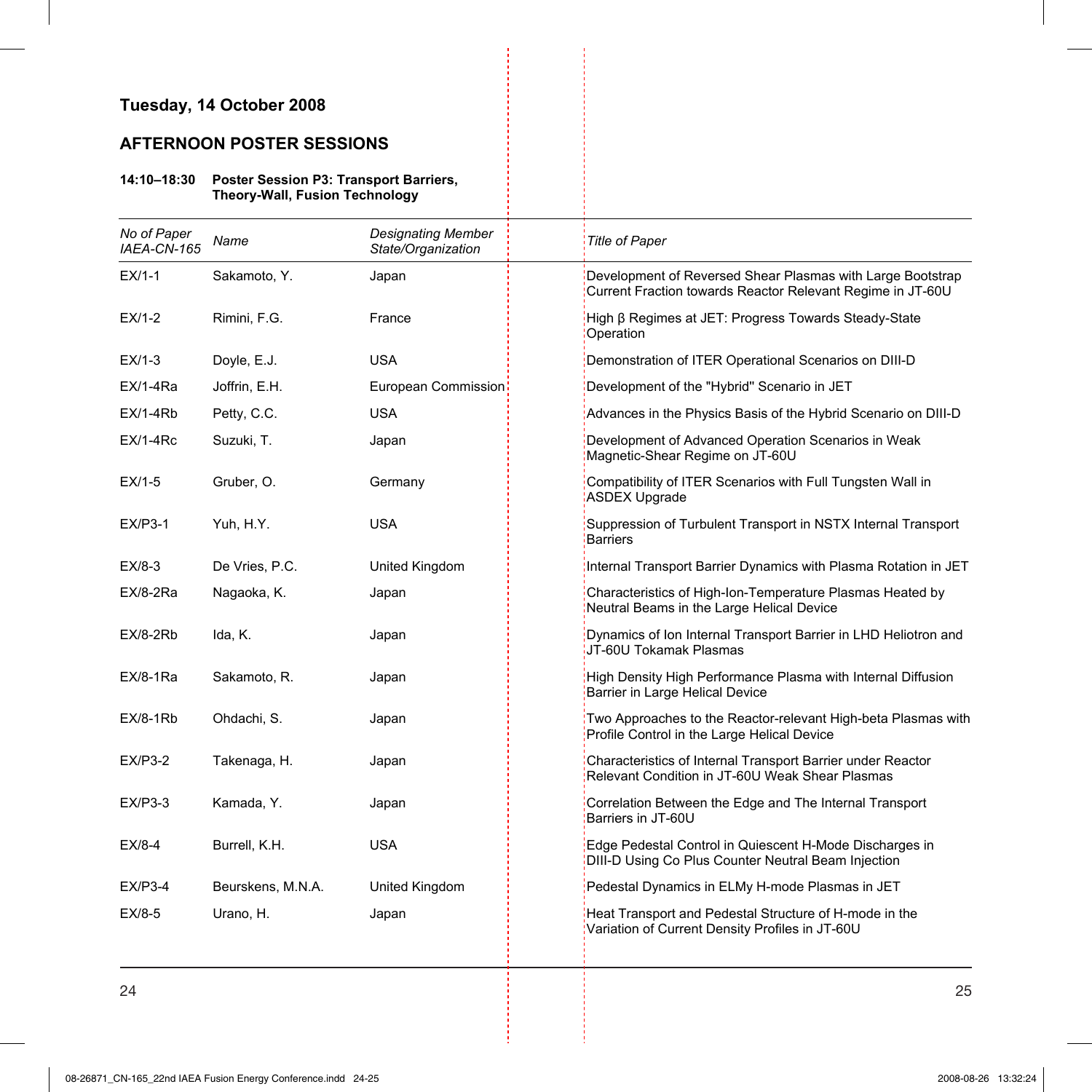| No of Paper<br>IAEA-CN-165 | Name                | <b>Designating Member</b><br>State/Organization | <b>Title of Paper</b>                                                                                               |
|----------------------------|---------------------|-------------------------------------------------|---------------------------------------------------------------------------------------------------------------------|
| $EX/P3-5$                  | Groebner, R.J.      | USA                                             | Progress Towards a Predictive Model for Pedestal Height in<br>DIII-D                                                |
| <b>EX/P3-6</b>             | Turri, G.           | Switzerland                                     | Global Plasma Oscillations in Electron Internal Transport<br>Barriers in TCV                                        |
| <b>EX/P3-7</b>             | Wolfrum, E.         | Germany                                         | Pedestal Studies at ASDEX Upgrade                                                                                   |
| $EX/P3-8$                  | Dong, Y.B.          | China                                           | Link of Internal Transport Barriers and the Low Rational q<br>Surface on HL-2A                                      |
| EX/P3-9                    | Carraro, L.         | Italy                                           | Improved Confinement with Internal Electron Temperature<br>Barriers in RFX-mod                                      |
| EX/P3-10                   | Lebedev, S.V.       | <b>Russian Federation</b>                       | Counter-NBI Assisted LH Transition in Low Density Plasmas in<br>the TUMAN-3M                                        |
| EX/P3-11                   | Minami, T.M.        | Japan                                           | Simultaneous Realization of High Density Edge Transport<br>Barrier and Improved L-mode on CHS                       |
| FT/P3-1                    | Kim, Y.S.           | Korea, Rep. of                                  | Commissioning Results of the KSTAR Cryogenic System                                                                 |
| FT/P3-2                    | Oh, Y.K.            | Korea, Rep. of                                  | Commissioning Results of the KSTAR Superconducting Magnet<br>System for the First Plasma Operation                  |
| FT/P3-3                    | Park, M.K.          | Korea, Rep. of                                  | Operation Results of KSTAR Integrated Control System for First<br>Plasma                                            |
| FT/P3-4                    | Yang, H.Y.          | Korea, Rep. of                                  | KSTAR Assembly and Vacuum Commissioning for the 1 <sup>st</sup><br>Plasma                                           |
| FT/P3-5                    | Cucchiaro, A.       | Italy                                           | Load Assembly Design of the FAST Machine                                                                            |
| FT/P3-6                    | Panek, R.           | Czech Republic                                  | Status of the COMPASS Tokamak Re-installation in IPP ASCR                                                           |
| FT/P3-7                    | Tazhibayeva, I.     | Kazakhstan                                      | KTM Tokamak Project. Present and Future Activity                                                                    |
| FT/P3-8                    | Heitzenroeder, P.J. | <b>USA</b>                                      | Design and Construction Solutions in the Accurate Realization of<br><b>NCSX Magnetic Fields</b>                     |
| FT/P3-9                    | Tobita, K.          | Japan                                           | Design Issues on Compact Low Aspect Ratio DEMO Reactor,<br>SlimCS                                                   |
| FT/P3-10                   | Kawashima, H.       | Japan                                           | Divertor Design Study on Compact DEMO Reactor for Handling<br>of Huge Exhaust Power                                 |
| FT/P3-11                   | Calabro, G.         | Italy                                           | <b>FAST Plasma Scenarios and Equilibrium Configurations</b>                                                         |
| FT/P3-12                   | Goldston, R.J.      | <b>USA</b>                                      | An Experiment to Tame the Plasma Material Interface                                                                 |
| FT/P3-13                   | Najmabadi, F.       | <b>USA</b>                                      | Compact Stellarator Power Plants - Prospects, Technical Issue,<br>and R&D Directions                                |
| FT/P3-14                   | Peng, Y.K.M.        | <b>USA</b>                                      | Effects of Physics Conservatism and Aspect Ratio on Remote<br>Handling for Compact Component Test Facilities (CTFs) |
| FT/P3-15                   | Garcia, J.          | France                                          | Integrated Modelling of DEMO Advanced Scenarios with the<br><b>CRONOS Suite of Codes</b>                            |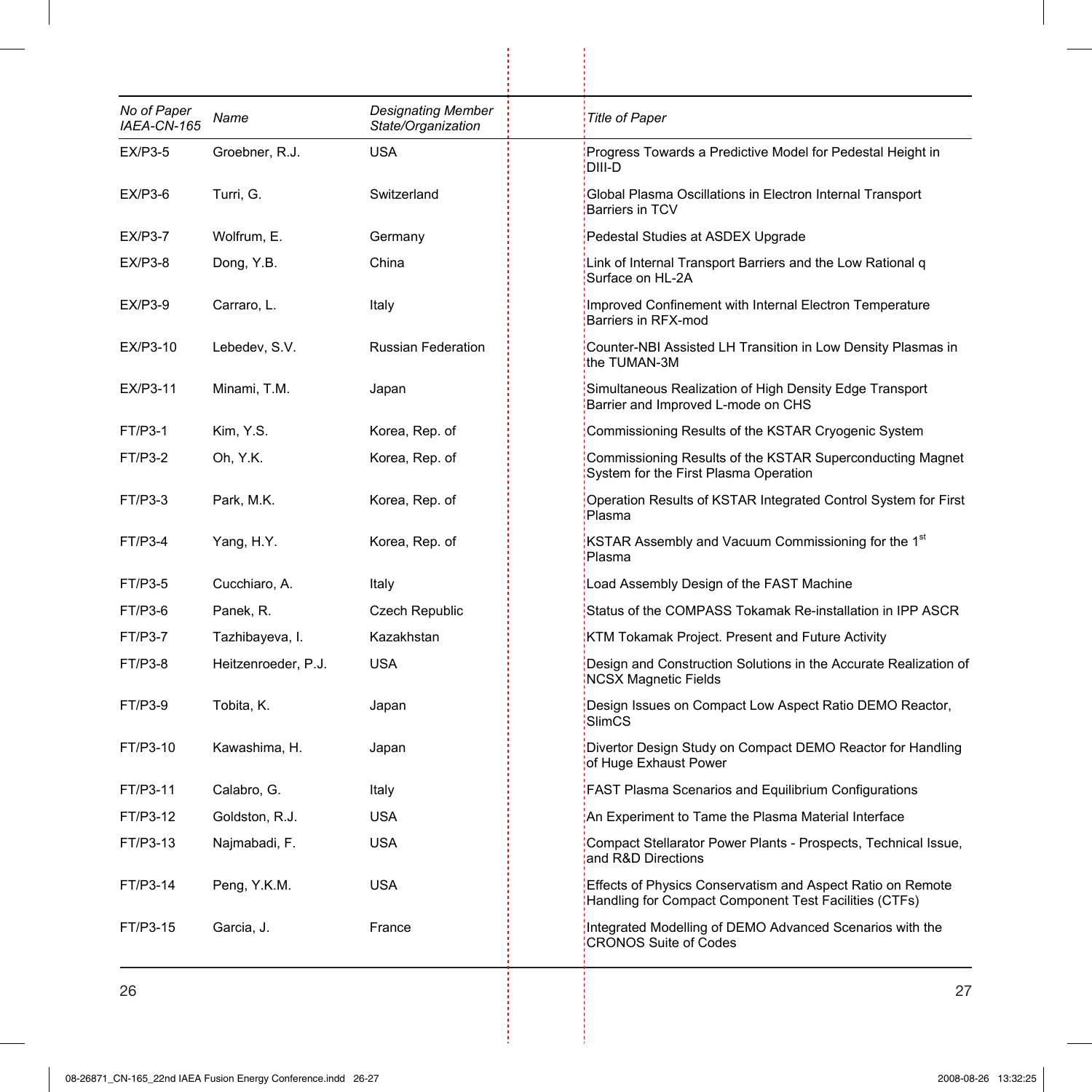| No of Paper<br>IAEA-CN-165 | Name            | <b>Designating Member</b><br>State/Organization | <b>Title of Paper</b>                                                                                                                            |
|----------------------------|-----------------|-------------------------------------------------|--------------------------------------------------------------------------------------------------------------------------------------------------|
| FT/P3-16                   | Norajitra, P.   | Germany                                         | Status of Development of the EU He-cooled Divertor for DEMO                                                                                      |
| FT/P3-17                   | Imagawa, S.     | Japan                                           | Concept of Magnet Systems for LHD-type Reactor.                                                                                                  |
| FT/P3-18                   | Kozaki, Y.      | Japan                                           | Design Windows and Cost Analysis on Helical Reactor                                                                                              |
| FT/P3-19                   | Mitarai, O.M.   | Japan                                           | The Low Temperature and High Density Ignition in the Helical<br>Reactor FFHR2m Based on LHD Experiments                                          |
| FT/P3-20                   | Galvao, R.M.O.  | Brazil                                          | Multi-functional Compact Tokamak Reactor Concept                                                                                                 |
| FT/P3-21                   | Wu, Y.          | China                                           | The Fusion-fission Hybrid Reactor for Energy Production - A<br>Practical Path to Fusion Application                                              |
| FT/P3-22                   | Kuteev, B.V.    | <b>Russian Federation</b>                       | Conceptual Analysis of a Tokamak-Reactor with Lithium Dust Jet                                                                                   |
| FT/P3-23                   | Coppi, B.       | Italy                                           | Relevant Developments for the Ignitor Program and Burning<br>Plasma Regimes of Special Interest                                                  |
| FT/P3-24                   | Wan, Y.         | China                                           | Risk Analysis and Optimization of Safe Operation for Advanced<br><b>Superconducting Tokamak</b>                                                  |
| FT/P3-25                   | Hanada, M.H.    | Japan                                           | Physical Design of MW-class Steady-state Spherical Tokamak,<br><b>QUEST</b>                                                                      |
| FT/P3-26                   | Khripunov, V.I. | <b>Russian Federation</b>                       | 3-D Study of PFC and Dust Activation in ITER                                                                                                     |
| TH/3-4                     | Spong, D.A.     | USA                                             | Energetic Particle Physics Issues for 3-dimensional Toroidal<br>Configurations                                                                   |
| TH/3-5                     | Vdovin, V.L.    | Russian Federation                              | Critical Problems in Plasma Heating/CD in Large Fusion Devices<br>and ITER                                                                       |
| TH/6-1                     | Toda, S.        | Japan                                           | Theoretical Modelling of Transport Barriers in Helical Plasmas                                                                                   |
| <b>TH/P3-1</b>             | Murakami, M.    | <b>USA</b>                                      | Off-Axis Neutral Beam Current Drive for Advanced Scenario<br>Development in DIII-D                                                               |
| <b>TH/P3-2</b>             | Yavorskij, V.   | Austria                                         | Fokker-Planck Modelling of NBI Deuterons in ITER                                                                                                 |
| <b>TH/P3-3</b>             | Salewski, M.    | Denmark                                         | Impact of ICRH on the Measurement of Fast Ions by Collective<br>Thomson Scattering in ITER                                                       |
| <b>TH/P3-4</b>             | Pokol, G.       | Hungary                                         | Criteria for Runaway Electron Generation in Tokamak<br>Disruptions                                                                               |
| <b>TH/P3-5</b>             | Biancalani, A.  | Italy                                           | Shear Alfvén Wave Continuous Spectrum in the Presence of a<br>Magnetic Island                                                                    |
| TH/P3-6                    | Cardinali, A.   | Italy                                           | Minority lons Acceleration by ICRH: A Tool for Investigating<br>Burning Plasma Physics                                                           |
| <b>TH/P3-7</b>             | Zonca, F.       | Italy                                           | Kinetic Theory of Geodesic Acoustic Modes: Radial Structures<br>and Nonlinear Excitations                                                        |
| TH/P3-8                    | Fukuyama, A.    | Japan                                           | Advanced Modelling of Cyclotron Wave Heating and Current<br>Drive in Toroidal Plasmas Based on Integro-Differential Full<br><b>Wave Analysis</b> |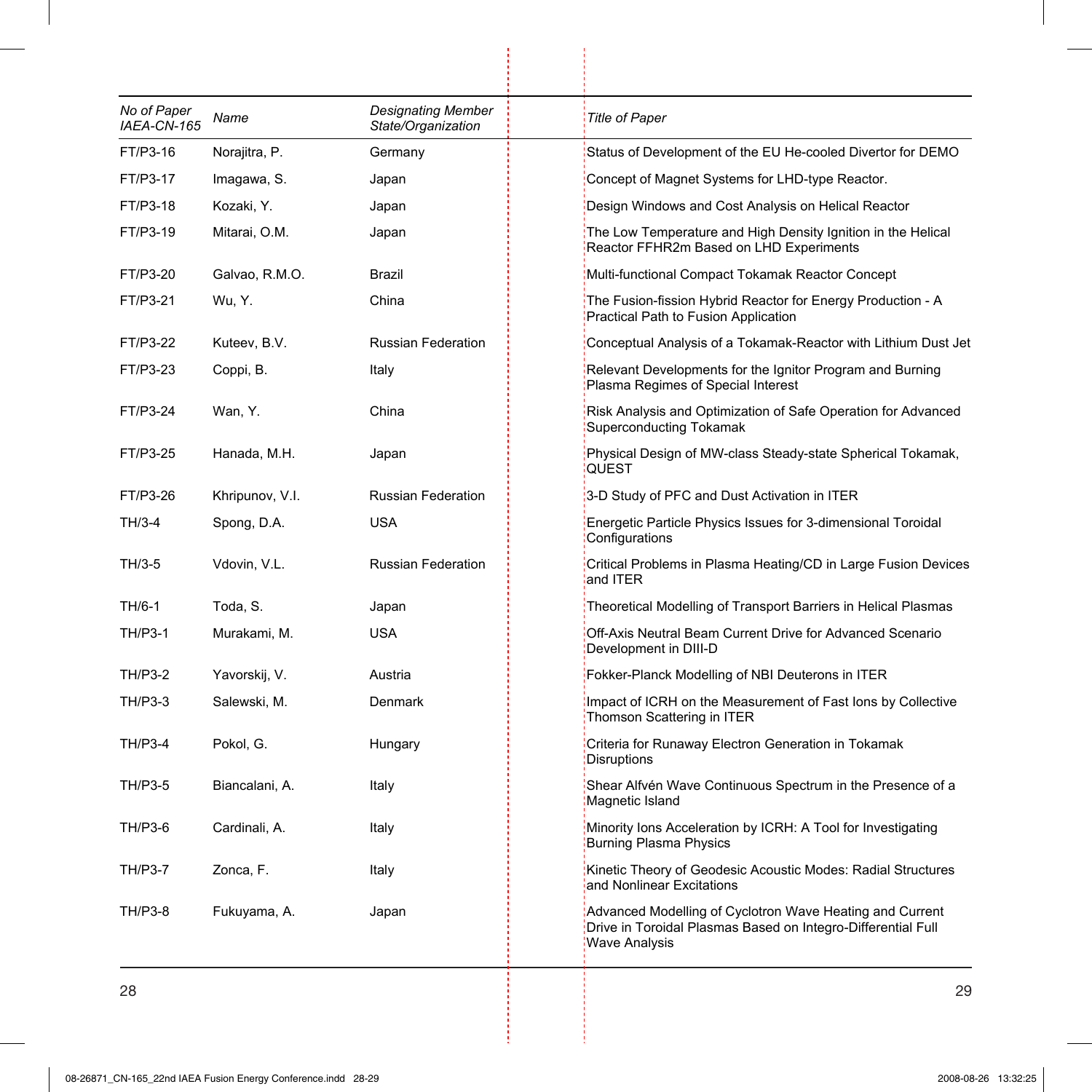| No of Paper<br>IAEA-CN-165 | Name                | <b>Designating Member</b><br>State/Organization | <b>Title of Paper</b>                                                                                                         |
|----------------------------|---------------------|-------------------------------------------------|-------------------------------------------------------------------------------------------------------------------------------|
| TH/P3-9                    | Todo, Y.            | Japan                                           | Simulation Study of Interaction between Energetic lons and<br>Alfvén Eigenmodes in LHD                                        |
| TH/P3-10                   | Kukushkin, A.B.     | <b>Russian Federation</b>                       | Electron Cyclotron Power Losses in Fusion Reactor-Grade<br>Tokamaks: Scaling Laws for Spatial Profile and Total Power<br>Loss |
| TH/P3-11                   | Kolesnichenko, Y.I. | Ukraine                                         | Sub-GAM Modes in Stellarators and Tokamaks                                                                                    |
| TH/P3-12                   | Yakovenko, Y.V.     | Ukraine                                         | Effect of the Toroidal Asymmetry on the Structure of TAE Modes<br>in Stellarators                                             |
| TH/P3-13                   | Yatsenko, N.M.      | Ukraine                                         | Influence of Anisotropy on Radiation of Any Linear Antenna<br>System in Magneto-plasma                                        |
| TH/P3-14                   | Chen, L.            | <b>USA</b>                                      | Gyrokinetic Simulation of Energetic Particle Turbulence and<br>Transport                                                      |
| TH/P3-15                   | Fu, G.Y.            | <b>USA</b>                                      | Energetic Particle-induced Geodesic Acoustic Mode                                                                             |
| TH/P3-16                   | Ram, A.K.           | <b>USA</b>                                      | Electron Cyclotron Current Drive in Spherical Tokamaks with<br>Application to ITER                                            |
| TH/P3-17                   | Wright, J.C.        | <b>USA</b>                                      | <b>ITER Relevant Simulations of Lower Hybrid and Ion Cyclotron</b><br>Waves with Self-Consistent Non-Maxwellian Species       |
| TH/P3-18                   | Bustos Molina, A.   | Spain                                           | Kinetic Simulation of Heating and Collisional Transport in a 3D<br>Tokamak                                                    |
|                            |                     |                                                 |                                                                                                                               |
|                            |                     |                                                 |                                                                                                                               |
|                            |                     |                                                 |                                                                                                                               |
|                            |                     |                                                 |                                                                                                                               |
|                            |                     |                                                 |                                                                                                                               |
|                            |                     |                                                 |                                                                                                                               |
|                            |                     |                                                 |                                                                                                                               |
|                            |                     |                                                 |                                                                                                                               |

 $\begin{array}{c} \begin{array}{c} \begin{array}{c} \end{array} \\ \begin{array}{c} \end{array} \end{array} \end{array}$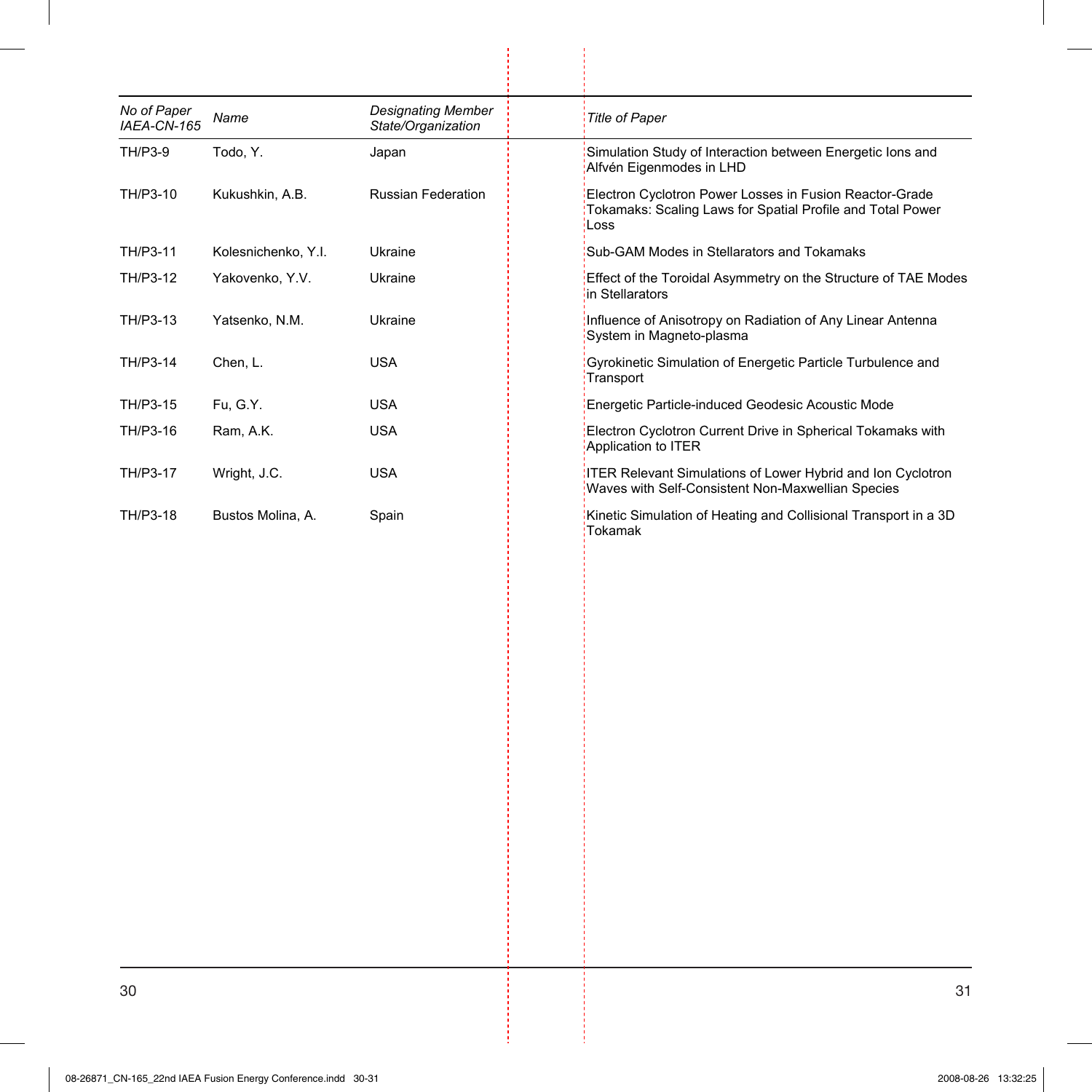## **MORNING SESSIONS**

#### **8:45–10:30 Session OV/5: Overview V Chair: Pan, C. (China)**

| No of Paper<br>IAEA-CN-165 | Name                          | <b>Designating Member</b><br>State/Organization | Time (min) | <b>Title of Paper</b>                                                                                                     |
|----------------------------|-------------------------------|-------------------------------------------------|------------|---------------------------------------------------------------------------------------------------------------------------|
| $OV/5-1$                   | Tuccillo, A. A.               | Italy                                           | 25         | Overview of the FTU Results                                                                                               |
| OV/5-2Ra                   | Martin, P.                    | Italy                                           | 25         | Overview of the RFX-mod Results                                                                                           |
| OV/5-2Rb                   | Fiksel, G.                    | <b>USA</b>                                      |            | Overview of Results in the MST Reversed-Field<br><b>Pinch Experiment</b>                                                  |
| $OV/5-3$                   | Norreys, P.A.                 | United Kingdom                                  | 25         | Recent Studies in Fast Electron Energy Transport<br>Relevant to Fast Ignition Inertial Fusion                             |
| $OV/5-4$                   | Gusev, V.K.                   | <b>Russian Federation</b>                       | 25         | Overview of Results Obtained at the Globus-M<br><b>Spherical Tokamak</b>                                                  |
| 11:00-12:45                | Chair: Porkolab, M. (USA)     | Session EX/3 & TH/1: Momentum Transport         |            |                                                                                                                           |
| TH/1-1                     | T. S. Hahm<br>(Diamond, P.H.) | <b>USA</b>                                      | <b>20</b>  | Physics of Non-Diffusive Turbulent Transport of<br>Momentum and the Origins of Spontaneous<br><b>Rotation in Tokamaks</b> |
| $EX/3-1$                   | Yoshida, M.                   | Japan                                           | '20        | Formation Mechanism of Toroidal Rotation Profile<br>and Characteristics of Momentum Transport in<br>JT-60U                |
| $EX/3-2$                   | Kaye, S.M.                    | <b>USA</b>                                      | 20         | Momentum Transport in Electron-Dominated<br><b>Spherical Torus Plasmas</b>                                                |
| $EX/3-3$                   | Tala, T.                      | Finland                                         | 20         | Experimental Evidence on Inward Momentum<br>Pinch on JET and Comparison with Theory and<br>Modelling                      |
| EX/3-4                     | Solomon, W.M.                 | <b>USA</b>                                      | 20         | Developments in Predictive Understanding of<br>Plasma Rotation on DIII-D                                                  |
|                            |                               |                                                 |            |                                                                                                                           |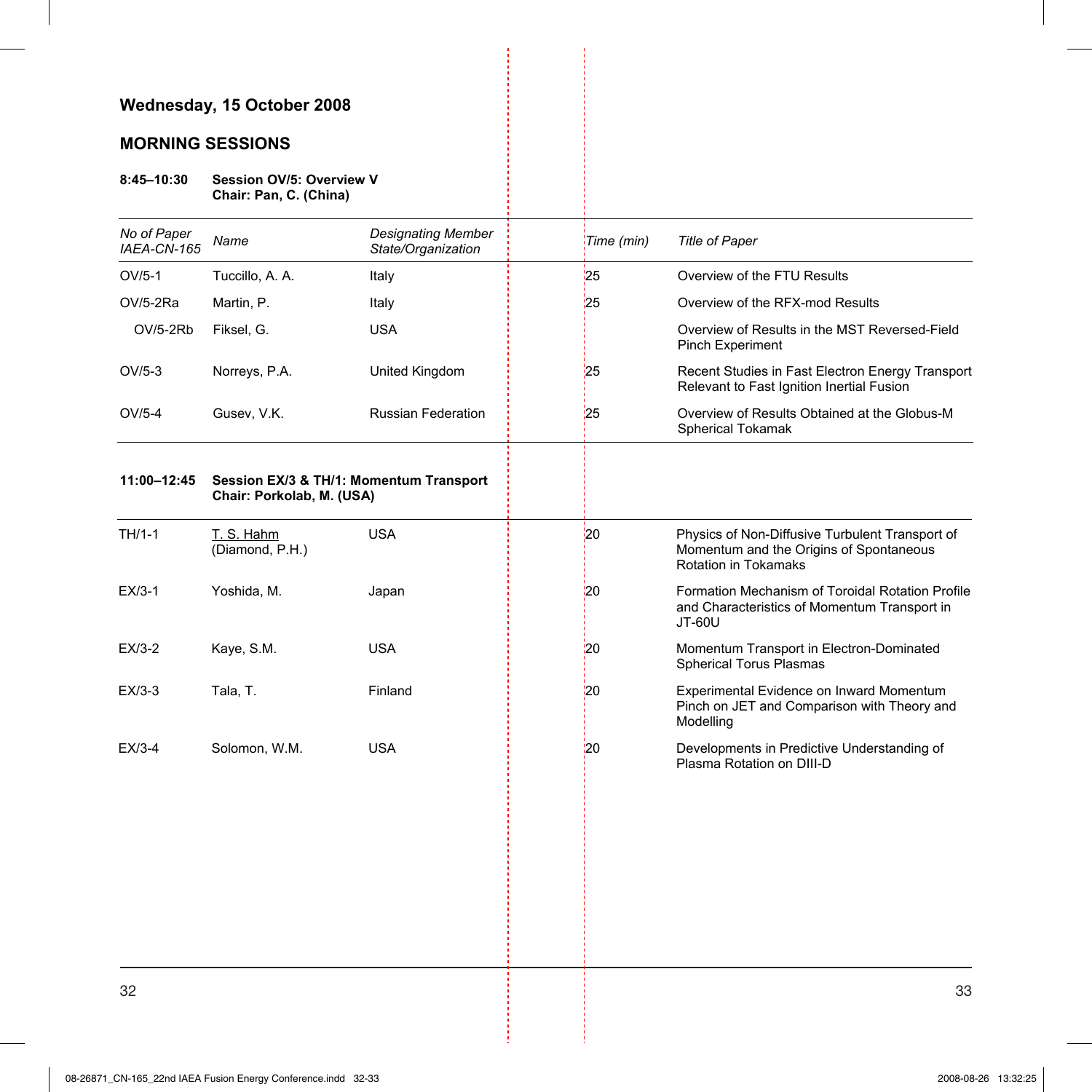## **MORNING POSTER SESSIONS**

**08:45–12:45 Poster Session P4: SOL, Impurities, Experiments-Wall, Theory-Divertor, Innovative Confinement, Scenarios** 

| No of Paper<br>IAEA-CN-165 | Name             | <b>Designating Member</b><br>State/Organization | <b>Title of Paper</b>                                                                                                                                 |
|----------------------------|------------------|-------------------------------------------------|-------------------------------------------------------------------------------------------------------------------------------------------------------|
| $EX/P4-1$                  | Kendl, A.        | Austria                                         | Hydrocarbon Characteristics in Fusion Edge Plasmas from<br>Electron-Molecule and Ion-Surface Collision Experiments                                    |
| $EX/P4-2$                  | Ekedahl, A.      | France                                          | Operational Limits during High Power Long Pulses in Tore Supra                                                                                        |
| $EX/P4-3$                  | Rohde, V.        | Germany                                         | Dynamic and Static Deuterium Inventory in ASDEX Upgrade<br>with Tungsten First Wall                                                                   |
| $EX/P4-4$                  | Doerner, R.P.    | <b>USA</b>                                      | Issues Associated with Co-deposition of Deuterium with ITER<br><b>Materials</b>                                                                       |
| $EX/P4-5$                  | Castaldo, C.     | Italy                                           | Detection of Dust Particles in FTU                                                                                                                    |
| $EX/P4-6$                  | Mazzitelli, G.   | Italy                                           | Status and Perspective of the Liquid Material Experiments in<br>FTU and ISTTOK                                                                        |
| $EX/P4-7$                  | Ashikawa, N.     | Japan                                           | Characterization of Heated Dust Particles Using Infrared and<br>Dynamic Images in LHD                                                                 |
| $EX/P4-8$                  | Hino, T.         | Japan                                           | Hydrogen Concentration of Co-deposited Carbon Films<br>Produced in the Vicinity of Local Island Divertor in Large Helical<br>Device                   |
| $EX/P4-9$                  | Kaita, R.        | <b>USA</b>                                      | Plasma Performance Improvement with Lithium-Coated<br>Plasma-Facing Components in NSTX                                                                |
| EX/P4-10                   | Gusev, V.K.      | <b>Russian Federation</b>                       | Plasma-Wall Interaction Study in the Open Divertor of Globus-M<br>Spherical Tokamak                                                                   |
| EX/P4-11                   | Silva, C.G.      | Portugal                                        | Overview of Recent ISTTOK Results                                                                                                                     |
| EX/P4-12                   | Zushi, H.        | Japan                                           | Active Particle Control Experiments and Critical Flux<br>Discriminating between the Wall Retention and Release in the<br><b>CPD Spherical Tokamak</b> |
| EX/P4-13                   | Khimchenko, L.N. | <b>Russian Federation</b>                       | Study of Dust Morphology, Composition and Surface Growth<br>under ITER-relevant Energy Load in Plasma Gun QSPA-facility                               |
| EX/P4-14                   | Vershkov, V.A.   | <b>Russian Federation</b>                       | Experiments with Lithium Gettering of the T-10 Tokamak.                                                                                               |
| EX/P4-15                   | Khorshid, P.     | Iran, Isl. Rep. of                              | Overview of Experimental Studies on IR-T1 Tokamak                                                                                                     |
| EX/P4-16                   | Ueda, Y.         | Japan                                           | Localized Tungsten Deposition in Divertor Region in JT-60U                                                                                            |
| <b>EX/P4-17</b>            | Lisgo, S.        | United Kingdom                                  | The Influence of Filaments on Scrape-Off Layer Transport                                                                                              |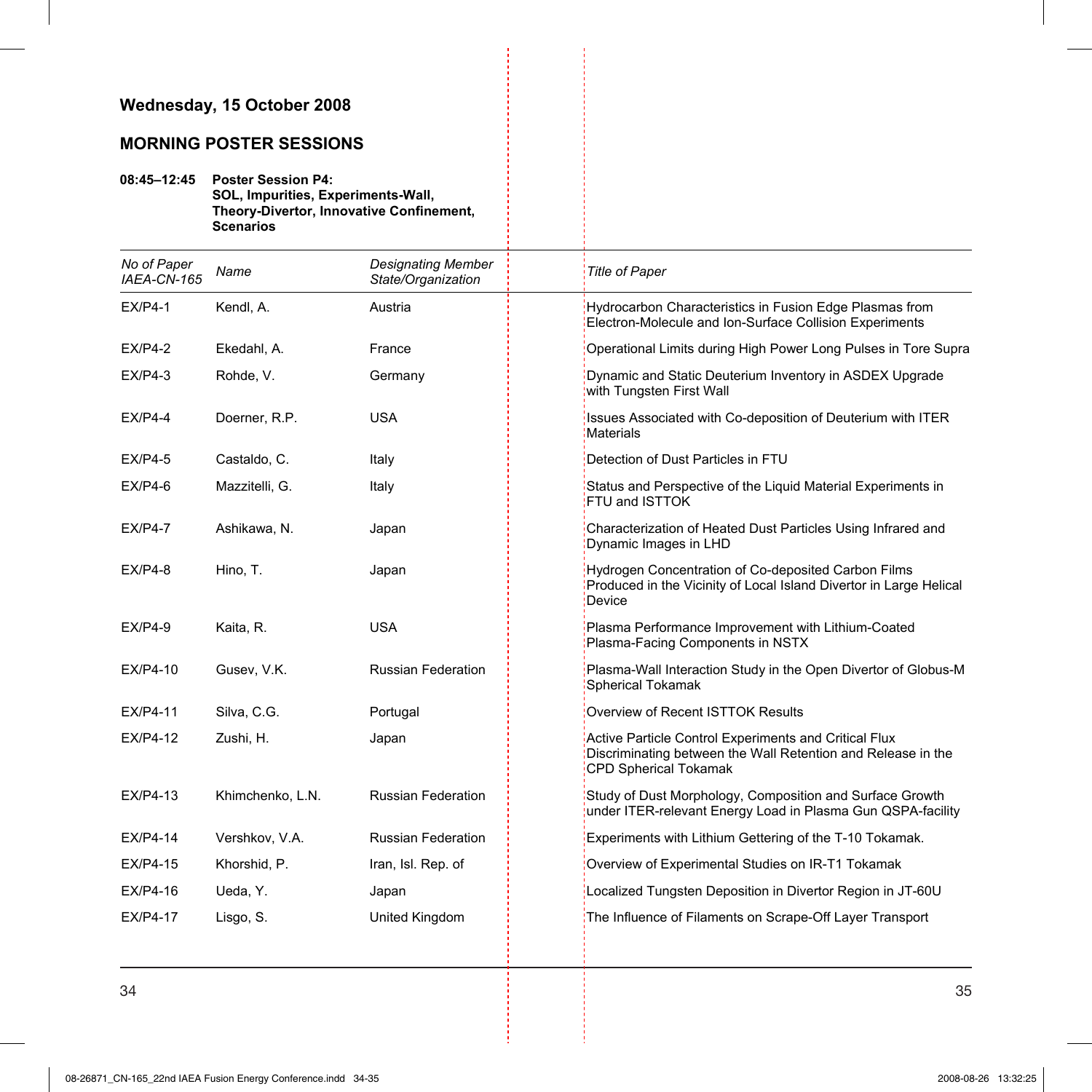| No of Paper<br>IAEA-CN-165 | Name                 | <b>Designating Member</b><br>State/Organization | <b>Title of Paper</b>                                                                                                                            |
|----------------------------|----------------------|-------------------------------------------------|--------------------------------------------------------------------------------------------------------------------------------------------------|
| EX/P4-18                   | Ohno, N.             | Japan                                           | Statistical Analysis of Fluctuation Characteristics at High- and<br>Low-Field Sides in L-mode SOL Plasmas of JT-60U                              |
| EX/P4-19                   | Groth, M.            | <b>USA</b>                                      | Effect of Cross-field Drifts and Core Rotation on Flows in the<br>Main Scrape-Off Layer of DIII-D L-mode Plasmas                                 |
| EX/P4-20                   | Pitts, R. A.         | Switzerland                                     | SOL Transport in TCV                                                                                                                             |
| <b>EX/P4-21</b>            | Petrie, T.W.         | <b>USA</b>                                      | The Effect of Magnetic Balance and Particle Drifts on Radiating<br>Divertor Behavior in DIII-D                                                   |
| EX/P4-22                   | Soukhanovskii, V. A. | USA                                             | Divertor Heat Flux Mitigation in High-Performance H-mode<br>Plasmas in the National Spherical Torus Experiment                                   |
| EX/P4-23                   | Stroth, U.           | Germany                                         | Experimental Investigation of Turbulence at the Transition from<br>Closed to Open Field Lines                                                    |
| EX/P4-24                   | Masuzaki, S.         | Japan                                           | Advanced Divertor Scenario in the Large Helical Device                                                                                           |
| $EX/9-4$                   | Kobayashi, M.        | Japan                                           | Study on Impurity Screening in Edge Ergodic Layer of Large<br>Helical Device                                                                     |
| <b>EX/P4-25</b>            | Nakano, T.           | Japan                                           | Impurity Accumulation in the Main Plasma and Radiation<br>Processes in the Divertor Plasma of JT-60U                                             |
| EX/P4-26                   | Burhenn, R.          | Germany                                         | On Impurity Handling in High Performance Stellarator/Heliotron<br>Plasmas                                                                        |
| <b>EX/P4-27</b>            | Ferron, J.R.         | <b>USA</b>                                      | Development in DIII-D of High β Discharges Appropriate for<br>Steady-State Tokamak Operation with Burning Plasmas                                |
| $EX/9-1$                   | Tsitrone, E.         | France                                          | Deuterium Inventory in Tore Supra: Reconciling Particle<br><b>Balance and Post Mortem Analysis</b>                                               |
| EX/9-2                     | Kallenbach, A.       | Germany                                         | Non-Boronized Operation of ASDEX Upgrade with Full-Tungsten<br>Plasma Facing Components                                                          |
| EX/9-3                     | Rudakov, D.L.        | <b>USA</b>                                      | Dust Studies in DIII-D and TEXTOR                                                                                                                |
| TH/3-1                     | Poli, E.             | Germany                                         | Behaviour of Turbulent Transport in the Vicinity of a Magnetic<br>Island                                                                         |
| TH/3-2                     | Hudson, S.R.         | <b>USA</b>                                      | Temperature Gradients are Supported by Cantori in Chaotic<br>Fields                                                                              |
| TH/3-3                     | Shimizu, K.          | Japan                                           | Kinetic Modelling of Impurity Transport in Detached Plasma for<br>Integrated Divertor Simulation with SONIC<br>(SOLDOR/NEUT2D/IMPMC/EDDY)        |
| TH/7-1                     | Ito, A.I.            | Japan                                           | Molecular Dynamics Simulation of Chemical Sputtering of<br>Hydrogen Atom on Layer Structured Graphite                                            |
| <b>TH/P4-1</b>             | Pacher, G.W.         | Canada                                          | Operation Window with Mutually Consistent Core SOL Divertor<br>Conditions in ELMy H-Mode: Prospects for Long Pulse<br>Operation in ITER and DEMO |
| <b>TH/P4-2</b>             | Ghendrih, P.         | France                                          | Turbulence and Flow Interplay in the Tokamak Edge Plasma                                                                                         |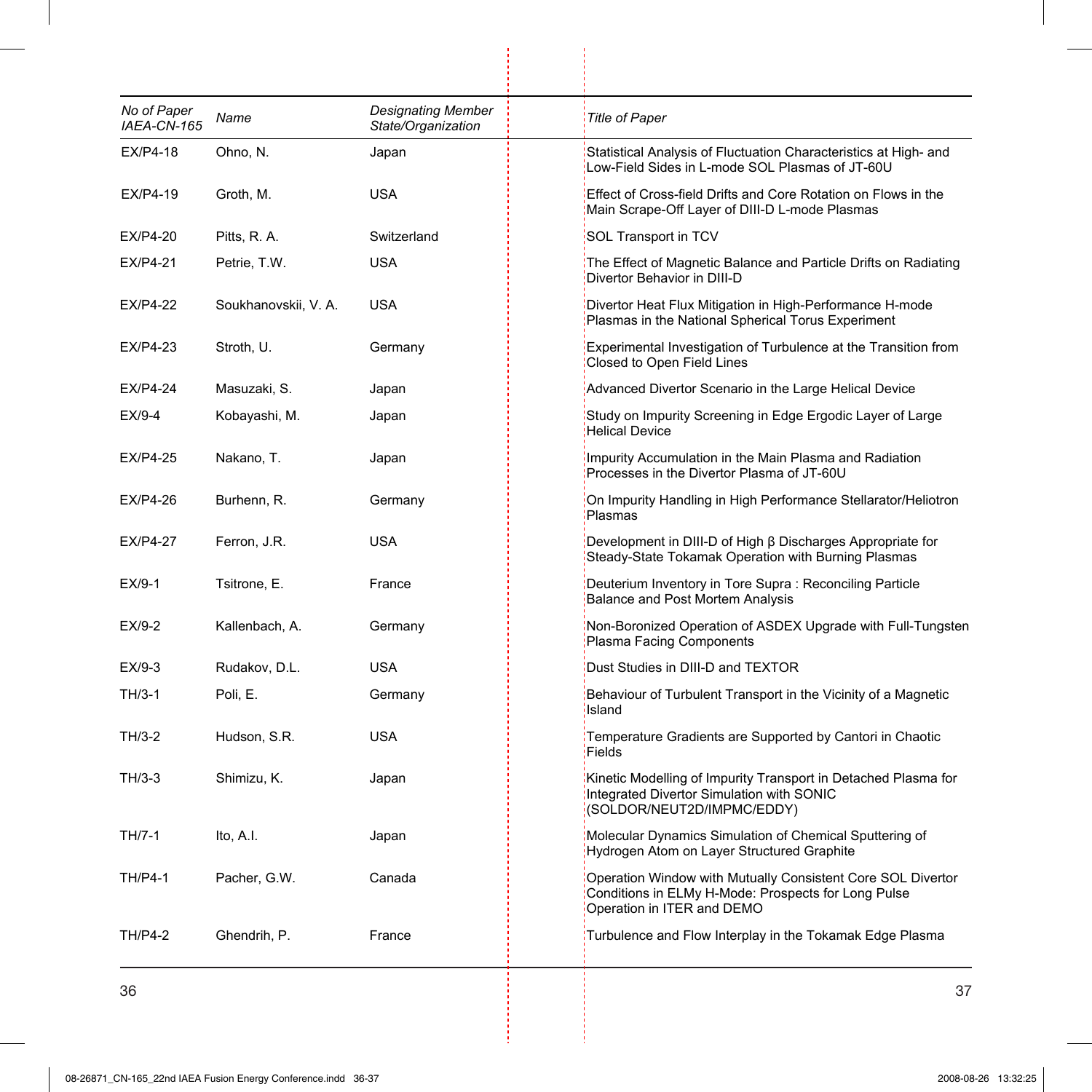| No of Paper<br>IAEA-CN-165 | Name                 | <b>Designating Member</b><br>State/Organization | <b>Title of Paper</b>                                                                                                                                                  |
|----------------------------|----------------------|-------------------------------------------------|------------------------------------------------------------------------------------------------------------------------------------------------------------------------|
| TH/P4-3                    | Coster, D.P.         | Germany                                         | Recent Results from Edge Modelling on ASDEX Upgrade                                                                                                                    |
| <b>TH/P4-4</b>             | Feng, Y.             | Germany                                         | Divertor-Transport Study for Helical Devices                                                                                                                           |
| <b>TH/P4-5</b>             | Gál, K.              | Hungary                                         | Mitigation of ELMs and Disruptions by Pellet Injection                                                                                                                 |
| TH/P4-6                    | Maddaluno, G.M.      | Italy                                           | Edge Plasma Issues of the Tokamak FAST (Fusion Advanced<br>Studies Torus) in Reactor Relevant Conditions                                                               |
| <b>TH/P4-7</b>             | Hamaguchi, S.        | Japan                                           | Generation of Dust Seeds by Sputtering of Carbon-based<br>Plasma Facing Materials under Low-energy H/D/T Ion<br>Bombardment                                            |
| <b>TH/P4-8</b>             | Ohya, K.             | Japan                                           | Modelling of Hydrocarbon Re-deposition in the Gaps of<br><b>Castellated Structures</b>                                                                                 |
| <b>TH/P4-9</b>             | Takizuka, T.         | Japan                                           | Two-dimensional Full Particle Simulation of the Flow Patterns in<br>the Scrape-off-layer Plasma for Upper- and Lower- Null Point<br>Divertor Configurations in Tokamak |
| TH/P4-10                   | Park, G.             | Korea, Rep. of                                  | What is the RMP Driven Transport and How Does it Affect<br>ELMs?                                                                                                       |
| TH/P4-11                   | Spineanu, F.         | Romania                                         | Vortex Nucleation in Strongly Sheared Poloidal Rotation and<br>Effects on Velocity Saturation and Generation of ELM modes                                              |
| TH/P4-12                   | Lukash, V.E.         | Russian Federation                              | Numerical Modelling of Li Limiter Experiments in T11-M<br><b>Tokamak</b>                                                                                               |
| TH/P4-13                   | Mavrin, A.A.         | Russian Federation                              | Computation of Radial Electric Field in the Turbulent Edge<br>Plasma of the T-10 Tokamak                                                                               |
| TH/P4-14                   | Rajkovic, M.         | Serbia and<br>Montenegro                        | Characteristics of Intermittency and ELM Dynamics in the Edge<br>Region of Magnetic Confinement Devices                                                                |
| TH/P4-15                   | Castejón, F.         | Spain                                           | Flux-expansion Divertor Studies in TJ-II                                                                                                                               |
| TH/P4-16                   | Daybelge, U.         | Turkey                                          | Bifurcation Behaviour of Rotation Velocities in Collisional Edge<br>Plasma with Steep Gradient                                                                         |
| TH/P4-17                   | D'Ippolito, D.A.     | <b>USA</b>                                      | Edge Turbulence, Blob Generation, and Interaction with Sheared<br>Flows                                                                                                |
| TH/P4-18                   | Hegna, C.C.          | <b>USA</b>                                      | Intermediate Nonlinear Regimes of Line-tied g Mode and<br><b>Ballooning Instability</b>                                                                                |
| TH/P4-19                   | Izzo, V.A.           | <b>USA</b>                                      | RMP Enhanced Transport and Rotational Screening in DIII-D<br>Simulations                                                                                               |
| TH/P4-20                   | Krasheninnikov, S.I. | <b>USA</b>                                      | Theory and Modelling of Edge Plasma Transport, Plasma-Wall<br>Interactions, and Dust Dynamics                                                                          |
| TH/P4-21                   | Pankin, A.Y.         | <b>USA</b>                                      | Effects of Transport and Non-thermal Particles on Kinetic<br>H-mode Pedestal Evolution                                                                                 |
| TH/P4-22                   | Xu, X.Q.             | <b>USA</b>                                      | Fully Nonlinear Edge Gyrokinetic Simulations of Kinetic<br>Geodesic-Acoustic Modes and Boundary Flows                                                                  |
|                            |                      |                                                 |                                                                                                                                                                        |

 $\frac{1}{2}$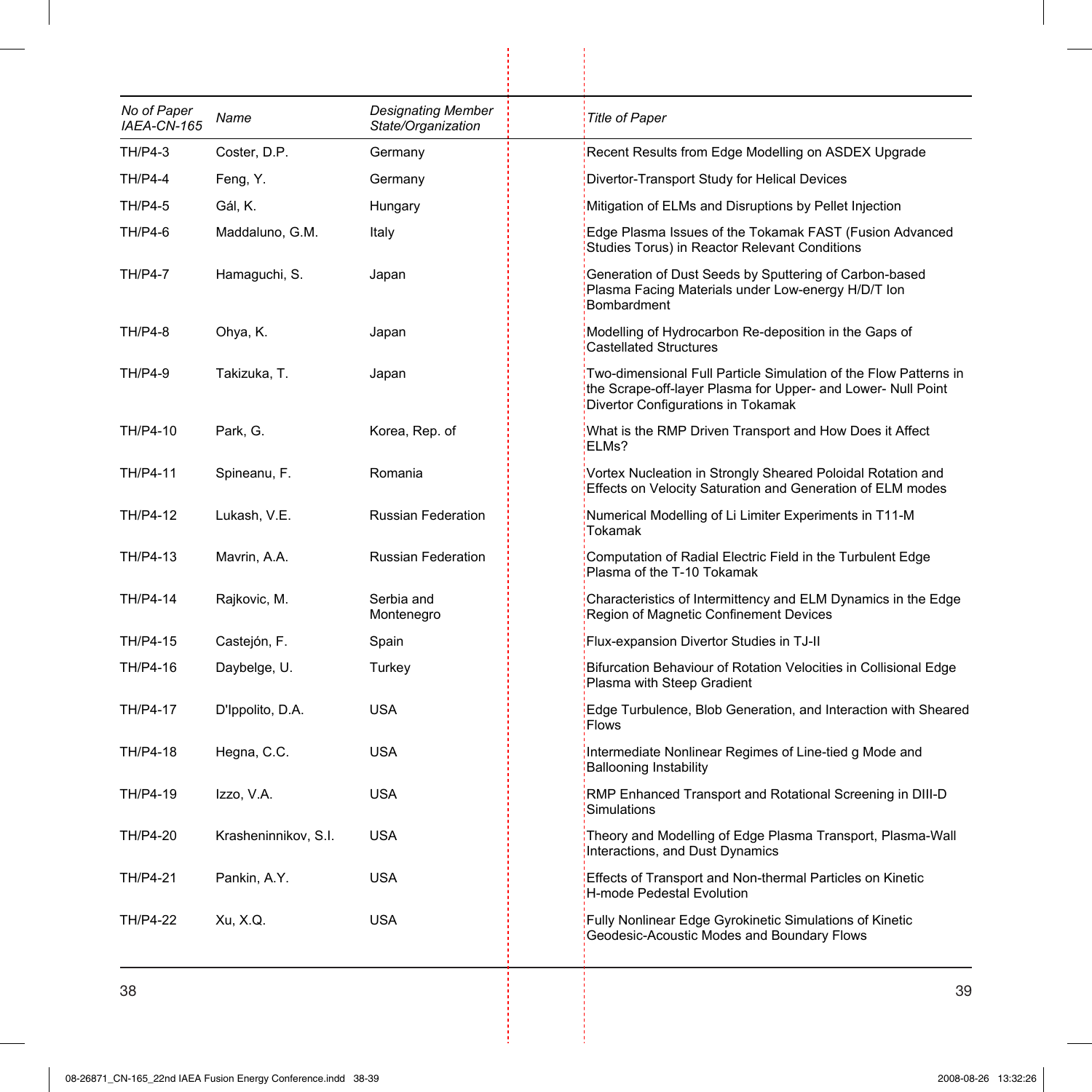| Name                | <b>Designating Member</b><br>State/Organization | <b>Title of Paper</b>                                                                                                                                    |
|---------------------|-------------------------------------------------|----------------------------------------------------------------------------------------------------------------------------------------------------------|
| Hoffman, A.L.       | <b>USA</b>                                      | Hot Steady-State FRCs and the Field Reversed Mirror Concept                                                                                              |
| Inomoto, M.         | Japan                                           | Formation and Sustainment of Field-reversed Configuration by<br>Rotating Magnetic Field with Spatial High-harmonic Components                            |
| Belova, E.V.        | USA                                             | Simulation Studies of Field-Reversed Configurations with<br>Rotating Magnetic Field Current Drive                                                        |
| Farengo, R.         | Argentina                                       | Current Drive and Heating in a D <sup>3</sup> He FRC Reactor, Relaxation in<br>a Flux Core Spheromak and Oscillating Field Current Drive                 |
| Jarboe, T.R.        | USA                                             | Spheromak Formation by Steady Inductive Helicity Injection                                                                                               |
| Majeski, R.         | <b>USA</b>                                      | Performance Projections for the Lithium Tokamak eXperiment<br>(LTX)                                                                                      |
| Kotschenreuther, M. | <b>USA</b>                                      | The Super X Divertor (SXD) and High Power Density Experiment<br>(HPDX)                                                                                   |
| Ryutov, D.D.        | USA                                             | A Snowflake Divertor: A Possible Way of Improving the Power<br>Handling in Future Fusion Facilities                                                      |
| Kruglyakov, E.P.    | <b>Russian Federation</b>                       | Thermonuclear Prospects of Modern Mirror Systems                                                                                                         |
| Soto, L.            | Chile                                           | Fusion Studies Using Plasma Focus Devices from Hundred of<br>Kilojoules to Less than One Joule. Scaling, Stability and Fusion<br>Mechanisms              |
| Yasaka, Y.          | Japan                                           | Studies on Plasma Direct Energy Converters for Thermal and<br>Fusion-Produced Ions Using Slanted Cusp Magnetic and<br><b>Distributed Electric Fields</b> |
| Garnier, D.T.       | <b>USA</b>                                      | Confinement Improvement with Magnetic Levitation of a<br>Superconducting Dipole                                                                          |
| Wurden, G.A.        | <b>USA</b>                                      | <b>FRCHX Magnetized Target Fusion HEDLP Experiments</b>                                                                                                  |
|                     |                                                 |                                                                                                                                                          |
|                     |                                                 |                                                                                                                                                          |
|                     |                                                 |                                                                                                                                                          |
|                     |                                                 |                                                                                                                                                          |
|                     |                                                 |                                                                                                                                                          |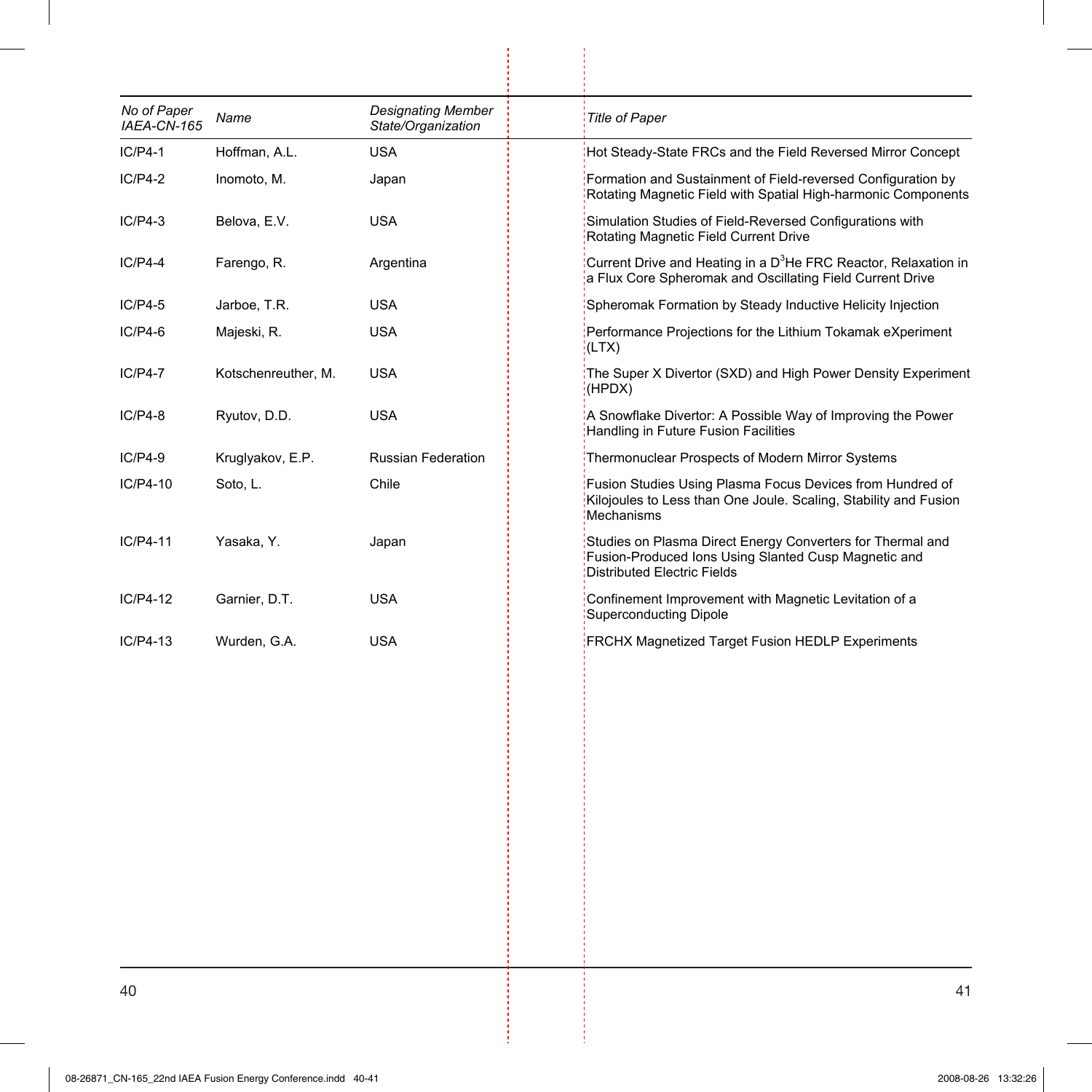## **AFTERNOON SESSIONS**

#### **14:10–16:15 Session EX/4 & TH/2: ELMs and Pedestal Chair: Kamada, Y. (Japan)**

| No of Paper<br>IAEA-CN-165 | Name            | Designating Member<br>State/Organization | Time (min)     | <b>Title of Paper</b>                                                                                                         |
|----------------------------|-----------------|------------------------------------------|----------------|-------------------------------------------------------------------------------------------------------------------------------|
| $EX/4-1$                   | Evans, T.E.     | <b>USA</b>                               | 120            | Plasma Performance in DIII-D ELM-Suppressed<br>RMP H-modes with ITER Similar Shapes                                           |
| $EX/4-2$                   | Liang, Y.       | Germany                                  | $\frac{1}{2}0$ | Active Control of Type-I Edge Localized Modes<br>with $n = 1$ and $n = 2$ Fields on JET                                       |
| TH/2-1Ra                   | Becoulet, M.    | France                                   | :20            | Physics of Penetration of Resonant Magnetic<br>Perturbations Used for Type I Edge Localized<br>Modes Suppression in Tokamaks. |
| <b>TH/2-1Rb</b>            | Strauss, H.R.   | <b>USA</b>                               |                | <b>MHD Simulation of Resonant Magnetic</b><br><b>Perturbations and ELMs</b>                                                   |
| $EX/4-3Ra$                 | Fundamenski, W. | United Kingdom                           | 20             | ELM filament Heat Loads on Plasma Facing<br>Components in JET and ITER                                                        |
| $EX/4-3Rb$                 | Eich, T.        | Germany                                  |                | Divertor Heat Loads due to Edge Localized<br>Modes in ASDEX Upgrade and JET                                                   |
| $EX/4-4Ra$                 | Asakura, N.     | Japan                                    | 120            | Investigations of Impurity Seeding and Radiation<br>Control for Long-pulse and High-density H-mode<br>Plasmas in JT-60U       |
| $EX/4-4Rb$                 | Rapp, J.        | Germany                                  |                | Integrated Scenario with Type-III ELMy H-mode<br>Edge: Extrapolation to ITER                                                  |
| $EX/4-5$                   | Lang, P.T.      | Germany                                  | 120            | Investigating Pellet Physics for ELM Pacing and<br>Particle Fueling in ITER                                                   |
|                            |                 |                                          |                |                                                                                                                               |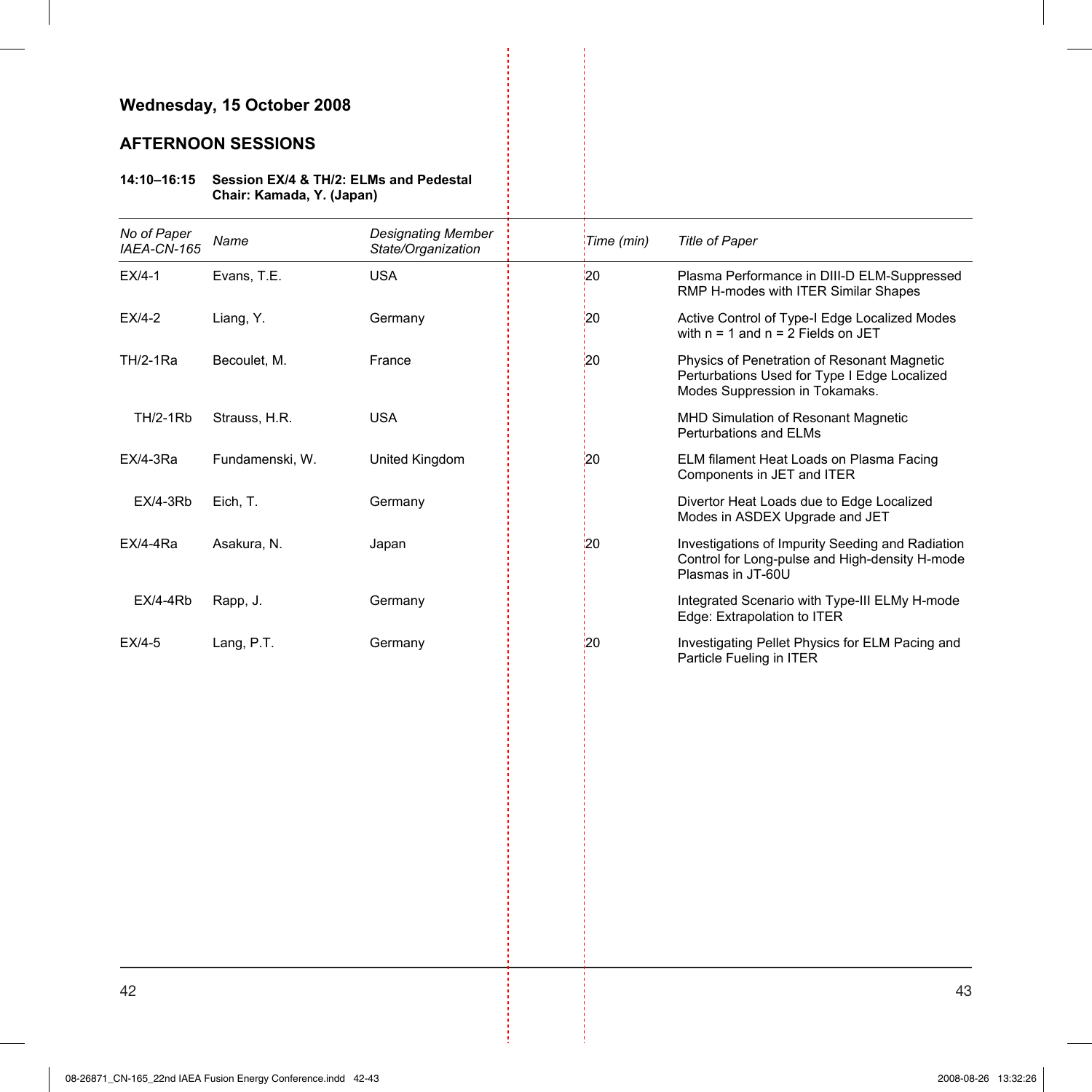# **AFTERNOON SESSIONS (continuation)**

#### **16:45–18:30 Session IT/1: ITER-1 Chair: Tran, M.Q. (Switzerland)**

| No of Paper<br>IAEA-CN-165 | Name           | Designating Member<br>State/Organization | Time (min)  | Title of Paper                                                               |
|----------------------------|----------------|------------------------------------------|-------------|------------------------------------------------------------------------------|
| $IT/1-1$                   | Alejaldre, C.  | <b>ITER</b>                              | ¦20         | ITER on the Way to Become the First Fusion<br>Nuclear Installation           |
| $IT/1-2$                   | Hawryluk, R.J. | <b>USA</b>                               | <u>'</u> 20 | Principle Physics Developments Evaluated in the<br><b>ITER Design Review</b> |
| $IT/1-3$                   | Weng, Peide    | <b>ITER</b>                              | :20         | Results of ITER Superconducting Magnet R&D                                   |
| $IT/1-4$                   | Lowry, C.G.    | <b>ITER</b>                              | '20         | Progress in Design and R&D on ITER Plasma<br><b>Facing Components</b>        |
| $IT/1-5$                   | Thomas, P.R.   | European Commission                      | '20         | ELM Physics and ELM Mitigation in ITER                                       |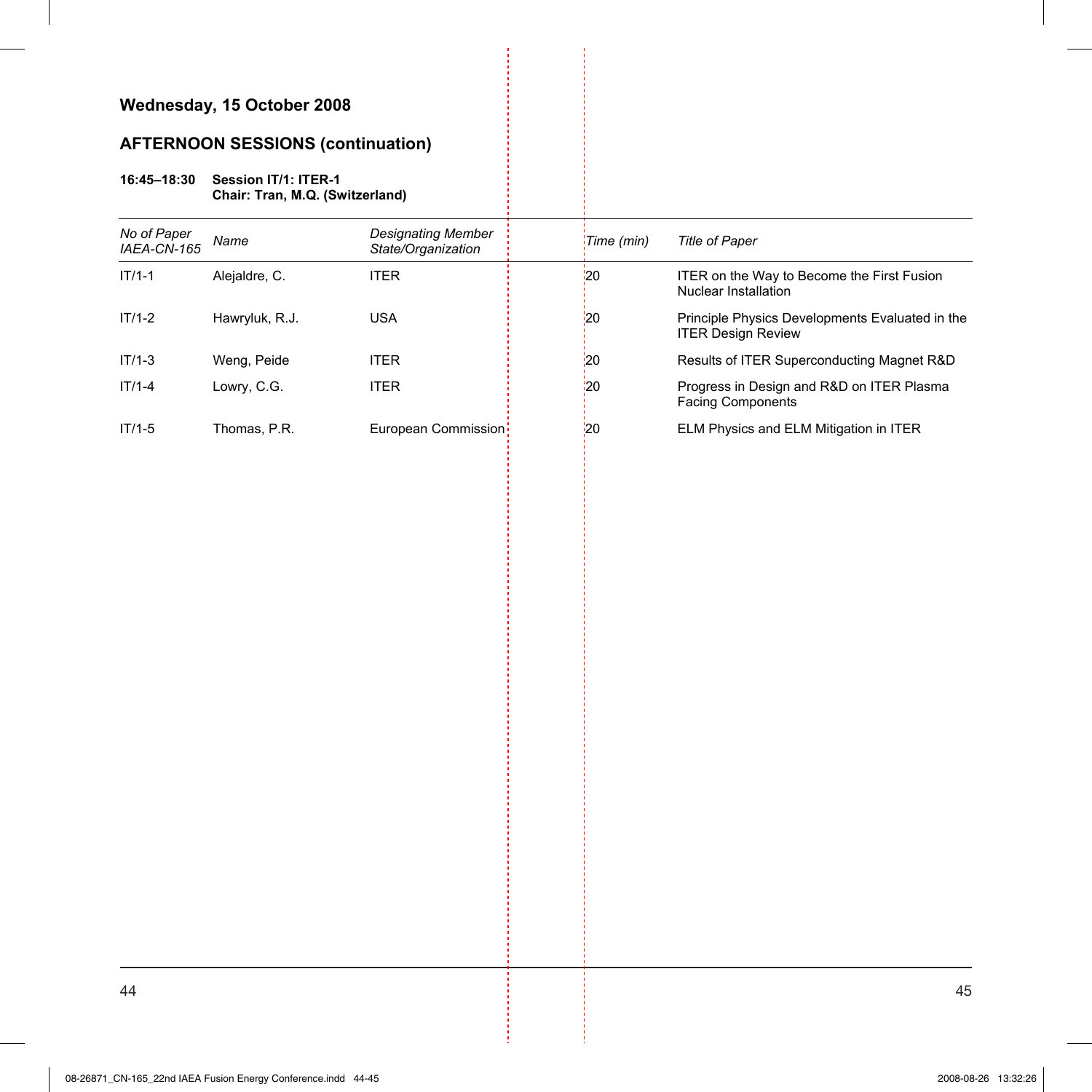## **AFTERNOON POSTER SESSIONS**

**14:10–18:30 Poster Session P5: Momentum Transport, Turbulence** 

| No of Paper<br>IAEA-CN-165 | Name            | <b>Designating Member</b><br>State/Organization | <b>Title of Paper</b>                                                                                                   |
|----------------------------|-----------------|-------------------------------------------------|-------------------------------------------------------------------------------------------------------------------------|
| <b>EX/P5-1</b>             | Yoshinuma, M.   | Japan                                           | Observations of Spontaneous Toroidal Flow on LHD                                                                        |
| $EX/3-1$                   | Yoshida, M.     | Japan                                           | Formation Mechanism of Toroidal Rotation Profile and<br>Characteristics of Momentum Transport in JT-60U                 |
| $EX/3-2$                   | Kaye, S.M.      | <b>USA</b>                                      | Momentum Transport in Electron-Dominated Spherical Torus<br>Plasmas                                                     |
| $EX/3-3$                   | Tala, T.        | Finland                                         | Experimental Evidence on Inward Momentum Pinch on JET and<br>Comparison with Theory and Modelling                       |
| $EX/2-2$                   | Akers, R.J.     | United Kingdom                                  | Transport Studies in the MAST Spherical Tokamak                                                                         |
| $EX/3-4$                   | Solomon, W.M.   | <b>USA</b>                                      | Developments in Predictive Understanding of Plasma Rotation<br>on DIII-D                                                |
| <b>EX/P5-2</b>             | Degrassie, J.S. | <b>USA</b>                                      | Intrinsic Rotation in H-Mode Pedestal in DIII-D                                                                         |
| <b>EX/P5-3</b>             | Prager, S.C.    | <b>USA</b>                                      | Momentum Transport from Tearing Instability                                                                             |
| $EX/P5-4$                  | Rice, J.E.      | <b>USA</b>                                      | Counter-current Rotation and ITB Formation in Alcator C-Mod<br>LHCD Plasmas                                             |
| <b>EX/P5-5</b>             | Severo, J.H.F.  | <b>Brazil</b>                                   | Measurement of Temporal Evolution of Plasma Rotation in the<br>TCABR Tokamak                                            |
| $E X/2-4$                  | Mantica, P.     | Italy                                           | Experimental Study of the Ion Critical Gradient Length and<br>Stiffness Level and the Impact of Rotational Shear in JET |
| $EX/2-1$                   | Saibene, G.     | European Commission                             | Results of the Variable Toroidal Field Ripple Experiments in JET                                                        |
| $EX/2-3$                   | Coda, S.        | Switzerland                                     | Full Bootstrap Discharge Sustainment in Steady State in the<br>TCV Tokamak                                              |
| <b>EX/P5-6</b>             | Tanaka, H.      | Japan                                           | Experimental Investigation of Particle Pinch Associated with<br>Turbulence in LHD Heliotron and JT-60U Tokamak Plasmas  |
| $EX/2-5$                   | Talmadge, J.N.  | <b>USA</b>                                      | Neoclassical Currents and Transport Studies in HSX at 1 Tesla                                                           |
| <b>EX/P5-7</b>             | Fukumoto, N.    | Japan                                           | Investigation of Compact Toroid Penetration for Fuelling<br>Spherical Tokamak Plasmas on CPD                            |
| <b>EX/P5-8</b>             | Petrov, Y.V.    | <b>Russian Federation</b>                       | Central Fueling of Globus-M Plasma with the Help of Coaxial<br>Plasma Gun.                                              |
| <b>EX/P5-9</b>             | Weller, A.      | Germany                                         | International Stellarator/Heliotron Database Activities on High-ß<br>Confinement and Operational Boundaries             |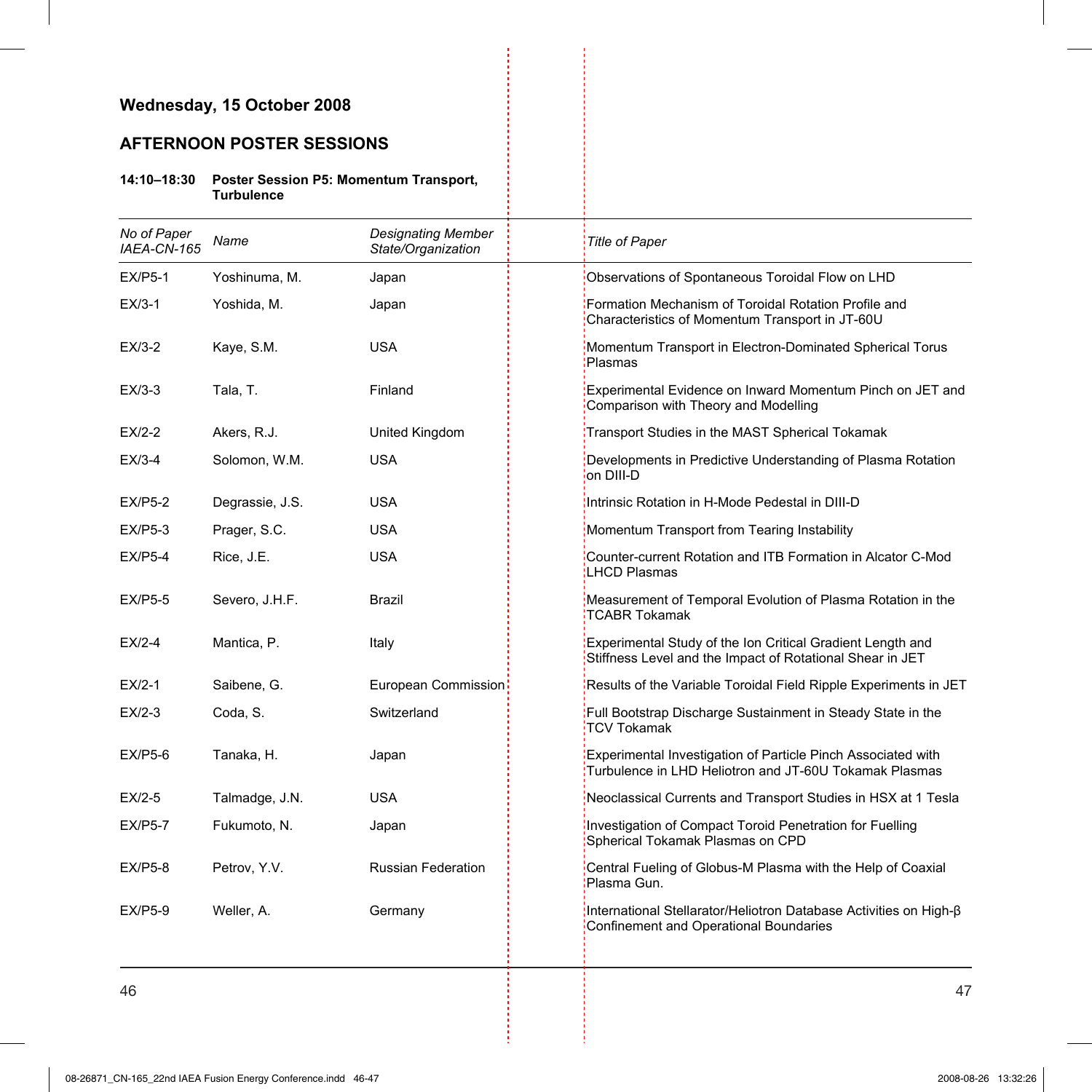| No of Paper<br>IAEA-CN-165 | Name             | <b>Designating Member</b><br>State/Organization | <b>Title of Paper</b>                                                                                                        |
|----------------------------|------------------|-------------------------------------------------|------------------------------------------------------------------------------------------------------------------------------|
| EX/P5-10                   | Inagaki, S.      | Japan                                           | Radial Interaction in Dynamic Heat Transport of LHD Plasmas                                                                  |
| EX/P5-11                   | Fukuda, T.       | Japan                                           | Impact of Magnetic Shear Modification on Confinement and<br>Turbulent Fluctuations in LHD Plasmas                            |
| EX/P5-12                   | Kitajima, S.     | Japan                                           | Density Collapse in Improved Confinement Mode on Tohoku<br>University Heliac                                                 |
| EX/P5-13                   | Kobayashi, S.    | Japan                                           | Effect of Bumpy Magnetic Field on Energy Confinement in NBI<br>Plasmas of Heliotron J                                        |
| EX/P5-14                   | Shchepetov, S.V. | Russian Federation                              | Fast Transport Transitions in High Shear L-2M Stellarator: Role<br>of Moderate-Order Rational Magnetic Surfaces              |
| EX/P5-15                   | Pochelon, A.     | Switzerland                                     | Physics Insight and Performance Benefit in MHD and Energy<br>Transport from Plasma Shaping Experiments in the TCV<br>Tokamak |
| EX/P5-16                   | Sakharov, N.V.   | <b>Russian Federation</b>                       | Study of Globus-M low Aspect Ratio Plasma in Improved<br>Confinement Regime.                                                 |
| EX/P5-17                   | Valovic, M       | United Kingdom                                  | Confinement and Fueling in MAST                                                                                              |
| <b>EX/P5-18</b>            | Razumova, K.A.   | <b>Russian Federation</b>                       | Tokamak Plasma Self-Organization and Possibility to Have the<br>Peaked Density Profile in ITER                               |
| EX/P5-19                   | Ryter, F.        | Germany                                         | Simultaneous Analysis of Ion and Electron Heat Transport by<br>Power Modulation in JET                                       |
| EX/P5-20                   | Maslov, M.       | Switzerland                                     | Density Profile Behaviour in JET H-mode Plasmas                                                                              |
| <b>EX/P5-21</b>            | Ding, W.         | <b>USA</b>                                      | Particle Transport and Electron Density Relaxation Due to<br>Stochastic Magnetic Fields in the MST Reversed Field Pinch      |
| <b>EX/P5-22</b>            | Puiatti, M.E.    | Italy                                           | High Density Physics in Reversed Field Pinches: Comparison<br>with Tokamaks and Stellarators                                 |
| <b>EX/P5-23</b>            | Sun. H.J.        | China                                           | Non-local Transport Phenomenon with SMBI on HL-2A                                                                            |
| <b>EX/P5-24</b>            | Ding, X.         | China                                           | Observation of a Natural Particle Transport Barrier in HL-2A<br>Tokamak                                                      |
| <b>EX/P5-25</b>            | Koguchi, H.      | Japan                                           | High β Plasma in Improved Confinement Regime on the TPE-RX<br>Reversed-Field Pinch Plasmas                                   |
| EX/P5-26                   | Martines, E.     | Italy                                           | Transport Mechanisms in the outer Region of RFX-mod                                                                          |
| <b>EX/P5-27</b>            | Burdakov, A.V.   | <b>Russian Federation</b>                       | Advances in Plasma Heating and Confinement in the GOL-3<br>Multiple Mirror Trap                                              |
| EX/P5-28                   | Yoshida, Z.      | Japan                                           | High-β (Hot Electron) Plasma in Ring Trap 1 (RT-1)                                                                           |
| <b>EX/P5-29</b>            | López-Bruna, D.  | Spain                                           | Footprint of the Magnetic Configuration in ECH Plasmas of the<br>TJ-II Flexible Heliac                                       |

 $\begin{bmatrix} 1 \\ 1 \end{bmatrix}$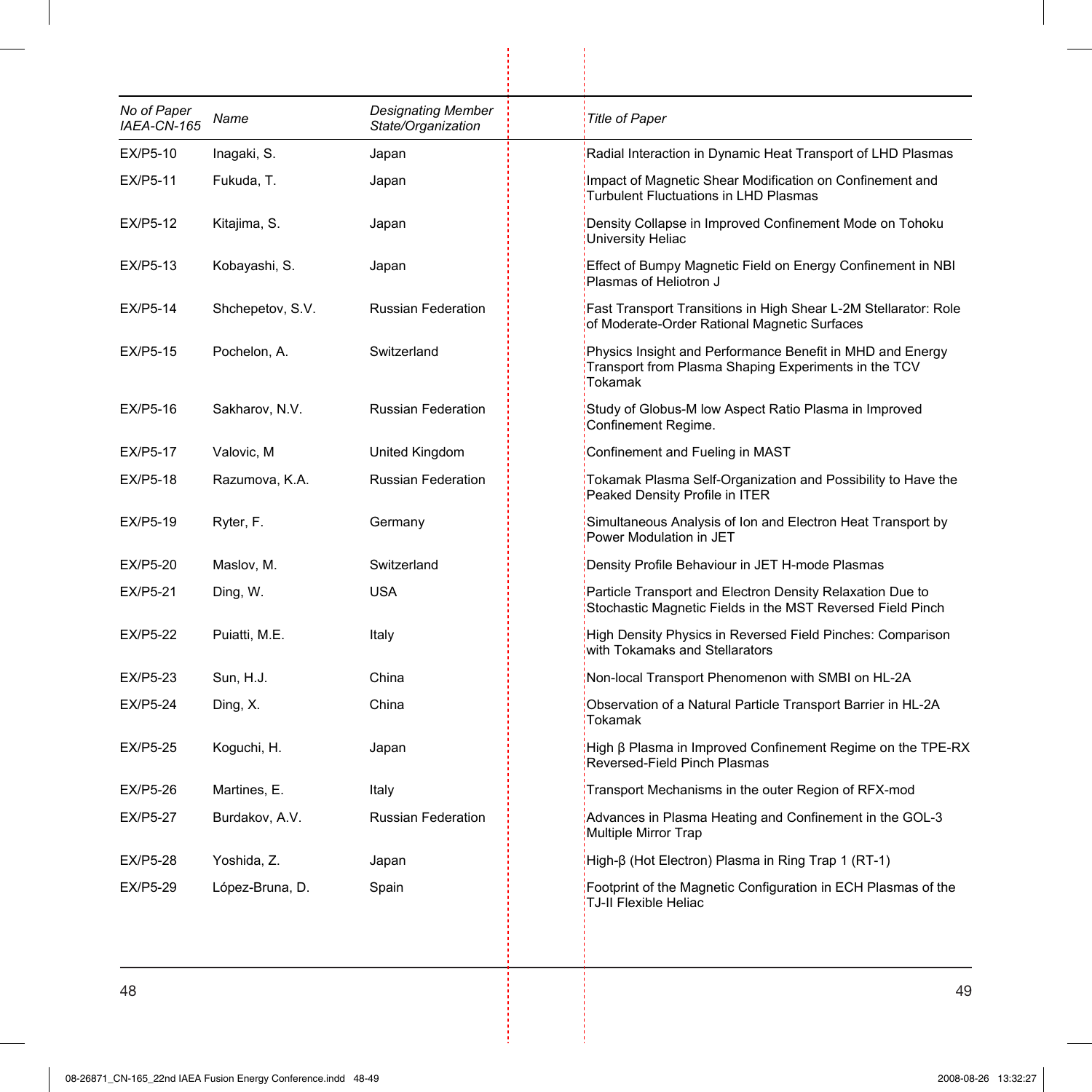| No of Paper<br>IAEA-CN-165 | Name             | <b>Designating Member</b><br>State/Organization | <b>Title of Paper</b>               |                                                                                                                         |
|----------------------------|------------------|-------------------------------------------------|-------------------------------------|-------------------------------------------------------------------------------------------------------------------------|
| EX/P5-30                   | Hidalgo, C.      | Spain                                           | Stellarator                         | Multi-scale Physics during Shear Flow Development in the TJ-II                                                          |
| EX/P5-31                   | Estrada, T.      | Spain                                           |                                     | Characterization of the Perpendicular Rotation Velocity of the<br>Turbulence by Reflectometry in the Stellarator TJ-II  |
| EX/P5-32                   | Liu, A.D.        | China                                           |                                     | Three-dimension Spectral Characteristics of Low-frequency<br>Zonal Flow in the Edge Plasma of HL-2A Tokamak             |
| EX/10-1                    | McKee, G.R.      | USA                                             |                                     | Dependence of the L- to H-mode Power Threshold on Toroidal<br>Rotation and the Link to Edge Turbulence Dynamics         |
| EX/10-2Ra                  | Mazzucato, E.    | USA                                             | National Spherical Torus Experiment | Turbulent Fluctuations with the Electro Gyro-scale in the                                                               |
| EX/10-2Rb                  | Gusakov, E.Z.    | Russian Federation                              | Tokamak                             | Evolution of ETG-mode Scale Turbulence Spectra and<br>Anomalous Electron Transport in Dynamic Experiments at FT-2       |
| EX/P5-33                   | Yan, L.          | China                                           |                                     | Density Fluctuation of GAM Zonal Flows on the HL-2A Tokamak                                                             |
| EX/P5-34                   | Zhao, K.         | China                                           |                                     | Two Distinct Regimes of Turbulence in HL-2A Tokamak Plasmas                                                             |
| EX/P5-35                   | Schmitz, L.      | <b>USA</b>                                      | in H- and QH-mode Plasmas           | First Observation of Reduced Core Electron Temperature<br>Fluctuations and Intermediate Wavenumber Density Fluctuations |
| EX/P5-36                   | Melnikov, A.V.   | <b>Russian Federation</b>                       | Oscillations in the T-10 Tokamak    | The Study of the Statistical Properties of Electric Potential                                                           |
| <b>EX/P5-37</b>            | Shelukhin, D.A.  | <b>Russian Federation</b>                       | Mode in T-10 Tokamak.               | Spatial Structure of Density Fluctuations and Geodesic Acoustic                                                         |
| EX/P5-38                   | Conway, G.D.     | Germany                                         |                                     | Turbulence and Geodesic Acoustic Mode Behavioural Studies in<br><b>ASDEX Upgrade Using Doppler Reflectometry</b>        |
| EX/P5-39                   | Skvortsova, N.N. | <b>Russian Federation</b>                       |                                     | Effect of ECRH Regime on Characteristics of Short-Wave<br>Turbulence in Plasma of the L-2M Stellarator                  |
| EX/P5-40                   | Tynan, G.R.      | <b>USA</b>                                      |                                     | Multi-scale Nonlinear Turbulence Dynamics Studies                                                                       |
| <b>EX/P5-41</b>            | Furno, I.F.      | <b>USA</b>                                      | Plasmas                             | Turbulence and Transport in Simple Magnetized Toroidal                                                                  |
| <b>EX/P5-42</b>            | Dunai, D.        | Hungary                                         |                                     | Comparison of Turbulence Measurement Results on the<br>Wendelstein 7-AS Stellarator and the TEXTOR Tokamak              |
| EX/P5-43                   | Ivanov, A. A.    | <b>Russian Federation</b>                       | Gas Dynamic Trap                    | Steady-State Confinement of Anisotropic Hot Ion Plasma in the                                                           |
| TH/1-1                     | Diamond, P.H.    | <b>USA</b>                                      |                                     | Physics of Non-Diffusive Turbulent Transport of Momentum and<br>the Origins of Spontaneous Rotation in Tokamaks         |
| TH/8-1                     | Holland, C.G.    | <b>USA</b>                                      | Core Turbulence Measurements        | Validation of Gyrokinetic Transport Simulations Using DIII-D                                                            |

 $\begin{array}{c} \begin{array}{c} \begin{array}{c} \begin{array}{c} \end{array} \\ \begin{array}{c} \end{array} \end{array} \end{array} \end{array}$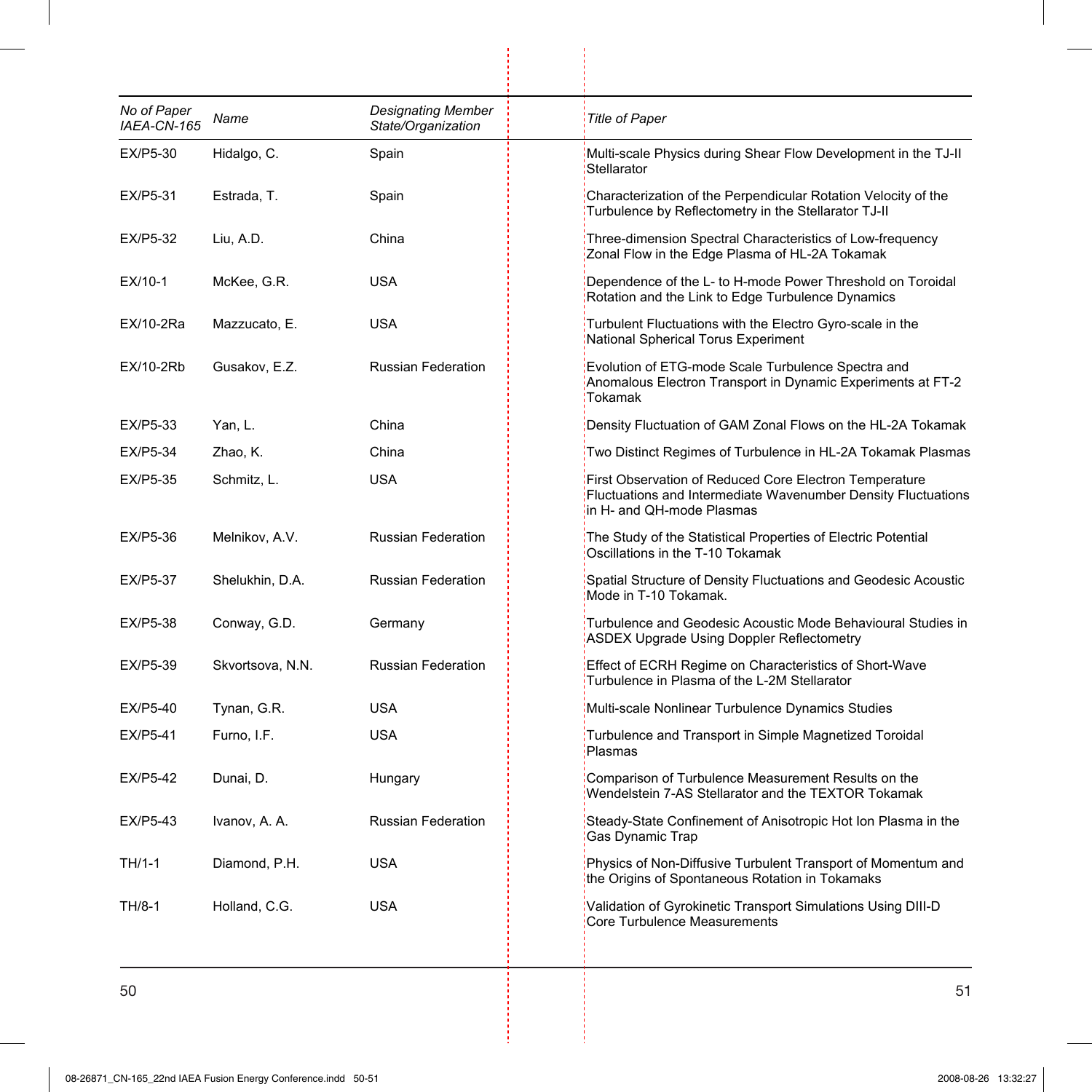| No of Paper<br>IAEA-CN-165 | Name        | <b>Designating Member</b><br>State/Organization | Title of Paper                                                                                                            |
|----------------------------|-------------|-------------------------------------------------|---------------------------------------------------------------------------------------------------------------------------|
| TH/8-2                     | Idomura, Y. | Japan                                           | Conservative Global Gyrokinetic Toroidal Full-f 5D Vlasov<br>Simulation                                                   |
| TH/8-3                     | Angioni, C. | Germany                                         | ;<br>Gyrokinetic Simulations of Impurity, He Ash and α Particle<br>Transport and Consequences on ITER Transport Modelling |
|                            |             |                                                 |                                                                                                                           |
|                            |             |                                                 |                                                                                                                           |
|                            |             |                                                 |                                                                                                                           |
|                            |             |                                                 |                                                                                                                           |
|                            |             |                                                 |                                                                                                                           |
|                            |             |                                                 |                                                                                                                           |
|                            |             |                                                 |                                                                                                                           |
|                            |             |                                                 |                                                                                                                           |
|                            |             |                                                 |                                                                                                                           |
|                            |             |                                                 |                                                                                                                           |
|                            |             |                                                 |                                                                                                                           |
|                            |             |                                                 |                                                                                                                           |
|                            |             |                                                 |                                                                                                                           |
|                            |             |                                                 |                                                                                                                           |
|                            |             |                                                 |                                                                                                                           |
|                            |             |                                                 |                                                                                                                           |

 $\frac{1}{2}$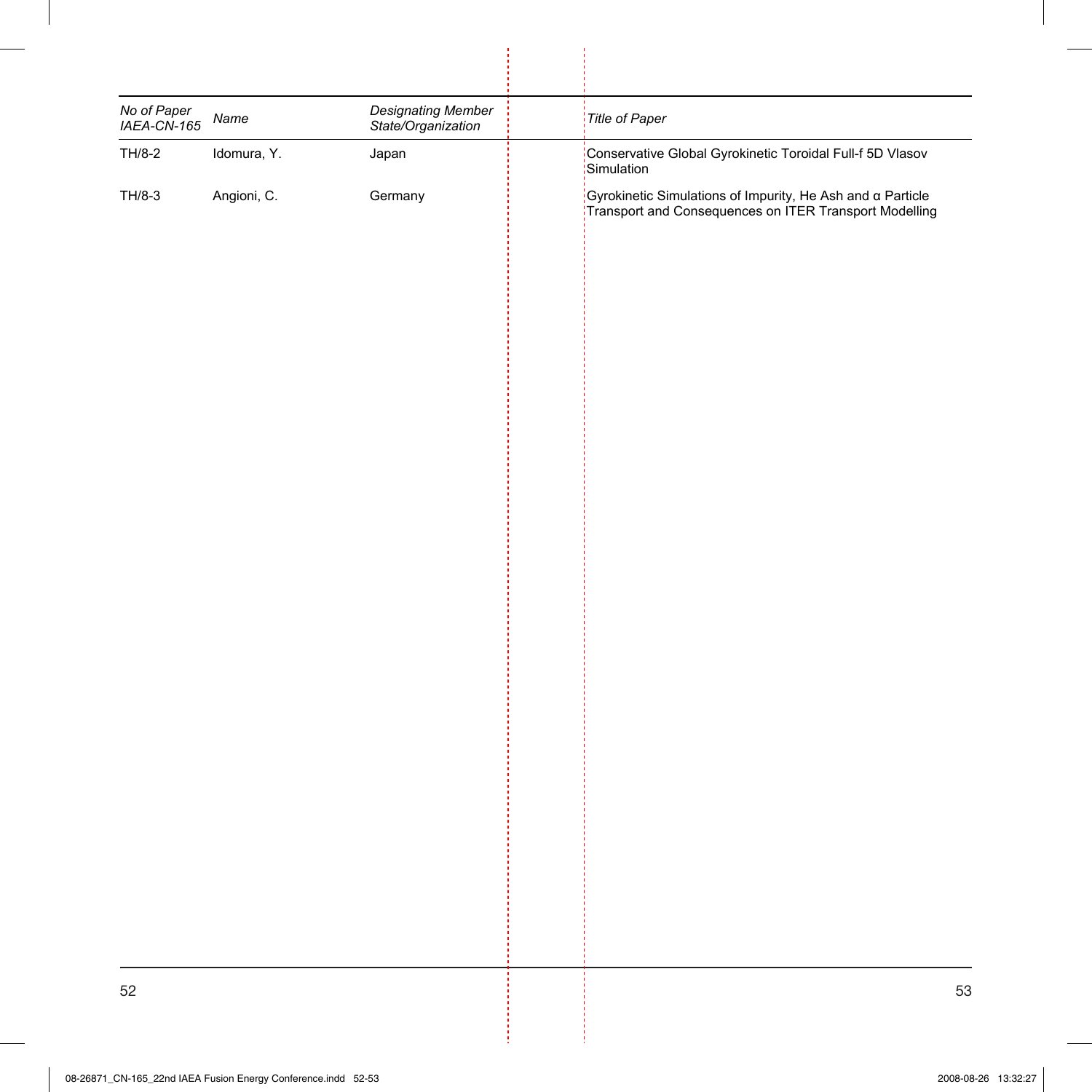## **EVENING SESSIONS**

**20:00–21:45 Session E/1: "50-year Anniversary of Fusion Research" Chair: Jacquinot, J. (France)** 

| No of Paper<br>IAEA-CN-165 | Name                                                        | <b>Designating Member</b><br>State/Organization | Time (min)     | Title of Paper                                                                             |
|----------------------------|-------------------------------------------------------------|-------------------------------------------------|----------------|--------------------------------------------------------------------------------------------|
| <b>Pictet Prize</b>        | Marc-Auguste Société de Physique et<br>d'Histoire Naturelle | Switzerland                                     | $\frac{1}{15}$ | "History of the Atom from the 19th Century to the<br>Recent International Fusion Research" |
| $E/1-1$                    | Smirnov, V.                                                 | Russian Federation                              | $\frac{1}{15}$ | Tokamak Foundation in Russia                                                               |
| $E/1-2$                    | Meade, D.                                                   | <b>USA</b>                                      | 25             | Highlights of 50 Years of Fusion Research                                                  |
| $E/1-3$                    | Zhang, J.                                                   | China                                           | 25             | Magnetic Fusion Power Development for Global<br><b>Warming Suppression</b>                 |
| $E/1-4$                    | Mima, K.                                                    | Japan                                           | 25             | Inertial Fusion Power Development Path for<br>Global Warming Suppression                   |
|                            |                                                             |                                                 |                |                                                                                            |
|                            |                                                             |                                                 |                |                                                                                            |
|                            |                                                             |                                                 |                |                                                                                            |
|                            |                                                             |                                                 |                |                                                                                            |
|                            |                                                             |                                                 |                |                                                                                            |
|                            |                                                             |                                                 |                |                                                                                            |
|                            |                                                             |                                                 |                |                                                                                            |
|                            |                                                             |                                                 |                |                                                                                            |
|                            |                                                             |                                                 |                |                                                                                            |
|                            |                                                             |                                                 |                |                                                                                            |
|                            |                                                             |                                                 |                |                                                                                            |
|                            |                                                             |                                                 |                |                                                                                            |
|                            |                                                             |                                                 |                |                                                                                            |
|                            |                                                             |                                                 |                |                                                                                            |
|                            |                                                             |                                                 |                |                                                                                            |
|                            |                                                             |                                                 |                |                                                                                            |
|                            |                                                             |                                                 |                |                                                                                            |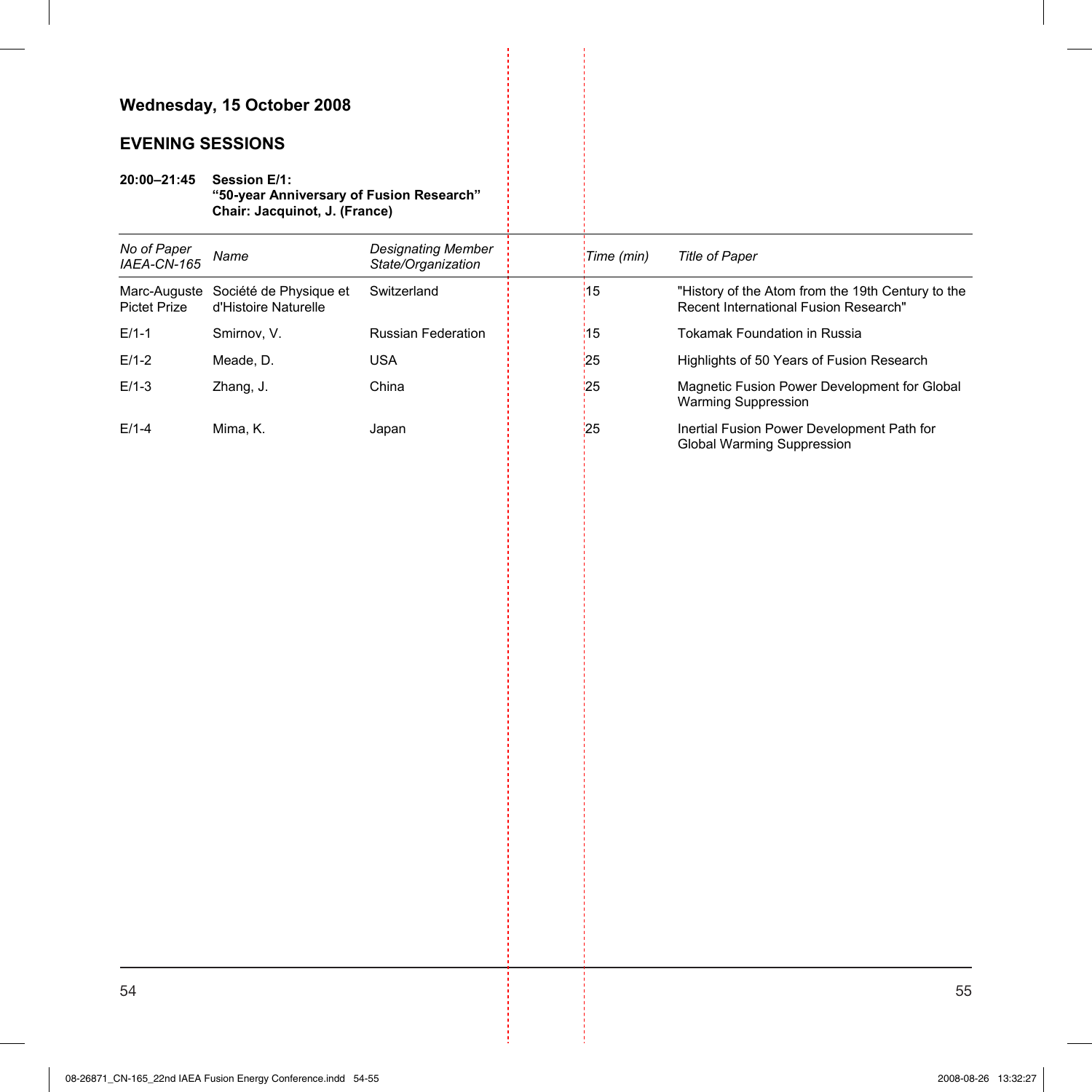### **Thursday, 16 October 2008**

### **MORNING SESSIONS**

#### **8:45–10:30 Session TH/3: Edge and Wave Particle Theory Chair: Guenter, S. (Germany)**

| No of Paper<br>IAEA-CN-165 | Name                      | <b>Designating Member</b><br>State/Organization                                              | Time (min)      | <b>Title of Paper</b>                                                                                                                        |
|----------------------------|---------------------------|----------------------------------------------------------------------------------------------|-----------------|----------------------------------------------------------------------------------------------------------------------------------------------|
| $TH/3-1$                   | Poli, E.                  | Germany                                                                                      | 20              | Behaviour of Turbulent Transport in the Vicinity of<br>a Magnetic Island                                                                     |
| $TH/3-2$                   | Hudson, S.R.              | <b>USA</b>                                                                                   | $\frac{1}{2}$   | Temperature Gradients are Supported by Cantori<br>in Chaotic Fields.                                                                         |
| $TH/3-3$                   | Shimizu, K.               | Japan                                                                                        | 20              | Kinetic Modelling of Impurity Transport in<br>Detached Plasma for Integrated Divertor<br>Simulation with SONIC<br>(SOLDOR/NEUT2D/IMPMC/EDDY) |
| $TH/3-4$                   | Spong, D.A.               | <b>USA</b>                                                                                   | '20             | Energetic Particle Physics Issues for 3-d Toroidal<br>Configurations                                                                         |
| TH/3-5                     | Vdovin, V.L.              | <b>Russian Federation</b>                                                                    | '20             | Critical Problems in Plasma Heating/CD in Large<br><b>Fusion Devices and ITER</b>                                                            |
| 11:00-12:45                | Chair: Atzeni, S. (Italy) | Session IF/1 & SE/1 & FT/2 : Inertial Fusion,<br>Safety-Economics and Fusion Technology - II |                 |                                                                                                                                              |
| No of Paper<br>IAEA-CN-165 | Name                      | <b>Designating Member</b><br>State/Organization                                              | Time (min)      | <b>Title of Paper</b>                                                                                                                        |
| $IF/1-1$                   | McCrory, R.L.             | <b>USA</b>                                                                                   | $\overline{20}$ | Progress in Direct Drive Inertial Confinement<br>Fusion                                                                                      |
| $IF/1-2$                   | Shiraga, H.               | Japan                                                                                        | :20             | Implosion and Heating Experiments of Fast<br>Ignition Targets for FIREX-1 Project                                                            |
| $IF/1-3$                   | Fernandez, J.C.           | <b>USA</b>                                                                                   | 20              | Progress on the Development of Ion Based Fast<br>Ignition                                                                                    |
| SE/1-1                     | Ward, D.J.                | United Kingdom                                                                               | 20              | Economic Consequences of Fusion Materials<br>Development                                                                                     |
| $FT/2-1$                   | Yoshida, N.Y.             | Japan                                                                                        | 20              | Reflectivity Reduction of Retro-reflector Installed<br>in LHD due to Plasma Surface Interaction                                              |
|                            |                           |                                                                                              |                 |                                                                                                                                              |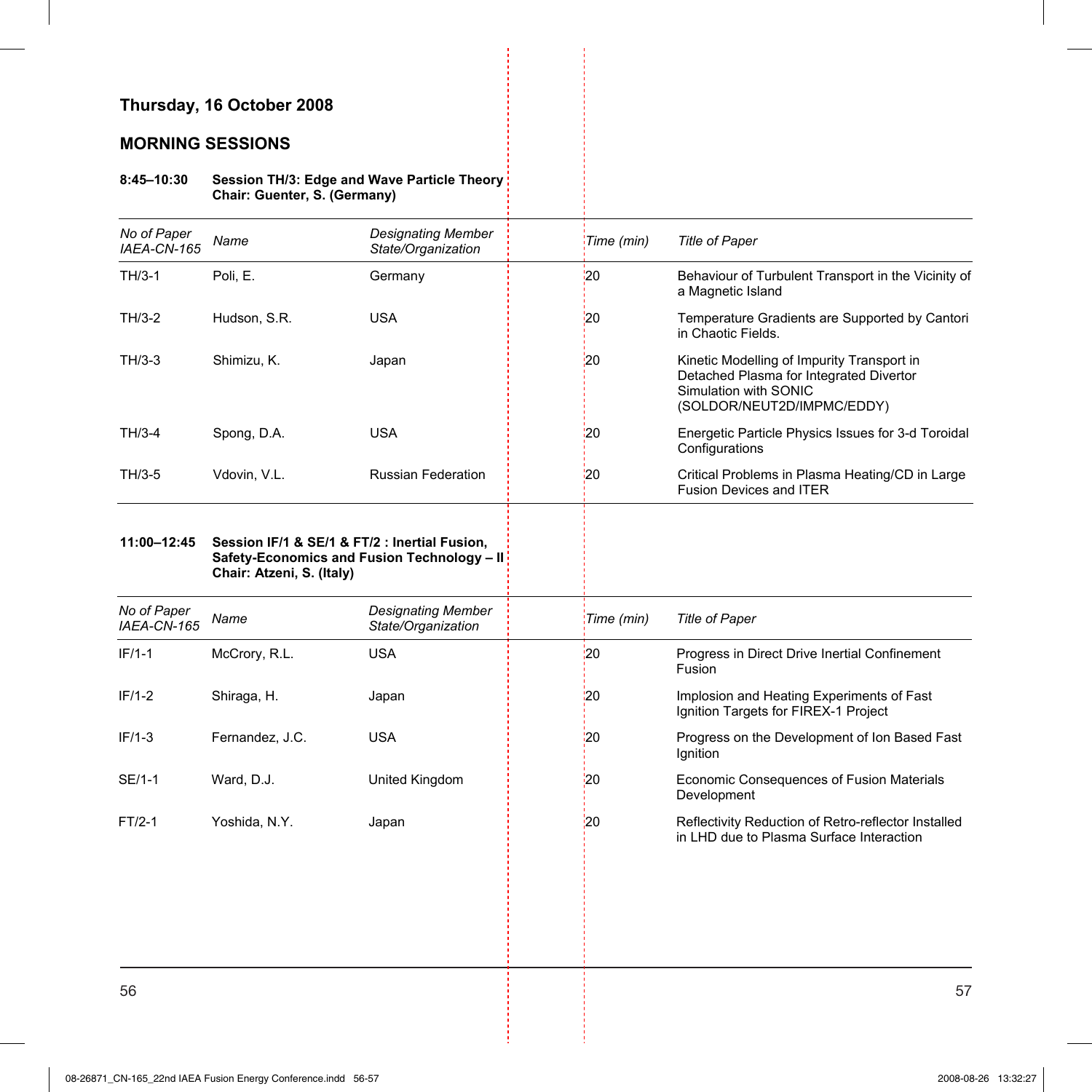### **Thursday, 16 October 2008**

### **MORNING POSTER SESSIONS**

#### **08:45–12:45 Poster Session P6: ELMs, Pedestal, ITER, Experiments-Heating & CD**

| No of Paper<br>IAEA-CN-165 | Name           | <b>Designating Member</b><br>State/Organization | <b>Title of Paper</b>                                                                                                                      |
|----------------------------|----------------|-------------------------------------------------|--------------------------------------------------------------------------------------------------------------------------------------------|
|                            |                |                                                 |                                                                                                                                            |
| $EX/P6-1$                  | Herrmann, A.   | Germany                                         | Filament Dynamics and Transport in the Scrape-Off-Layer of<br>ASDEX Upgrade                                                                |
| $EX/P6-2$                  | Jakubowski, M. | Germany                                         | Divertor Heat Loads in RMP ELM Controlled H-mode Plasmas<br>on DIII-D                                                                      |
| $EX/P6-3$                  | Kirk, A.       | United Kingdom                                  | ELM Power Loadings and Control on MAST Using Resonant<br><b>Magnetic Perturbations</b>                                                     |
| $EX/P6-4$                  | Maingi, R.     | USA                                             | Comparison of Small ELM Characteristics and Regimes in<br>Alcator C-Mod, MAST, and NSTX                                                    |
| EX/4-4Ra                   | Asakura, N.    | Japan                                           | Investigations of Impurity Seeding and Radiation Control for<br>Long-pulse and High-density H-mode Plasmas in JT-60U                       |
| $EX/4-4Rb$                 | Rapp, J.       | Germany                                         | Integrated Scenario with Type-III ELMy H-mode Edge:<br><b>Extrapolation to ITER</b>                                                        |
| $EX/4-5$                   | Lang, P.T.     | Germany                                         | Investigating Pellet Physics for ELM Pacing and Particle Fuelling<br>in ITER                                                               |
| $EX/P6-5$                  | Nakashima, Y.  | Japan                                           | Analysis of Pedestal Characteristics in JT-60U H-mode Plasmas<br>Based on Monte-Carlo Neutral Transport Simulation                         |
| $EX/P6-6$                  | Ejiri, A.      | Japan                                           | Non-inductive Plasma Current Start-up by EC and RF Power in<br>the TST-2 Spherical Tokamak                                                 |
| $EX/P6-7$                  | Nagata, M.     | Japan                                           | Experimental and Computational Studies of MHD Relaxation<br>Generated by Coaxial Helicity Injection in the HIST Spherical<br>Torus Plasmas |
| $EX/P6-8$                  | Tanaka, K.     | Japan                                           | Non-Solenoidal Formation of Spherical Torus by ECH/ECCD in<br>LATE                                                                         |
| $EX/P6-9$                  | Yoshinaga, T.  | Japan                                           | Physics Study of EC-Excited Current Generation via Current<br>Jump in CPD                                                                  |
| EX/P6-10                   | Raman, R.      | <b>USA</b>                                      | Solenoid-free Plasma Start-up in NSTX Using Transient CHI                                                                                  |
| EX/P6-11                   | Sontag, A.C.   | <b>USA</b>                                      | Current Profile Modification Influence on MHD and<br>Non-Solenoidal Plasma Startup in the Pegasus Toroidal<br><b>Experiment</b>            |
| EX/P6-12                   | Bucalossi, J.  | France                                          | Electron Cyclotron Resonance Heating Assisted Plasma Startup<br>in the Tore Supra tokamak                                                  |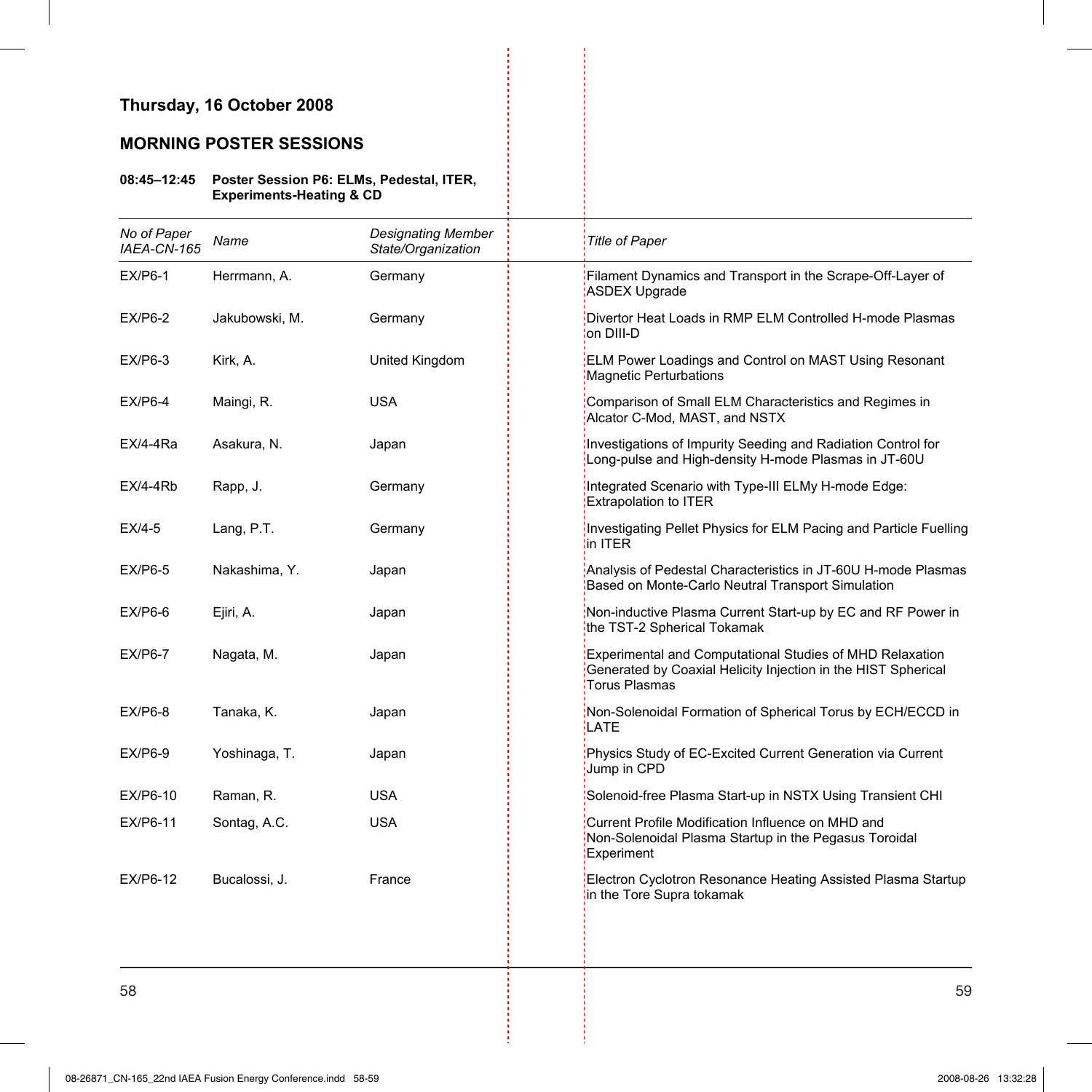| No of Paper<br>IAEA-CN-165 | Name            | <b>Designating Member</b><br>State/Organization | <b>Title of Paper</b>                                                                                                                             |
|----------------------------|-----------------|-------------------------------------------------|---------------------------------------------------------------------------------------------------------------------------------------------------|
| EX/P6-13                   | Igami, H.       | Japan                                           | Electron Bernstein Wave Heating via the Slow X-B Mode<br>Conversion Process with Direct Launching from the High Field<br>Side in LHD              |
| EX/P6-14                   | Kubo, S.        | Japan                                           | Profile Control by Local ECRH in LHD                                                                                                              |
| EX/P6-15                   | Nagasaki, K.    | Japan                                           | Effect of Magnetic Field Ripple on ECCD in Heliotron J                                                                                            |
| EX/P6-16                   | Paley, J.I.     | Switzerland                                     | Real Time Control of Plasmas and ECRH Systems on TCV                                                                                              |
| EX/P6-17                   | Diem, S.J.      | <b>USA</b>                                      | Investigation of Electron Bernstein Wave (EBW) Coupling and its<br>Critical Dependence on EBW Collisional Loss in High-Beta,<br>H-Mode ST Plasmas |
| EX/P6-18                   | Laqua, H.       | Germany                                         | Fundamental Investigation of Electron Bernstein Wave Heating<br>and Current Drive at the WEGA Stellarator                                         |
| EX/P6-19                   | Goetz, J.A.     | <b>USA</b>                                      | Lower Hybrid and Electron Bernstein Wave Current Drive<br><b>Experiments in MST</b>                                                               |
| EX/P6-20                   | Nakamura, Y.    | Japan                                           | Time Evolution of the Bootstrap Current Profile in LHD Plasmas                                                                                    |
| EX/P6-21                   | Wilson, J.R.    | USA                                             | Lower Hybrid Heating and Current Drive on the Alcator C-Mod<br>Tokamak                                                                            |
| EX/P6-22                   | Goniche, M.     | France                                          | Effect of Gas Injection during LHCD Experiments in<br><b>ITER-Relevant Coupling Conditions</b>                                                    |
| EX/P6-23                   | Wukitch, S.J.   | USA                                             | Ion Cyclotron Antenna Impurity Production and Real Time<br>Matching in Alcator C-Mod                                                              |
| EX/P6-24                   | Pinsker, R.I.   | USA                                             | Experimental Study of Fast Wave Absorption Mechanisms in<br>DIII-D in the Presence of Energetic lons                                              |
| EX/P6-25                   | Phillips, C.K.  | <b>USA</b>                                      | Spectral Effects on Fast Wave Core Heating and Current Drive                                                                                      |
| EX/P6-26                   | Turnyanskiy, M. | United Kingdom                                  | <b>Current Profile Control Studies on MAST</b>                                                                                                    |
| <b>EX/P6-27</b>            | Takase, Y.      | Japan                                           | Parametric Decay Instability during High Harmonic Fast Wave<br>Heating Experiments on the TST-2 Spherical Tokamak                                 |
| <b>EX/P6-28</b>            | Okada, H.       | Japan                                           | Velocity Distribution of Fast lons Generated by ICRF Heating in<br>Heliotron J                                                                    |
| EX/P6-29                   | Kumazawa, R.    | Japan                                           | Progress towards RF Heated Steady-State Plasma Operations<br>on LHD by Employing ICRF Heating Methods and Improved<br><b>Divertor Plates</b>      |
| EX/P6-30                   | Kasahara, H.    | Japan                                           | High Harmonic Fast Wave Heating and Beam Driven Ion<br>Cyclotron Emission Behavior in the LHD                                                     |
| EX/P6-31                   | Bobkov, V.      | Germany                                         | ICRF Antenna Operation with Full W-wall in ASDEX Upgrade                                                                                          |
| <b>EX/P6-32</b>            | Gunn, J.P.      | France                                          | Suprathermal Electron Beams and Large Sheath Potentials<br>Generated by RF-antennae in the Scrape-off Layer of Tore<br>Supra                      |

ł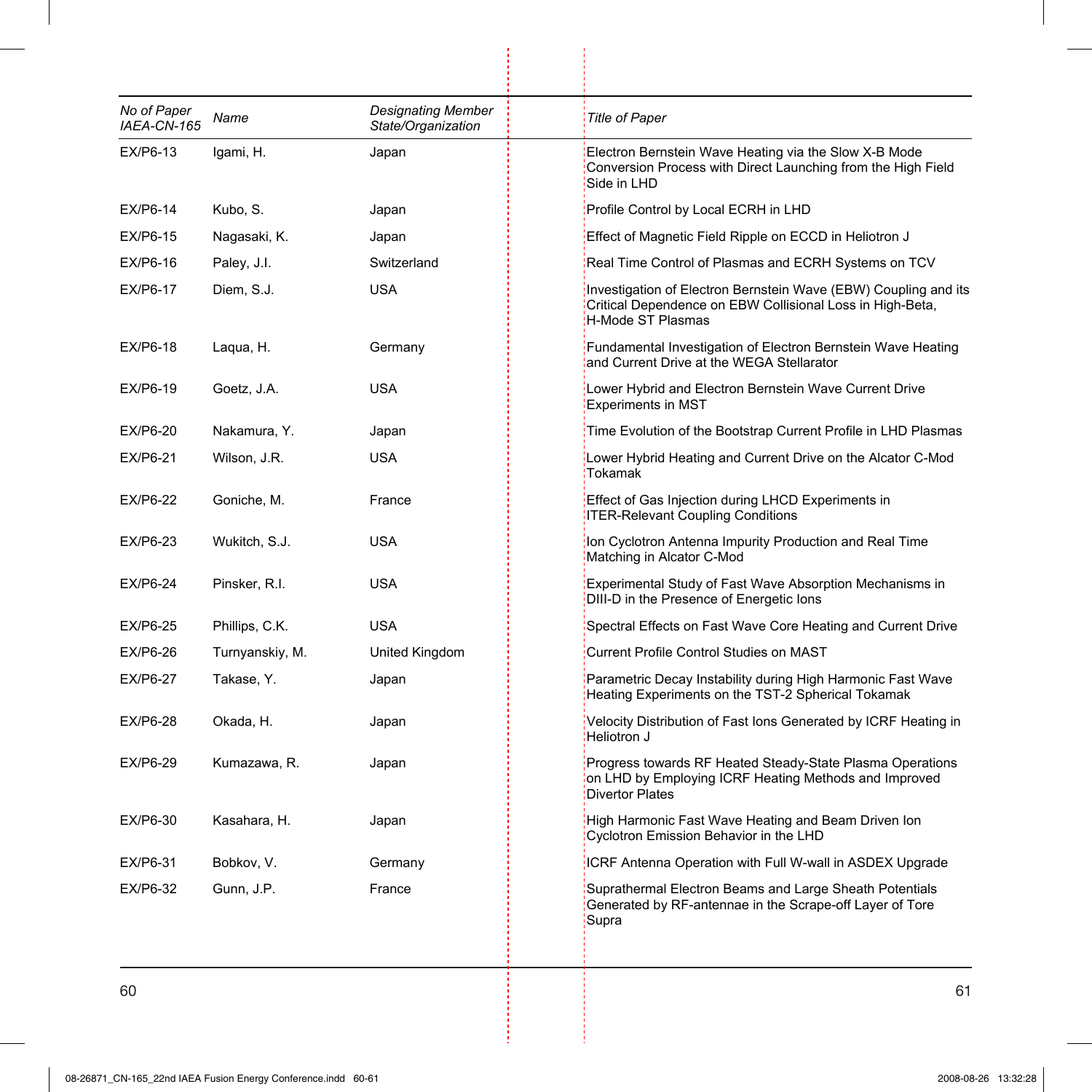| No of Paper<br>IAEA-CN-165 | Name             | <b>Designating Member</b><br>State/Organization | <b>Title of Paper</b>                                                                                                                 |
|----------------------------|------------------|-------------------------------------------------|---------------------------------------------------------------------------------------------------------------------------------------|
| EX/P6-33                   | Ongena, J.       | Belgium                                         | Heating Optimization Studies at JET in Support of ITER                                                                                |
| $EX/4-1$                   | Evans, T.E.      | <b>USA</b>                                      | Plasma Performance in DIII-D ELM-Suppressed RMP H-modes<br>with ITER Similar Shapes                                                   |
| $EX/4-2$                   | Liang, Y.        | Germany                                         | Active Control of Type-I Edge Localized Modes with n = 1 and n<br>= 2 fields on                                                       |
| $EX/4-3Ra$                 | Fundamenski, W.  | United Kingdom                                  | ELM filament Heat Loads on Plasma Facing Components in JET<br>and ITER                                                                |
| $EX/4-3Rb$                 | Eich, T.         | Germany                                         | Divertor Heat Loads Due to Edge Localized Modes in ASDEX<br>Upgrade and JET                                                           |
| $IT/1-1$                   | Alejaldre, C.    | <b>ITER</b>                                     | ITER on the Way to Become the First Fusion Nuclear Installation                                                                       |
| $IT/1-2$                   | Hawryluk, R.J.   | <b>USA</b>                                      | Principle Physics Developments Evaluated in the ITER Design<br>Review                                                                 |
| $IT/1-3$                   | Weng, P.         | <b>ITER</b>                                     | Results of ITER Superconducting Magnet R&D                                                                                            |
| $IT/1-4$                   | Lowry, C.G.      | <b>ITER</b>                                     | Progress in Design and R&D on ITER Plasma Facing<br>Components                                                                        |
| $IT/1-5$                   | Thomas, P.R.     | European Commission:                            | ELM physics and ELM Mitigation in ITER                                                                                                |
| IT/P6-1                    | Izquierdo, J.    | European Commission                             | European ITER Site Studies: Lessons Learnt in Safety and<br>Licensing                                                                 |
| IT/P6-2                    | Kurki-suonio, T. | Finland                                         | Fast Ion Losses in ITER                                                                                                               |
| $IT/P6-3$                  | Kramer, G.J.     | <b>USA</b>                                      | Fusion-born Alpha Particle Ripple Loss Studies in ITER                                                                                |
| $IT/P6-4$                  | Giruzzi, G.      | France                                          | Integrated Modelling of Steady-state Scenarios for ITER:<br>Physics and Computational Challenges                                      |
| IT/P6-5                    | Oikawa, T.       | <b>ITER</b>                                     | Benchmarking of Neutral Beam Current Drive Codes as a Basis<br>for the Integrated modelling for ITER                                  |
| IT/P6-6                    | Polevoi, A.R.    | <b>ITER</b>                                     | Assessment of Plasma Parameters for Low Activation Phase of<br><b>ITER Operation</b>                                                  |
| <b>IT/P6-7</b>             | Parail, V.       | United Kingdom                                  | Integrated Modelling for ITER in EU                                                                                                   |
| IT/P6-8                    | Buttery, R.J.    | United Kingdom                                  | Multimachine Extrapolation of Neoclassical Tearing Mode<br>Physics to ITER                                                            |
| IT/P6-9                    | La Haye, R.J.    | <b>USA</b>                                      | Prospects for Stabilization of Neoclassical Tearing Modes by<br>Electron Cyclotron Current Drive in ITER                              |
| IT/P6-10                   | Bazylev, B.      | Germany                                         | Simulations of Material Damage to Divertor and First Wall<br>Armour under ITER Transient Loads by Modelling and<br><b>Experiments</b> |
| IT/P6-11                   | Landman, I.S.    | Germany                                         | Integrated Modelling of ITER Plasma Dynamics and Wall<br>Processes Following Type I ELMs and Consequences for<br>Tokamak Operation    |

ł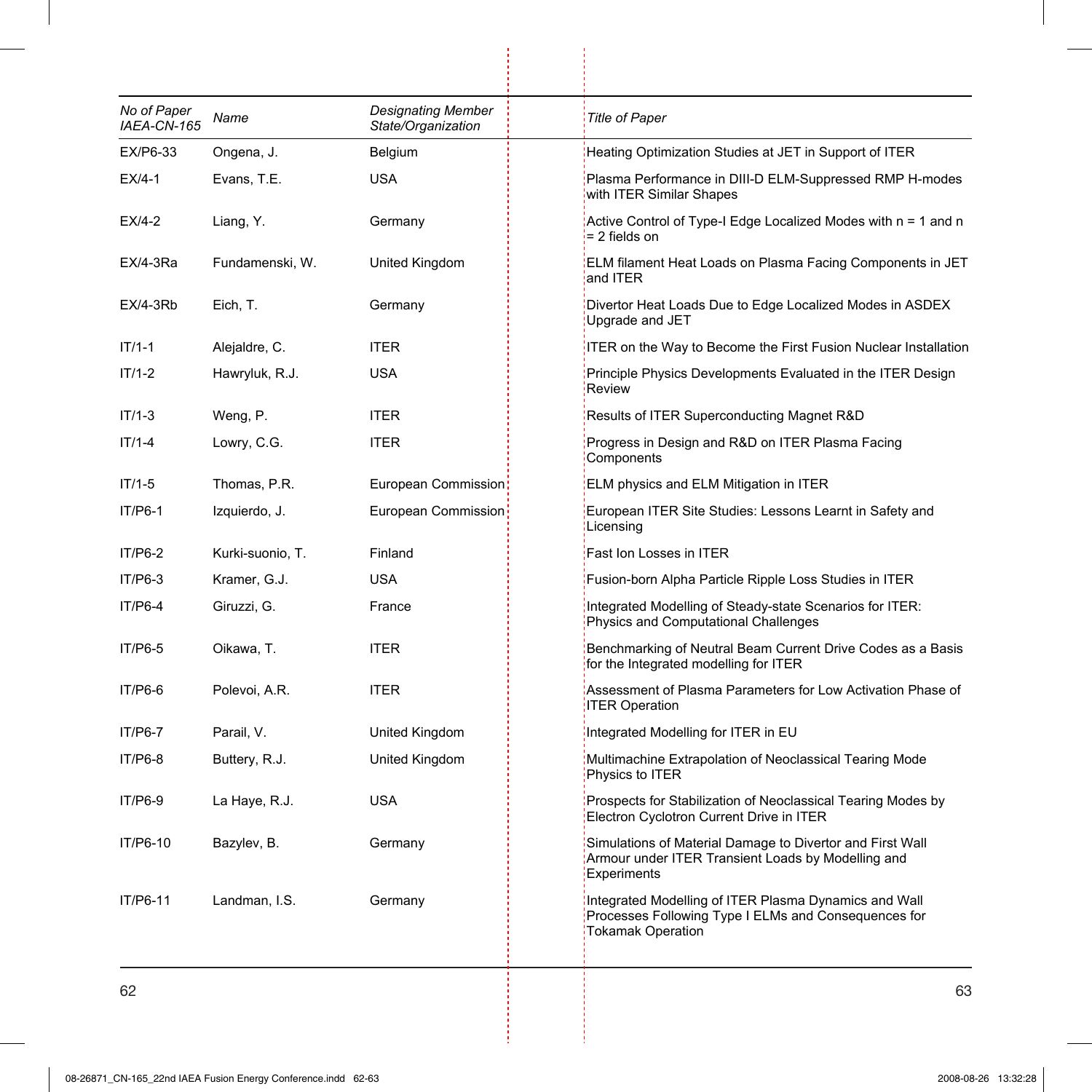| No of Paper<br>IAEA-CN-165 | Name             | <b>Designating Member</b><br>State/Organization | <b>Title of Paper</b>                                                                                                                  |
|----------------------------|------------------|-------------------------------------------------|----------------------------------------------------------------------------------------------------------------------------------------|
| IT/P6-12                   | Tereshin, V.I.   | Ukraine                                         | Simulation of ITER Transient Heat Loads to the Divertor<br>Surfaces with Using the High Power Quasi-Steady-State Plasma<br>Accelerator |
| IT/P6-13                   | Loarte, A.       | <b>ITER</b>                                     | Power and Particle Fluxes at the Plasma Edge of ITER:<br>Specifications and Physics Basis                                              |
| IT/P6-14                   | Snyder, P.B.     | <b>USA</b>                                      | Pedestal Stability Comparison and ITER Pedestal Prediction                                                                             |
| IT/P6-15                   | Kukushkin, A.S.  | <b>ITER</b>                                     | Analysis of Performance of the Optimized Divertor in ITER                                                                              |
| IT/P6-16                   | Roth, J.         | Germany                                         | A New Look at the Specification of ITER Plasma Wall Interaction<br>and Tritium Retention                                               |
| IT/P6-17                   | Bandyopadhyay, I | India                                           | Simulations of ITER Disruption and VDE Scenarios with TSC<br>and Comparison with DINA Results                                          |
| IT/P6-18                   | Whyte, D.G       | <b>USA</b>                                      | Studies of Requirements for ITER Disruption Mitigation Systems                                                                         |
| IT/P6-19                   | Baylor, L. R.    | USA                                             | Pellet Fuelling, ELM Pacing, and Disruption Mitigation<br>Technology Development for ITER                                              |
| IT/P6-20                   | Donné, A.J.H.    | Netherlands                                     | Key R&D Activities for ITER Diagnostics                                                                                                |
| IT/P6-21                   | Costley, A.E.    | <b>ITER</b>                                     | Measurement Requirements and the Diagnostic System on<br>ITER: Modifications Following the Design Review                               |
| IT/P6-22                   | Litnovsky, A.    | Germany                                         | Progress in Research and Development of Mirrors for ITER<br>Diagnostics                                                                |
| IT/P6-23                   | Ogawa, H.        | Japan                                           | Research and Development of Optical Diagnostics for ITER                                                                               |
| IT/P6-24                   | Mukhin, E.E.     | <b>Russian Federation</b>                       | Progress in Development of Deposition Prevention and Cleaning<br>Techniques for In-Vessel Optics in ITER                               |
| IT/P6-25                   | Walsh, M.J.      | United Kingdom                                  | Performance Evaluation of ITER Thomson Scattering Systems                                                                              |
| IT/P6-26                   | Skinner, C.H.    | <b>USA</b>                                      | Electrostatic Dust Detection and Removal for ITER                                                                                      |
| <b>TH/2-1Ra</b>            | Becoulet, M.     | France                                          | Physics of Penetration of Resonant Magnetic Perturbations<br>Used for Type I Edge Localized Modes Suppression in<br>Tokamaks.          |
| <b>TH/2-1Rb</b>            | Strauss, H.R.    | <b>USA</b>                                      | MHD Simulation of Resonant Magnetic Perturbations and ELMs                                                                             |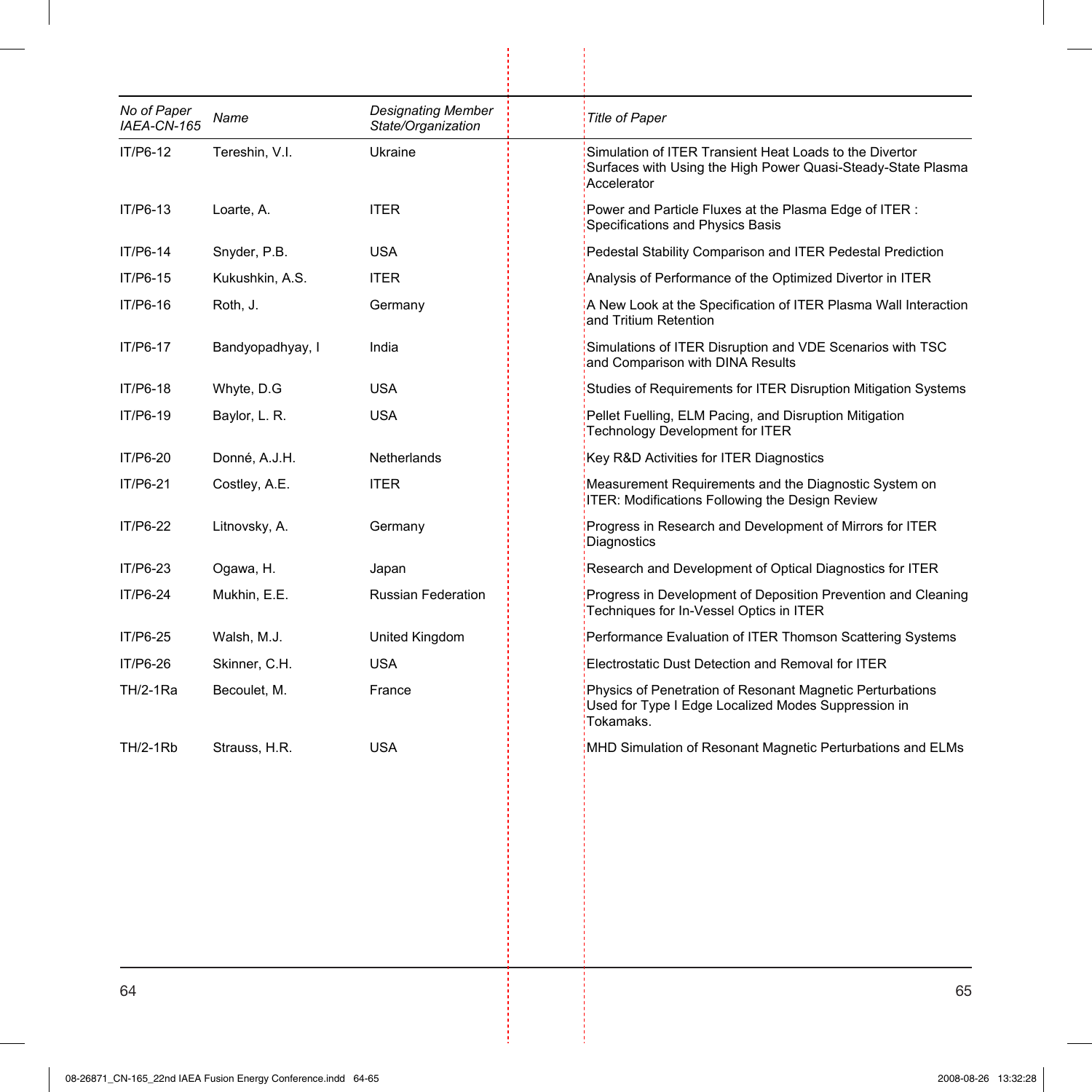### **Thursday, 16 October 2008**

### **AFTERNOON SESSIONS**

#### **14:10–16:15 Session EX/5 & TH/4: Stability Chair: Bindslev, H. (Denmark)**

| No of Paper<br>IAEA-CN-165 | Name                                                                                          | <b>Designating Member</b><br>State/Organization | Time (min)      | <b>Title of Paper</b>                                                                                                       |
|----------------------------|-----------------------------------------------------------------------------------------------|-------------------------------------------------|-----------------|-----------------------------------------------------------------------------------------------------------------------------|
| $EX/5-1$                   | Sabbagh, S.A.                                                                                 | <b>USA</b>                                      | '20             | Advances in Global MHD Mode Stabilization<br>Research on NSTX                                                               |
| $EX/5-2$                   | Matsunaga, G.                                                                                 | Japan                                           | 20              | Dynamics and Stability of Resistive Wall Mode in<br>the JT-60U High-β Plasmas                                               |
| $EX/5-3Ra$                 | Reimerdes, H.                                                                                 | <b>USA</b>                                      | 20              | Effect of Resonant and Non-resonant Magnetic<br>Braking on Error Field Tolerance in High- ß<br>Plasmas                      |
| $EX/5-3Rb$                 | Park, J.K.                                                                                    | <b>USA</b>                                      |                 | New Understanding of Tokamak Plasma<br>Response to 3D Magnetic Fields                                                       |
| TH/4-1                     | Chapman, I.T.                                                                                 | United Kingdom                                  | 20              | The Physics of Sawtooth Stabilisation in<br><b>Tokamak Plasmas</b>                                                          |
| $EX/5-4$                   | Isayama, A.                                                                                   | Japan                                           | 20              | Neoclassical Tearing Mode Control with ECCD<br>and Magnetic Island Evolution in JT-60U                                      |
| TH/4-2                     | Sen, A.                                                                                       | India                                           | 20              | Turbulent Transport and Flow Effects on NTM<br><b>Evolution and Trigger Mechanisms</b>                                      |
| 16:45-18:30                | Session EX/6 TH/5: Energetic Particle and<br>Alfvén Eigen-modes<br>Chair: Van Dam, J.W. (USA) |                                                 |                 |                                                                                                                             |
| $EX/6-1$                   | Garcia-Munoz, M.                                                                              | Germany                                         | 20 <sub>1</sub> | MHD Induced Fast-Ion Losses on ASDEX<br>Upgrade                                                                             |
| $EX/6-2$                   | Van Zeeland, M.A.                                                                             | <b>USA</b>                                      | 20              | Alfvénic Instabilities and Fast Ion Transport in the<br><b>DIII-D Tokamak</b>                                               |
| TH/5-1                     | Vlad, G.                                                                                      | Italy                                           | 20              | Particle Simulation of Energetic Particle Driven<br>Alfvén Modes                                                            |
| $EX/6-3$                   | Fredrickson, E.D.                                                                             | <b>USA</b>                                      | 20              | Toroidal Alfvén Eigen-mode Avalanches                                                                                       |
| TH/5-2                     | Gorelenkov, N.N.                                                                              | <b>USA</b>                                      | 120             | Theory and Observations of Low Frequency<br>Eigen-modes due to Alfvén Acoustic Coupling in<br><b>Toroidal Fusion Plasma</b> |
|                            |                                                                                               |                                                 |                 |                                                                                                                             |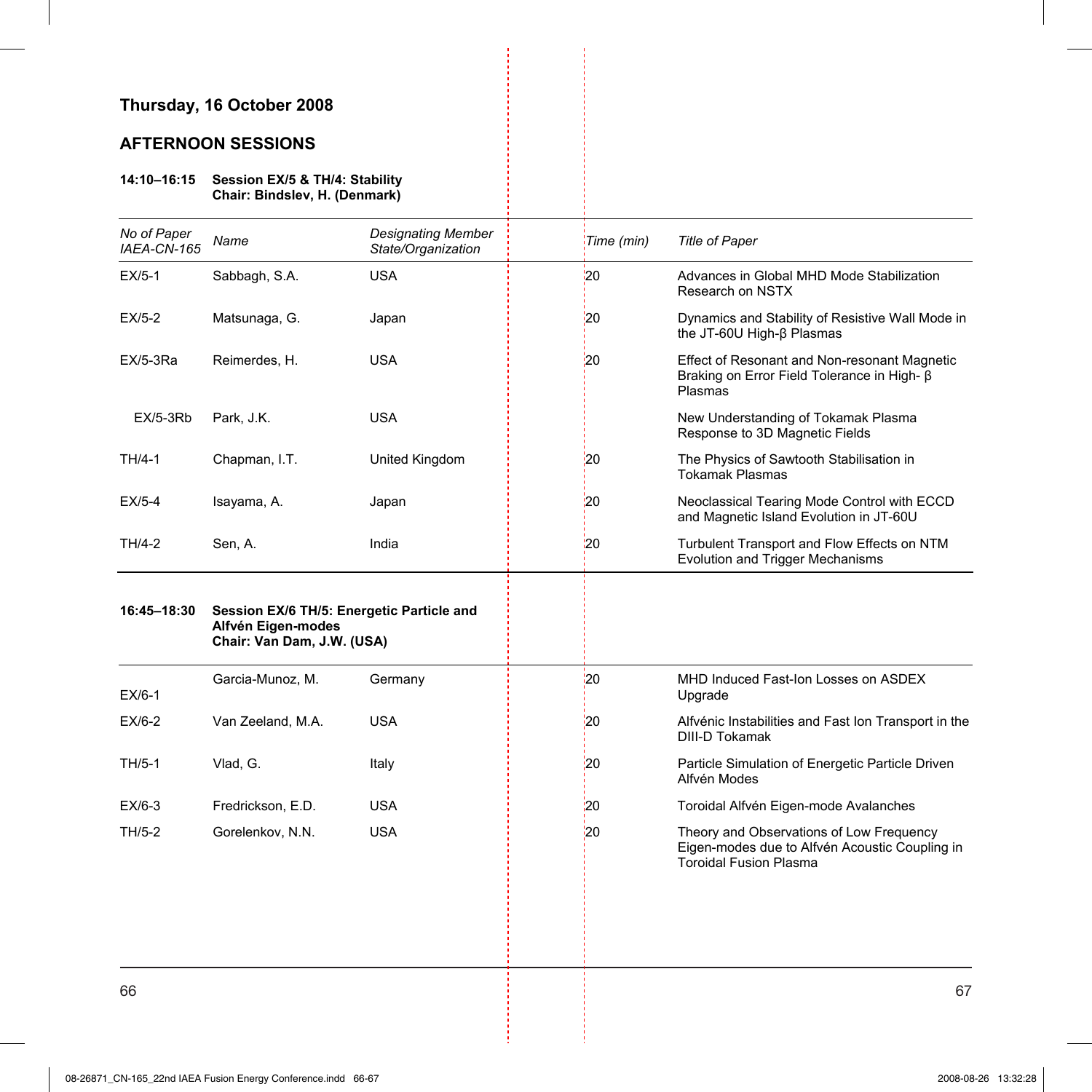# **Thursday, 16 October 2008**

# **AFTERNOON POSTER SESSIONS**

#### **14:00–18:45 Poster Session P7:** Inertial Fusion, ITER

| No of Paper<br>IAEA-CN-165 | Name            | <b>Designating Member</b><br>State/Organization | <b>Title of Paper</b>                                                                                              |
|----------------------------|-----------------|-------------------------------------------------|--------------------------------------------------------------------------------------------------------------------|
| $IF/1-1$                   | McCrory, R.L.   | <b>USA</b>                                      | Progress in Direct Drive Inertial Confinement Fusion                                                               |
| $IF/1-2$                   | Shiraga, H.     | Japan                                           | Implosion and Heating Experiments of Fast Ignition Targets for<br>FIREX-1 Project                                  |
| $IF/1-3$                   | Fernandez, J.C. | <b>USA</b>                                      | Progress on the Development of Ion Based Fast Ignition                                                             |
| $IF/P7-2$                  | Tolley, M.K.    | United Kingdom                                  | Microtarget Requirements, Production and Delivery for HiPER                                                        |
| $IF/P7-3$                  | Atzeni, S.      | Italy                                           | Studies on Targets for Inertial Fusion Ignition Demonstration at<br>the HiPER Facility                             |
| $IF/P7-4$                  | Batani, D.      | Italy                                           | Fast Electron Propagation In High Density Plasmas Created By<br>Shock Wave Compression                             |
| $IF/P7-5$                  | Chen, M.        | Japan                                           | Theory and Simulation of Non-local Thermal Smoothing for<br>Arbitrary Scale Length Modulation                      |
| $IF/P7-6$                  | Goto, T.        | Japan                                           | Conceptual Design of a Fast-Ignition Laser Fusion Reactor<br><b>FALCON-D</b>                                       |
| $IF/P7-7$                  | Hora, H.        | Australia                                       | Modification of the Bobin-Chu Fusion Threshold for Laser Driven<br>Block Ignition or for Spark Ignition            |
| $IF/P7-8$                  | Kawanaka, J.K.  | Japan                                           | "GENBU"-Laser Development with Cryogenic Yb:YAG Ceramic<br>for Fusion Energy Reactor Driver                        |
| $IF/P7-9$                  | Khaydarov, R.   | Uzbekistan                                      | Methods Improved Characteristics of Laser Source of Ions                                                           |
| IF/P7-10                   | Koester, P.     | Italy                                           | Fast Electron Transport Studies in Petawatt Laser Irradiation of<br>Solid Dielectric and Metallic Target Materials |
| IF/P7-11                   | Kong, H. J.     | Korea, Rep. of                                  | Beam Combined Laser Fusion Driver Using Stimulated Brillouin<br>Scattering Phase Conjugation Mirrors               |
| IF/P7-12                   | Koresheva, E.R. | <b>Russian Federation</b>                       | Study on Fabrication and Manipulation of HEDgeHOB Cryogenic<br>Targets                                             |
| IF/P7-13                   | Labate, L.      | Italy                                           | Study of Fast Electron Transport Dynamics in Solids Using<br>Multispectral, Monochromatic X-ray Imaging            |
| IF/P7-14                   | Li, D.          | China                                           | Effects of Magnetic Field, Viscosity and Shear Flow on the<br>Richtmyer-Meshkov Instability                        |
| IF/P7-15                   | Logan, B.G.     | <b>USA</b>                                      | Advances in U.S. Heavy Ion Fusion Science                                                                          |
| IF/P7-16                   | Murakami, M.M.  | Japan                                           | Quest for Impact Fast Ignition                                                                                     |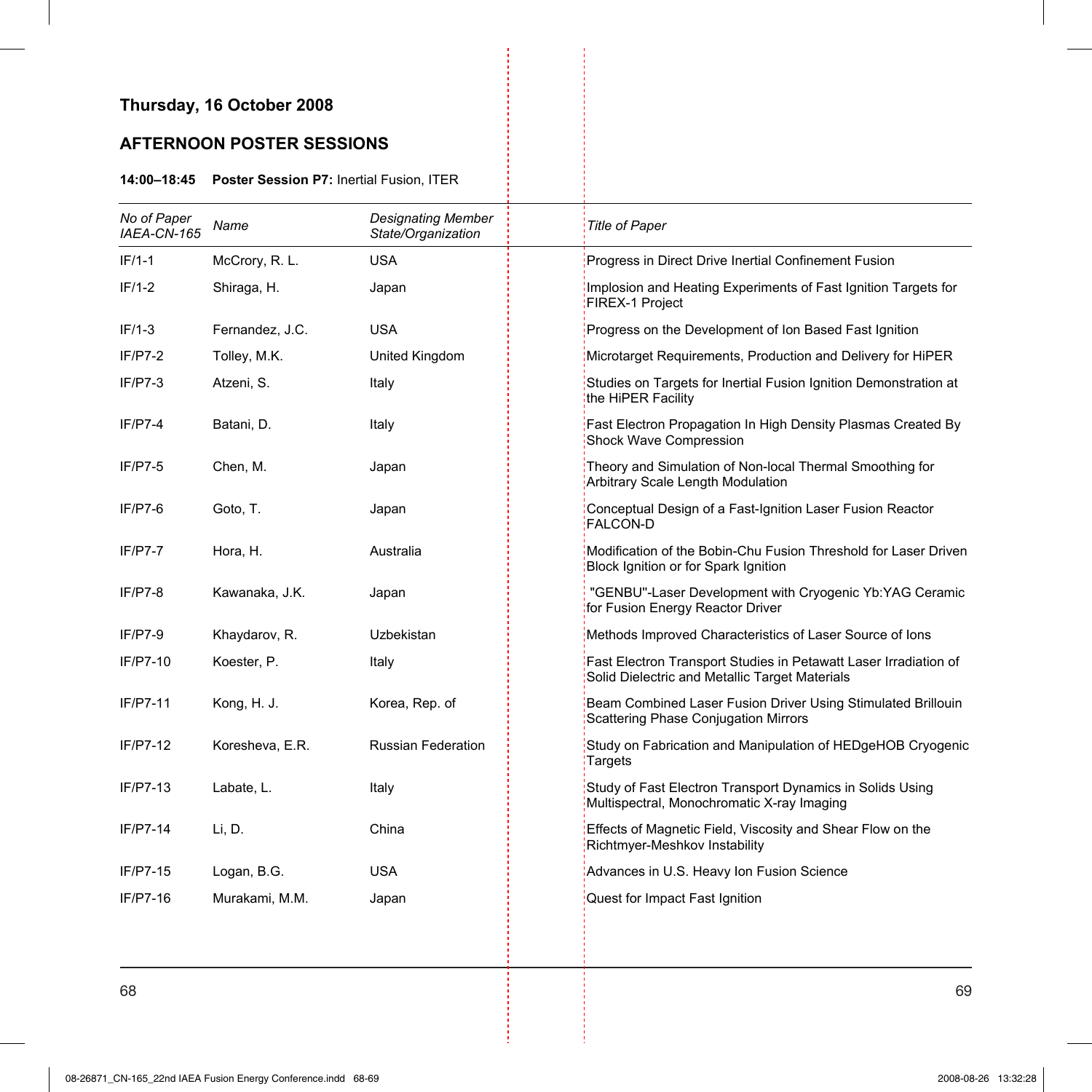| No of Paper<br>IAEA-CN-165 | Name              | <b>Designating Member</b><br>State/Organization | <b>Title of Paper</b>                                                                                                                                                  |
|----------------------------|-------------------|-------------------------------------------------|------------------------------------------------------------------------------------------------------------------------------------------------------------------------|
| IF/P7-17                   | Nagai, K.         | Japan                                           | Encapsulation of Low Density Plastic Foam Materials for the<br>Fast Ignition Realization Experiment (FIREX) - Control of<br>Microstructure and Density -               |
| IF/P7-18                   | Nagatomo, H.      | Japan                                           | Numerical Study of Advanced Target Design for FIREX-I                                                                                                                  |
| IF/P7-19                   | Norimatsu, T.     | Japan                                           | Elemental Research on Laser Fusion Reactor KOYO-F                                                                                                                      |
| IF/P7-20                   | Perlado, J.M.P.   | Spain                                           | Chamber Responses and Safety and Fusion Technology in<br><b>HiPER Facility</b>                                                                                         |
| IF/P7-21                   | Perlado, J.M.P.   | Spain                                           | Progress in Inertial Fusion and Fusion Technology at DENIM                                                                                                             |
| IF/P7-22                   | Sakagami, H.      | Japan                                           | Integrated Simulations and Respective Simulation Modelling for<br><b>FIREX-I</b>                                                                                       |
| IF/P7-23                   | Sid, A.           | Algeria                                         | Weibel Instability in a Bi-Maxwellian Laser Fusion Plasma                                                                                                              |
| IF/P7-24                   | Tanaka, K.A.      | Japan                                           | Progress in Studies of Ultra-intense Laser Plasma Interactions<br>for Fast Ignition FIREX Project                                                                      |
| IF/P7-25                   | Wolowski, J.      | Poland                                          | Studies of Phenomena Related to Fast Ignition of a Fusion<br>Target                                                                                                    |
| IF/P7-26                   | Yoshida, H.       | Japan                                           | Development of Target Injection and Tracking for IFE in Japan                                                                                                          |
| IF/P7-27                   | Pavez, C.         | Chile                                           | Experimental Studies in Mega Ampere Gas Embedded Z-pinch<br>with Different Initial Conditions of Preionization                                                         |
| IF/P7-28                   | Shumlak, U.       | USA                                             | Sheared Flow Stabilization in the Z-Pinch                                                                                                                              |
| IF/P7-29                   | Rudraiah, N.      | India                                           | Electromagnetohydrodynamic Rayleigh-Taylor Instability at the<br>Ablative Surface of IFE Target Filled with a Poorly Conducting<br>Fluid Layer Bounded Above by a Poro |
| IF/P7-30                   | Lei, Y.A.         | China                                           | <b>Fast Ignition Impact Fusion</b>                                                                                                                                     |
| IF/P7-31                   | Van Woerkom, L.D. | <b>USA</b>                                      | Progress in Fast Ignition Studies with Electrons and Protons                                                                                                           |
| IF/P7-32                   | Matzen, M.K.      | <b>USA</b>                                      | Progress in Pulsed Power Driven Inertial Confinement Fusion at<br>Sandia National Laboratories                                                                         |
| $IT/2-1$                   | Sakamoto, K.      | Japan                                           | Progress in ITER Heating and Current Drive System                                                                                                                      |
| $IT/2-2$                   | Sips, A.C.C.      | Germany                                         | <b>Experimental Studies of ITER Demonstration Discharges</b>                                                                                                           |
| $IT/2-3$                   | Kessel, C.E.      | USA                                             | Development of ITER 15 MA ELMy H-mode Inductive Scenario                                                                                                               |
| $IT/2-4Ra$                 | Portone, A.       | European Commission                             | <b>ITER Plasma Vertical Stabilization</b>                                                                                                                              |
| $IT/2-4Rb$                 | Humphreys, D.A.   | <b>USA</b>                                      | <b>Experimental Vertical Stability Studies for ITER Performance</b><br>and Design Guidance                                                                             |
| IT/P7-1                    | Becoulet, A.J.    | France                                          | A Lower Hybrid Current Drive System for ITER                                                                                                                           |
| $IT/P7-2$                  | Jackson, G.L.     | <b>USA</b>                                      | Simulating the ITER Plasma Startup Scenario in the DIII-D<br>Tokamak                                                                                                   |

ł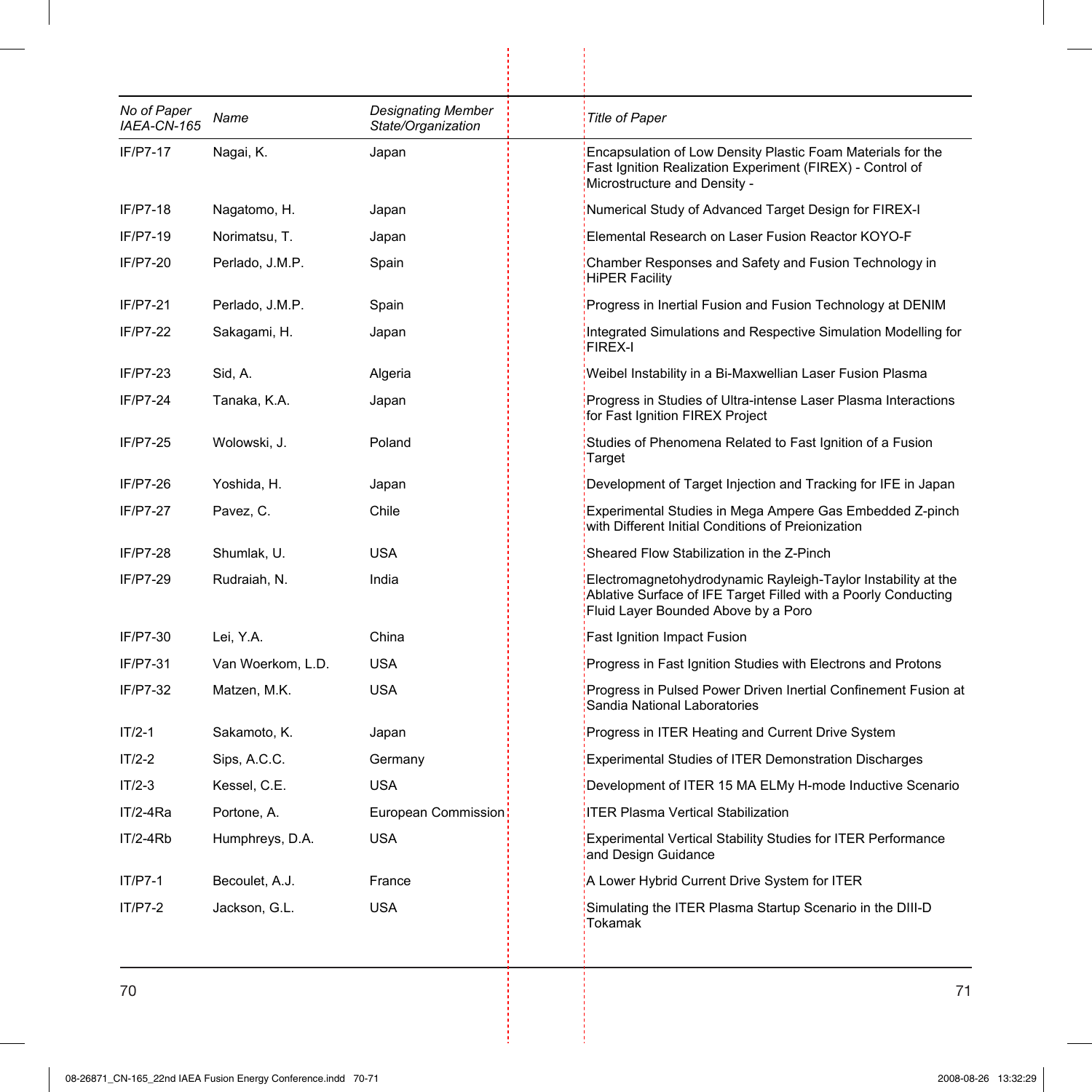| No of Paper<br>IAEA-CN-165 | Name                | <b>Designating Member</b><br>State/Organization | <b>Title of Paper</b>                                                                           |
|----------------------------|---------------------|-------------------------------------------------|-------------------------------------------------------------------------------------------------|
| $IT/P7-3$                  | Dremel, M.          | Germany                                         | Cryopump Design for the ITER Heating Neutral Beam Injector                                      |
| $IT/P7-4$                  | Kashiwagi, M.       | Japan                                           | High Energy, High Current Accelerator Development for ITER<br>NBI at JADA                       |
| $IT/P7-5$                  | Watanabe, K.        | Japan                                           | -1 MV DC UHV Power Supply for ITER NBI                                                          |
| IT/P7-6                    | Nightingale, M.P.S. | United Kingdom                                  | RF and Mechanical Design of the ITER Ion Cyclotron<br>Resonance Frequency Antenna               |
| <b>IT/P7-7</b>             | Hemsworth, R.S.     | <b>ITER</b>                                     | Status of the ITER Heating Neutral Beam System                                                  |
| IT/P7-8                    | Messiaen, A.M.A.    | Belgium                                         | Preparing ITER ICRF: Test of the Load Resilient Matching<br>Systems on an Antenna Mock-up       |
| IT/P7-9                    | Fantz, U.           | Germany                                         | Physical Performance Analysis of the Negative Ion RF Source<br>for the ITER NBI System          |
| IT/P7-10                   | Chen, J.            | China                                           | ITER First Wall Fabrication Technology in China                                                 |
| IT/P7-11                   | Nishi, H.           | Japan                                           | Study on Characteristics of Dissimilar Material Joints for ITER<br><b>First Wall</b>            |
| IT/P7-12                   | Bong Guen, B.G.H.   | Korea, Rep. of                                  | Progress on the Development of the Fabrication Technology for<br>the ITER First Wall in Korea   |
| IT/P7-13                   | Bruzzone, P.        | Switzerland                                     | Qualification Tests and Facilities for the ITER Superconductors                                 |
| IT/P7-14                   | Zanino, R.          | Italy                                           | EU Contribution to the Test and Analysis of the ITER Poloidial<br>Field                         |
| IT/P7-15                   | Li, W.              | China                                           | Recent Progress of GIS/GDC Design and Manufacturing for<br>ITER:                                |
| IT/P7-16                   | Day, C.             | Germany                                         | Implications of Increased Gas Throughputs at ITER on the Torus<br><b>Exhaust Pumping System</b> |
| IT/P7-17                   | Ezato, K.           | Japan                                           | Provisional Procurement Acitivity and R&D's on Divertor HHF<br>Components in JADA               |
| IT/P7-18                   | Kakudate, S.        | Japan                                           | R&D Activities for ITER Blanket Remote Handling equipment                                       |
| IT/P7-19                   | Siuko, M.           | Finland                                         | DTP2 - Verifying the Divertor Remote Handling Equipment for<br>ITER:                            |
| IT/P7-20                   | Park, H.K           | Korea, Rep. of                                  | Progress on the Design of the ITER Tokamak Assembly Tools                                       |
| IT/P7-21                   | Chung, W.           | Korea, Rep. of                                  | Design Progress and Analysis for ITER Thermal Shield                                            |
| IT/P7-22                   | Cho, S.             | Korea, Rep. of                                  | Status of R&D Activities on the ITER Tritium Storage and<br>Delivery System                     |

 $\begin{array}{c} \begin{array}{c} \begin{array}{c} \begin{array}{c} \end{array} \\ \begin{array}{c} \end{array} \end{array} \end{array} \end{array}$ 

j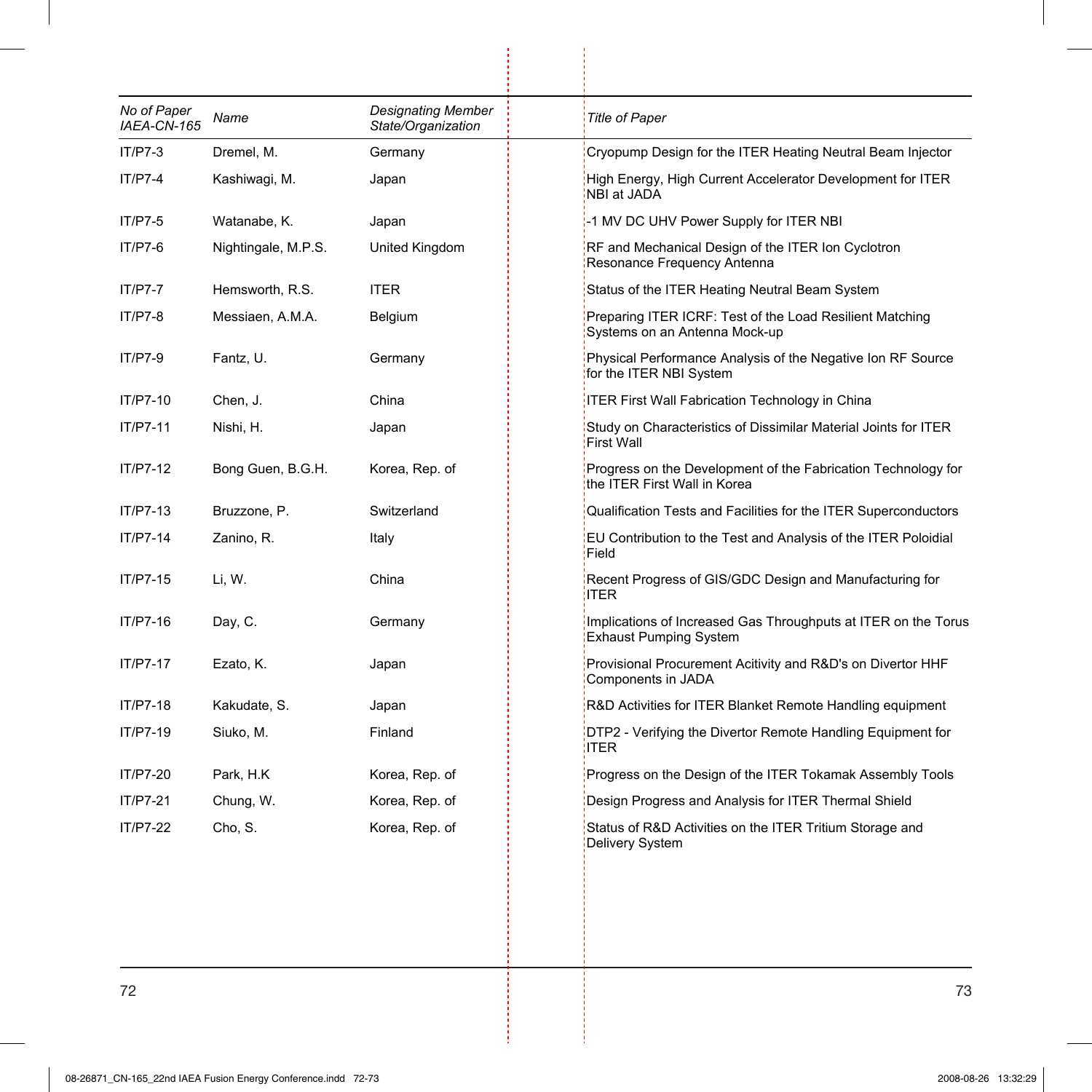### **MORNING SESSIONS**

#### **8:45–10:30 Session EX/7 & PD/1: High-ȕ Disruption, Post-deadline Chair: Kruglyakov, E.P. (Russian Federation)**

| No of Paper<br>IAEA-CN-165 | Name            | <b>Designating Member</b><br>State/Organization | Time (min)    | <b>Title of Paper</b>                                                                                  |
|----------------------------|-----------------|-------------------------------------------------|---------------|--------------------------------------------------------------------------------------------------------|
| EX/7-1Ra                   | Chapman, B.E.   | <b>USA</b>                                      | $\frac{1}{2}$ | High-β Plasmas Exceeding Dual Stability<br>Thresholds in the MST RFP                                   |
| <b>EX/7-1Rb</b>            | Masamune, S.    | Japan                                           |               | Effects of Lowering the Aspect Ratio on MHD<br>Behaviour in a Reversed Field Pinch                     |
| EX/7-2Ra                   | Arnoux, G.      | United Kingdom                                  | 120           | Heat Load on Plasma Facing Components during<br>Disruptions on JET                                     |
| EX/7-2Rb                   | Riccardo, V.    | United Kingdom                                  |               | Progress in Understanding Halo Current at JET                                                          |
| <b>EX/7-2Rc</b>            | Okamoto, M.     | Japan                                           |               | Study of Current Decay Time during Disruption in<br>JT-60U Tokamak                                     |
| <b>EX/7-3Ra</b>            | Esposito, B.    | Italy                                           | 20            | Disruption Control on FTU with ECRH                                                                    |
| EX/7-3Rb                   | Wesley, J.C.    | <b>USA</b>                                      |               | Fast Plasma Shutdowns Obtained with Massive<br>Hydrogenic, Noble and Mixed-Gas Injection in<br>DIII-D  |
| <b>EX/7-3Rc</b>            | Savrukhin, P.V. | <b>Russian Federation</b>                       |               | Effect of the MHD Perturbations on Runaway<br>Beam Formation During Disruptions in the T-10<br>Tokamak |
| PD/1-1                     |                 |                                                 | 20            |                                                                                                        |
| PD/1-2                     |                 |                                                 | 20            |                                                                                                        |
|                            |                 |                                                 |               |                                                                                                        |
|                            |                 |                                                 |               |                                                                                                        |
|                            |                 |                                                 |               |                                                                                                        |
|                            |                 |                                                 |               |                                                                                                        |
|                            |                 |                                                 |               |                                                                                                        |
|                            |                 |                                                 |               |                                                                                                        |
|                            |                 |                                                 |               |                                                                                                        |
|                            |                 |                                                 |               |                                                                                                        |
|                            |                 |                                                 |               |                                                                                                        |
|                            |                 |                                                 |               |                                                                                                        |
|                            |                 |                                                 |               |                                                                                                        |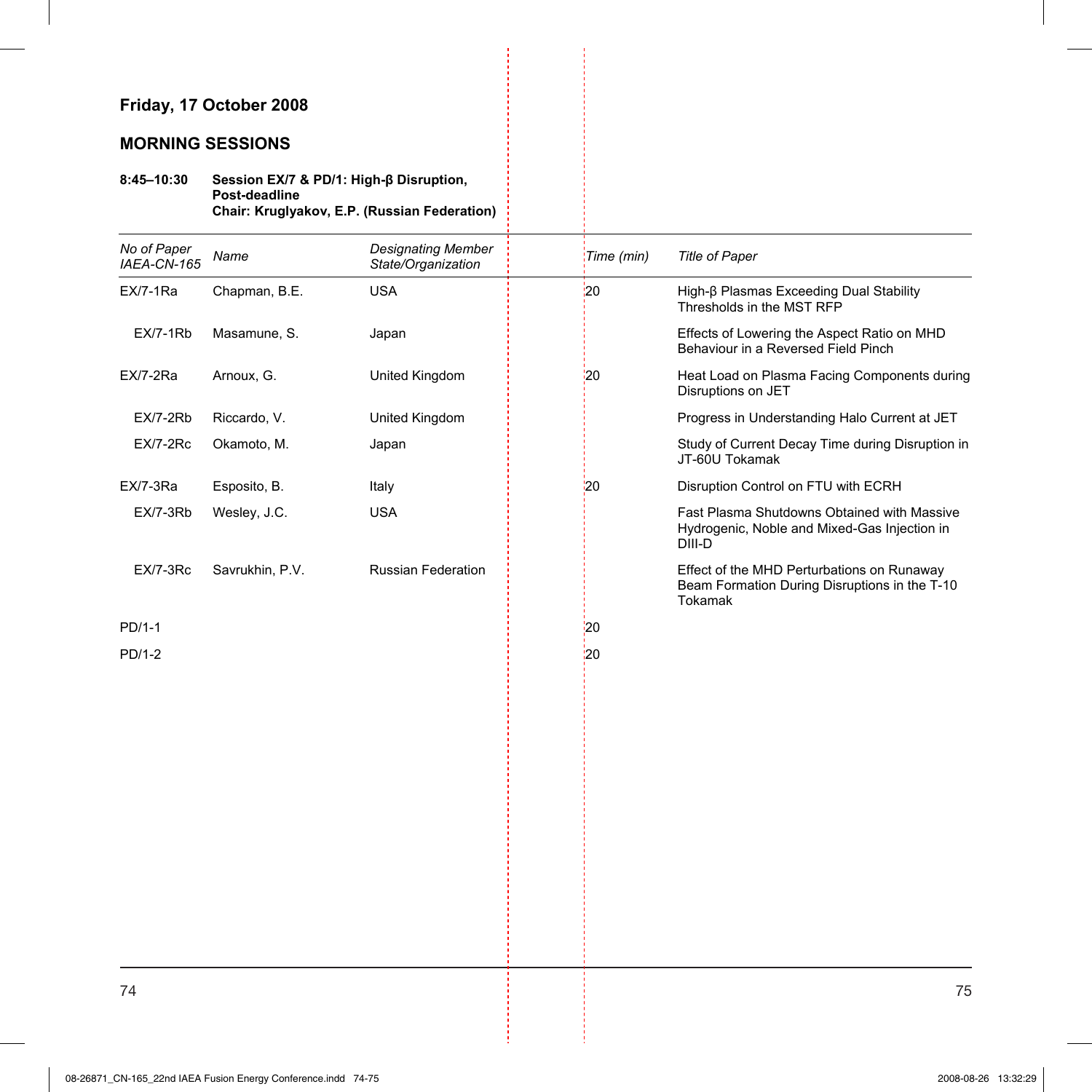### **MORNING SESSIONS (continuation)**

#### **11:00–12:45 Session IT/2 & FT/3: ITER-II, Fusion Technology III Chair: Li, Jiangang (China)**

| No of Paper<br>IAEA-CN-165 | Name            | <b>Designating Member</b><br>State/Organization | Time (min) | <b>Title of Paper</b>                                                                                        |
|----------------------------|-----------------|-------------------------------------------------|------------|--------------------------------------------------------------------------------------------------------------|
| $IT/2-1$                   | Sakamoto, K.    | Japan                                           | 20         | Progress in ITER Heating and Current Drive<br>System                                                         |
| $IT/2-2$                   | Sips, A.C.C.    | Germany                                         | 20         | <b>Experimental Studies of ITER Demonstration</b><br><b>Discharges</b>                                       |
| $IT/2-3$                   | Kessel, C.E.    | <b>USA</b>                                      | 20         | Development of ITER 15 MA ELMy H-mode<br>Inductive Scenario                                                  |
| $IT/2-4Ra$                 | Portone, A.     | European Commission                             | 20         | <b>ITER Plasma Vertical Stabilization</b>                                                                    |
| $IT/2-4Rb$                 | Humphreys, D.A. | <b>USA</b>                                      |            | Experimental Vertical Stability Studies for ITER<br>Performance and Design Guidance                          |
| $FT/3-1Ra$                 | Kasugai, A.     | Japan                                           | 20         | Demonstration of 1 MW Quasi-CW Operation of<br>170 GHz Gyrotron and Progress of EC<br>Technology for ITER    |
| FT/3-1Rb                   | Litvak, A.      | <b>Russian Federation</b>                       |            | Status of the Development in Russia of a<br>Megawatt Power Gyrotrons for Fusion                              |
| $FT/3-1RC$                 | Rzesnicki, T.   | Germany                                         |            | Experimental Investigations on the Pre-Prototype<br>of the 170 GHz, 2 MW Coaxial Cavity Gyrotron<br>for ITER |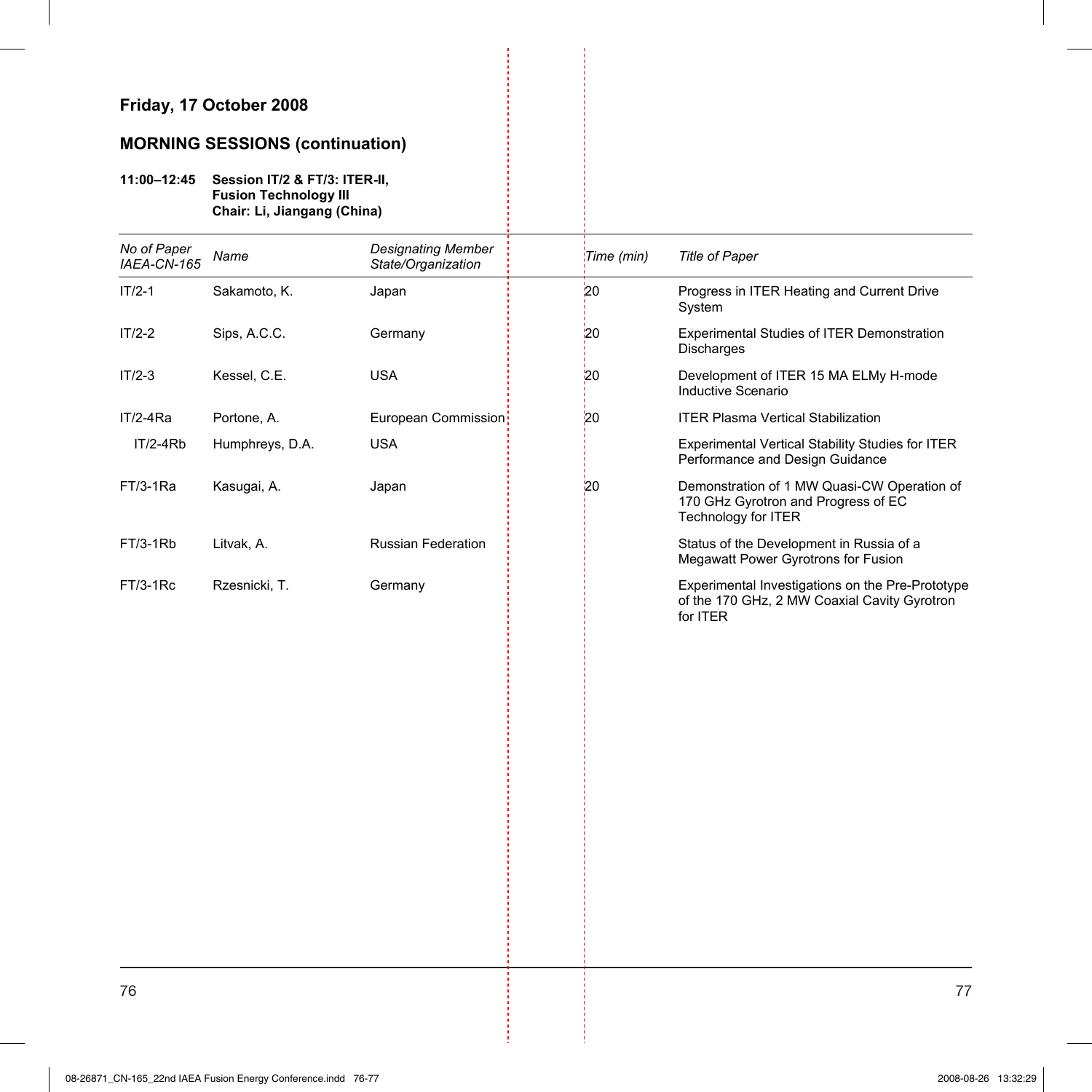### **MORNING POSTER SESSIONS**

#### **08:45–12:45 Poster Session P8: Energetic Particles, Alfvén Eigen-modes, Theory-Confinement**

| No of Paper<br>IAEA-CN-165 | Name              | <b>Designating Member</b><br>State/Organization | <b>Title of Paper</b>                                                                                                                         |
|----------------------------|-------------------|-------------------------------------------------|-----------------------------------------------------------------------------------------------------------------------------------------------|
| <b>EX/P8-1</b>             | Fujisawa, A.      | Japan                                           | Oscillatory Zonal Flows Driven by Interaction between Energetic<br>lons and Fishbone-like Instability in CHS                                  |
| $EX/P8-2$                  | Ichimura, M.      | Japan                                           | Study of Ion Cyclotron Emissions due to DD Fusion Product Ions<br>on JT-60U                                                                   |
| <b>EX/P8-3</b>             | Murakami, S.      | Japan                                           | Radial Profile and Confinement of Energetic Particles during NBI<br>and ICRF Heating in LHD                                                   |
| <b>EX/P8-4</b>             | Toi, K.           | Japan                                           | Alfvén Eigenmodes and Geodesic Acoustic Modes Driven by<br>Energetic Ions in an LHD Plasma with Non-monotonic Rotational<br>Transform Profile |
| $EX/P8-5$                  | Nishiura, M.      | Japan                                           | Fast-ion Transport during Repetitive Burst Phenomena of<br>Toroidal Alfvén Eigenmodes in the Large Helical Device                             |
| $EX/P8-6$                  | Snipes, J.A.      | <b>USA</b>                                      | Characterization of Stable and Unstable Alfvén Eigenmodes in<br>Alcator C-Mod                                                                 |
| $EX/P8-7$                  | Pinches, S.D.     | United Kingdom                                  | Fast Particle Instabilities in MAST                                                                                                           |
| $EX/P8-8$                  | Kiptily, V.       | United Kingdom                                  | Recent Progress in Fast-Ion Physics on JET                                                                                                    |
| $EX/P8-9$                  | Sabot, R.         | France                                          | Observation of Fast Particles Modes in Tore-Supra                                                                                             |
| EX/P8-10                   | Gao, Q.D.         | China                                           | TF Ripple Induced Stochastic Diffusion of Energetic Particles in<br>Advanced Tokamak Configurations on HL-2A                                  |
| <b>EX/P8-11</b>            | Chen, W.          | China                                           | Destabilization of the Internal Kink Mode by Energetic Electrons<br>on the HL-2A Tokamak                                                      |
| EX/P8-12                   | Cesario, R.       | Italy                                           | Search for Fishbone-like Internal Kink Instabilities Driven by<br>Supra-thermal Electrons in FTU                                              |
| $EX/6-1$                   | Garcia-Munoz, M.  | Germany                                         | MHD Induced Fast-Ion Losses on ASDEX Upgrade                                                                                                  |
| $EX/6-2$                   | Van Zeeland, M.A. | <b>USA</b>                                      | Alfvénic Instabilities and Fast Ion Transport in the DIII-D<br>Tokamak                                                                        |
| $EX/6-3$                   | Fredrickson, E.D. | <b>USA</b>                                      | Toroidal Alfvén Eigenmode Avalanches                                                                                                          |
| $TH/5-1$                   | Vlad, G.          | Italy                                           | Particle Simulation of Energetic Particle Driven Alfvén Modes                                                                                 |
| TH/5-2                     | Gorelenkov, N.N.  | <b>USA</b>                                      | Theory and Observations of Low Frequency Eigenmodes Due to<br>Alfvén Acoustic Coupling in Toroidal Fusion Plasma                              |
| <b>TH/P8-1</b>             | Xu, G.S.          | China                                           | Cross-field Transport Driven by Turbulent Scattering of Particles<br>in Tokamaks                                                              |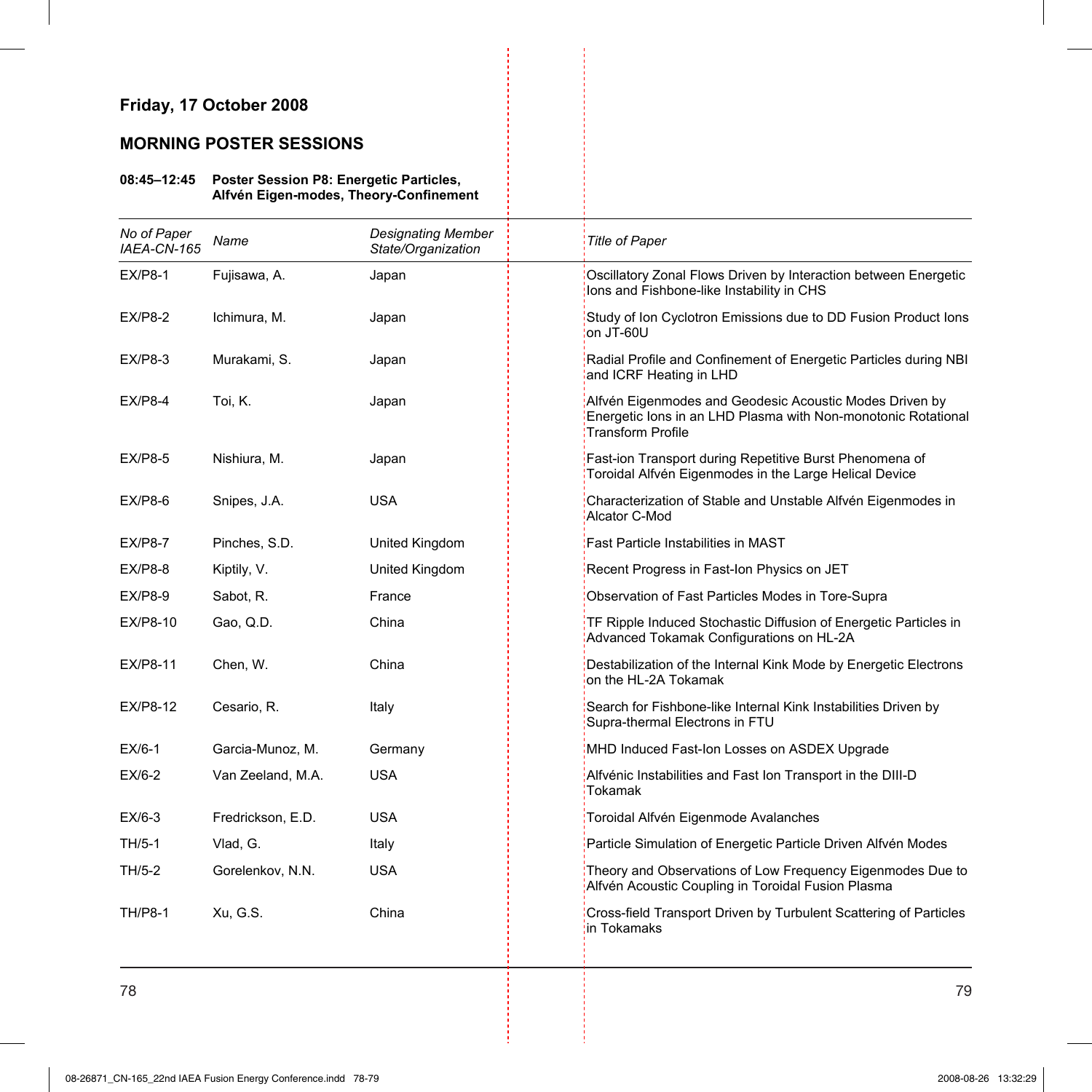| No of Paper<br>IAEA-CN-165 | Name            | <b>Designating Member</b><br>State/Organization | <b>Title of Paper</b>                                                                                                              |
|----------------------------|-----------------|-------------------------------------------------|------------------------------------------------------------------------------------------------------------------------------------|
| <b>TH/P8-2</b>             | Onjun, T.       | Thailand                                        | <b>ITER Simulations with Internal and Edge Transport Barriers</b>                                                                  |
| <b>TH/P8-3</b>             | Ludwig, G.O.    | <b>Brazil</b>                                   | Performance Analysis of Compact Tokamak Reactors                                                                                   |
| <b>TH/P8-4</b>             | Gao, Z.         | China                                           | Plasma Shaping Effects on Temperature Gradient-Driven<br>Instabilities and Geodesic Acoustic Modes                                 |
| <b>TH/P8-5</b>             | Wang, A.        | China                                           | A Possible Model for Non-Local Electron Heat Transport                                                                             |
| TH/P8-6                    | Heikkinen, J.A. | Finland                                         | Full-f Gyrokinetic Simulation of Tokamak Plasma Turbulence<br>Using ELMFIRE                                                        |
| TH/P8-46                   | Sarazin, Y.     | France                                          | Global Gyrokinetic Simulations of rho* and nu* Scalings of<br><b>Turbulent Transport</b>                                           |
| <b>TH/P8-7</b>             | Bourdelle, C.   | France                                          | Validity of Quasi-Linear Transport Model                                                                                           |
| <b>TH/P8-8</b>             | Eriksson, L.G.  | France                                          | Influence of RF Fields on Anomalous Impurity Transport in<br>Tokamaks                                                              |
| <b>TH/P8-9</b>             | Fuhr, G.        | France                                          | Electromagnetic Self-Organization and Transport Barrier<br><b>Relaxations in Fusion Plasmas</b>                                    |
| TH/P8-10                   | Beidler, C.D.   | Germany                                         | Results From the International Collaboration on Neoclassical<br>Transport in Stellarators (ICNTS)                                  |
| TH/P8-11                   | Hallatschek, K. | Germany                                         | Diamagnetic GAM Drive Mechanism                                                                                                    |
| TH/P8-12                   | Jenko, F.       | Germany                                         | Multi-Scale, Multi-Mode Gyrokinetic Simulations and Implications<br>for Transport Modelling of Tokamaks and Optimized Stellarators |
| TH/P8-13                   | Scott, B.D.     | Germany                                         | Global Electromagnetic Gyrofluid/Gyrokinetic Computation of<br>Turbulence and Self Consistent Rotation in Large Tokamaks           |
| TH/P8-14                   | Singh, R.       | India                                           | Nonlinear Excitation of Zonal Flow and Geodesic Acoustic<br>Modes in the Edge of Tokamak Plasma                                    |
| TH/P8-15                   | Honda, M.       | Japan                                           | Self-consistent Simulation of Torque Generation by Radial<br><b>Current due to Fast Particles</b>                                  |
| TH/P8-16                   | Ishizawa, A.    | Japan                                           | Transport due to Electromagnetic Turbulence in Externally<br><b>Heated Plasma</b>                                                  |
| TH/P8-17                   | Kishimoto, Y.   | Japan                                           | Multi-scale Transport Dynamics Dominated by Multiple<br>Dissipation Mechanisms near the Critical Gradient                          |
| TH/P8-18                   | Li, J.Q.        | Japan                                           | New Characteristics of Zonal Flows in Multi-scale Plasma<br>Turbulence                                                             |
| TH/P8-19                   | Tokunaga, S.    | Japan                                           | Multi-scale Transport Simulation of Internal Transport Barrier<br>Formation and Collapse                                           |
| TH/P8-20                   | Watanabe, T.H.  | Japan                                           | Regulation of Turbulent Transport in Neoclassically Optimized<br>Helical Configurations with Radial Electric Fields                |
| TH/P8-21                   | Na, Y.S.        | Korea, Rep. of                                  | Transport Simulations of KSTAR Advanced Tokamak Scenarios                                                                          |
| TH/P8-22                   | Vlad, M.        | Romania                                         | Nonlinear Dynamics of Impurities in Turbulent Tokamak Plasmas                                                                      |

 $\frac{1}{2}$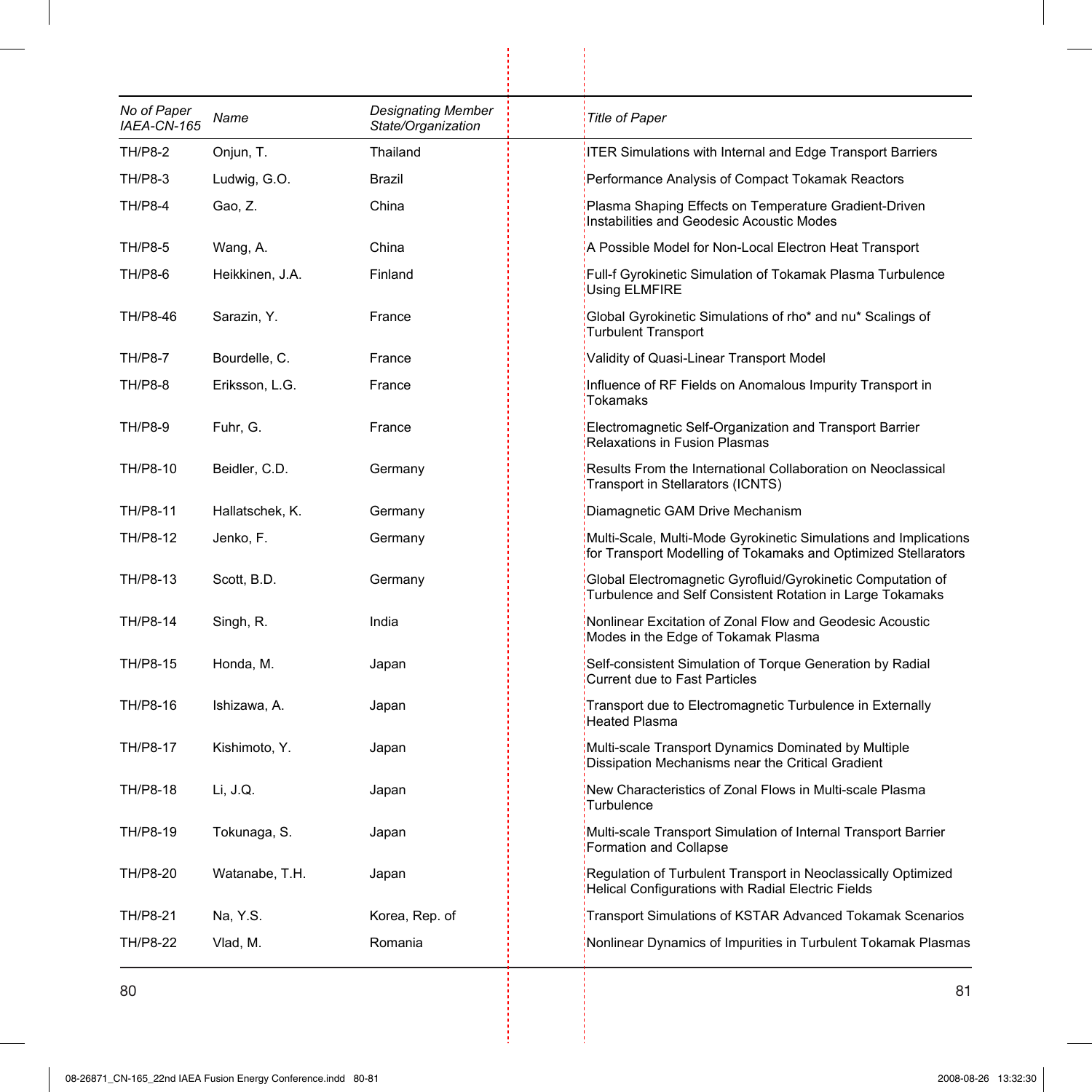| No of Paper<br>IAEA-CN-165 | Name                     | <b>Designating Member</b><br>State/Organization | <b>Title of Paper</b>                                                                                                                       |
|----------------------------|--------------------------|-------------------------------------------------|---------------------------------------------------------------------------------------------------------------------------------------------|
| TH/P8-23                   | Dnestrovskij, A.Y.       | <b>Russian Federation</b>                       | Canonical Profile Transport Model for H-mode Shots in<br>Tokamaks                                                                           |
| TH/P8-24                   | Dnestrovskij, Y.N.       | <b>Russian Federation</b>                       | Approach to Canonical Pressure Profiles in Stellarators                                                                                     |
| TH/P8-25                   | Leonov, V.M.             | <b>Russian Federation</b>                       | Modelling of Tokamak Discharges with the Fast Central<br>Response to the Boundary Plasma Perturbations                                      |
| TH/P8-26                   | Pastukhov, V.P.          | <b>Russian Federation</b>                       | Reduction of Cross-Field Plasma Transport in Tokamaks due to<br>Power Input Redistribution and Sheared Flow Profile<br>Modification         |
| TH/P8-27                   | Fülöp, T.                | Sweden                                          | Quasilinear Transport Fluxes Driven by Microinstabilities in<br><b>Tokamaks</b>                                                             |
| TH/P8-28                   | Nordman, H.              | Sweden                                          | Transport in ITER-like Plasmas in Neoclassical, Fluid and<br><b>Gyrokinetic Descriptions</b>                                                |
| TH/P8-29                   | Weiland, J.              | Sweden                                          | Symmetry breaking effects of toroidicity on toroidal momentum<br>transport                                                                  |
| TH/P8-30                   | Jolliet, S.              | Switzerland                                     | Global Nonlinear Simulations of Ion and Electron Turbulence<br>Using a Particle-In-Cell Approach                                            |
| TH/P8-31                   | Suwanna, S.              | Thailand                                        | Pedestal Temperature Models with Self-Consistent Calculation<br>of Safety Factor and Magnetic Shear                                         |
| TH/P8-32                   | Anderson, J.             | United Kingdom                                  | Non-perturbative Models of Intermittency in ITG Drift Wave<br>Turbulence with Zonal Flows                                                   |
| TH/P8-33                   | Peeters, A.G.            | United Kingdom                                  | Gyro-Kinetic Study of Toroidal Momentum Transport                                                                                           |
| TH/P8-34                   | Aydemir, A.Y.            | USA                                             | An Angular Momentum Source in Tokamaks                                                                                                      |
| TH/P8-35                   | Bateman, G.              | <b>USA</b>                                      | Integrated Modelling Simulations of Toroidal Momentum<br><b>Transport in Tokamaks</b>                                                       |
| TH/P8-36                   | Callen, J.D.             | <b>USA</b>                                      | Toroidal Rotation in Tokamak Plasmas                                                                                                        |
| TH/P8-37                   | Catto, P.J.              | <b>USA</b>                                      | Limitations, Insights and Improvements to Gyrokinetics                                                                                      |
| TH/P8-38                   | Del-Castillo-Negrete, D. | <b>USA</b>                                      | Non-local Models of Perturbative Transport: Numerical Results<br>and Application to JET Experiments                                         |
| TH/P8-39                   | Ernst, D.R.              | <b>USA</b>                                      | Role of Zonal Flows in TEM Turbulence through Nonlinear<br>Gyrokinetic Particle and Continuum Simulation                                    |
| TH/P8-40                   | Ku, S.                   | <b>USA</b>                                      | Core and Edge full-f ITG turbulence with Self-consistent<br>Neoclassical and Mean Flow Dynamics Using a Real Geometry<br>Particle Code XGC1 |
| TH/P8-41                   | Lin, Z.                  | <b>USA</b>                                      | Gyrokinetic Turbulence Simulation of Physics Basis for<br><b>Transport Modelling</b>                                                        |
| TH/P8-42                   | Staebler, G.M.           | <b>USA</b>                                      | Testing the Trappes Gyro-Landau Fluid Transport Model With<br>Data From Tokamaks and Spherical Tori                                         |

ļ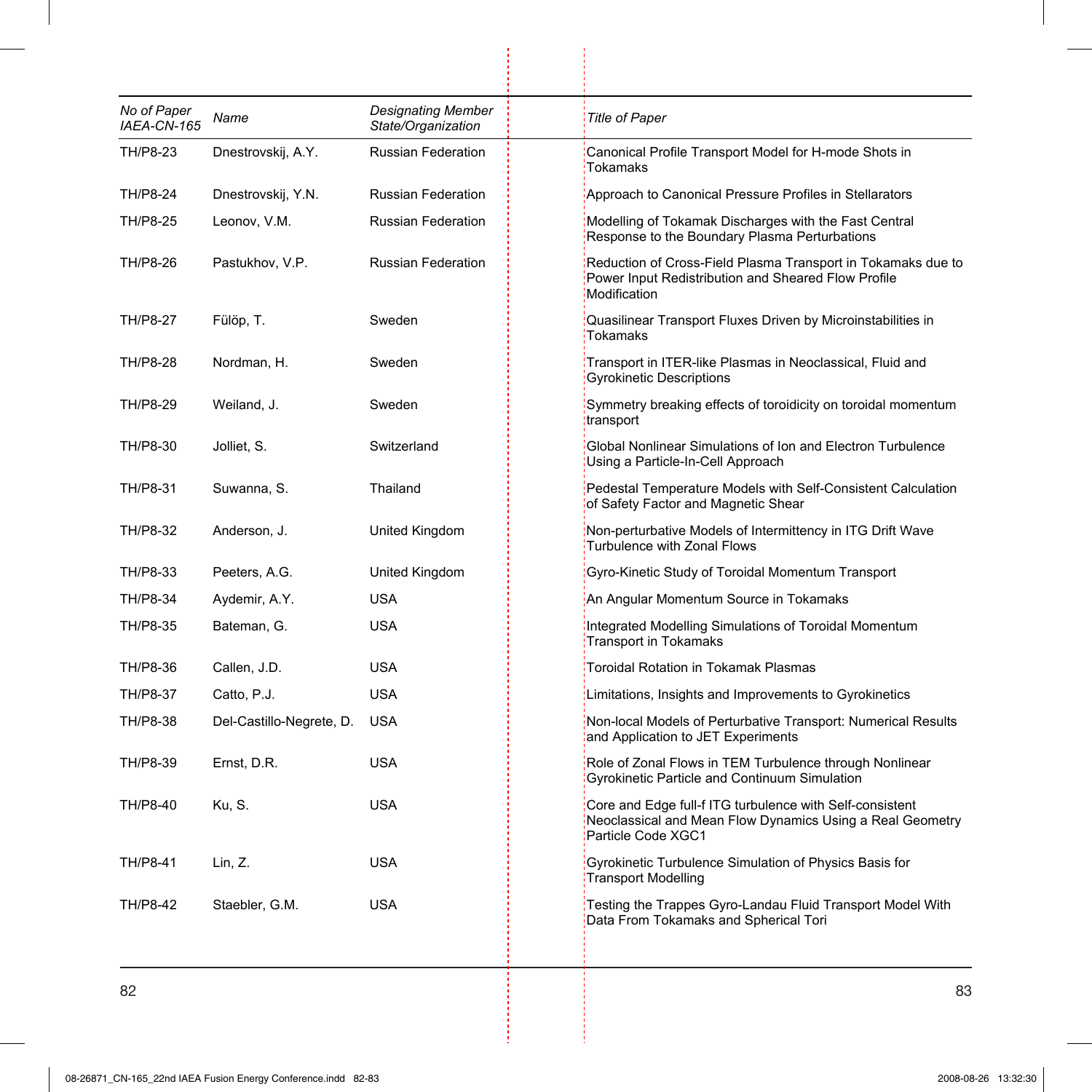| <b>Designating Member</b><br>Title of Paper<br>Name<br>State/Organization<br>Terry, P.W.<br>Role of Impurity Cyclotron Damping in Ion Heating and RFP<br>TH/P8-43<br><b>USA</b><br>Turbulence<br>Wang, W. X.<br><b>USA</b><br>Its Effect on Tokamak Transport: Gyrokinetic Simulations and<br>Theory<br>Picha, R.<br>Thailand |                            |  |                                                              |
|-------------------------------------------------------------------------------------------------------------------------------------------------------------------------------------------------------------------------------------------------------------------------------------------------------------------------------|----------------------------|--|--------------------------------------------------------------|
| TH/P8-44<br>TH/P8-45                                                                                                                                                                                                                                                                                                          | No of Paper<br>IAEA-CN-165 |  |                                                              |
|                                                                                                                                                                                                                                                                                                                               |                            |  |                                                              |
|                                                                                                                                                                                                                                                                                                                               |                            |  | Interaction between Turbulence and Neoclassical Dynamics and |
|                                                                                                                                                                                                                                                                                                                               |                            |  | Study of ITER Perfomance Based on Different Plasma Geometry  |
|                                                                                                                                                                                                                                                                                                                               |                            |  |                                                              |
|                                                                                                                                                                                                                                                                                                                               |                            |  |                                                              |
|                                                                                                                                                                                                                                                                                                                               |                            |  |                                                              |
|                                                                                                                                                                                                                                                                                                                               |                            |  |                                                              |
|                                                                                                                                                                                                                                                                                                                               |                            |  |                                                              |
|                                                                                                                                                                                                                                                                                                                               |                            |  |                                                              |
|                                                                                                                                                                                                                                                                                                                               |                            |  |                                                              |
|                                                                                                                                                                                                                                                                                                                               |                            |  |                                                              |
|                                                                                                                                                                                                                                                                                                                               |                            |  |                                                              |
|                                                                                                                                                                                                                                                                                                                               |                            |  |                                                              |
|                                                                                                                                                                                                                                                                                                                               |                            |  |                                                              |
|                                                                                                                                                                                                                                                                                                                               |                            |  |                                                              |
|                                                                                                                                                                                                                                                                                                                               |                            |  |                                                              |
|                                                                                                                                                                                                                                                                                                                               |                            |  |                                                              |
|                                                                                                                                                                                                                                                                                                                               |                            |  |                                                              |
|                                                                                                                                                                                                                                                                                                                               |                            |  |                                                              |
|                                                                                                                                                                                                                                                                                                                               |                            |  |                                                              |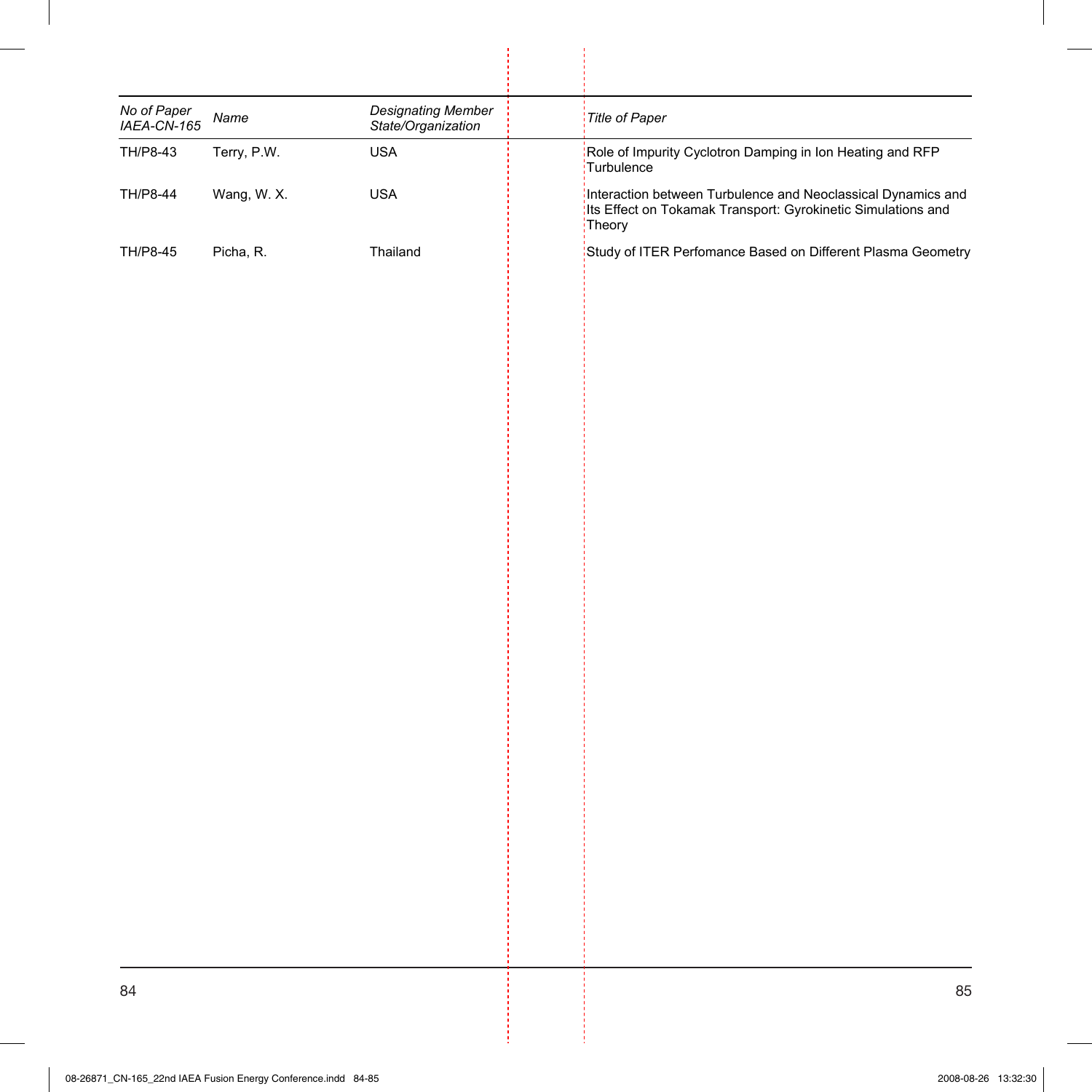### **AFTERNOON SESSIONS**

#### **14:10–16:15 Session EX/8 & TH/6: Transport Barriers Chair: Synakowski, E. (USA)**

| No of Paper<br>IAEA-CN-165 | Name           | <b>Designating Member</b><br>State/Organization | Time (min)      | Title of Paper                                                                                                    |
|----------------------------|----------------|-------------------------------------------------|-----------------|-------------------------------------------------------------------------------------------------------------------|
| EX/8-1Ra                   | Sakamoto, R.   | Japan                                           | 20              | High Density High Performance Plasma with<br>Internal Diffusion Barrier in Large Helical Device                   |
| <b>EX/8-1Rb</b>            | Ohdachi, S.    | Japan                                           |                 | Two Approaches to the Reactor-relevant High-ß                                                                     |
|                            |                |                                                 |                 | Plasmas with Profile Control in the Large Helical<br>Device                                                       |
| TH/6-1                     | Toda, S.       | Japan                                           | :20             | Theoretical Modelling of Transport Barriers in<br><b>Helical Plasmas</b>                                          |
| <b>EX/8-2Ra</b>            | Nagaoka, K.    | Japan                                           | 20 <sub>2</sub> | Characteristics of High-Ion-Temperature Plasmas<br>Heated by Neutral Beams in the Large Helical<br>Device         |
| <b>EX/8-2Rb</b>            | Ida, K.        | Japan                                           |                 | Dynamics of Ion Internal Transport Barrier in LHD<br>Heliotron and JT-60U Tokamak Plasmas                         |
| $EX/8-3$                   | De Vries, P.C. | United Kingdom                                  | 20              | Internal Transport Barrier Dynamics with Plasma<br>Rotation in JET                                                |
| $EX/8-4$                   | Burrell, K.H.  | <b>USA</b>                                      | $\frac{1}{2}$   | Edge Pedestal Control in Quiescent H-Mode<br>Discharges in DIII-D Using Co Plus Counter<br>Neutral Beam Injection |
| $EX/8-5$                   | Urano, H.      | Japan                                           | 120             | Heat Transport and Pedestal Structure of<br>H-mode in the Variation of Current Density<br>Profiles in JT-60U      |
|                            |                |                                                 |                 |                                                                                                                   |
|                            |                |                                                 |                 |                                                                                                                   |
|                            |                |                                                 |                 |                                                                                                                   |
|                            |                |                                                 |                 |                                                                                                                   |
|                            |                |                                                 |                 |                                                                                                                   |
|                            |                |                                                 |                 |                                                                                                                   |
|                            |                |                                                 |                 |                                                                                                                   |
|                            |                |                                                 |                 |                                                                                                                   |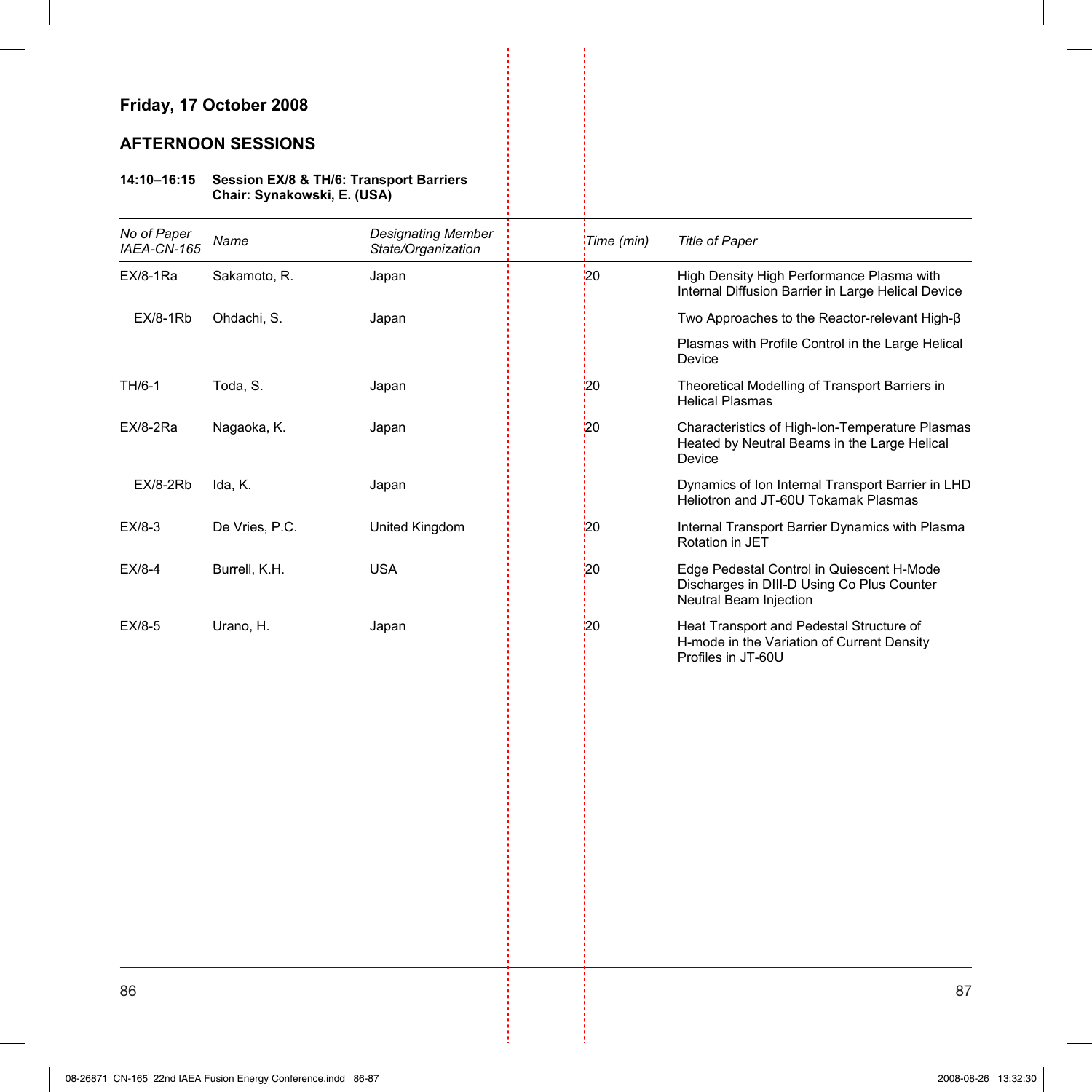# **AFTERNOON SESSIONS (continuation)**

#### **16:45–18:30 Session EX/9 & TH/7: Plasma Wall Interaction Chair: Chatelier, M. (France)**

| No of Paper<br>IAEA-CN-165 | Name           | <b>Designating Member</b><br>State/Organization | Time (min)    | Title of Paper                                                                                           |
|----------------------------|----------------|-------------------------------------------------|---------------|----------------------------------------------------------------------------------------------------------|
| EX/9-1                     | Tsitrone, E.   | France                                          | 20'           | Deuterium Inventory in Tore Supra: Reconciling<br>Particle Balance and Post Mortem Analysis              |
| EX/9-2                     | Kallenbach, A. | Germany                                         | 20            | Non-Boronized Operation of ASDEX Upgrade<br>with Full-Tungsten Plasma Facing Components                  |
| EX/9-3                     | Rudakov, D.L.  | <b>USA</b>                                      | 20            | Dust Studies in DIII-D and TEXTOR                                                                        |
| TH/7-1                     | Ito, A.I.      | Japan                                           | 20            | Molecular Dynamics Simulation of Chemical<br>Sputtering of Hydrogen Atom on Layer<br>Structured Graphite |
| EX/9-4                     | Kobayashi, M.  | Japan                                           | $\frac{1}{2}$ | Study on Impurity Screening in Edge Ergodic<br>Layer of Large Helical Device                             |
|                            |                |                                                 |               |                                                                                                          |
|                            |                |                                                 |               |                                                                                                          |
|                            |                |                                                 |               |                                                                                                          |
|                            |                |                                                 |               |                                                                                                          |
|                            |                |                                                 |               |                                                                                                          |
|                            |                |                                                 |               |                                                                                                          |
|                            |                |                                                 |               |                                                                                                          |
|                            |                |                                                 |               |                                                                                                          |
|                            |                |                                                 |               |                                                                                                          |
|                            |                |                                                 |               |                                                                                                          |
|                            |                |                                                 |               |                                                                                                          |
|                            |                |                                                 |               |                                                                                                          |
|                            |                |                                                 |               |                                                                                                          |
|                            |                |                                                 |               |                                                                                                          |
|                            |                |                                                 |               |                                                                                                          |
|                            |                |                                                 |               |                                                                                                          |
|                            |                |                                                 |               |                                                                                                          |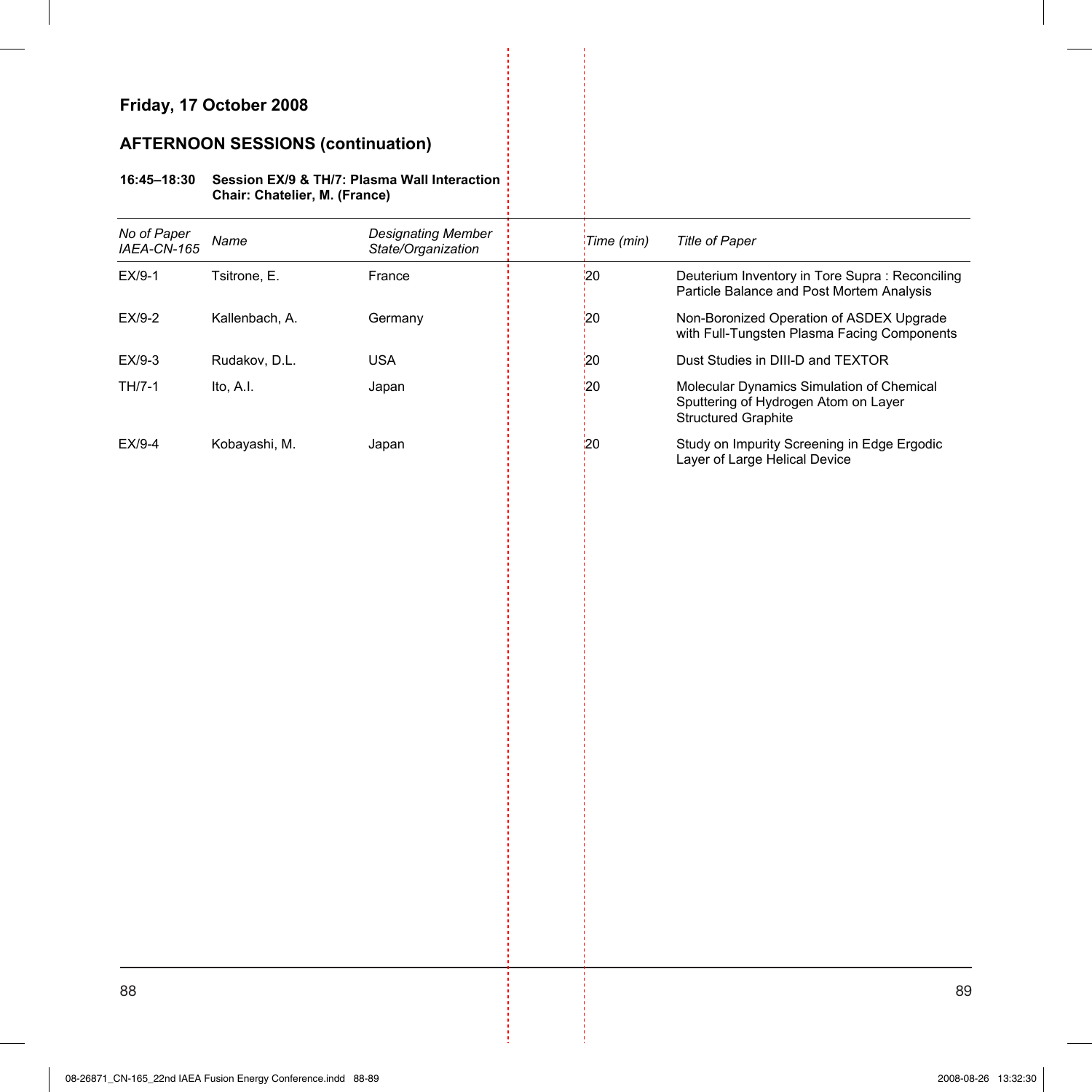### **AFTERNOON POSTER SESSIONS**

#### **14:10–18:30 Poster Session P9, PD: High-Beta, Stability, Post-Deadline, Theory-Stability**

| No of Paper<br>IAEA-CN-165 | Name          | <b>Designating Member</b><br>State/Organization | <b>Title of Paper</b>                                                                              |
|----------------------------|---------------|-------------------------------------------------|----------------------------------------------------------------------------------------------------|
| PD/1-1                     |               |                                                 |                                                                                                    |
| PD/1-2                     |               |                                                 |                                                                                                    |
| <b>PD/P1-1</b>             |               |                                                 |                                                                                                    |
| <b>PD/P1-2</b>             |               |                                                 |                                                                                                    |
| <b>PD/P1-3</b>             |               |                                                 |                                                                                                    |
| $PD/P1-4$                  |               |                                                 |                                                                                                    |
| <b>PD/P1-5</b>             |               |                                                 |                                                                                                    |
| <b>PD/P1-6</b>             |               |                                                 |                                                                                                    |
| <b>PD/P1-7</b>             |               |                                                 |                                                                                                    |
| <b>PD/P1-8</b>             |               |                                                 |                                                                                                    |
| <b>PD/P1-9</b>             |               |                                                 |                                                                                                    |
| PD/P1-10                   |               |                                                 |                                                                                                    |
| $EX/5-1$                   | Sabbagh, S.A. | <b>USA</b>                                      | Advances in Global MHD Mode Stabilization Research on NSTX                                         |
| $EX/5-2$                   | Matsunaga, G. | Japan                                           | Dynamics and Stability of Resistive Wall Mode in the JT-60U<br>High-β Plasmas                      |
| <b>EX/5-3Ra</b>            | Reimerdes, H. | <b>USA</b>                                      | Effect of Resonant and Non-resonant Magnetic Braking on Error<br>Field Tolerance in High-ß Plasmas |
| $EX/5-3Rb$                 | Park, J.K.    | Japan                                           | New Understanding of Tokamak Plasma Response to 3D<br>Magnetic Fields                              |
| $EX/5-4$                   | Isayama, A.   | <b>USA</b>                                      | Neoclassical Tearing Mode Control with ECCD and Magnetic<br>Island Evolution in JT-60U             |
| $EX/7-1Ra$                 | Chapman, B.E. | <b>USA</b>                                      | High-β Plasmas Exceeding Dual Stability Thresholds in the MST<br><b>RFP</b>                        |
| $EX/7-1Rb$                 | Masamune, S.  | Japan                                           | Effects of Lowering the Aspect Ratio on MHD Behaviour in a<br><b>Reversed Field Pinch</b>          |
| EX/7-2Ra                   | Arnoux, G.    | United Kingdom                                  | Heat Load on Plasma Facing Components during Disruptions<br>on JET                                 |
| <b>EX/7-2Rb</b>            | Riccardo, V.  | United Kingdom                                  | Progress in Understanding Halo Current at JET                                                      |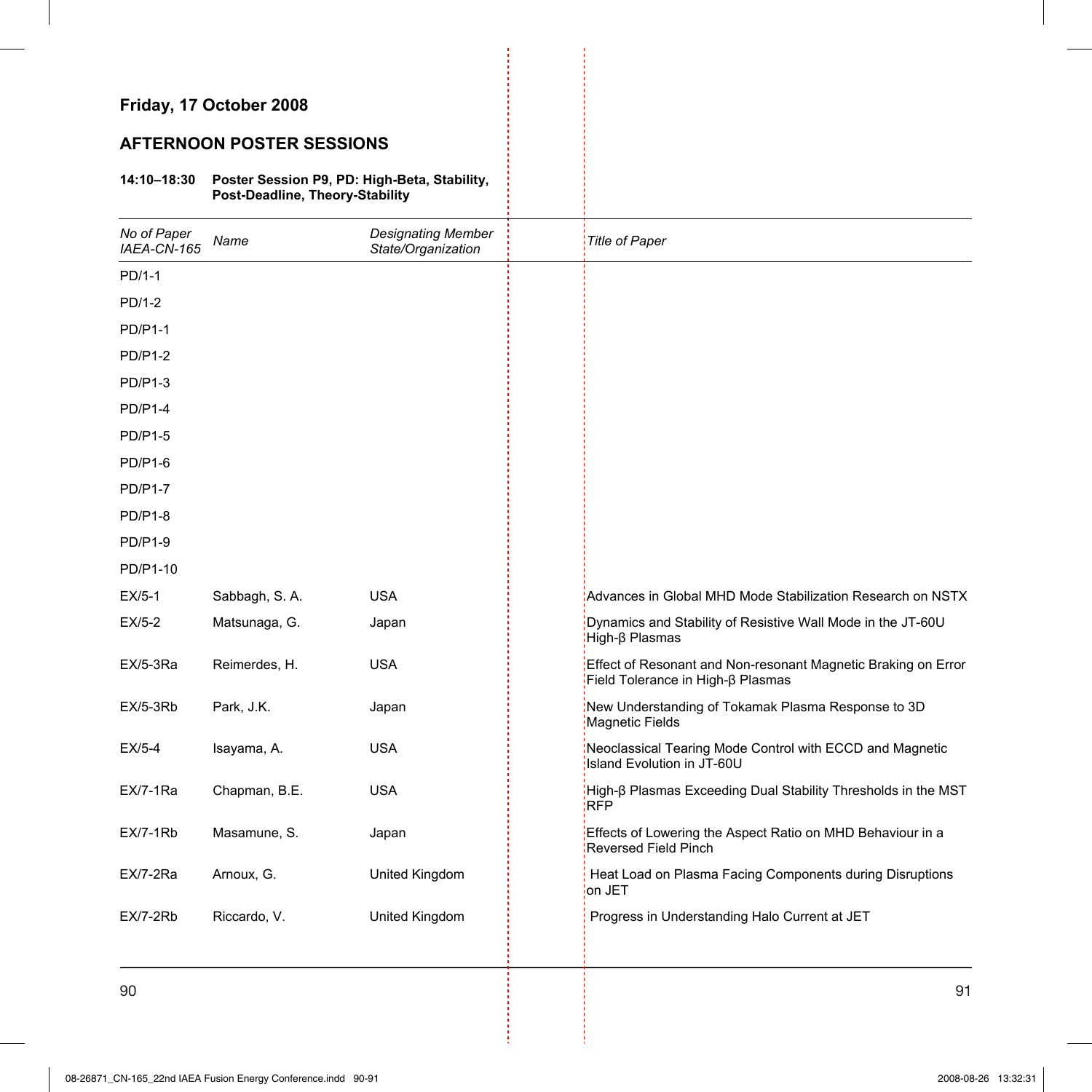| No of Paper<br>IAEA-CN-165 | Name                | <b>Designating Member</b><br>State/Organization | <b>Title of Paper</b>                                                                                                                              |
|----------------------------|---------------------|-------------------------------------------------|----------------------------------------------------------------------------------------------------------------------------------------------------|
| EX/7-2Rc                   | Okamoto, M.         | Japan                                           | Study of Current Decay Time during Disruption in JT-60U<br>Tokamak                                                                                 |
| EX/7-3Ra                   | Esposito, B.        | Italy                                           | Disruption Control on FTU with ECRH                                                                                                                |
| $EX/7-3Rb$                 | Wesley, J.C.        | <b>USA</b>                                      | Fast Plasma Shutdowns Obtained With Massive Hydrogenic,<br>Noble and Mixed-Gas Injection in DIII-D                                                 |
| EX/7-3Rc                   | Savrukhin, P.V.     | <b>Russian Federation</b>                       | Effect of the MHD Perturbations on Runaway Beam Formation<br>during Disruptions in the T-10 Tokamak                                                |
| $EX/P9-1$                  | Pautasso, G.        | Germany                                         | Disruptions Mitigation in ASDEX Upgrade with the In-vessel Fast<br>Valve.                                                                          |
| <b>EX/P9-2</b>             | Liu, Y.             | China                                           | Study on Stabilization of Tearing Mode with ECRH and its<br>Resultant Transport Properties on HL-2A Tokamak                                        |
| <b>EX/P9-3</b>             | Xiao, C.            | Canada                                          | Investigations of Magnetohydrodynamic (MHD) Instabilities in<br>the STOR-M Tokamak                                                                 |
| $EX/P9-4$                  | Ono, Y.             | Japan                                           | Ion and Electron Heating Characteristics of Magnetic<br>Reconnection in TS-3 and UTST Merging Startup Experiments                                  |
| <b>EX/P9-5</b>             | Okabayashi, M.      | USA                                             | Comprehensive Control of Resistive Wall Modes in DIII-D<br><b>Advanced Tokamak Plasmas</b>                                                         |
| EX/P9-6                    | Maurer, D.A.        | USA                                             | Control of External Kink Modes Near the Ideal Wall Limit Using<br>Kalman Filtering and Optimal Control Techniques                                  |
| <b>EX/P9-7</b>             | Drake, J.R.         | Sweden                                          | Reversed-field Pinch Contributions to Resistive Wall Mode<br>Physics and Control                                                                   |
| EX/P9-8                    | Marrelli, L.        | Italy                                           | Active Control of Resistive Kink-Tearing Modes in RFX-mod                                                                                          |
| <b>EX/P9-9</b>             | Maget, P.           | France                                          | MHD Modes Associated to Hollow Current Density Profile<br>Configuration: Experiment and Modelling                                                  |
| EX/P9-10                   | Igochine, V.        | Germany                                         | The Role of Stochastization in Fast MHD Phenomena on<br>ASDEX Upgrade                                                                              |
| EX/P9-11                   | Blackwell, B.D.     | Australia                                       | Configurational Effects on Stability and Confinement in the<br>H-1NF Heliac                                                                        |
| EX/P9-12                   | De Baar, M.R.       | Netherlands                                     | Overview of Tearing Mode Physics and Control Program at<br><b>TEXTOR</b>                                                                           |
| TH/4-1                     | Chapman, I.T.       | United Kingdom                                  | The Physics of Sawtooth Stabilisation in Tokamak Plasmas                                                                                           |
| TH/4-2                     | Sen, A.             | India                                           | Turbulent Transport and Flow Effects on NTM Evolution and<br>Trigger Mechanisms                                                                    |
| <b>TH/P9-1</b>             | Katsuro-Hopkins, O. | <b>USA</b>                                      | Global MHD Stability Study of KSTAR high β Plasma Equilibria<br>Under Passive and Active Mode Control                                              |
| TH/P9-2                    | Mikhailov, M.I.     | <b>Russian Federation</b>                       | Exploration of Configurational Space for Quasi-isodynamic<br>Stellarators with Poloidally Closed Contours of the Magnetic<br><b>Field Strength</b> |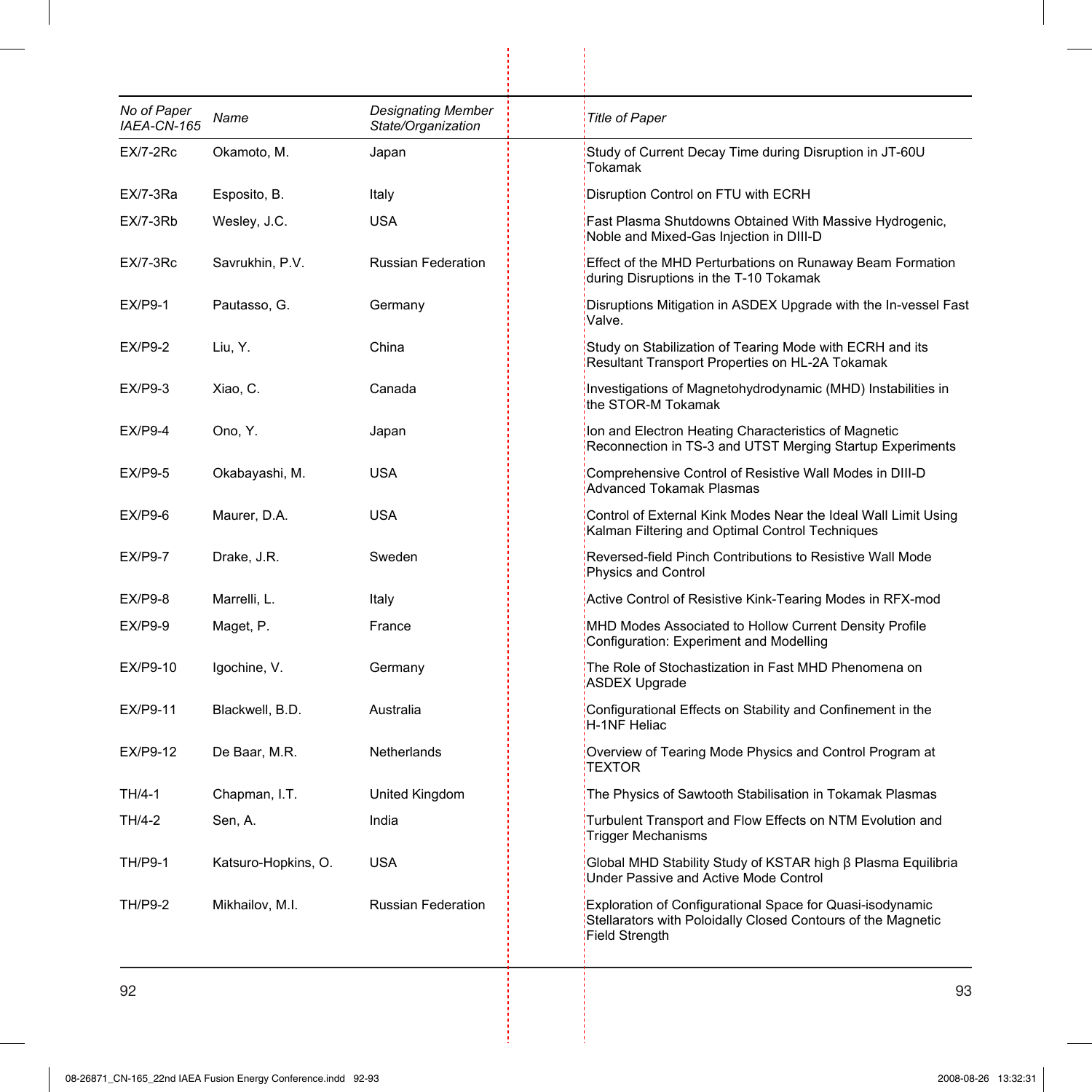| No of Paper<br>IAEA-CN-165 | Name          | Designating Member<br>State/Organization | <b>Title of Paper</b>                                                                                     |
|----------------------------|---------------|------------------------------------------|-----------------------------------------------------------------------------------------------------------|
| TH/P9-3                    | Reiman, A.H.  | <b>USA</b>                               | Passive Stabilization of the Vertical Mode in Tokamaks by<br>Localized Nonaxisymmetric Fields             |
| <b>TH/P9-4</b>             | Hole, M.J.    | Australia                                | A Generalized Relaxed MHD Model for 3D Equilibria with KAM<br>Surfaces                                    |
| <b>TH/P9-5</b>             | Dong, J.      | China                                    | Fast Growth and Sheared Flow Generation in Nonlinear<br>Development of Double Tearing Modes               |
| <b>TH/P9-6</b>             | Zhang, C.     | China                                    | Analysis of the Relaxed States for the Rotating Plasmas with no<br>Momentum Input                         |
| <b>TH/P9-7</b>             | Cahyna, P.    | <b>Czech Republic</b>                    | Optimization of Magnetic Perturbation Spectra for the<br><b>COMPASS Tokamak</b>                           |
| <b>TH/P9-8</b>             | Benkadda, S.  | France                                   | Nonlinear Dynamics of Magnetic Islands Imbedded in Small<br>Scale Turbulence of Edge Tokamak Plasmas      |
| <b>TH/P9-9</b>             | Drevlak, M.A. | Germany                                  | Computational Study of Magnetic Islands in the W7-X and NCSX<br>Stellarators                              |
| TH/P9-10                   | Günter, S.    | Germany                                  | Three-dimensional Effects in Tokamaks - How Tokamaks Can<br>Benefit from Stellarator Research             |
| TH/P9-11                   | Botrugno, A.  | Italy                                    | Temperature-Gradient-Driven Tearing Modes in the<br>Semicollisional Tokamak Regime                        |
| TH/P9-12                   | Aiba, N.      | Japan                                    | Effects of a Toroidal Rotation on the Stability Boundary of the<br>MHD modes in the Tokamak Edge Pedestal |
| TH/P9-13                   | Furukawa, M.  | Japan                                    | Suppression of Error-Field-Induced Magnetic Islands by Alfvén<br>Resonance Effect in Rotating Plasmas     |
| TH/P9-14                   | Hayashi, N.   | Japan                                    | Integrated simulation of ELM Energy Loss and Cycle in<br>Improved H-mode Plasmas                          |
| TH/P9-15                   | Ishii, Y.     | Japan                                    | Plasma Rotation Effects on the Trigger of Reversed Shear<br>Plasma Disruptions                            |
| TH/P9-16                   | Miura, H.     | Japan                                    | MHD Simulation of High Wavenumber Ballooning-like Modes in<br><b>LHD</b>                                  |
| TH/P9-17                   | Mizuguchi, N. | Japan                                    | Nonlinear Dynamics of Collapse Phenomena in Heliotron<br>Plasma with Large Pressure Gradient              |
| TH/P9-18                   | Sato, M.      | Japan                                    | Study of MHD Stability $\beta$ Limit in LHD by Hierarchy Integrated<br><b>Simulation Code</b>             |
| TH/P9-19                   | Suzuki, Y.    | Japan                                    | Theoretical Studies of Equilibrium $\beta$ Limit in Heliotron Plasmas                                     |
| TH/P9-20                   | Tokuda, S.    | Japan                                    | A New Matching Scheme for Resistive Wall Mode Analysis                                                    |
| TH/P9-21                   | Yagi, M.      | Japan                                    | Multi-scale Interaction Among Neoclassical Tearing Mode and<br>Drift Wave Turbulence                      |

 $\begin{bmatrix} 1 \\ 1 \end{bmatrix}$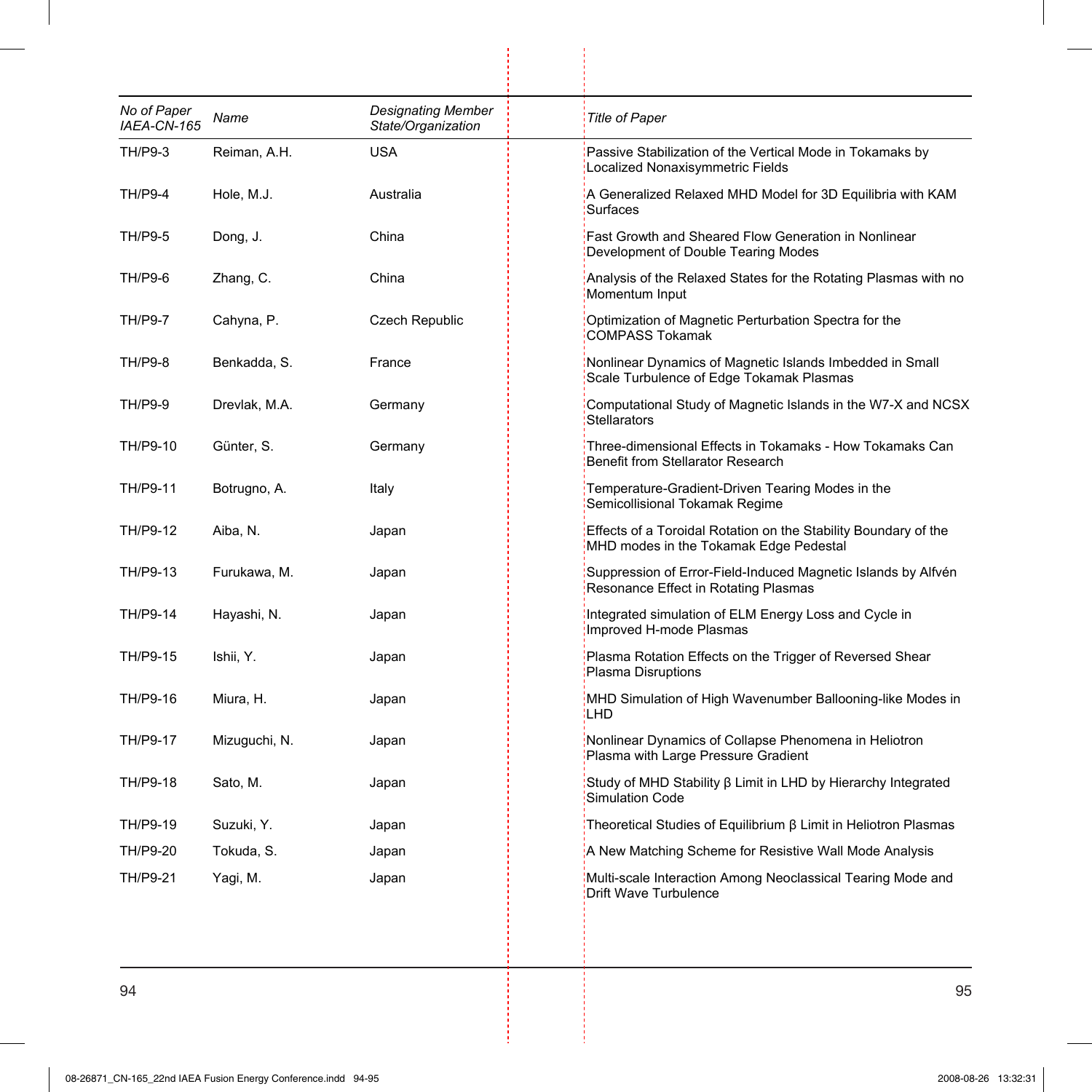| No of Paper     |                                  | <b>Designating Member</b> |                                                                                                                                      |
|-----------------|----------------------------------|---------------------------|--------------------------------------------------------------------------------------------------------------------------------------|
| IAEA-CN-165     | Name                             | State/Organization        | <b>Title of Paper</b>                                                                                                                |
| TH/P9-22        | Park, Y.S.                       | Korea, Rep. of            | Stability Analysis of NTMs and Self-consistent Dynamic<br>Simulation for the Control of Neoclassical Tearing Mode in<br><b>KSTAR</b> |
| TH/P9-23        | Herrera-Velázquez, J.J.E. Mexico |                           | Magnetohydrodynamic Equilibrium with Flow in Toroidal<br>Plasmas and its Relevance to Internal Transport Barriers                    |
| TH/P9-24        | Ilgisonis, V.I.                  | <b>Russian Federation</b> | Negative Energy Waves and Stability of Rotating Plasmas                                                                              |
| TH/P9-25        | Pustovitov, V.D.                 | <b>Russian Federation</b> | Rotating Wall, the Error-field-induced Torque and the Problem of<br>the Error Field Shielding in Tokamaks                            |
| TH/P9-26        | Liu, Y.Q.                        | United Kingdom            | Modelling Resistive Wall Modes with Self-consistent Inclusion of<br><b>Drift Kinetic Resonances</b>                                  |
| <b>TH/P9-27</b> | Wilson, H.R.                     | United Kingdom            | The Interaction between Transport and Reconnection Processes                                                                         |
| TH/P9-28        | Gourdain, P.A.                   | <b>USA</b>                | Hollow Current Profile Scenarios for Advanced ITER Operations                                                                        |
| TH/P9-29        | Jardin, S. C.                    | <b>USA</b>                | Two-Fluid and Resistive Nonlinear Simulations of Tokamak<br>Equilibrium, Stability, and Reconnection                                 |
| TH/P9-30        | Shaing, K.C.                     | <b>USA</b>                | Critical Toroidal Rotation Profile for Resistive Wall Modes and<br>Control of Magnetic Islands in Tokamaks                           |
| TH/P9-31        | Waelbroeck, F.L.                 | <b>USA</b>                | Interaction of Turbulence and Magnetic Islands                                                                                       |
| TH/P9-32        | Zheng, L.J.                      | <b>USA</b>                | Gyrokinetic Theory for Kinetic Analysis of Resistive Wall Modes<br>in ITER                                                           |
|                 |                                  |                           |                                                                                                                                      |
|                 |                                  |                           |                                                                                                                                      |

 $\frac{1}{2}$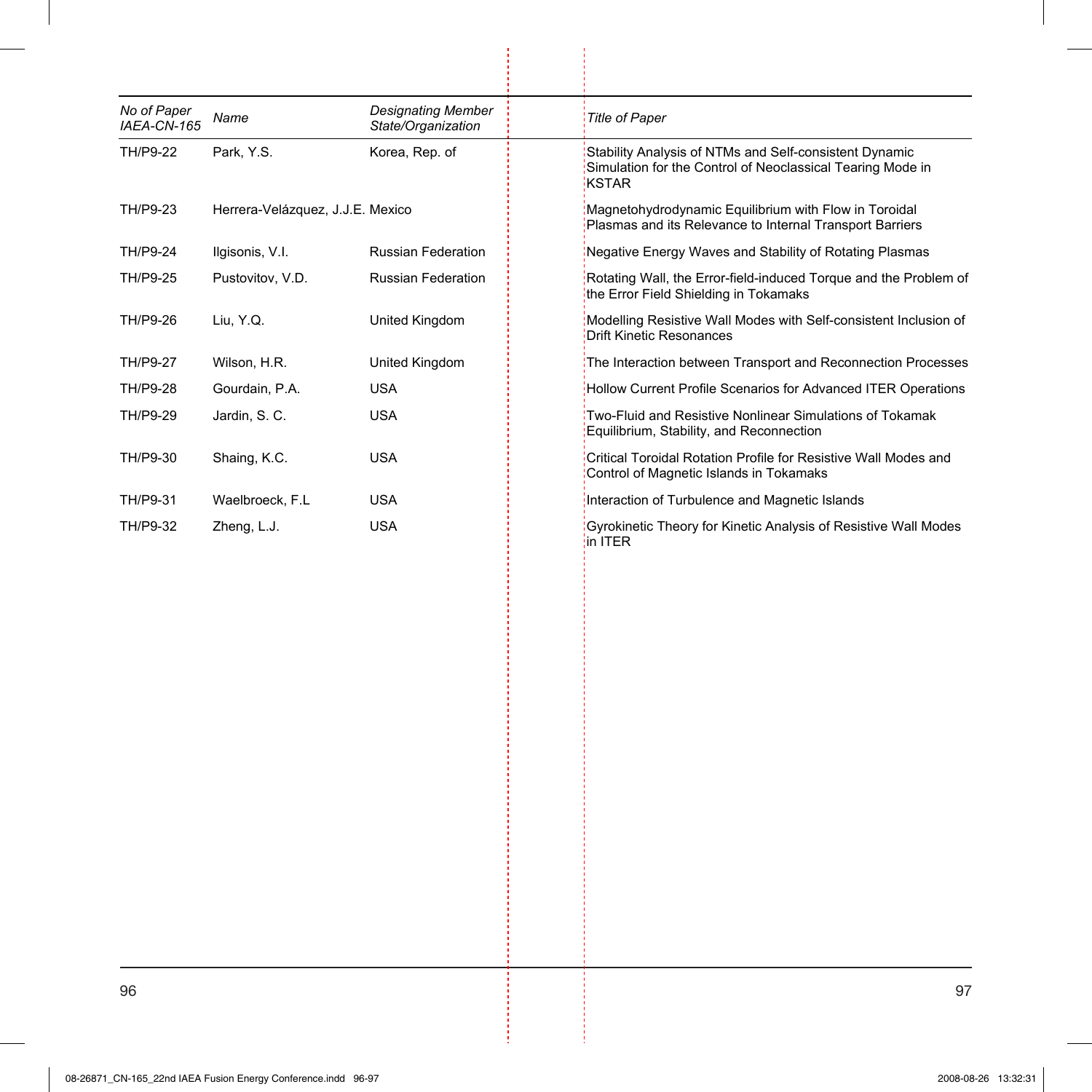## **Saturday, 18 October 2008**

### **MORNING SESSIONS**

#### **08:45–10:30 Session EX/10 & TH/8: Turbulence Chair: Lopes Cardozo, N.J. (Netherlands)**

| No of Paper<br>IAEA-CN-165 | Name          | <b>Designating Member</b><br>State/Organization | Time (min)      | <b>Title of Paper</b>                                                                                                              |
|----------------------------|---------------|-------------------------------------------------|-----------------|------------------------------------------------------------------------------------------------------------------------------------|
| EX/10-1                    | Mckee, G.R.   | <b>USA</b>                                      | 20 <sub>2</sub> | Dependence of the L- to H-mode Power<br>Threshold on Toroidal Rotation and the Link to<br><b>Edge Turbulence Dynamics</b>          |
| EX/10-2Ra                  | Mazzucato, E. | <b>USA</b>                                      | 20              | Turbulent Fluctuations with the Electro<br>Gyro-scale in the National Spherical Torus<br>Experiment                                |
| EX/10-2Rb                  | Gusakov, E.Z. | Russian Federation                              |                 | Evolution of ETG-mode Scale Turbulence<br>Spectra and Anomalous Electron Transport in<br>Dynamic Experiments at FT-2 Tokamak       |
| TH/8-1                     | Holland, C.G. | <b>USA</b>                                      | <u>'</u> 20     | Validation of Gyrokinetic Transport Simulations<br>Using DIII-D Core Turbulence Measurements                                       |
| TH/8-2                     | Idomura, Y.   | Japan                                           | $\overline{20}$ | Conservative Global Gyrokinetic Toroidal Full-f<br>5D Vlasov Simulation                                                            |
| TH/8-3                     | Angioni, C.   | Germany                                         | 20              | Gyrokinetic Simulations of Impurity, He Ash and<br>Alpha Particle Transport and Consequences on<br><b>ITER Transport Modelling</b> |
|                            |               |                                                 |                 |                                                                                                                                    |
|                            |               |                                                 |                 |                                                                                                                                    |
|                            |               |                                                 |                 |                                                                                                                                    |
|                            |               |                                                 |                 |                                                                                                                                    |
|                            |               |                                                 |                 |                                                                                                                                    |
|                            |               |                                                 |                 |                                                                                                                                    |
|                            |               |                                                 |                 |                                                                                                                                    |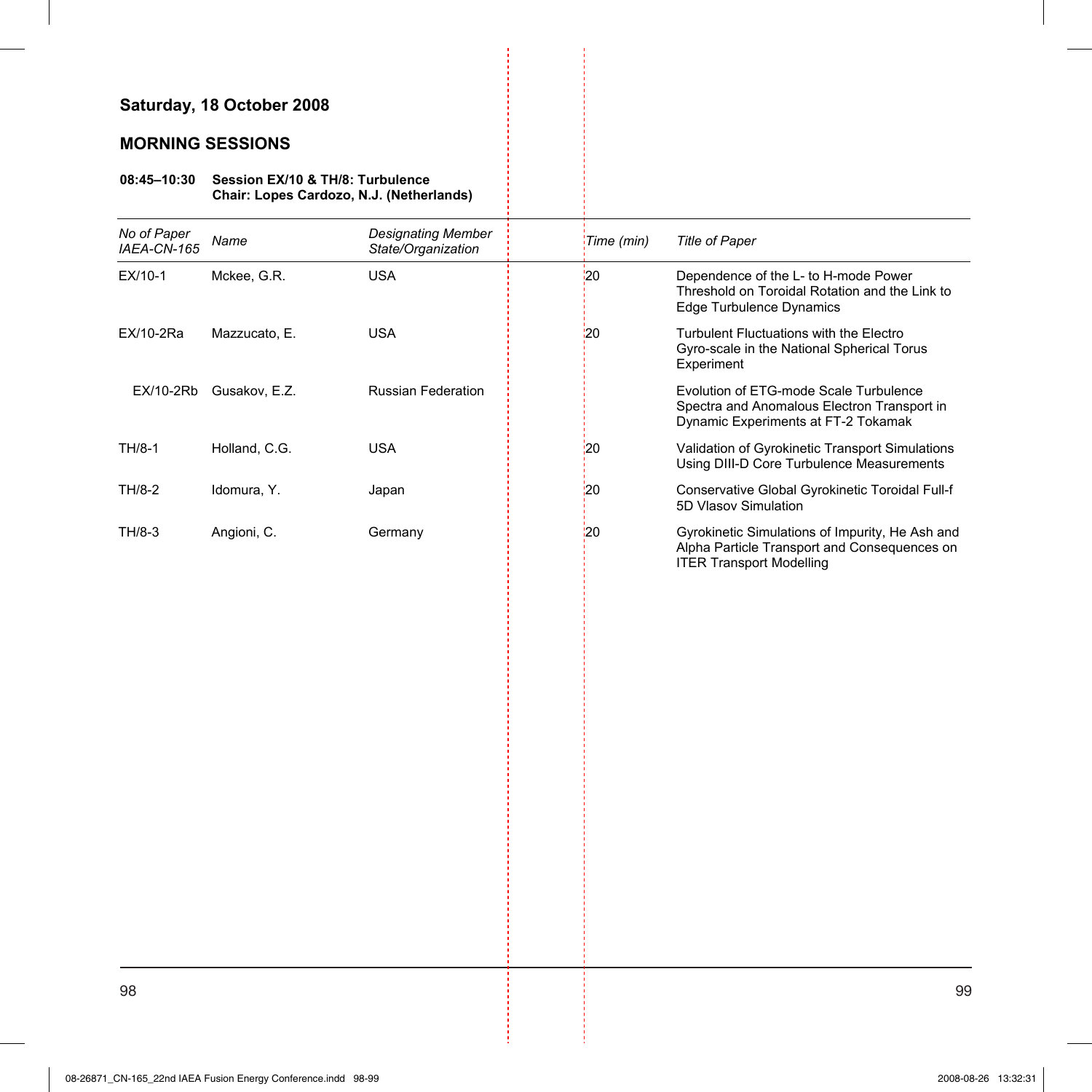## **Saturday, 18 October 2008**

### **MORNING SESSIONS (continuation)**

#### **10:45–12:30 Session FT/4: Fusion Technology - IV Chair: Noda, N. (Japan)**

| No of Paper<br>IAEA-CN-165 | Name                | <b>Designating Member</b><br>State/Organization | Time (min) | <b>Title of Paper</b>                                                                                                     |
|----------------------------|---------------------|-------------------------------------------------|------------|---------------------------------------------------------------------------------------------------------------------------|
| $FT/4-1$                   | Brooks, J.N.        | <b>USA</b>                                      | 20         | Plasma Surface Interaction Issues of an All-metal<br><b>ITER</b>                                                          |
| FT/4-2Ra                   | Philipps, Volker    | Germany                                         | $^{120}$   | Development of Wall Conditioning and Tritium<br>Removal Techniques in TEXTOR for ITER and<br><b>Future Fusion Devices</b> |
| FT/4-2Rb                   | Wright, G.M.        | Netherlands                                     |            | Hydrogenic Retention of High-Z Refractory<br>Metals Exposed to ITER Divertor Relevant<br><b>Plasma Conditions</b>         |
| FT/4-3Ra                   | Jitsukawa, S.       | Japan                                           | '20        | Irradiation Effects on Reduced Activation<br>Ferritic/Martensitic Steels - Mechanical<br>Properties and modelling         |
| FT/4-3Rb                   | Muroga, T.          | Japan                                           |            | <b>Compatibility of Reduced Activation</b><br>Ferritic/Martensitic Steels with Liquid Breeders                            |
| FT/4-4                     | Chernov, V.M.       | Russian Federation                              | '20        | <b>Structural Materials for Fusion Power Reactors -</b><br>the RF R&D Activities in 2006-2008                             |
| FT/4-5Ra                   | Nightingale, M.P.S. | United Kingdom                                  | 20         | Development of the JET Ion Cyclotron<br>Resonance Frequency Heating System in<br>Support of ITER                          |
| FT/4-5Rb                   | Vulliez, K.         | France                                          |            | Validation of the Load-Resilient Ion Cyclotron<br>Resonance Frequency Antenna Concept on Tore<br>Supra Plasmas            |
|                            |                     |                                                 |            |                                                                                                                           |
|                            |                     |                                                 |            |                                                                                                                           |
|                            |                     |                                                 |            |                                                                                                                           |
|                            |                     |                                                 |            |                                                                                                                           |
|                            |                     |                                                 |            |                                                                                                                           |
|                            |                     |                                                 |            |                                                                                                                           |

j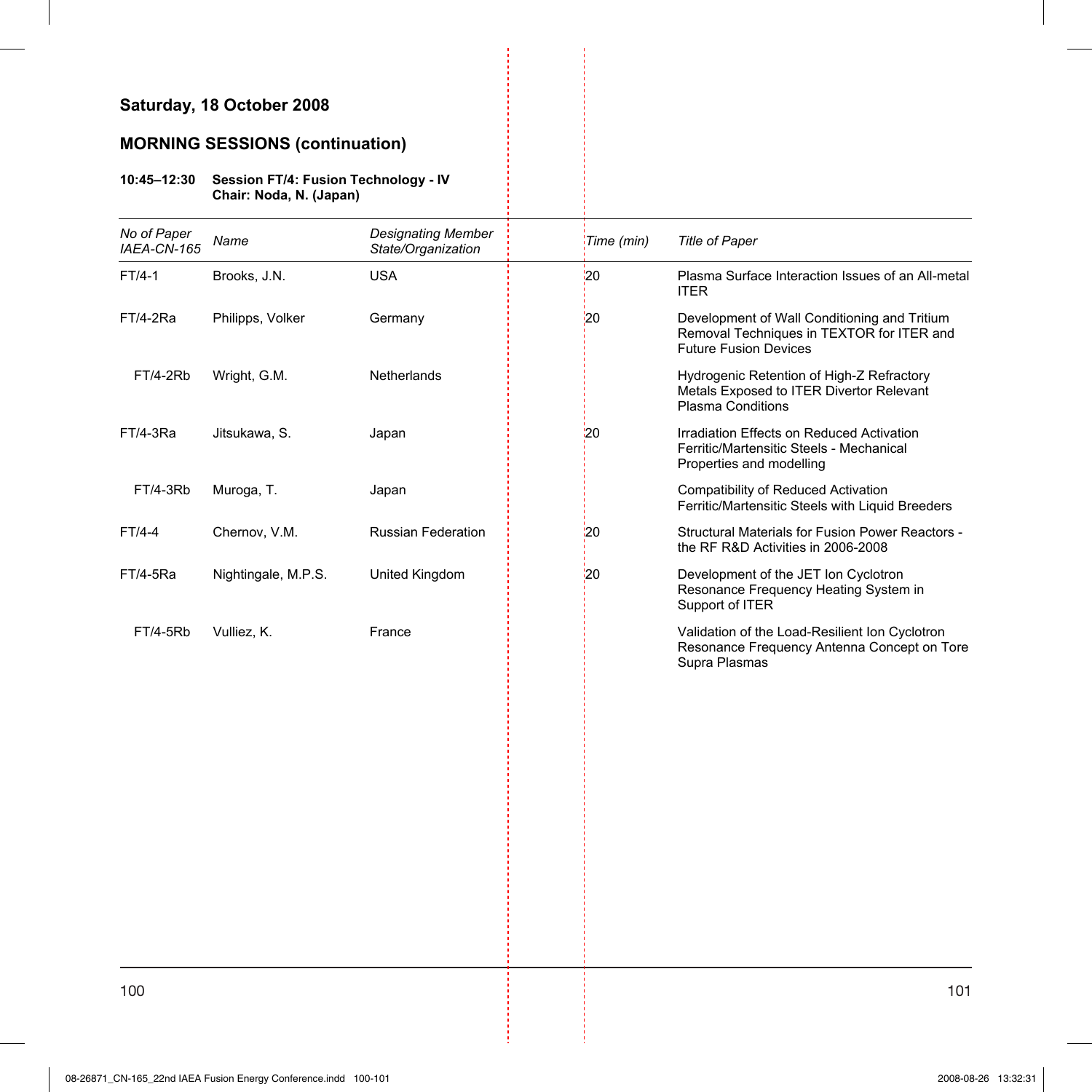### **Saturday, 18 October 2008**

### **AFTERNOON SESSIONS**

# **14:10–16:15 Fusion Prizes**

**Session S/1: Summary** 

**Chair: Matsuda, S. (Japan)** 

| No of Paper<br>IAEA-CN-165 | Name                                                                 | <b>Designating Member</b><br>State/Organization | Time (min)      | <b>Topics</b>              |
|----------------------------|----------------------------------------------------------------------|-------------------------------------------------|-----------------|----------------------------|
| Nuclear Fusion<br>Prize    |                                                                      | Host/IAEA                                       | $\frac{1}{30}$  |                            |
| $S/1-1$                    | Taylor, T.                                                           | <b>USA</b>                                      | 30              | EX-C, IC                   |
| $S/1-2$                    | Motojima, O.                                                         | Japan                                           | $\frac{1}{2}30$ | EX-S, W, D                 |
| $S/1-3$                    | Dnestrovski, Yu.                                                     | Russian Federation                              | $\frac{1}{3}$   | TH                         |
| 16:45-18:00                | SessionS/1, C: Summary (Cont), CLOSING<br>Chair: Kikuchi, M. (Japan) |                                                 |                 |                            |
| $S/1-4$                    | Stork, D.                                                            | United Kingdom                                  | $\frac{1}{3}$   | IT, FT, SE                 |
| $S/1-5$                    | Tanaka, K.A.                                                         | Japan                                           | $\frac{1}{2}30$ | $\ensuremath{\mathsf{IF}}$ |
| CLOSING                    |                                                                      | <b>IAEA</b>                                     | $\frac{1}{2}$   |                            |
|                            |                                                                      |                                                 |                 |                            |
|                            |                                                                      |                                                 |                 |                            |
|                            |                                                                      |                                                 |                 |                            |
|                            |                                                                      |                                                 |                 |                            |
|                            |                                                                      |                                                 |                 |                            |
|                            |                                                                      |                                                 |                 |                            |
|                            |                                                                      |                                                 |                 |                            |
|                            |                                                                      |                                                 |                 |                            |
|                            |                                                                      |                                                 |                 |                            |
|                            |                                                                      |                                                 |                 |                            |
|                            |                                                                      |                                                 |                 |                            |
|                            |                                                                      |                                                 |                 |                            |
|                            |                                                                      |                                                 |                 |                            |
|                            |                                                                      |                                                 |                 |                            |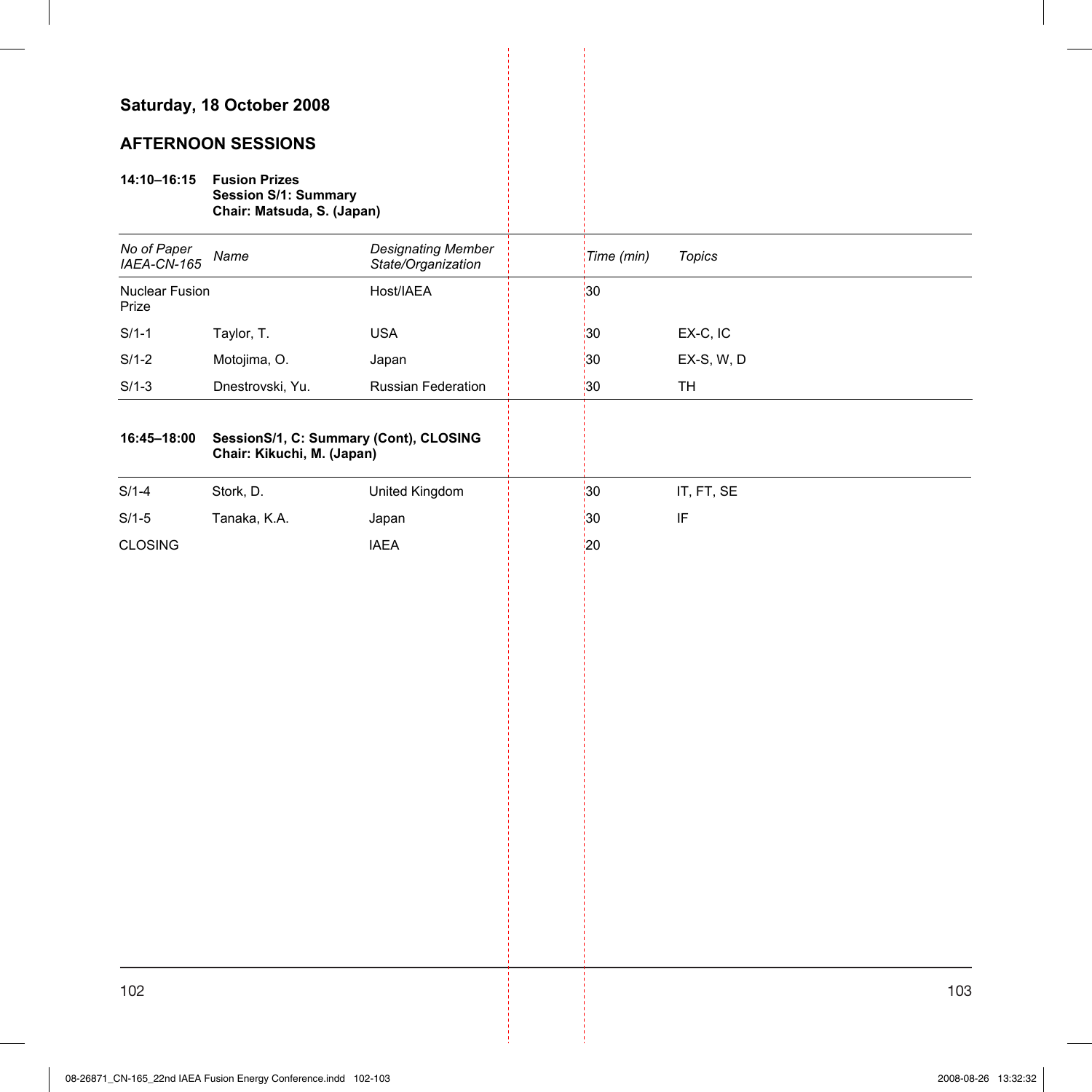# **Poster Sessions Overview**

| <b>Day</b>    | <b>Sunday</b>                                                                                       | <b>Monday</b>                     | <b>Tuesday</b>                                                                           |
|---------------|-----------------------------------------------------------------------------------------------------|-----------------------------------|------------------------------------------------------------------------------------------|
| Date          | 12 October 2008                                                                                     | 13 October 2008                   | 14 October 2008                                                                          |
| 08:45 - 10:30 |                                                                                                     |                                   | P2<br><b>Fusion</b><br>Technology, Safety<br><b>Economics</b>                            |
| Coffee Break  |                                                                                                     |                                   |                                                                                          |
| 11:00 - 12:45 | <b>IFRC</b>                                                                                         |                                   | P <sub>2</sub><br><b>Fusion</b><br>Technology, Safety<br><b>Economics</b>                |
| Lunch         |                                                                                                     |                                   |                                                                                          |
| 14:10 - 16:15 | <b>IFRC</b>                                                                                         | <b>P1</b><br>Overview (all)*      | P <sub>3</sub><br><b>Transport Barriers,</b><br>Theory-Wall,<br><b>Fusion Technology</b> |
| Coffee Break  |                                                                                                     |                                   |                                                                                          |
| 16:45 - 18:30 | <b>IFRC</b><br>8.<br><b>Registration of</b><br>Conference<br><b>Participants</b><br>$(16:00-19:30)$ | P <sub>1</sub><br>Overview (all)* | P3<br><b>Transport Barriers,</b><br>Theory-Wall,<br><b>Fusion Technology</b>             |
| Break         |                                                                                                     |                                   |                                                                                          |
|               |                                                                                                     |                                   |                                                                                          |

Reception

\*Overview posters must be displayed during the whole week up to Friday

| Wednesday                | Thursday                  | Friday                      |
|--------------------------|---------------------------|-----------------------------|
| 15 October 2008          | 16 October 2008           | 17 October 2008             |
| P4                       | P6                        | P8                          |
| SOL, Impurities,         |                           |                             |
| <b>Experiments-Wall,</b> |                           |                             |
| Theory-Divertor,         | ELMs, Pedestal,           | <b>Energetic Particles.</b> |
| Innovative               | <b>ITER, Experiments-</b> | Alfvén Eigen-modes.         |
| Confinement.             | <b>Heating&amp;CD</b>     | Theory-Confinement          |
| <b>Scenarios</b>         |                           |                             |
|                          |                           |                             |
|                          |                           |                             |
|                          |                           |                             |
| <b>P4</b>                | P6                        | P8                          |
| SOL, Impurities,         |                           |                             |
| <b>Experiments-Wall,</b> |                           |                             |
| Theory-Divertor,         | ELMs, Pedestal,           | <b>Energetic Particles,</b> |
| Innovative               | <b>ITER, Experiments-</b> | Alfvén Eigen-modes,         |
| Confinement,             | <b>Heating&amp;CD</b>     | Theory-Confinement          |
| <b>Scenarios</b>         |                           |                             |
|                          |                           |                             |
|                          |                           |                             |
| P <sub>5</sub>           | P7                        |                             |
|                          |                           | P9. PD                      |
|                          |                           |                             |
|                          |                           | High-Beta, Stability,       |
| Momentum<br>Transport,   | <b>Inertial Fusion.</b>   | Post-Deadline.              |
| <b>Turbulence</b>        | <b>ITER</b>               | Theory-Stability            |
|                          |                           |                             |
|                          |                           |                             |
|                          |                           |                             |
|                          |                           |                             |
| P5                       | P7                        | <b>P9. PD</b>               |
|                          |                           |                             |
|                          |                           |                             |
| Momentum                 |                           |                             |
| Transport,               | <b>Inertial Fusion,</b>   | High-Beta, Stability,       |
| <b>Turbulence</b>        | <b>ITER</b>               | Post-Deadline,              |
|                          |                           | Theory-Stability            |
|                          |                           |                             |
|                          |                           |                             |
|                          |                           |                             |
|                          |                           |                             |
| (20:00)                  |                           | (20.30)                     |
| Evening Session          |                           | <b>Evening Session at</b>   |
| 50 years                 | Banquet                   | <b>CERN</b>                 |
| Anniversary              |                           |                             |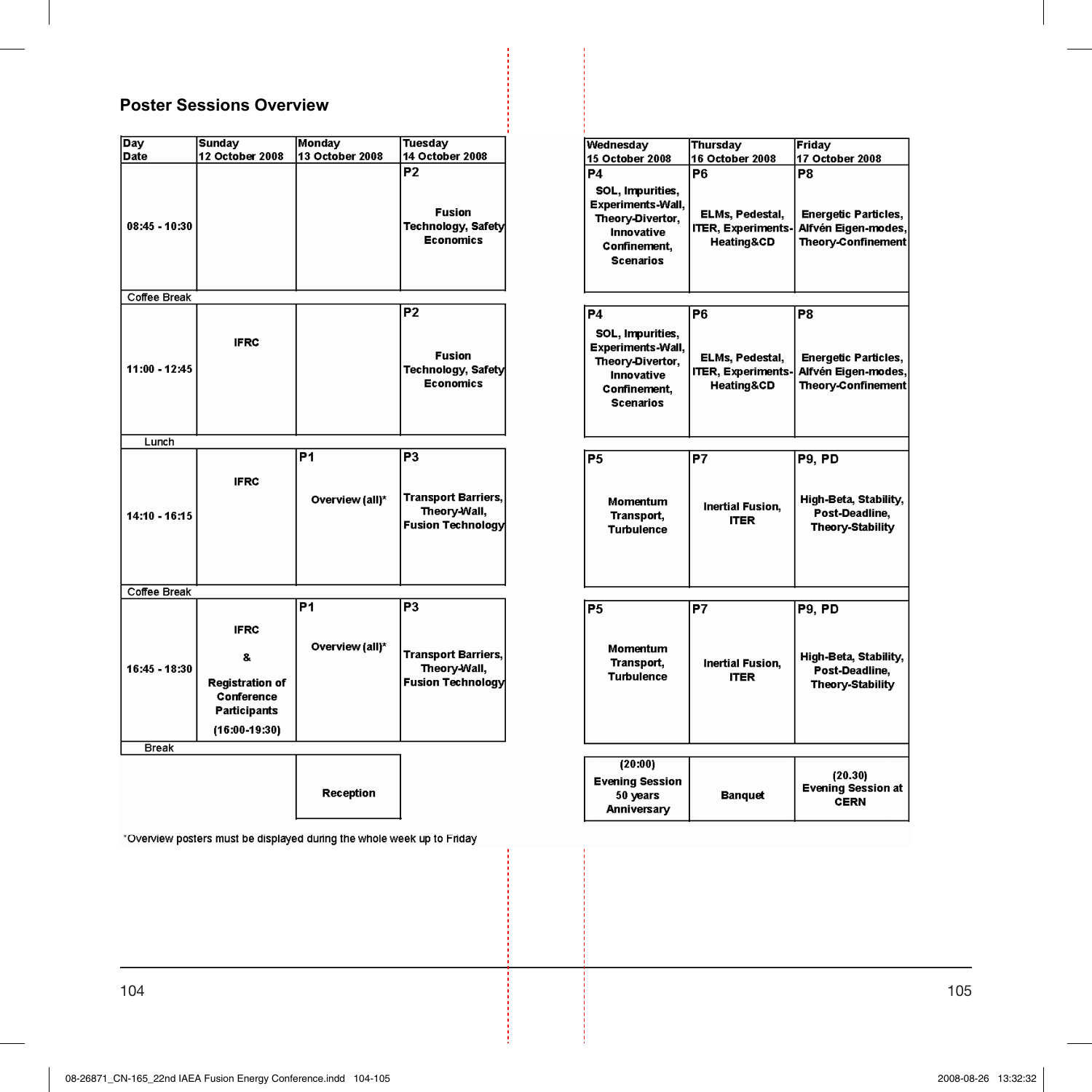# **Posters Listing**

| SOL, Impurities<br>Experiments-Wall,<br>Fusion<br><b>Transport Barriers,</b><br>Momentum<br>Theory-Divertor,<br>Overview<br>Technology,<br>Theory-Wall,<br>Transport,<br>Innovative<br>Safety-Economics<br>Fusion Technology<br>Turbulence<br>Confinement,<br>Scenarios<br>24<br>50<br>72<br>70<br>59<br>$\overline{24}$<br>24<br>24<br>24<br>74<br>24<br>96<br>94<br>83<br>OV/1-1<br>$FT/1-1$<br>$EX/1-1$<br>$FX/P4-1$<br><b>FX/P5-1</b><br>OV/1-2<br>$FT/1-2$<br>EX/1-2<br>FX/P4<br>EX/3-1<br>$FX/P4-3$<br>$OV/1-3$<br>$FT/1-3$<br>$EX/1-3$<br>$EX/3-2$<br>OV/1-4<br>FT/1-4<br><b>EX/1-4Ra</b><br>$EX/P4-4$<br>EX/3-3<br>$EX/P4-5$<br>$OV/2-1$<br>$FT/1-5$<br><b>EX/1-4Rh</b><br>$EX/2-2$<br>$EX/P4-6$<br>OV/2-2<br>FT/2-1<br><b>EX/1-4Rc</b><br>EX/3-4<br>$FX/P4-7$<br>$EX/P5-2$<br>OV/2-3<br><b>FT/3-1Ra</b><br>EX/1-5<br>OV/2-4<br><b>FT/3-1Rb</b><br>EX/P3-1<br><b>EX/P4-8</b><br><b>EX/P5-3</b><br>$EX/8-3$<br>$EX/P4-9$<br>$EX/P5-4$<br>OV/2-5<br>FT/3-1Rc<br>EX/P4-10<br><b>EX/P5-5</b><br>$OV/3-1$<br>$FT/4-1$<br><b>EX/8-2Ra</b><br>FX/P4-11<br>OV/3-2<br><b>FT/4-2Ra</b><br><b>EX/8-2Rb</b><br>$EX/2-4$<br><b>EX/P4-12</b><br>OV/3-3<br>FT/4-2Rb<br><b>EX/8-1Ra</b><br>$EX/2-1$<br><b>EX/P4-13</b><br>$EX/2-3$<br>$OV/3-4$<br>$FT/4-3Ra$<br>$EX/8-1Rb$<br>EX/P3-2<br>EX/P4-14<br><b>EX/P5-6</b><br>$OV/4-1$<br><b>FT/4-3Rb</b><br>$EX/P3-3$<br>EX/P4-15<br>OV/4-2<br>$FT/4-4$<br>$EX/2-5$<br>EX/P4-16<br>OV/4-3<br><b>FT/4-5Ra</b><br>$EX/8-4$<br><b>EX/P5-7</b><br><b>FX/P4-17</b><br><b>FX/P5-8</b><br>$OVI4-4$<br>$FX/P3-4$<br><b>FT/4-5Rb</b><br>$T/P2-1$<br>EX/P4-18<br><b>EX/P5-9</b><br>$OV/4-5$<br>EX/8-5<br>$T/P2-2$<br><b>EX/P3-5</b><br>EX/P4-19<br>EX/P5-10<br>Ē<br>OV/5-1<br>EX/P4-20<br><b>OV/5-2Ra</b><br>$FT/P2-3$<br>$EX/P3-6$<br>EX/P5-11<br>$FX/P3-7$<br>EX/P4-21<br><b>FX/P5-12</b><br><b>OV/5-2Rb</b><br>$FT/P2-4$<br>FT/P2-5<br><b>EX/P3-8</b><br>EX/P4-22<br>EX/P5-13<br>OV/5-3<br>$T/P2-6$<br>$EX/P3-9$<br><b>EX/P4-23</b><br><b>EX/P5-14</b><br>Ē<br>OV/5-4<br><b>EX/P5-15</b><br>OV/P1-1<br><b>FT/P2-7</b><br>EX/P3-10<br><b>EX/P4-24</b><br>FT/P2-8<br>FX/P3-11<br>$EX/9-4$<br>FX/P5-16<br>T/P3-1<br>EX/P4-25<br>EX/P5-17<br><b>FT/P2-9</b><br>FT/P2-10<br>$T/P3-2$<br>EX/P4-26<br><b>EX/P5-18</b><br>Е<br>FT/P2-11<br>$FT/P3-3$<br><b>EX/P4-27</b><br>EX/P5-19<br>FT/P2-12<br>FT/P3-4<br>$EX/9-1$<br><b>EX/P5-20</b><br>FT/P2-13<br>FT/P3-5<br>EX/9-2<br>EX/P5-21<br><b>EX/P5-22</b><br>FT/P2-14<br>$FT/P3-6$<br>EX/9-3<br>FT/P3-7<br>FT/P2-15<br>EX/P5-23<br>TH/3-1<br>$FT/P3-8$<br>EX/P5-24<br>FT/P2-16<br>TH/3-2<br>FT/P2-17<br>T/P3-9<br>TH/3-3<br><b>EX/P5-25</b><br>FT/P3-10<br>FT/P2-18<br>TH/7-1<br><b>EX/P5-26</b><br>FT/P2-19<br>FT/P3-11<br>TH/P4-1<br>EX/P5-27<br>FT/P3-12<br>EX/P5-28<br>FT/P2-20<br><b>TH/P4-2</b><br>FT/P2-21<br>$T/P3-13$<br>TH/P4-3<br>EX/P5-29<br>T/P2-22<br>FT/P3-14<br>$TH/PA-4$<br>FX/P5-30<br>FT/P2-23<br>FT/P3-15<br><b>TH/P4-5</b><br>EX/P5-31<br>FT/P2-24<br>FT/P3-16<br>TH/P4-6<br>EX/P5-32<br>FT/P2-25<br>FT/P3-17<br><b>TH/P4-7</b><br>EX/10-1<br>FT/P2-26<br>FT/P3-18<br><b>TH/P4-8</b><br><b>EX/10-2Ra</b><br>FT/P3-19<br>FT/P2-27<br><b>TH/P4-9</b><br><b>EX/10-2Rb</b><br>FT/P3-20<br><b>FT/P2-28</b><br>TH/P4-10<br>EX/P5-33<br>FT/P2-29<br>FT/P3-21<br>TH/P4-11<br>EX/P5-34<br>FT/P2-30<br>FT/P3-22<br><b>TH/P4-12</b><br>FX/P5-35<br>FT/P2-31<br>FT/P3-23<br>TH/P4-13<br><b>EX/P5-36</b><br>$FT/P3-24$<br>TH/P4-14<br><b>FX/P5-37</b><br>SE/P2-1<br><b>SE/1-1</b><br>FT/P3-25<br>TH/P4-15<br><b>EX/P5-38</b><br>FT/P3-26<br>TH/P4-16<br>FX/P5-39<br>TH/P4-17<br>EX/P5-40<br>TH/3-4<br>TH/3-5<br>TH/P4-18<br>FX/P5-41<br>TH/P4-19<br>EX/P5-42<br>TH/6-1<br>TH/P3-1<br>TH/P4-20<br><b>EX/P5-43</b><br>TH/P3-2<br>TH/P4-21<br>TH/1-1<br>TH/P3-3<br><b>TH/P4-22</b><br>TH/8-1<br>TH/P3-4<br>$IC/P4-1$<br>$TH/8-2$<br>TH/P3-5<br>$IC/P4-2$<br>Th/8-3<br>TH/P3-6<br>$IC/P4-3$<br><b>TH/P3-7</b><br>$IC/P4-4$<br><b>TH/P3-8</b><br>$IC/P4-5$<br>TH/P3-9<br>$IC/P4-6$<br>TH/P3-10<br>$IC/P4-7$<br>TH/P3-11<br>$IC/P4-8$<br>TH/P3-12<br>IC/P4-9<br>TH/P3-13<br>$IC/P4-10$<br>TH/P3-14<br>IC/P4-11<br>TH/P3-15<br>$IC/P4-12$<br>TH/P3-16<br>$IC/P4-13$<br>TH/P3-17<br>TH/P3-18 | <b>P1</b> | Monday<br>PM | P2 | Tuesday<br>AM | P <sub>3</sub> | Tuesday<br>PM | <b>P4</b> | Wednesday P5<br>AM | Wednesday<br>PM |
|-----------------------------------------------------------------------------------------------------------------------------------------------------------------------------------------------------------------------------------------------------------------------------------------------------------------------------------------------------------------------------------------------------------------------------------------------------------------------------------------------------------------------------------------------------------------------------------------------------------------------------------------------------------------------------------------------------------------------------------------------------------------------------------------------------------------------------------------------------------------------------------------------------------------------------------------------------------------------------------------------------------------------------------------------------------------------------------------------------------------------------------------------------------------------------------------------------------------------------------------------------------------------------------------------------------------------------------------------------------------------------------------------------------------------------------------------------------------------------------------------------------------------------------------------------------------------------------------------------------------------------------------------------------------------------------------------------------------------------------------------------------------------------------------------------------------------------------------------------------------------------------------------------------------------------------------------------------------------------------------------------------------------------------------------------------------------------------------------------------------------------------------------------------------------------------------------------------------------------------------------------------------------------------------------------------------------------------------------------------------------------------------------------------------------------------------------------------------------------------------------------------------------------------------------------------------------------------------------------------------------------------------------------------------------------------------------------------------------------------------------------------------------------------------------------------------------------------------------------------------------------------------------------------------------------------------------------------------------------------------------------------------------------------------------------------------------------------------------------------------------------------------------------------------------------------------------------------------------------------------------------------------------------------------------------------------------------------------------------------------------------------------------------------------------------------------------------------------------------------------------------------------------------------------------------------------------------------------------------------------------------------------------------------------------------------------------------------------------------------------------------------------------------------------------------------------------------------------------------------------------------------------------------------------------------------------------------------------------------------------------------------------------------------------------------------------------------------------------------------------------------------------------------------------|-----------|--------------|----|---------------|----------------|---------------|-----------|--------------------|-----------------|
|                                                                                                                                                                                                                                                                                                                                                                                                                                                                                                                                                                                                                                                                                                                                                                                                                                                                                                                                                                                                                                                                                                                                                                                                                                                                                                                                                                                                                                                                                                                                                                                                                                                                                                                                                                                                                                                                                                                                                                                                                                                                                                                                                                                                                                                                                                                                                                                                                                                                                                                                                                                                                                                                                                                                                                                                                                                                                                                                                                                                                                                                                                                                                                                                                                                                                                                                                                                                                                                                                                                                                                                                                                                                                                                                                                                                                                                                                                                                                                                                                                                                                                                                                                 |           |              |    |               |                |               |           |                    |                 |
|                                                                                                                                                                                                                                                                                                                                                                                                                                                                                                                                                                                                                                                                                                                                                                                                                                                                                                                                                                                                                                                                                                                                                                                                                                                                                                                                                                                                                                                                                                                                                                                                                                                                                                                                                                                                                                                                                                                                                                                                                                                                                                                                                                                                                                                                                                                                                                                                                                                                                                                                                                                                                                                                                                                                                                                                                                                                                                                                                                                                                                                                                                                                                                                                                                                                                                                                                                                                                                                                                                                                                                                                                                                                                                                                                                                                                                                                                                                                                                                                                                                                                                                                                                 |           |              |    |               |                |               |           |                    |                 |
|                                                                                                                                                                                                                                                                                                                                                                                                                                                                                                                                                                                                                                                                                                                                                                                                                                                                                                                                                                                                                                                                                                                                                                                                                                                                                                                                                                                                                                                                                                                                                                                                                                                                                                                                                                                                                                                                                                                                                                                                                                                                                                                                                                                                                                                                                                                                                                                                                                                                                                                                                                                                                                                                                                                                                                                                                                                                                                                                                                                                                                                                                                                                                                                                                                                                                                                                                                                                                                                                                                                                                                                                                                                                                                                                                                                                                                                                                                                                                                                                                                                                                                                                                                 |           |              |    |               |                |               |           |                    |                 |
|                                                                                                                                                                                                                                                                                                                                                                                                                                                                                                                                                                                                                                                                                                                                                                                                                                                                                                                                                                                                                                                                                                                                                                                                                                                                                                                                                                                                                                                                                                                                                                                                                                                                                                                                                                                                                                                                                                                                                                                                                                                                                                                                                                                                                                                                                                                                                                                                                                                                                                                                                                                                                                                                                                                                                                                                                                                                                                                                                                                                                                                                                                                                                                                                                                                                                                                                                                                                                                                                                                                                                                                                                                                                                                                                                                                                                                                                                                                                                                                                                                                                                                                                                                 |           |              |    |               |                |               |           |                    |                 |
|                                                                                                                                                                                                                                                                                                                                                                                                                                                                                                                                                                                                                                                                                                                                                                                                                                                                                                                                                                                                                                                                                                                                                                                                                                                                                                                                                                                                                                                                                                                                                                                                                                                                                                                                                                                                                                                                                                                                                                                                                                                                                                                                                                                                                                                                                                                                                                                                                                                                                                                                                                                                                                                                                                                                                                                                                                                                                                                                                                                                                                                                                                                                                                                                                                                                                                                                                                                                                                                                                                                                                                                                                                                                                                                                                                                                                                                                                                                                                                                                                                                                                                                                                                 |           |              |    |               |                |               |           |                    |                 |
|                                                                                                                                                                                                                                                                                                                                                                                                                                                                                                                                                                                                                                                                                                                                                                                                                                                                                                                                                                                                                                                                                                                                                                                                                                                                                                                                                                                                                                                                                                                                                                                                                                                                                                                                                                                                                                                                                                                                                                                                                                                                                                                                                                                                                                                                                                                                                                                                                                                                                                                                                                                                                                                                                                                                                                                                                                                                                                                                                                                                                                                                                                                                                                                                                                                                                                                                                                                                                                                                                                                                                                                                                                                                                                                                                                                                                                                                                                                                                                                                                                                                                                                                                                 |           |              |    |               |                |               |           |                    |                 |
|                                                                                                                                                                                                                                                                                                                                                                                                                                                                                                                                                                                                                                                                                                                                                                                                                                                                                                                                                                                                                                                                                                                                                                                                                                                                                                                                                                                                                                                                                                                                                                                                                                                                                                                                                                                                                                                                                                                                                                                                                                                                                                                                                                                                                                                                                                                                                                                                                                                                                                                                                                                                                                                                                                                                                                                                                                                                                                                                                                                                                                                                                                                                                                                                                                                                                                                                                                                                                                                                                                                                                                                                                                                                                                                                                                                                                                                                                                                                                                                                                                                                                                                                                                 |           |              |    |               |                |               |           |                    |                 |
|                                                                                                                                                                                                                                                                                                                                                                                                                                                                                                                                                                                                                                                                                                                                                                                                                                                                                                                                                                                                                                                                                                                                                                                                                                                                                                                                                                                                                                                                                                                                                                                                                                                                                                                                                                                                                                                                                                                                                                                                                                                                                                                                                                                                                                                                                                                                                                                                                                                                                                                                                                                                                                                                                                                                                                                                                                                                                                                                                                                                                                                                                                                                                                                                                                                                                                                                                                                                                                                                                                                                                                                                                                                                                                                                                                                                                                                                                                                                                                                                                                                                                                                                                                 |           |              |    |               |                |               |           |                    |                 |
|                                                                                                                                                                                                                                                                                                                                                                                                                                                                                                                                                                                                                                                                                                                                                                                                                                                                                                                                                                                                                                                                                                                                                                                                                                                                                                                                                                                                                                                                                                                                                                                                                                                                                                                                                                                                                                                                                                                                                                                                                                                                                                                                                                                                                                                                                                                                                                                                                                                                                                                                                                                                                                                                                                                                                                                                                                                                                                                                                                                                                                                                                                                                                                                                                                                                                                                                                                                                                                                                                                                                                                                                                                                                                                                                                                                                                                                                                                                                                                                                                                                                                                                                                                 |           |              |    |               |                |               |           |                    |                 |
|                                                                                                                                                                                                                                                                                                                                                                                                                                                                                                                                                                                                                                                                                                                                                                                                                                                                                                                                                                                                                                                                                                                                                                                                                                                                                                                                                                                                                                                                                                                                                                                                                                                                                                                                                                                                                                                                                                                                                                                                                                                                                                                                                                                                                                                                                                                                                                                                                                                                                                                                                                                                                                                                                                                                                                                                                                                                                                                                                                                                                                                                                                                                                                                                                                                                                                                                                                                                                                                                                                                                                                                                                                                                                                                                                                                                                                                                                                                                                                                                                                                                                                                                                                 |           |              |    |               |                |               |           |                    |                 |
|                                                                                                                                                                                                                                                                                                                                                                                                                                                                                                                                                                                                                                                                                                                                                                                                                                                                                                                                                                                                                                                                                                                                                                                                                                                                                                                                                                                                                                                                                                                                                                                                                                                                                                                                                                                                                                                                                                                                                                                                                                                                                                                                                                                                                                                                                                                                                                                                                                                                                                                                                                                                                                                                                                                                                                                                                                                                                                                                                                                                                                                                                                                                                                                                                                                                                                                                                                                                                                                                                                                                                                                                                                                                                                                                                                                                                                                                                                                                                                                                                                                                                                                                                                 |           |              |    |               |                |               |           |                    |                 |
|                                                                                                                                                                                                                                                                                                                                                                                                                                                                                                                                                                                                                                                                                                                                                                                                                                                                                                                                                                                                                                                                                                                                                                                                                                                                                                                                                                                                                                                                                                                                                                                                                                                                                                                                                                                                                                                                                                                                                                                                                                                                                                                                                                                                                                                                                                                                                                                                                                                                                                                                                                                                                                                                                                                                                                                                                                                                                                                                                                                                                                                                                                                                                                                                                                                                                                                                                                                                                                                                                                                                                                                                                                                                                                                                                                                                                                                                                                                                                                                                                                                                                                                                                                 |           |              |    |               |                |               |           |                    |                 |
|                                                                                                                                                                                                                                                                                                                                                                                                                                                                                                                                                                                                                                                                                                                                                                                                                                                                                                                                                                                                                                                                                                                                                                                                                                                                                                                                                                                                                                                                                                                                                                                                                                                                                                                                                                                                                                                                                                                                                                                                                                                                                                                                                                                                                                                                                                                                                                                                                                                                                                                                                                                                                                                                                                                                                                                                                                                                                                                                                                                                                                                                                                                                                                                                                                                                                                                                                                                                                                                                                                                                                                                                                                                                                                                                                                                                                                                                                                                                                                                                                                                                                                                                                                 |           |              |    |               |                |               |           |                    |                 |
|                                                                                                                                                                                                                                                                                                                                                                                                                                                                                                                                                                                                                                                                                                                                                                                                                                                                                                                                                                                                                                                                                                                                                                                                                                                                                                                                                                                                                                                                                                                                                                                                                                                                                                                                                                                                                                                                                                                                                                                                                                                                                                                                                                                                                                                                                                                                                                                                                                                                                                                                                                                                                                                                                                                                                                                                                                                                                                                                                                                                                                                                                                                                                                                                                                                                                                                                                                                                                                                                                                                                                                                                                                                                                                                                                                                                                                                                                                                                                                                                                                                                                                                                                                 |           |              |    |               |                |               |           |                    |                 |
|                                                                                                                                                                                                                                                                                                                                                                                                                                                                                                                                                                                                                                                                                                                                                                                                                                                                                                                                                                                                                                                                                                                                                                                                                                                                                                                                                                                                                                                                                                                                                                                                                                                                                                                                                                                                                                                                                                                                                                                                                                                                                                                                                                                                                                                                                                                                                                                                                                                                                                                                                                                                                                                                                                                                                                                                                                                                                                                                                                                                                                                                                                                                                                                                                                                                                                                                                                                                                                                                                                                                                                                                                                                                                                                                                                                                                                                                                                                                                                                                                                                                                                                                                                 |           |              |    |               |                |               |           |                    |                 |
|                                                                                                                                                                                                                                                                                                                                                                                                                                                                                                                                                                                                                                                                                                                                                                                                                                                                                                                                                                                                                                                                                                                                                                                                                                                                                                                                                                                                                                                                                                                                                                                                                                                                                                                                                                                                                                                                                                                                                                                                                                                                                                                                                                                                                                                                                                                                                                                                                                                                                                                                                                                                                                                                                                                                                                                                                                                                                                                                                                                                                                                                                                                                                                                                                                                                                                                                                                                                                                                                                                                                                                                                                                                                                                                                                                                                                                                                                                                                                                                                                                                                                                                                                                 |           |              |    |               |                |               |           |                    |                 |
|                                                                                                                                                                                                                                                                                                                                                                                                                                                                                                                                                                                                                                                                                                                                                                                                                                                                                                                                                                                                                                                                                                                                                                                                                                                                                                                                                                                                                                                                                                                                                                                                                                                                                                                                                                                                                                                                                                                                                                                                                                                                                                                                                                                                                                                                                                                                                                                                                                                                                                                                                                                                                                                                                                                                                                                                                                                                                                                                                                                                                                                                                                                                                                                                                                                                                                                                                                                                                                                                                                                                                                                                                                                                                                                                                                                                                                                                                                                                                                                                                                                                                                                                                                 |           |              |    |               |                |               |           |                    |                 |
|                                                                                                                                                                                                                                                                                                                                                                                                                                                                                                                                                                                                                                                                                                                                                                                                                                                                                                                                                                                                                                                                                                                                                                                                                                                                                                                                                                                                                                                                                                                                                                                                                                                                                                                                                                                                                                                                                                                                                                                                                                                                                                                                                                                                                                                                                                                                                                                                                                                                                                                                                                                                                                                                                                                                                                                                                                                                                                                                                                                                                                                                                                                                                                                                                                                                                                                                                                                                                                                                                                                                                                                                                                                                                                                                                                                                                                                                                                                                                                                                                                                                                                                                                                 |           |              |    |               |                |               |           |                    |                 |
|                                                                                                                                                                                                                                                                                                                                                                                                                                                                                                                                                                                                                                                                                                                                                                                                                                                                                                                                                                                                                                                                                                                                                                                                                                                                                                                                                                                                                                                                                                                                                                                                                                                                                                                                                                                                                                                                                                                                                                                                                                                                                                                                                                                                                                                                                                                                                                                                                                                                                                                                                                                                                                                                                                                                                                                                                                                                                                                                                                                                                                                                                                                                                                                                                                                                                                                                                                                                                                                                                                                                                                                                                                                                                                                                                                                                                                                                                                                                                                                                                                                                                                                                                                 |           |              |    |               |                |               |           |                    |                 |
|                                                                                                                                                                                                                                                                                                                                                                                                                                                                                                                                                                                                                                                                                                                                                                                                                                                                                                                                                                                                                                                                                                                                                                                                                                                                                                                                                                                                                                                                                                                                                                                                                                                                                                                                                                                                                                                                                                                                                                                                                                                                                                                                                                                                                                                                                                                                                                                                                                                                                                                                                                                                                                                                                                                                                                                                                                                                                                                                                                                                                                                                                                                                                                                                                                                                                                                                                                                                                                                                                                                                                                                                                                                                                                                                                                                                                                                                                                                                                                                                                                                                                                                                                                 |           |              |    |               |                |               |           |                    |                 |
|                                                                                                                                                                                                                                                                                                                                                                                                                                                                                                                                                                                                                                                                                                                                                                                                                                                                                                                                                                                                                                                                                                                                                                                                                                                                                                                                                                                                                                                                                                                                                                                                                                                                                                                                                                                                                                                                                                                                                                                                                                                                                                                                                                                                                                                                                                                                                                                                                                                                                                                                                                                                                                                                                                                                                                                                                                                                                                                                                                                                                                                                                                                                                                                                                                                                                                                                                                                                                                                                                                                                                                                                                                                                                                                                                                                                                                                                                                                                                                                                                                                                                                                                                                 |           |              |    |               |                |               |           |                    |                 |
|                                                                                                                                                                                                                                                                                                                                                                                                                                                                                                                                                                                                                                                                                                                                                                                                                                                                                                                                                                                                                                                                                                                                                                                                                                                                                                                                                                                                                                                                                                                                                                                                                                                                                                                                                                                                                                                                                                                                                                                                                                                                                                                                                                                                                                                                                                                                                                                                                                                                                                                                                                                                                                                                                                                                                                                                                                                                                                                                                                                                                                                                                                                                                                                                                                                                                                                                                                                                                                                                                                                                                                                                                                                                                                                                                                                                                                                                                                                                                                                                                                                                                                                                                                 |           |              |    |               |                |               |           |                    |                 |
|                                                                                                                                                                                                                                                                                                                                                                                                                                                                                                                                                                                                                                                                                                                                                                                                                                                                                                                                                                                                                                                                                                                                                                                                                                                                                                                                                                                                                                                                                                                                                                                                                                                                                                                                                                                                                                                                                                                                                                                                                                                                                                                                                                                                                                                                                                                                                                                                                                                                                                                                                                                                                                                                                                                                                                                                                                                                                                                                                                                                                                                                                                                                                                                                                                                                                                                                                                                                                                                                                                                                                                                                                                                                                                                                                                                                                                                                                                                                                                                                                                                                                                                                                                 |           |              |    |               |                |               |           |                    |                 |
|                                                                                                                                                                                                                                                                                                                                                                                                                                                                                                                                                                                                                                                                                                                                                                                                                                                                                                                                                                                                                                                                                                                                                                                                                                                                                                                                                                                                                                                                                                                                                                                                                                                                                                                                                                                                                                                                                                                                                                                                                                                                                                                                                                                                                                                                                                                                                                                                                                                                                                                                                                                                                                                                                                                                                                                                                                                                                                                                                                                                                                                                                                                                                                                                                                                                                                                                                                                                                                                                                                                                                                                                                                                                                                                                                                                                                                                                                                                                                                                                                                                                                                                                                                 |           |              |    |               |                |               |           |                    |                 |
|                                                                                                                                                                                                                                                                                                                                                                                                                                                                                                                                                                                                                                                                                                                                                                                                                                                                                                                                                                                                                                                                                                                                                                                                                                                                                                                                                                                                                                                                                                                                                                                                                                                                                                                                                                                                                                                                                                                                                                                                                                                                                                                                                                                                                                                                                                                                                                                                                                                                                                                                                                                                                                                                                                                                                                                                                                                                                                                                                                                                                                                                                                                                                                                                                                                                                                                                                                                                                                                                                                                                                                                                                                                                                                                                                                                                                                                                                                                                                                                                                                                                                                                                                                 |           |              |    |               |                |               |           |                    |                 |
|                                                                                                                                                                                                                                                                                                                                                                                                                                                                                                                                                                                                                                                                                                                                                                                                                                                                                                                                                                                                                                                                                                                                                                                                                                                                                                                                                                                                                                                                                                                                                                                                                                                                                                                                                                                                                                                                                                                                                                                                                                                                                                                                                                                                                                                                                                                                                                                                                                                                                                                                                                                                                                                                                                                                                                                                                                                                                                                                                                                                                                                                                                                                                                                                                                                                                                                                                                                                                                                                                                                                                                                                                                                                                                                                                                                                                                                                                                                                                                                                                                                                                                                                                                 |           |              |    |               |                |               |           |                    |                 |
|                                                                                                                                                                                                                                                                                                                                                                                                                                                                                                                                                                                                                                                                                                                                                                                                                                                                                                                                                                                                                                                                                                                                                                                                                                                                                                                                                                                                                                                                                                                                                                                                                                                                                                                                                                                                                                                                                                                                                                                                                                                                                                                                                                                                                                                                                                                                                                                                                                                                                                                                                                                                                                                                                                                                                                                                                                                                                                                                                                                                                                                                                                                                                                                                                                                                                                                                                                                                                                                                                                                                                                                                                                                                                                                                                                                                                                                                                                                                                                                                                                                                                                                                                                 |           |              |    |               |                |               |           |                    |                 |
|                                                                                                                                                                                                                                                                                                                                                                                                                                                                                                                                                                                                                                                                                                                                                                                                                                                                                                                                                                                                                                                                                                                                                                                                                                                                                                                                                                                                                                                                                                                                                                                                                                                                                                                                                                                                                                                                                                                                                                                                                                                                                                                                                                                                                                                                                                                                                                                                                                                                                                                                                                                                                                                                                                                                                                                                                                                                                                                                                                                                                                                                                                                                                                                                                                                                                                                                                                                                                                                                                                                                                                                                                                                                                                                                                                                                                                                                                                                                                                                                                                                                                                                                                                 |           |              |    |               |                |               |           |                    |                 |
|                                                                                                                                                                                                                                                                                                                                                                                                                                                                                                                                                                                                                                                                                                                                                                                                                                                                                                                                                                                                                                                                                                                                                                                                                                                                                                                                                                                                                                                                                                                                                                                                                                                                                                                                                                                                                                                                                                                                                                                                                                                                                                                                                                                                                                                                                                                                                                                                                                                                                                                                                                                                                                                                                                                                                                                                                                                                                                                                                                                                                                                                                                                                                                                                                                                                                                                                                                                                                                                                                                                                                                                                                                                                                                                                                                                                                                                                                                                                                                                                                                                                                                                                                                 |           |              |    |               |                |               |           |                    |                 |
|                                                                                                                                                                                                                                                                                                                                                                                                                                                                                                                                                                                                                                                                                                                                                                                                                                                                                                                                                                                                                                                                                                                                                                                                                                                                                                                                                                                                                                                                                                                                                                                                                                                                                                                                                                                                                                                                                                                                                                                                                                                                                                                                                                                                                                                                                                                                                                                                                                                                                                                                                                                                                                                                                                                                                                                                                                                                                                                                                                                                                                                                                                                                                                                                                                                                                                                                                                                                                                                                                                                                                                                                                                                                                                                                                                                                                                                                                                                                                                                                                                                                                                                                                                 |           |              |    |               |                |               |           |                    |                 |
|                                                                                                                                                                                                                                                                                                                                                                                                                                                                                                                                                                                                                                                                                                                                                                                                                                                                                                                                                                                                                                                                                                                                                                                                                                                                                                                                                                                                                                                                                                                                                                                                                                                                                                                                                                                                                                                                                                                                                                                                                                                                                                                                                                                                                                                                                                                                                                                                                                                                                                                                                                                                                                                                                                                                                                                                                                                                                                                                                                                                                                                                                                                                                                                                                                                                                                                                                                                                                                                                                                                                                                                                                                                                                                                                                                                                                                                                                                                                                                                                                                                                                                                                                                 |           |              |    |               |                |               |           |                    |                 |
|                                                                                                                                                                                                                                                                                                                                                                                                                                                                                                                                                                                                                                                                                                                                                                                                                                                                                                                                                                                                                                                                                                                                                                                                                                                                                                                                                                                                                                                                                                                                                                                                                                                                                                                                                                                                                                                                                                                                                                                                                                                                                                                                                                                                                                                                                                                                                                                                                                                                                                                                                                                                                                                                                                                                                                                                                                                                                                                                                                                                                                                                                                                                                                                                                                                                                                                                                                                                                                                                                                                                                                                                                                                                                                                                                                                                                                                                                                                                                                                                                                                                                                                                                                 |           |              |    |               |                |               |           |                    |                 |
|                                                                                                                                                                                                                                                                                                                                                                                                                                                                                                                                                                                                                                                                                                                                                                                                                                                                                                                                                                                                                                                                                                                                                                                                                                                                                                                                                                                                                                                                                                                                                                                                                                                                                                                                                                                                                                                                                                                                                                                                                                                                                                                                                                                                                                                                                                                                                                                                                                                                                                                                                                                                                                                                                                                                                                                                                                                                                                                                                                                                                                                                                                                                                                                                                                                                                                                                                                                                                                                                                                                                                                                                                                                                                                                                                                                                                                                                                                                                                                                                                                                                                                                                                                 |           |              |    |               |                |               |           |                    |                 |
|                                                                                                                                                                                                                                                                                                                                                                                                                                                                                                                                                                                                                                                                                                                                                                                                                                                                                                                                                                                                                                                                                                                                                                                                                                                                                                                                                                                                                                                                                                                                                                                                                                                                                                                                                                                                                                                                                                                                                                                                                                                                                                                                                                                                                                                                                                                                                                                                                                                                                                                                                                                                                                                                                                                                                                                                                                                                                                                                                                                                                                                                                                                                                                                                                                                                                                                                                                                                                                                                                                                                                                                                                                                                                                                                                                                                                                                                                                                                                                                                                                                                                                                                                                 |           |              |    |               |                |               |           |                    |                 |
|                                                                                                                                                                                                                                                                                                                                                                                                                                                                                                                                                                                                                                                                                                                                                                                                                                                                                                                                                                                                                                                                                                                                                                                                                                                                                                                                                                                                                                                                                                                                                                                                                                                                                                                                                                                                                                                                                                                                                                                                                                                                                                                                                                                                                                                                                                                                                                                                                                                                                                                                                                                                                                                                                                                                                                                                                                                                                                                                                                                                                                                                                                                                                                                                                                                                                                                                                                                                                                                                                                                                                                                                                                                                                                                                                                                                                                                                                                                                                                                                                                                                                                                                                                 |           |              |    |               |                |               |           |                    |                 |
|                                                                                                                                                                                                                                                                                                                                                                                                                                                                                                                                                                                                                                                                                                                                                                                                                                                                                                                                                                                                                                                                                                                                                                                                                                                                                                                                                                                                                                                                                                                                                                                                                                                                                                                                                                                                                                                                                                                                                                                                                                                                                                                                                                                                                                                                                                                                                                                                                                                                                                                                                                                                                                                                                                                                                                                                                                                                                                                                                                                                                                                                                                                                                                                                                                                                                                                                                                                                                                                                                                                                                                                                                                                                                                                                                                                                                                                                                                                                                                                                                                                                                                                                                                 |           |              |    |               |                |               |           |                    |                 |
|                                                                                                                                                                                                                                                                                                                                                                                                                                                                                                                                                                                                                                                                                                                                                                                                                                                                                                                                                                                                                                                                                                                                                                                                                                                                                                                                                                                                                                                                                                                                                                                                                                                                                                                                                                                                                                                                                                                                                                                                                                                                                                                                                                                                                                                                                                                                                                                                                                                                                                                                                                                                                                                                                                                                                                                                                                                                                                                                                                                                                                                                                                                                                                                                                                                                                                                                                                                                                                                                                                                                                                                                                                                                                                                                                                                                                                                                                                                                                                                                                                                                                                                                                                 |           |              |    |               |                |               |           |                    |                 |
|                                                                                                                                                                                                                                                                                                                                                                                                                                                                                                                                                                                                                                                                                                                                                                                                                                                                                                                                                                                                                                                                                                                                                                                                                                                                                                                                                                                                                                                                                                                                                                                                                                                                                                                                                                                                                                                                                                                                                                                                                                                                                                                                                                                                                                                                                                                                                                                                                                                                                                                                                                                                                                                                                                                                                                                                                                                                                                                                                                                                                                                                                                                                                                                                                                                                                                                                                                                                                                                                                                                                                                                                                                                                                                                                                                                                                                                                                                                                                                                                                                                                                                                                                                 |           |              |    |               |                |               |           |                    |                 |
|                                                                                                                                                                                                                                                                                                                                                                                                                                                                                                                                                                                                                                                                                                                                                                                                                                                                                                                                                                                                                                                                                                                                                                                                                                                                                                                                                                                                                                                                                                                                                                                                                                                                                                                                                                                                                                                                                                                                                                                                                                                                                                                                                                                                                                                                                                                                                                                                                                                                                                                                                                                                                                                                                                                                                                                                                                                                                                                                                                                                                                                                                                                                                                                                                                                                                                                                                                                                                                                                                                                                                                                                                                                                                                                                                                                                                                                                                                                                                                                                                                                                                                                                                                 |           |              |    |               |                |               |           |                    |                 |
|                                                                                                                                                                                                                                                                                                                                                                                                                                                                                                                                                                                                                                                                                                                                                                                                                                                                                                                                                                                                                                                                                                                                                                                                                                                                                                                                                                                                                                                                                                                                                                                                                                                                                                                                                                                                                                                                                                                                                                                                                                                                                                                                                                                                                                                                                                                                                                                                                                                                                                                                                                                                                                                                                                                                                                                                                                                                                                                                                                                                                                                                                                                                                                                                                                                                                                                                                                                                                                                                                                                                                                                                                                                                                                                                                                                                                                                                                                                                                                                                                                                                                                                                                                 |           |              |    |               |                |               |           |                    |                 |
|                                                                                                                                                                                                                                                                                                                                                                                                                                                                                                                                                                                                                                                                                                                                                                                                                                                                                                                                                                                                                                                                                                                                                                                                                                                                                                                                                                                                                                                                                                                                                                                                                                                                                                                                                                                                                                                                                                                                                                                                                                                                                                                                                                                                                                                                                                                                                                                                                                                                                                                                                                                                                                                                                                                                                                                                                                                                                                                                                                                                                                                                                                                                                                                                                                                                                                                                                                                                                                                                                                                                                                                                                                                                                                                                                                                                                                                                                                                                                                                                                                                                                                                                                                 |           |              |    |               |                |               |           |                    |                 |
|                                                                                                                                                                                                                                                                                                                                                                                                                                                                                                                                                                                                                                                                                                                                                                                                                                                                                                                                                                                                                                                                                                                                                                                                                                                                                                                                                                                                                                                                                                                                                                                                                                                                                                                                                                                                                                                                                                                                                                                                                                                                                                                                                                                                                                                                                                                                                                                                                                                                                                                                                                                                                                                                                                                                                                                                                                                                                                                                                                                                                                                                                                                                                                                                                                                                                                                                                                                                                                                                                                                                                                                                                                                                                                                                                                                                                                                                                                                                                                                                                                                                                                                                                                 |           |              |    |               |                |               |           |                    |                 |
|                                                                                                                                                                                                                                                                                                                                                                                                                                                                                                                                                                                                                                                                                                                                                                                                                                                                                                                                                                                                                                                                                                                                                                                                                                                                                                                                                                                                                                                                                                                                                                                                                                                                                                                                                                                                                                                                                                                                                                                                                                                                                                                                                                                                                                                                                                                                                                                                                                                                                                                                                                                                                                                                                                                                                                                                                                                                                                                                                                                                                                                                                                                                                                                                                                                                                                                                                                                                                                                                                                                                                                                                                                                                                                                                                                                                                                                                                                                                                                                                                                                                                                                                                                 |           |              |    |               |                |               |           |                    |                 |
|                                                                                                                                                                                                                                                                                                                                                                                                                                                                                                                                                                                                                                                                                                                                                                                                                                                                                                                                                                                                                                                                                                                                                                                                                                                                                                                                                                                                                                                                                                                                                                                                                                                                                                                                                                                                                                                                                                                                                                                                                                                                                                                                                                                                                                                                                                                                                                                                                                                                                                                                                                                                                                                                                                                                                                                                                                                                                                                                                                                                                                                                                                                                                                                                                                                                                                                                                                                                                                                                                                                                                                                                                                                                                                                                                                                                                                                                                                                                                                                                                                                                                                                                                                 |           |              |    |               |                |               |           |                    |                 |
|                                                                                                                                                                                                                                                                                                                                                                                                                                                                                                                                                                                                                                                                                                                                                                                                                                                                                                                                                                                                                                                                                                                                                                                                                                                                                                                                                                                                                                                                                                                                                                                                                                                                                                                                                                                                                                                                                                                                                                                                                                                                                                                                                                                                                                                                                                                                                                                                                                                                                                                                                                                                                                                                                                                                                                                                                                                                                                                                                                                                                                                                                                                                                                                                                                                                                                                                                                                                                                                                                                                                                                                                                                                                                                                                                                                                                                                                                                                                                                                                                                                                                                                                                                 |           |              |    |               |                |               |           |                    |                 |
|                                                                                                                                                                                                                                                                                                                                                                                                                                                                                                                                                                                                                                                                                                                                                                                                                                                                                                                                                                                                                                                                                                                                                                                                                                                                                                                                                                                                                                                                                                                                                                                                                                                                                                                                                                                                                                                                                                                                                                                                                                                                                                                                                                                                                                                                                                                                                                                                                                                                                                                                                                                                                                                                                                                                                                                                                                                                                                                                                                                                                                                                                                                                                                                                                                                                                                                                                                                                                                                                                                                                                                                                                                                                                                                                                                                                                                                                                                                                                                                                                                                                                                                                                                 |           |              |    |               |                |               |           |                    |                 |
|                                                                                                                                                                                                                                                                                                                                                                                                                                                                                                                                                                                                                                                                                                                                                                                                                                                                                                                                                                                                                                                                                                                                                                                                                                                                                                                                                                                                                                                                                                                                                                                                                                                                                                                                                                                                                                                                                                                                                                                                                                                                                                                                                                                                                                                                                                                                                                                                                                                                                                                                                                                                                                                                                                                                                                                                                                                                                                                                                                                                                                                                                                                                                                                                                                                                                                                                                                                                                                                                                                                                                                                                                                                                                                                                                                                                                                                                                                                                                                                                                                                                                                                                                                 |           |              |    |               |                |               |           |                    |                 |
|                                                                                                                                                                                                                                                                                                                                                                                                                                                                                                                                                                                                                                                                                                                                                                                                                                                                                                                                                                                                                                                                                                                                                                                                                                                                                                                                                                                                                                                                                                                                                                                                                                                                                                                                                                                                                                                                                                                                                                                                                                                                                                                                                                                                                                                                                                                                                                                                                                                                                                                                                                                                                                                                                                                                                                                                                                                                                                                                                                                                                                                                                                                                                                                                                                                                                                                                                                                                                                                                                                                                                                                                                                                                                                                                                                                                                                                                                                                                                                                                                                                                                                                                                                 |           |              |    |               |                |               |           |                    |                 |
|                                                                                                                                                                                                                                                                                                                                                                                                                                                                                                                                                                                                                                                                                                                                                                                                                                                                                                                                                                                                                                                                                                                                                                                                                                                                                                                                                                                                                                                                                                                                                                                                                                                                                                                                                                                                                                                                                                                                                                                                                                                                                                                                                                                                                                                                                                                                                                                                                                                                                                                                                                                                                                                                                                                                                                                                                                                                                                                                                                                                                                                                                                                                                                                                                                                                                                                                                                                                                                                                                                                                                                                                                                                                                                                                                                                                                                                                                                                                                                                                                                                                                                                                                                 |           |              |    |               |                |               |           |                    |                 |
|                                                                                                                                                                                                                                                                                                                                                                                                                                                                                                                                                                                                                                                                                                                                                                                                                                                                                                                                                                                                                                                                                                                                                                                                                                                                                                                                                                                                                                                                                                                                                                                                                                                                                                                                                                                                                                                                                                                                                                                                                                                                                                                                                                                                                                                                                                                                                                                                                                                                                                                                                                                                                                                                                                                                                                                                                                                                                                                                                                                                                                                                                                                                                                                                                                                                                                                                                                                                                                                                                                                                                                                                                                                                                                                                                                                                                                                                                                                                                                                                                                                                                                                                                                 |           |              |    |               |                |               |           |                    |                 |
|                                                                                                                                                                                                                                                                                                                                                                                                                                                                                                                                                                                                                                                                                                                                                                                                                                                                                                                                                                                                                                                                                                                                                                                                                                                                                                                                                                                                                                                                                                                                                                                                                                                                                                                                                                                                                                                                                                                                                                                                                                                                                                                                                                                                                                                                                                                                                                                                                                                                                                                                                                                                                                                                                                                                                                                                                                                                                                                                                                                                                                                                                                                                                                                                                                                                                                                                                                                                                                                                                                                                                                                                                                                                                                                                                                                                                                                                                                                                                                                                                                                                                                                                                                 |           |              |    |               |                |               |           |                    |                 |
|                                                                                                                                                                                                                                                                                                                                                                                                                                                                                                                                                                                                                                                                                                                                                                                                                                                                                                                                                                                                                                                                                                                                                                                                                                                                                                                                                                                                                                                                                                                                                                                                                                                                                                                                                                                                                                                                                                                                                                                                                                                                                                                                                                                                                                                                                                                                                                                                                                                                                                                                                                                                                                                                                                                                                                                                                                                                                                                                                                                                                                                                                                                                                                                                                                                                                                                                                                                                                                                                                                                                                                                                                                                                                                                                                                                                                                                                                                                                                                                                                                                                                                                                                                 |           |              |    |               |                |               |           |                    |                 |
|                                                                                                                                                                                                                                                                                                                                                                                                                                                                                                                                                                                                                                                                                                                                                                                                                                                                                                                                                                                                                                                                                                                                                                                                                                                                                                                                                                                                                                                                                                                                                                                                                                                                                                                                                                                                                                                                                                                                                                                                                                                                                                                                                                                                                                                                                                                                                                                                                                                                                                                                                                                                                                                                                                                                                                                                                                                                                                                                                                                                                                                                                                                                                                                                                                                                                                                                                                                                                                                                                                                                                                                                                                                                                                                                                                                                                                                                                                                                                                                                                                                                                                                                                                 |           |              |    |               |                |               |           |                    |                 |
|                                                                                                                                                                                                                                                                                                                                                                                                                                                                                                                                                                                                                                                                                                                                                                                                                                                                                                                                                                                                                                                                                                                                                                                                                                                                                                                                                                                                                                                                                                                                                                                                                                                                                                                                                                                                                                                                                                                                                                                                                                                                                                                                                                                                                                                                                                                                                                                                                                                                                                                                                                                                                                                                                                                                                                                                                                                                                                                                                                                                                                                                                                                                                                                                                                                                                                                                                                                                                                                                                                                                                                                                                                                                                                                                                                                                                                                                                                                                                                                                                                                                                                                                                                 |           |              |    |               |                |               |           |                    |                 |
|                                                                                                                                                                                                                                                                                                                                                                                                                                                                                                                                                                                                                                                                                                                                                                                                                                                                                                                                                                                                                                                                                                                                                                                                                                                                                                                                                                                                                                                                                                                                                                                                                                                                                                                                                                                                                                                                                                                                                                                                                                                                                                                                                                                                                                                                                                                                                                                                                                                                                                                                                                                                                                                                                                                                                                                                                                                                                                                                                                                                                                                                                                                                                                                                                                                                                                                                                                                                                                                                                                                                                                                                                                                                                                                                                                                                                                                                                                                                                                                                                                                                                                                                                                 |           |              |    |               |                |               |           |                    |                 |
|                                                                                                                                                                                                                                                                                                                                                                                                                                                                                                                                                                                                                                                                                                                                                                                                                                                                                                                                                                                                                                                                                                                                                                                                                                                                                                                                                                                                                                                                                                                                                                                                                                                                                                                                                                                                                                                                                                                                                                                                                                                                                                                                                                                                                                                                                                                                                                                                                                                                                                                                                                                                                                                                                                                                                                                                                                                                                                                                                                                                                                                                                                                                                                                                                                                                                                                                                                                                                                                                                                                                                                                                                                                                                                                                                                                                                                                                                                                                                                                                                                                                                                                                                                 |           |              |    |               |                |               |           |                    |                 |
|                                                                                                                                                                                                                                                                                                                                                                                                                                                                                                                                                                                                                                                                                                                                                                                                                                                                                                                                                                                                                                                                                                                                                                                                                                                                                                                                                                                                                                                                                                                                                                                                                                                                                                                                                                                                                                                                                                                                                                                                                                                                                                                                                                                                                                                                                                                                                                                                                                                                                                                                                                                                                                                                                                                                                                                                                                                                                                                                                                                                                                                                                                                                                                                                                                                                                                                                                                                                                                                                                                                                                                                                                                                                                                                                                                                                                                                                                                                                                                                                                                                                                                                                                                 |           |              |    |               |                |               |           |                    |                 |
|                                                                                                                                                                                                                                                                                                                                                                                                                                                                                                                                                                                                                                                                                                                                                                                                                                                                                                                                                                                                                                                                                                                                                                                                                                                                                                                                                                                                                                                                                                                                                                                                                                                                                                                                                                                                                                                                                                                                                                                                                                                                                                                                                                                                                                                                                                                                                                                                                                                                                                                                                                                                                                                                                                                                                                                                                                                                                                                                                                                                                                                                                                                                                                                                                                                                                                                                                                                                                                                                                                                                                                                                                                                                                                                                                                                                                                                                                                                                                                                                                                                                                                                                                                 |           |              |    |               |                |               |           |                    |                 |
|                                                                                                                                                                                                                                                                                                                                                                                                                                                                                                                                                                                                                                                                                                                                                                                                                                                                                                                                                                                                                                                                                                                                                                                                                                                                                                                                                                                                                                                                                                                                                                                                                                                                                                                                                                                                                                                                                                                                                                                                                                                                                                                                                                                                                                                                                                                                                                                                                                                                                                                                                                                                                                                                                                                                                                                                                                                                                                                                                                                                                                                                                                                                                                                                                                                                                                                                                                                                                                                                                                                                                                                                                                                                                                                                                                                                                                                                                                                                                                                                                                                                                                                                                                 |           |              |    |               |                |               |           |                    |                 |
|                                                                                                                                                                                                                                                                                                                                                                                                                                                                                                                                                                                                                                                                                                                                                                                                                                                                                                                                                                                                                                                                                                                                                                                                                                                                                                                                                                                                                                                                                                                                                                                                                                                                                                                                                                                                                                                                                                                                                                                                                                                                                                                                                                                                                                                                                                                                                                                                                                                                                                                                                                                                                                                                                                                                                                                                                                                                                                                                                                                                                                                                                                                                                                                                                                                                                                                                                                                                                                                                                                                                                                                                                                                                                                                                                                                                                                                                                                                                                                                                                                                                                                                                                                 |           |              |    |               |                |               |           |                    |                 |
|                                                                                                                                                                                                                                                                                                                                                                                                                                                                                                                                                                                                                                                                                                                                                                                                                                                                                                                                                                                                                                                                                                                                                                                                                                                                                                                                                                                                                                                                                                                                                                                                                                                                                                                                                                                                                                                                                                                                                                                                                                                                                                                                                                                                                                                                                                                                                                                                                                                                                                                                                                                                                                                                                                                                                                                                                                                                                                                                                                                                                                                                                                                                                                                                                                                                                                                                                                                                                                                                                                                                                                                                                                                                                                                                                                                                                                                                                                                                                                                                                                                                                                                                                                 |           |              |    |               |                |               |           |                    |                 |
|                                                                                                                                                                                                                                                                                                                                                                                                                                                                                                                                                                                                                                                                                                                                                                                                                                                                                                                                                                                                                                                                                                                                                                                                                                                                                                                                                                                                                                                                                                                                                                                                                                                                                                                                                                                                                                                                                                                                                                                                                                                                                                                                                                                                                                                                                                                                                                                                                                                                                                                                                                                                                                                                                                                                                                                                                                                                                                                                                                                                                                                                                                                                                                                                                                                                                                                                                                                                                                                                                                                                                                                                                                                                                                                                                                                                                                                                                                                                                                                                                                                                                                                                                                 |           |              |    |               |                |               |           |                    |                 |
|                                                                                                                                                                                                                                                                                                                                                                                                                                                                                                                                                                                                                                                                                                                                                                                                                                                                                                                                                                                                                                                                                                                                                                                                                                                                                                                                                                                                                                                                                                                                                                                                                                                                                                                                                                                                                                                                                                                                                                                                                                                                                                                                                                                                                                                                                                                                                                                                                                                                                                                                                                                                                                                                                                                                                                                                                                                                                                                                                                                                                                                                                                                                                                                                                                                                                                                                                                                                                                                                                                                                                                                                                                                                                                                                                                                                                                                                                                                                                                                                                                                                                                                                                                 |           |              |    |               |                |               |           |                    |                 |

| P <sub>6</sub><br><b>Thursday AM</b>                                         | P7<br><b>Thursday PM</b>     | P8<br>Friday<br>AM                                                       | P9, PD<br><b>Friday PM</b>                                       |  |  |
|------------------------------------------------------------------------------|------------------------------|--------------------------------------------------------------------------|------------------------------------------------------------------|--|--|
| ELMs, Pedestal,<br>Iter, Experiments-<br>Inertial Fusion, Iter<br>Heating&CD |                              | Energetic<br>Particles, Alfvén<br>Eigen-modes,<br>Theory-<br>Confinement | High-Beta,<br>Stability, Post-<br>Deadline, Theory-<br>Stability |  |  |
| 73<br>24                                                                     | 61                           | 63                                                                       | 71<br>24                                                         |  |  |
| 97                                                                           | 24<br>85                     | 24<br>87                                                                 | 95                                                               |  |  |
| $FX/P6-1$                                                                    | $IF/1-1$                     | <b>FX/P8-1</b>                                                           | $PD/1-1$                                                         |  |  |
| $X/P6-2$<br>F                                                                | $IF/P7-3$                    | $EX/P8-2$                                                                | PD/1-2                                                           |  |  |
| $FX/P6-3$                                                                    | IF/P7-18                     | $EX/P8-3$                                                                | <b>PD/P1-1</b>                                                   |  |  |
| X/P6-4<br>EX/4-4Ra                                                           | IF/P7-22<br>$IF/1-2$         | EX/P8-4<br><b>EX/P8-5</b>                                                | <b>PD/P1-2</b><br><b>PD/P1-3</b>                                 |  |  |
| <b>EX/4-4Rb</b>                                                              | IF/P7-10                     | EX/P8-6                                                                  | <b>PD/P1-4</b>                                                   |  |  |
| EX/4-5                                                                       | $IF/P7-13$                   | <b>EX/P8-7</b>                                                           | <b>PD/P1-5</b>                                                   |  |  |
| X/P6-5                                                                       | $IF/P7-4$                    | $EX/P8-8$                                                                | <b>PD/P1-6</b>                                                   |  |  |
| $EX/P6-6$<br>X/P6-7<br>Ē                                                     | $IF/P7-24$                   | <b>FX/P8-9</b><br>X/P8-10<br>E                                           | <b>PD/P1-7</b><br><b>PD/P1-8</b>                                 |  |  |
| X/P6-8<br>Е                                                                  | IF/P7-31<br>IF/P7-25         | EX/P8-11                                                                 | PD/P1-9                                                          |  |  |
| X/P6-9                                                                       | $IF/1-3$                     | <b>EX/P8-12</b>                                                          | PD/P1-10                                                         |  |  |
| <b>FX/P6-10</b>                                                              | <b>IF/P7-16</b>              | $EX/6-1$                                                                 | $EX/5-1$                                                         |  |  |
| X/P6-11                                                                      | IF/P7-30                     | $EX/6-2$                                                                 | $EX/5-2$                                                         |  |  |
| <b>EX/P6-12</b><br>X/P6-13                                                   | $IF/P7-6$<br>IF/P7-19        | EX/6-3<br>TH/5-1                                                         | EX/5-3Ra<br><b>EX/5-3Rb</b>                                      |  |  |
| <b>EX/P6-14</b>                                                              | $IF/P7-17$                   | TH/5-2                                                                   | $EX/5-4$                                                         |  |  |
| X/P6-15                                                                      | $IF/P7-2$                    | <b>TH/P8-1</b>                                                           | <b>EX/7-1Ra</b>                                                  |  |  |
| X/P6-16<br>E                                                                 | IF/P7-12                     | <b>TH/P8-2</b>                                                           | <b>EX/7-1Rb</b>                                                  |  |  |
| <b>EX/P6-17</b>                                                              | IF/P7-26                     | <b>TH/P8-3</b>                                                           | $EX/7-2Ra$                                                       |  |  |
| EX/P6-18<br>X/P6-19<br>F                                                     | $IF/P7-21$<br>IF/P7-20       | <b>TH/P8-4</b><br><b>TH/P8-5</b>                                         | <b>EX/7-2Rb</b><br><b>EX/7-2Rc</b>                               |  |  |
| <b>EX/P6-20</b>                                                              | $IF/P7-8$                    | TH/P8-6                                                                  | EX/7-3Ra                                                         |  |  |
| X/P6-21                                                                      | IF/P7-11                     | TH/P8-46                                                                 | <b>EX/7-3Rb</b>                                                  |  |  |
| <b>EX/P6-22</b>                                                              | IF/P7-15                     | <b>TH/P8-7</b>                                                           | <b>EX/7-3Rc</b>                                                  |  |  |
| $X/P6-23$<br><b>EX/P6-24</b>                                                 | $IF/P7-5$<br>IF/P7-14        | TH/P8-8<br>TH/P8-9                                                       | <b>EX/P9-1</b><br>$EX/P9-2$                                      |  |  |
| <b>EX/P6-25</b>                                                              | <b>IF/P7-29</b>              | TH/P8-10                                                                 | $EX/P9-3$                                                        |  |  |
| EX/P6-26                                                                     | $IF/P7-23$                   | TH/P8-11                                                                 | $EX/P9-4$                                                        |  |  |
| X/P6-27<br>F                                                                 | IF/P7-32                     | TH/P8-12                                                                 | X/P9-5<br>E                                                      |  |  |
| X/P6-28<br>F                                                                 | $IF/P7-27$                   | TH/P8-13                                                                 | <b>EX/P9-6</b>                                                   |  |  |
| X/P6-29<br>F<br>EX/P6-30                                                     | <b>IF/P7-28</b><br>$IF/P7-7$ | <b>TH/P8-14</b><br>TH/P8-15                                              | <b>EX/P9-7</b><br>$EX/P9-8$                                      |  |  |
| X/P6-31<br>F                                                                 | $IF/P7-9$                    | TH/P8-16                                                                 | X/P9-9<br>F                                                      |  |  |
| X/P6-32<br>F                                                                 | $IT/2-1$                     | <b>TH/P8-17</b>                                                          | EX/P9-10                                                         |  |  |
| <b>EX/P6-33</b>                                                              | $IT/2-2$                     | TH/P8-18                                                                 | <b>EX/P9-11</b>                                                  |  |  |
| FX/4.1<br>$EX/4-2$                                                           | $IT/2-3$<br>$IT/2-4Ra$       | TH/P8-19<br>TH/P8-20                                                     | <b>EX/P9-12</b><br>TH/4-1                                        |  |  |
| $EX/4-3Ra$                                                                   | $IT/2-4Rb$                   | TH/P8-21                                                                 | <b>TH/4-2</b>                                                    |  |  |
| <b>EX/4-3Rb</b>                                                              | $IT/PT-1$                    | <b>TH/P8-22</b>                                                          | <b>TH/P9-1</b>                                                   |  |  |
| $IT/1-1$                                                                     | $IT/P7-2$                    | <b>TH/P8-23</b>                                                          | <b>TH/P9-2</b>                                                   |  |  |
| $IT/1-2$<br>$IT/1-3$                                                         | IT/P7-3<br>$IT/P7-4$         | TH/P8-24<br>TH/P8-25                                                     | TH/P9-<br>3<br><b>TH/P9-4</b>                                    |  |  |
| $IT/1-4$                                                                     | IT/P7-5                      | TH/P8-26                                                                 | TH/P9-5                                                          |  |  |
| $IT/1-5$                                                                     | $IT/P7-6$                    | <b>TH/P8-27</b>                                                          | <b>TH/P9-6</b>                                                   |  |  |
| IT/P6-1                                                                      | $IT/P7-7$                    | <b>TH/P8-28</b>                                                          | <b>TH/P9-7</b>                                                   |  |  |
| $IT/P6-2$<br>IT/P6-3                                                         | $IT/P7-8$<br>$IT/P7-9$       | <b>TH/P8-29</b><br>TH/P8-30                                              | <b>TH/P9-8</b><br><b>TH/P9-9</b>                                 |  |  |
| IT/P6-4                                                                      | IT/P7-10                     | TH/P8-31                                                                 | TH/P9-10                                                         |  |  |
| IT/P6-5                                                                      | IT/P7-11                     | TH/P8-<br>32                                                             | TH/P9-11                                                         |  |  |
| IT/P6-6                                                                      | IT/P7-12                     | TH/P8-33                                                                 | <b>TH/P9-12</b>                                                  |  |  |
| IT/P6-7<br>IT/P6-8                                                           | IT/P7-13                     | TH/P8-34                                                                 | TH/P9-13                                                         |  |  |
| IT/P6-9                                                                      | $IT/P7-14$<br>IT/P7-15       | TH/P8-35<br>TH/P8-36                                                     | TH/P9-14<br>TH/P9-15                                             |  |  |
| IT/P6-10                                                                     | IT/P7-16                     | <b>TH/P8-37</b>                                                          | TH/P9-16                                                         |  |  |
| IT/P6-11                                                                     | IT/P7-17                     | TH/P8-38                                                                 | TH/P9-17                                                         |  |  |
| IT/P6-12                                                                     | IT/P7-18<br>IT/P7-19         | TH/P8-39                                                                 | <b>TH/P9-18</b>                                                  |  |  |
| IT/P6-13<br>IT/P6-14                                                         | IT/P7-20                     | TH/P8-40<br><b>TH/P8-41</b>                                              | TH/P9-19<br><b>TH/P9-20</b>                                      |  |  |
| IT/P6-15                                                                     | IT/P7-21                     | TH/P8-42                                                                 | TH/P9-21                                                         |  |  |
| IT/P6-16                                                                     | IT/P7-22                     | TH/P8-43                                                                 | <b>TH/P9-22</b>                                                  |  |  |
| IT/P6-17                                                                     |                              | TH/P8-44                                                                 | TH/P9-23                                                         |  |  |
| IT/P6-18<br>IT/P6-19                                                         |                              | TH/P8-45                                                                 | <b>TH/P9-24</b><br><b>TH/P9-25</b>                               |  |  |
| IT/P6-20                                                                     |                              |                                                                          | <b>TH/P9-26</b>                                                  |  |  |
| IT/P6-21                                                                     |                              |                                                                          | TH/P9-27                                                         |  |  |
| IT/P6-22                                                                     |                              |                                                                          | <b>TH/P9-28</b>                                                  |  |  |
| IT/P6-23<br>IT/P6-24                                                         |                              |                                                                          | TH/P9-29<br>TH/P9-30                                             |  |  |
| IT/P6-25                                                                     |                              |                                                                          | TH/P9-31                                                         |  |  |
| IT/P6-26                                                                     |                              |                                                                          | TH/P9-32                                                         |  |  |
| <b>TH/2-1Ra</b>                                                              |                              |                                                                          |                                                                  |  |  |
| <b>TH/2-1Rb</b>                                                              |                              |                                                                          |                                                                  |  |  |